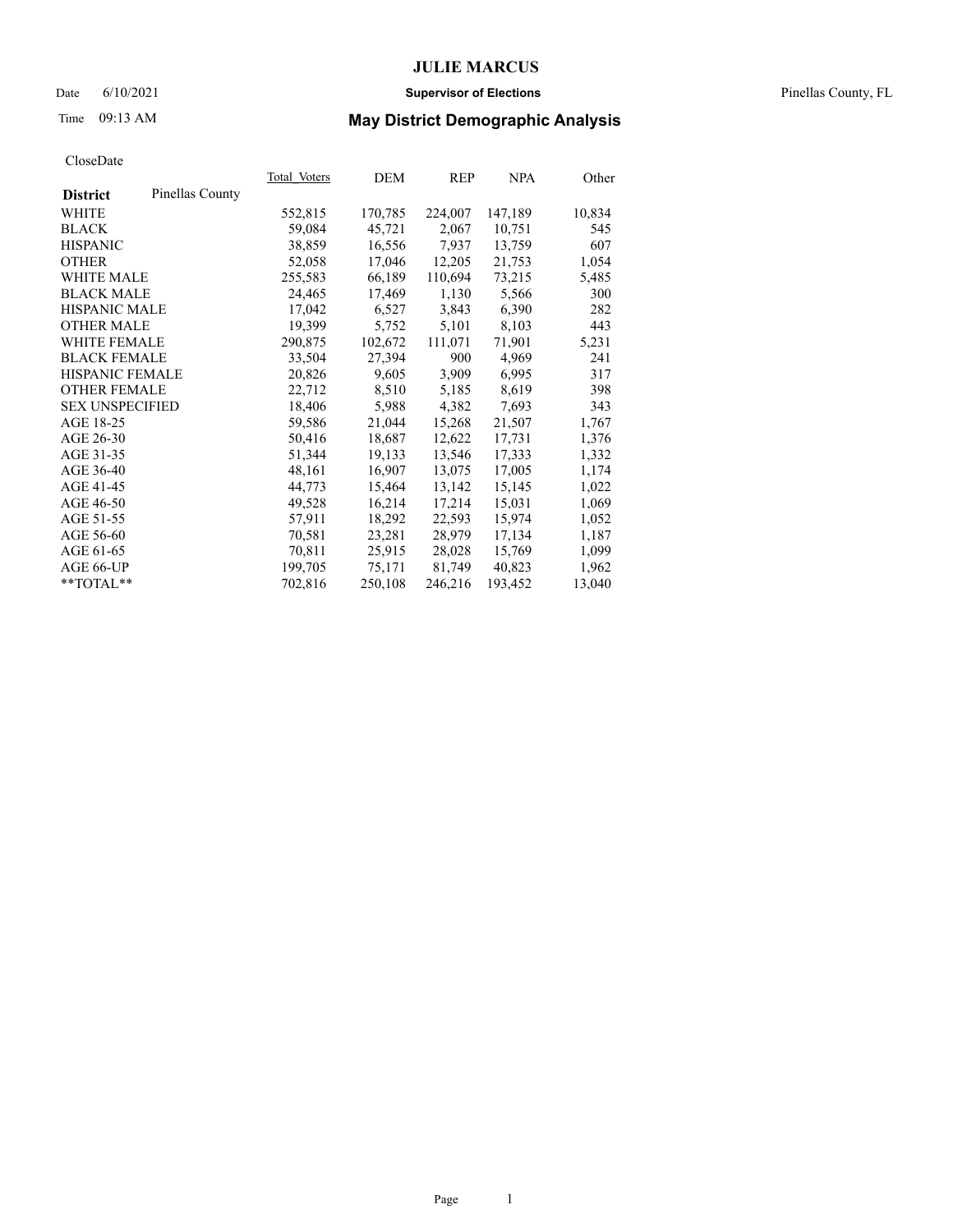### Date 6/10/2021 **Supervisor of Elections** Pinellas County, FL

## Time 09:13 AM **May District Demographic Analysis**

|                        | Total Voters             | DEM    | REP    | <b>NPA</b> | Other |
|------------------------|--------------------------|--------|--------|------------|-------|
| <b>District</b>        | BCC DIST. #4 SINGLE MBR. |        |        |            |       |
| WHITE                  | 158,367                  | 43,877 | 68,938 | 42,607     | 2,945 |
| <b>BLACK</b>           | 5,011                    | 3,467  | 294    | 1,191      | 59    |
| <b>HISPANIC</b>        | 8,954                    | 3,566  | 2,089  | 3,166      | 133   |
| <b>OTHER</b>           | 11,455                   | 3,325  | 3,098  | 4,792      | 240   |
| WHITE MALE             | 72,495                   | 16,516 | 33,586 | 20,957     | 1,436 |
| <b>BLACK MALE</b>      | 2,326                    | 1,461  | 178    | 649        | 38    |
| <b>HISPANIC MALE</b>   | 3,888                    | 1,384  | 976    | 1,468      | 60    |
| <b>OTHER MALE</b>      | 4,263                    | 1,096  | 1,237  | 1,826      | 104   |
| <b>WHITE FEMALE</b>    | 84,317                   | 26,930 | 34,763 | 21,138     | 1,486 |
| <b>BLACK FEMALE</b>    | 2,598                    | 1.942  | 111    | 524        | 21    |
| <b>HISPANIC FEMALE</b> | 4,867                    | 2,095  | 1,068  | 1,632      | 72    |
| <b>OTHER FEMALE</b>    | 5,044                    | 1,723  | 1,309  | 1,932      | 80    |
| <b>SEX UNSPECIFIED</b> | 3,987                    | 1,087  | 1,190  | 1,630      | 80    |
| AGE 18-25              | 14,727                   | 4,141  | 4,799  | 5,310      | 477   |
| AGE 26-30              | 10,186                   | 3,070  | 3,272  | 3,589      | 255   |
| AGE 31-35              | 10,987                   | 3,285  | 3,645  | 3,754      | 303   |
| AGE 36-40              | 11,414                   | 3,202  | 3,693  | 4,247      | 272   |
| AGE 41-45              | 11,341                   | 3,094  | 3,929  | 4,042      | 276   |
| AGE 46-50              | 12,928                   | 3,288  | 5,284  | 4,076      | 280   |
| AGE 51-55              | 15,280                   | 3,740  | 6,845  | 4,407      | 288   |
| AGE 56-60              | 18,754                   | 5,046  | 8,590  | 4,808      | 310   |
| AGE 61-65              | 19,520                   | 6,031  | 8,586  | 4,588      | 315   |
| AGE 66-UP              | 58,650                   | 19,338 | 25,776 | 12,935     | 601   |
| $*$ $TOTAL**$          | 183,787                  | 54,235 | 74,419 | 51,756     | 3,377 |
|                        |                          |        |        |            |       |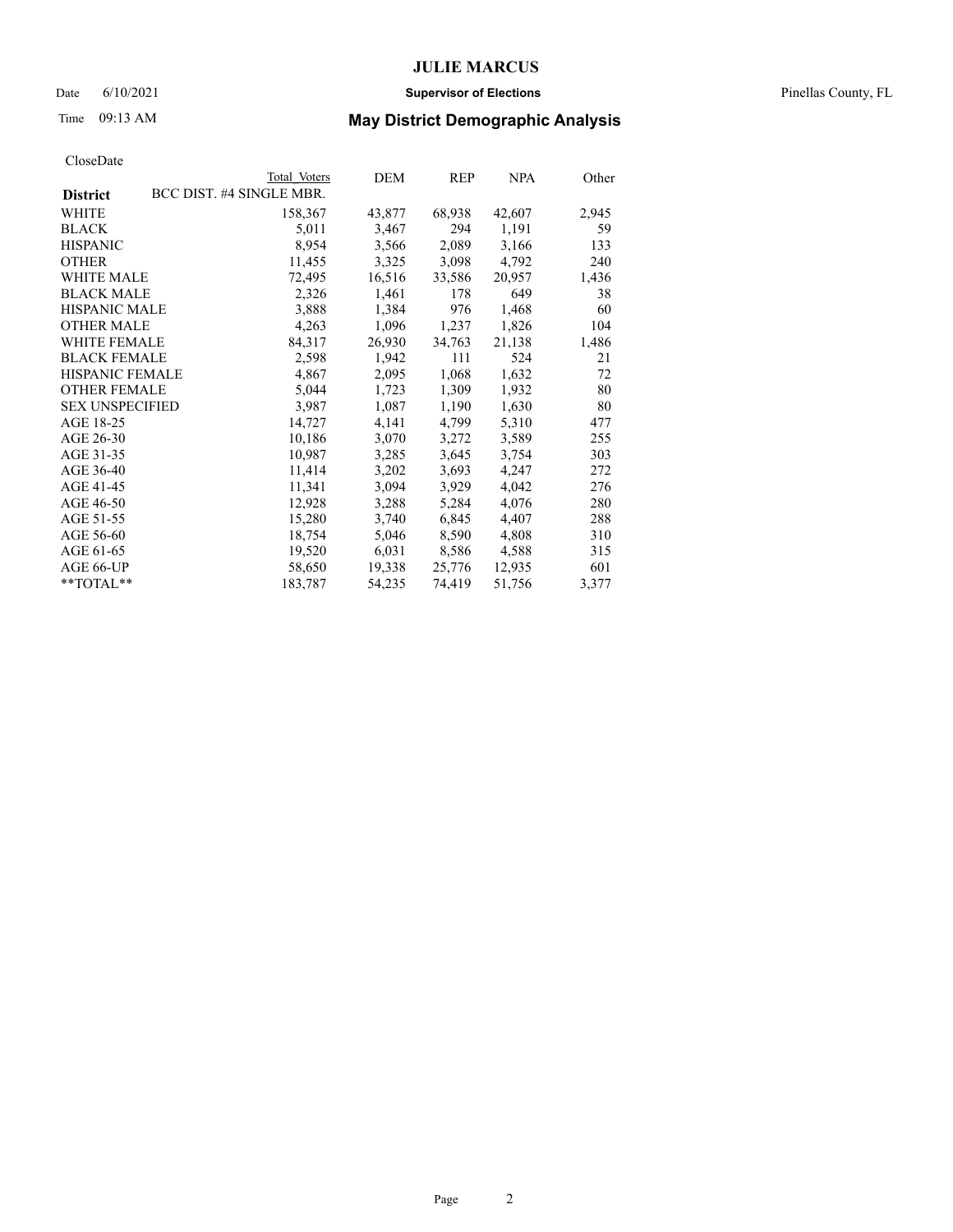### Date 6/10/2021 **Supervisor of Elections** Pinellas County, FL

## Time 09:13 AM **May District Demographic Analysis**

|                        | Total Voters             | DEM    | REP    | NPA    | Other |
|------------------------|--------------------------|--------|--------|--------|-------|
| <b>District</b>        | BCC DIST. #5 SINGLE MBR. |        |        |        |       |
| WHITE                  | 127,232                  | 36,600 | 52,812 | 35,294 | 2,526 |
| <b>BLACK</b>           | 12,842                   | 9,404  | 507    | 2,787  | 144   |
| <b>HISPANIC</b>        | 12,101                   | 5,099  | 2,282  | 4,541  | 179   |
| <b>OTHER</b>           | 12,136                   | 3,901  | 2,830  | 5,156  | 249   |
| WHITE MALE             | 58,611                   | 14,049 | 26,050 | 17,223 | 1,289 |
| <b>BLACK MALE</b>      | 5,486                    | 3,654  | 278    | 1,484  | 70    |
| <b>HISPANIC MALE</b>   | 5,289                    | 2,015  | 1,114  | 2,081  | 79    |
| <b>OTHER MALE</b>      | 4,446                    | 1,287  | 1,189  | 1,867  | 103   |
| <b>WHITE FEMALE</b>    | 66,992                   | 22,149 | 26,131 | 17,504 | 1,208 |
| <b>BLACK FEMALE</b>    | 7,109                    | 5,569  | 221    | 1,246  | 73    |
| <b>HISPANIC FEMALE</b> | 6,488                    | 2,944  | 1,103  | 2,342  | 99    |
| <b>OTHER FEMALE</b>    | 5,278                    | 1,922  | 1,176  | 2,084  | 96    |
| <b>SEX UNSPECIFIED</b> | 4,611                    | 1,414  | 1,169  | 1,947  | 81    |
| AGE 18-25              | 14,163                   | 4,769  | 3,421  | 5,542  | 431   |
| AGE 26-30              | 12,151                   | 4,160  | 3,050  | 4,581  | 360   |
| AGE 31-35              | 12,071                   | 4,220  | 3,236  | 4,297  | 318   |
| AGE 36-40              | 10,995                   | 3,583  | 3,028  | 4,125  | 259   |
| AGE 41-45              | 10,204                   | 3,289  | 3,055  | 3,625  | 235   |
| AGE 46-50              | 11,178                   | 3,440  | 3,946  | 3,543  | 249   |
| AGE 51-55              | 13,525                   | 4,120  | 5,255  | 3,922  | 228   |
| AGE 56-60              | 16,836                   | 5,253  | 6,970  | 4,320  | 293   |
| AGE 61-65              | 16,069                   | 5,508  | 6,525  | 3,790  | 246   |
| AGE 66-UP              | 47,119                   | 16,662 | 19,945 | 10,033 | 479   |
| $*$ $TOTAL**$          | 164,311                  | 55,004 | 58,431 | 47,778 | 3,098 |
|                        |                          |        |        |        |       |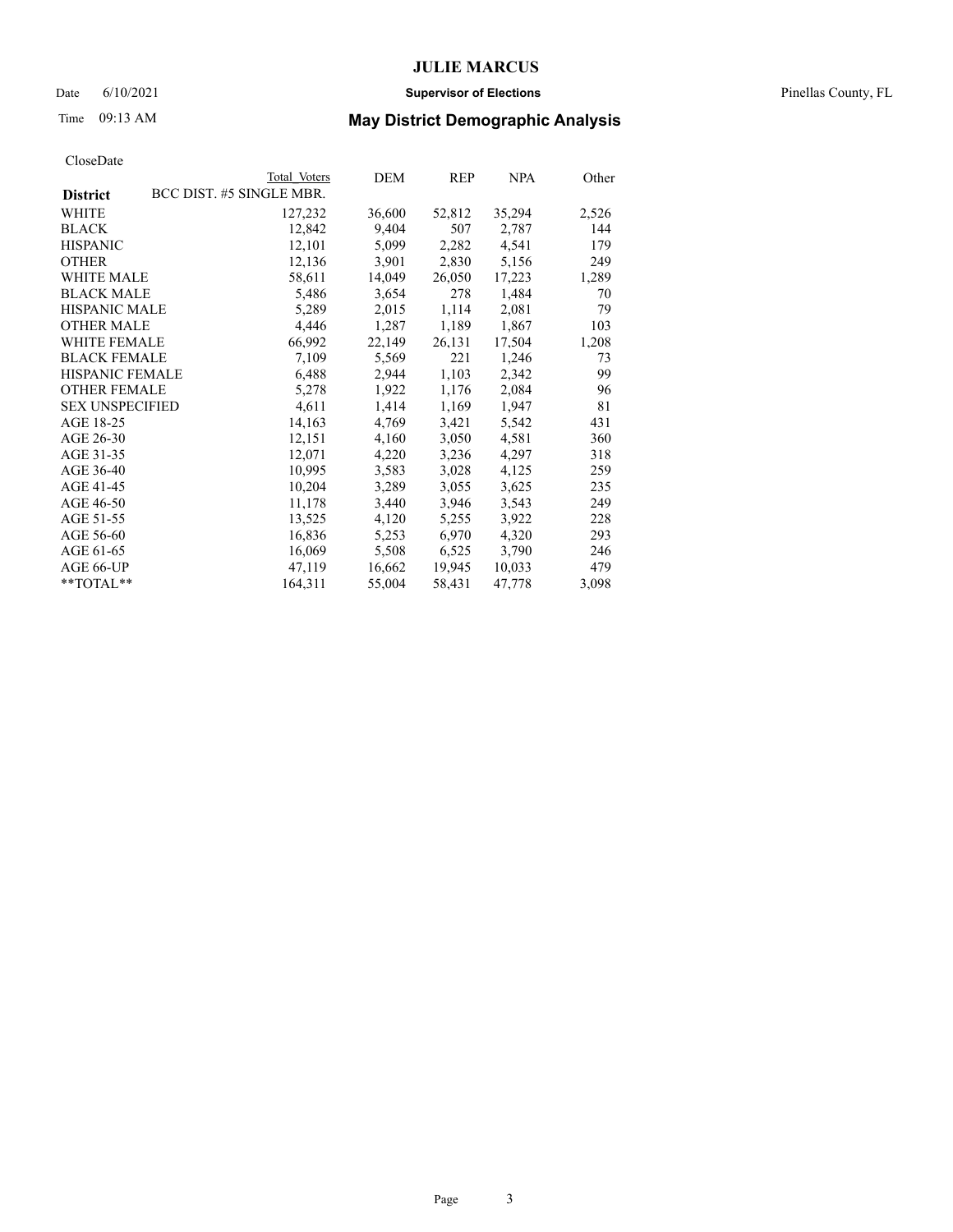### Date 6/10/2021 **Supervisor of Elections** Pinellas County, FL

## Time 09:13 AM **May District Demographic Analysis**

|                        | Total Voters             | DEM    | REP    | <b>NPA</b> | Other |
|------------------------|--------------------------|--------|--------|------------|-------|
| <b>District</b>        | BCC DIST. #6 SINGLE MBR. |        |        |            |       |
| WHITE                  | 151,075                  | 44,604 | 64,393 | 39,169     | 2,909 |
| <b>BLACK</b>           | 6,699                    | 4,701  | 334    | 1,573      | 91    |
| <b>HISPANIC</b>        | 9,661                    | 4,031  | 2,094  | 3,370      | 166   |
| <b>OTHER</b>           | 14,469                   | 4,426  | 3,668  | 6,063      | 312   |
| WHITE MALE             | 70,059                   | 17,072 | 31,962 | 19,528     | 1,497 |
| <b>BLACK MALE</b>      | 2,959                    | 1,860  | 177    | 873        | 49    |
| <b>HISPANIC MALE</b>   | 4,271                    | 1,563  | 1,009  | 1,617      | 82    |
| <b>OTHER MALE</b>      | 5,501                    | 1,535  | 1,531  | 2,312      | 123   |
| <b>WHITE FEMALE</b>    | 79,340                   | 27,051 | 31,804 | 19,104     | 1,381 |
| <b>BLACK FEMALE</b>    | 3,646                    | 2,775  | 153    | 677        | 41    |
| HISPANIC FEMALE        | 5,147                    | 2,371  | 1,045  | 1,651      | 80    |
| <b>OTHER FEMALE</b>    | 6,490                    | 2,250  | 1,612  | 2,499      | 129   |
| <b>SEX UNSPECIFIED</b> | 4,490                    | 1,285  | 1,196  | 1,913      | 96    |
| AGE 18-25              | 15,121                   | 4,747  | 4,430  | 5,477      | 467   |
| AGE 26-30              | 13,415                   | 4,521  | 3,674  | 4,851      | 369   |
| AGE 31-35              | 13,359                   | 4,522  | 3,881  | 4,588      | 368   |
| AGE 36-40              | 12,843                   | 4,073  | 3,932  | 4,518      | 320   |
| AGE 41-45              | 11,786                   | 3,614  | 3,851  | 4,045      | 276   |
| AGE 46-50              | 13,061                   | 3,689  | 5,045  | 4,044      | 283   |
| AGE 51-55              | 15,277                   | 4,033  | 6,741  | 4,220      | 283   |
| AGE 56-60              | 18,172                   | 5,152  | 8,410  | 4,289      | 321   |
| AGE 61-65              | 18,213                   | 5,970  | 7,917  | 4,028      | 298   |
| AGE 66-UP              | 50,657                   | 17,441 | 22,608 | 10,115     | 493   |
| $*$ $TOTAL**$          | 181,904                  | 57,762 | 70,489 | 50,175     | 3,478 |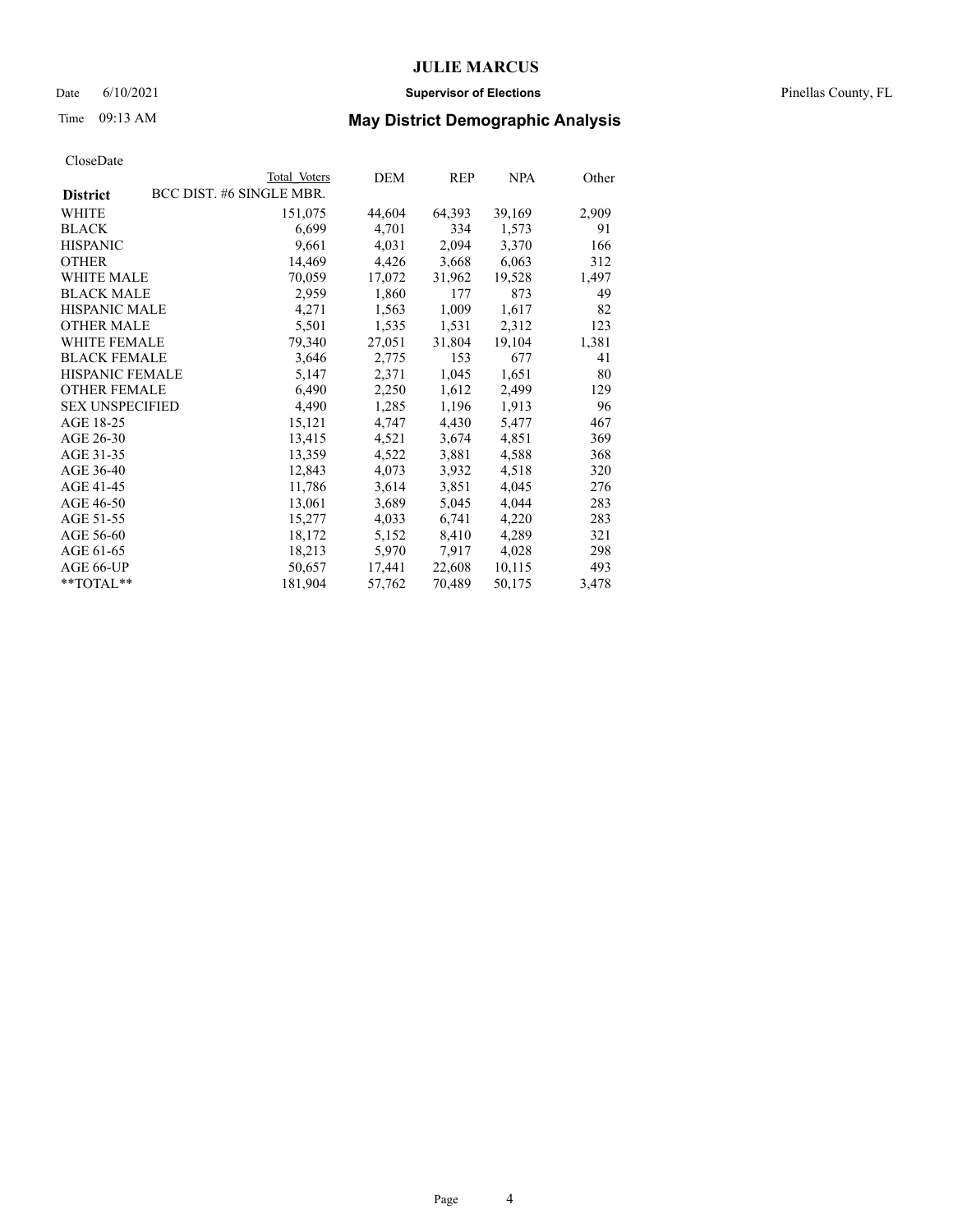### Date 6/10/2021 **Supervisor of Elections** Pinellas County, FL

## Time 09:13 AM **May District Demographic Analysis**

|                        | Total Voters             | DEM    | REP    | NPA    | Other |
|------------------------|--------------------------|--------|--------|--------|-------|
| <b>District</b>        | BCC DIST. #7 SINGLE MBR. |        |        |        |       |
| WHITE                  | 116,141                  | 45,704 | 37,864 | 30,119 | 2,454 |
| <b>BLACK</b>           | 34,532                   | 28,149 | 932    | 5,200  | 251   |
| <b>HISPANIC</b>        | 8,143                    | 3,860  | 1,472  | 2,682  | 129   |
| <b>OTHER</b>           | 13,998                   | 5,394  | 2,609  | 5,742  | 253   |
| WHITE MALE             | 54,418                   | 18,552 | 19,096 | 15,507 | 1,263 |
| <b>BLACK MALE</b>      | 13,694                   | 10,494 | 497    | 2,560  | 143   |
| <b>HISPANIC MALE</b>   | 3,594                    | 1,565  | 744    | 1,224  | 61    |
| <b>OTHER MALE</b>      | 5,189                    | 1,834  | 1,144  | 2,098  | 113   |
| WHITE FEMALE           | 60,226                   | 26,542 | 18,373 | 14,155 | 1,156 |
| <b>BLACK FEMALE</b>    | 20,151                   | 17,108 | 415    | 2,522  | 106   |
| HISPANIC FEMALE        | 4,324                    | 2,195  | 693    | 1,370  | 66    |
| <b>OTHER FEMALE</b>    | 5,900                    | 2,615  | 1,088  | 2,104  | 93    |
| <b>SEX UNSPECIFIED</b> | 5,318                    | 2,202  | 827    | 2,203  | 86    |
| AGE 18-25              | 15,575                   | 7,387  | 2,618  | 5,178  | 392   |
| AGE 26-30              | 14,664                   | 6,936  | 2,626  | 4,710  | 392   |
| AGE 31-35              | 14,927                   | 7,106  | 2,784  | 4,694  | 343   |
| AGE 36-40              | 12,909                   | 6,049  | 2,422  | 4,115  | 323   |
| AGE 41-45              | 11,442                   | 5,467  | 2,307  | 3,433  | 235   |
| AGE 46-50              | 12,361                   | 5,797  | 2,939  | 3,368  | 257   |
| AGE 51-55              | 13,829                   | 6,399  | 3,752  | 3,425  | 253   |
| AGE 56-60              | 16,819                   | 7,830  | 5,009  | 3,717  | 263   |
| AGE 61-65              | 17,009                   | 8,406  | 5,000  | 3,363  | 240   |
| AGE 66-UP              | 43,279                   | 21,730 | 13,420 | 7,740  | 389   |
| **TOTAL**              | 172,814                  | 83,107 | 42,877 | 43,743 | 3,087 |
|                        |                          |        |        |        |       |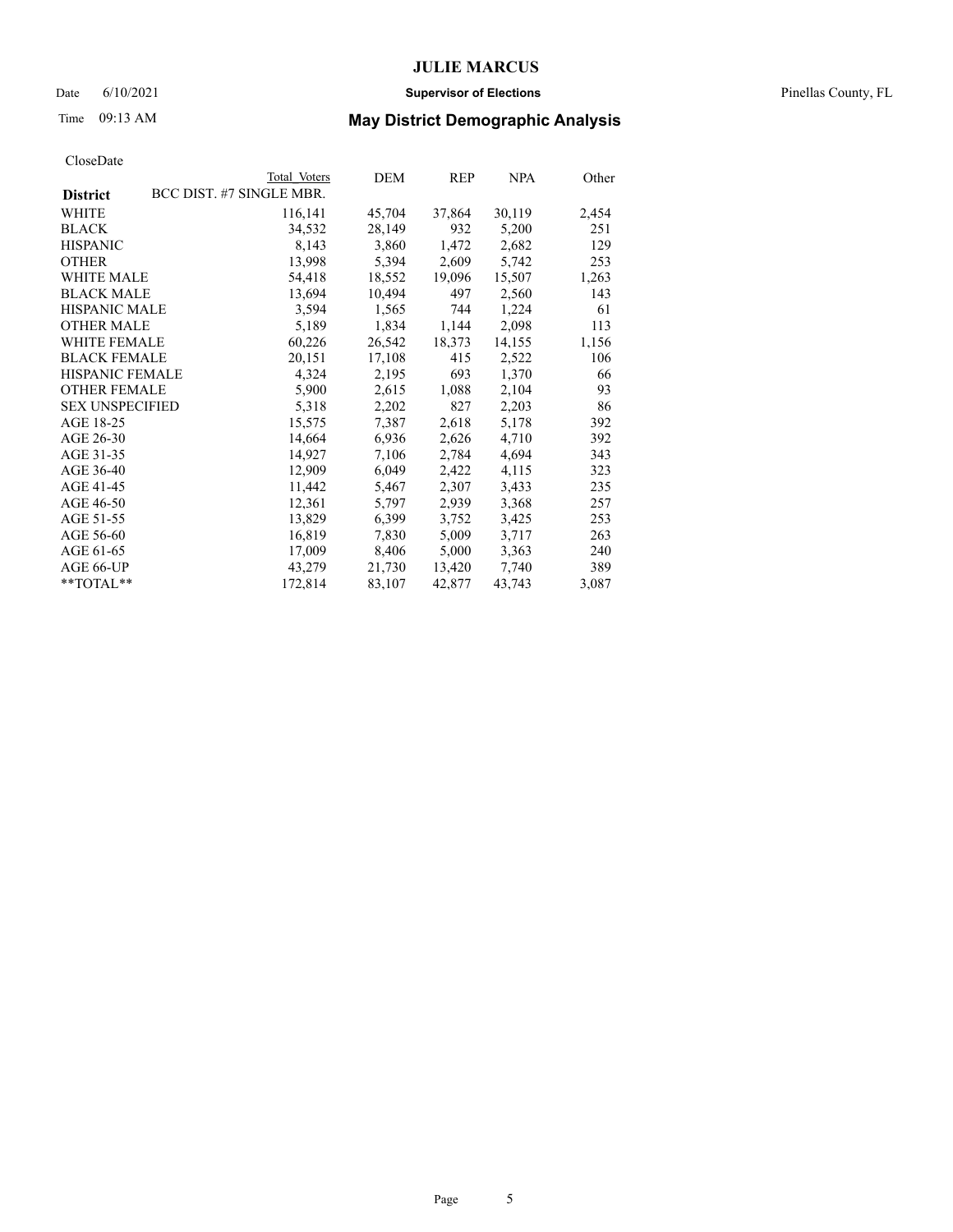### Date 6/10/2021 **Supervisor of Elections** Pinellas County, FL

## Time 09:13 AM **May District Demographic Analysis**

|                        |                       | Total Voters | DEM    | REP    | <b>NPA</b> | Other |
|------------------------|-----------------------|--------------|--------|--------|------------|-------|
| <b>District</b>        | BCC DIST. #1 AT LARGE |              |        |        |            |       |
| WHITE                  |                       | 190,757      | 54,364 | 81,759 | 51,115     | 3,519 |
| <b>BLACK</b>           |                       | 8,560        | 5,849  | 436    | 2,174      | 101   |
| <b>HISPANIC</b>        |                       | 13,905       | 5,656  | 2,995  | 5,049      | 205   |
| <b>OTHER</b>           |                       | 18,134       | 5,412  | 4,729  | 7,656      | 337   |
| WHITE MALE             |                       | 87,198       | 20,606 | 39,833 | 25,023     | 1,736 |
| <b>BLACK MALE</b>      |                       | 3,857        | 2,366  | 246    | 1,189      | 56    |
| <b>HISPANIC MALE</b>   |                       | 6,087        | 2,257  | 1,421  | 2,317      | 92    |
| <b>OTHER MALE</b>      |                       | 6,953        | 1,877  | 1,991  | 2,945      | 140   |
| <b>WHITE FEMALE</b>    |                       | 101,478      | 33,160 | 41,161 | 25,405     | 1,752 |
| <b>BLACK FEMALE</b>    |                       | 4.574        | 3,395  | 186    | 949        | 44    |
| <b>HISPANIC FEMALE</b> |                       | 7,434        | 3,235  | 1,499  | 2,592      | 108   |
| <b>OTHER FEMALE</b>    |                       | 8,062        | 2,747  | 2,034  | 3,151      | 130   |
| <b>SEX UNSPECIFIED</b> |                       | 5,710        | 1,637  | 1,547  | 2,422      | 104   |
| AGE 18-25              |                       | 19,663       | 5,930  | 5,763  | 7,381      | 589   |
| AGE 26-30              |                       | 14,864       | 4,670  | 4,287  | 5,518      | 389   |
| AGE 31-35              |                       | 15,462       | 4,967  | 4,639  | 5,431      | 425   |
| AGE 36-40              |                       | 15,435       | 4,671  | 4,709  | 5,697      | 358   |
| AGE 41-45              |                       | 14,749       | 4,263  | 4,884  | 5,267      | 335   |
| AGE 46-50              |                       | 16,412       | 4,395  | 6,461  | 5,225      | 331   |
| AGE 51-55              |                       | 19,281       | 5,032  | 8,316  | 5,592      | 341   |
| AGE 56-60              |                       | 23,164       | 6,535  | 10,370 | 5,891      | 368   |
| AGE 61-65              |                       | 23,353       | 7,509  | 9,979  | 5,504      | 361   |
| AGE 66-UP              |                       | 68,973       | 23,309 | 30,511 | 14,488     | 665   |
| $*$ $TOTAL**$          |                       | 231,356      | 71,281 | 89,919 | 65,994     | 4,162 |
|                        |                       |              |        |        |            |       |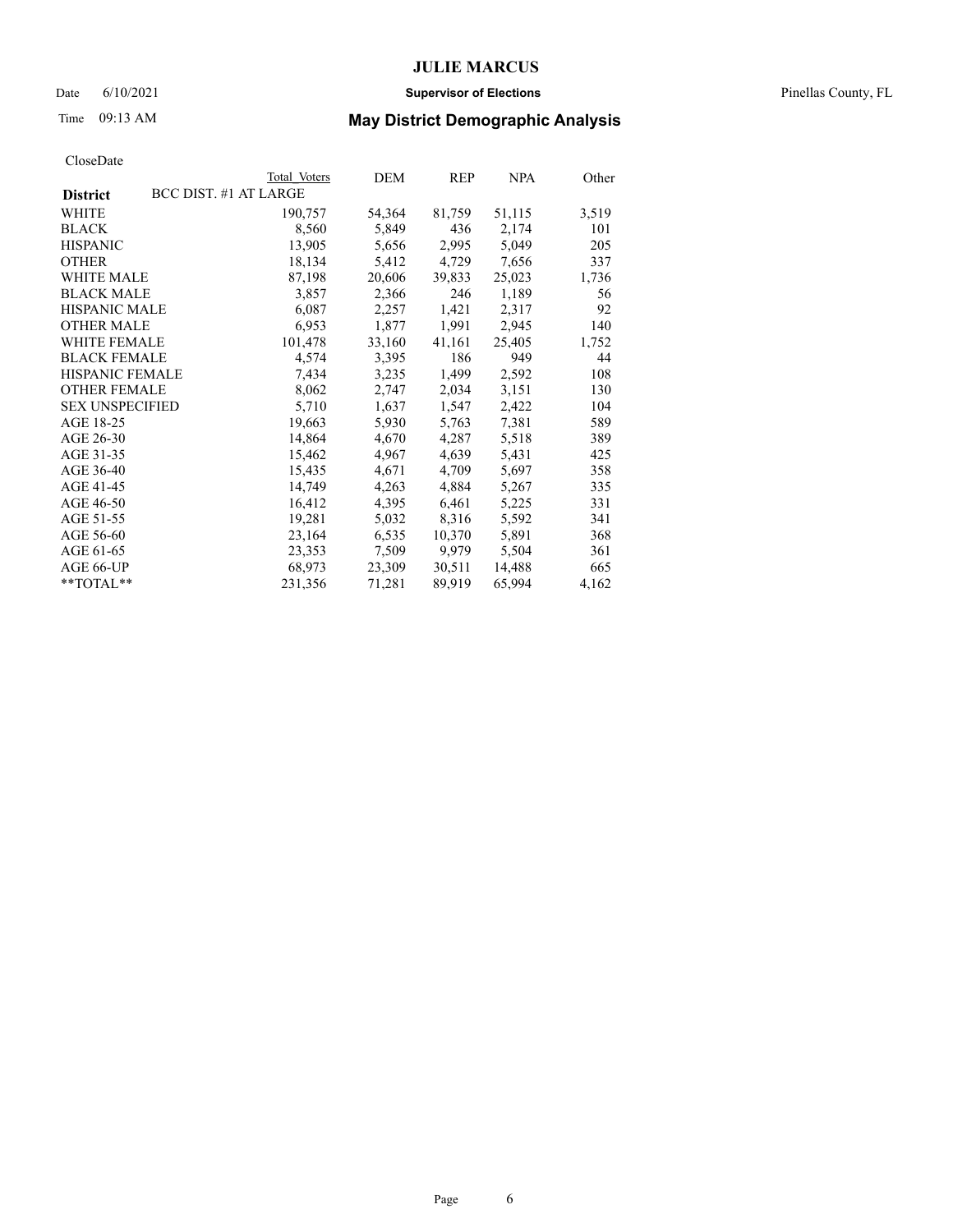### Date 6/10/2021 **Supervisor of Elections** Pinellas County, FL

## Time 09:13 AM **May District Demographic Analysis**

|                        |                       | Total Voters | DEM    | REP    | NPA    | Other |
|------------------------|-----------------------|--------------|--------|--------|--------|-------|
| <b>District</b>        | BCC DIST. #2 AT LARGE |              |        |        |        |       |
| WHITE                  |                       | 191,317      | 54,387 | 81,105 | 52,105 | 3,720 |
| <b>BLACK</b>           |                       | 12,846       | 9,470  | 561    | 2,669  | 146   |
| <b>HISPANIC</b>        |                       | 13,217       | 5,457  | 2,719  | 4,835  | 206   |
| <b>OTHER</b>           |                       | 14,937       | 4,581  | 3,759  | 6,260  | 337   |
| WHITE MALE             |                       | 88,093       | 20,769 | 39,826 | 25,616 | 1,882 |
| <b>BLACK MALE</b>      |                       | 5,586        | 3,771  | 318    | 1,417  | 80    |
| <b>HISPANIC MALE</b>   |                       | 5,784        | 2,122  | 1,315  | 2,253  | 94    |
| <b>OTHER MALE</b>      |                       | 5,392        | 1,472  | 1,510  | 2,267  | 143   |
| <b>WHITE FEMALE</b>    |                       | 101,020      | 33,058 | 40,424 | 25,740 | 1,798 |
| <b>BLACK FEMALE</b>    |                       | 7,009        | 5,512  | 234    | 1,197  | 66    |
| <b>HISPANIC FEMALE</b> |                       | 7,126        | 3,212  | 1,340  | 2,462  | 112   |
| <b>OTHER FEMALE</b>    |                       | 6,541        | 2,298  | 1,582  | 2,542  | 119   |
| <b>SEX UNSPECIFIED</b> |                       | 5,765        | 1,680  | 1,595  | 2,375  | 115   |
| AGE 18-25              |                       | 18,675       | 5,752  | 5,233  | 7,076  | 614   |
| AGE 26-30              |                       | 14,620       | 4,703  | 4,077  | 5,420  | 420   |
| AGE 31-35              |                       | 15,227       | 4,923  | 4,557  | 5,343  | 404   |
| AGE 36-40              |                       | 14,757       | 4,411  | 4,454  | 5,531  | 361   |
| AGE 41-45              |                       | 14,103       | 4,249  | 4,566  | 4,963  | 325   |
| AGE 46-50              |                       | 15,889       | 4,508  | 6,040  | 4,972  | 369   |
| AGE 51-55              |                       | 19,104       | 5,359  | 7,996  | 5,406  | 343   |
| AGE 56-60              |                       | 24,062       | 7,070  | 10,441 | 6,126  | 425   |
| AGE 61-65              |                       | 24,133       | 7,957  | 10,217 | 5,567  | 392   |
| AGE 66-UP              |                       | 71,747       | 24,963 | 30,563 | 15,465 | 756   |
| $*$ $TOTAL**$          |                       | 232,317      | 73,895 | 88,144 | 65,869 | 4,409 |
|                        |                       |              |        |        |        |       |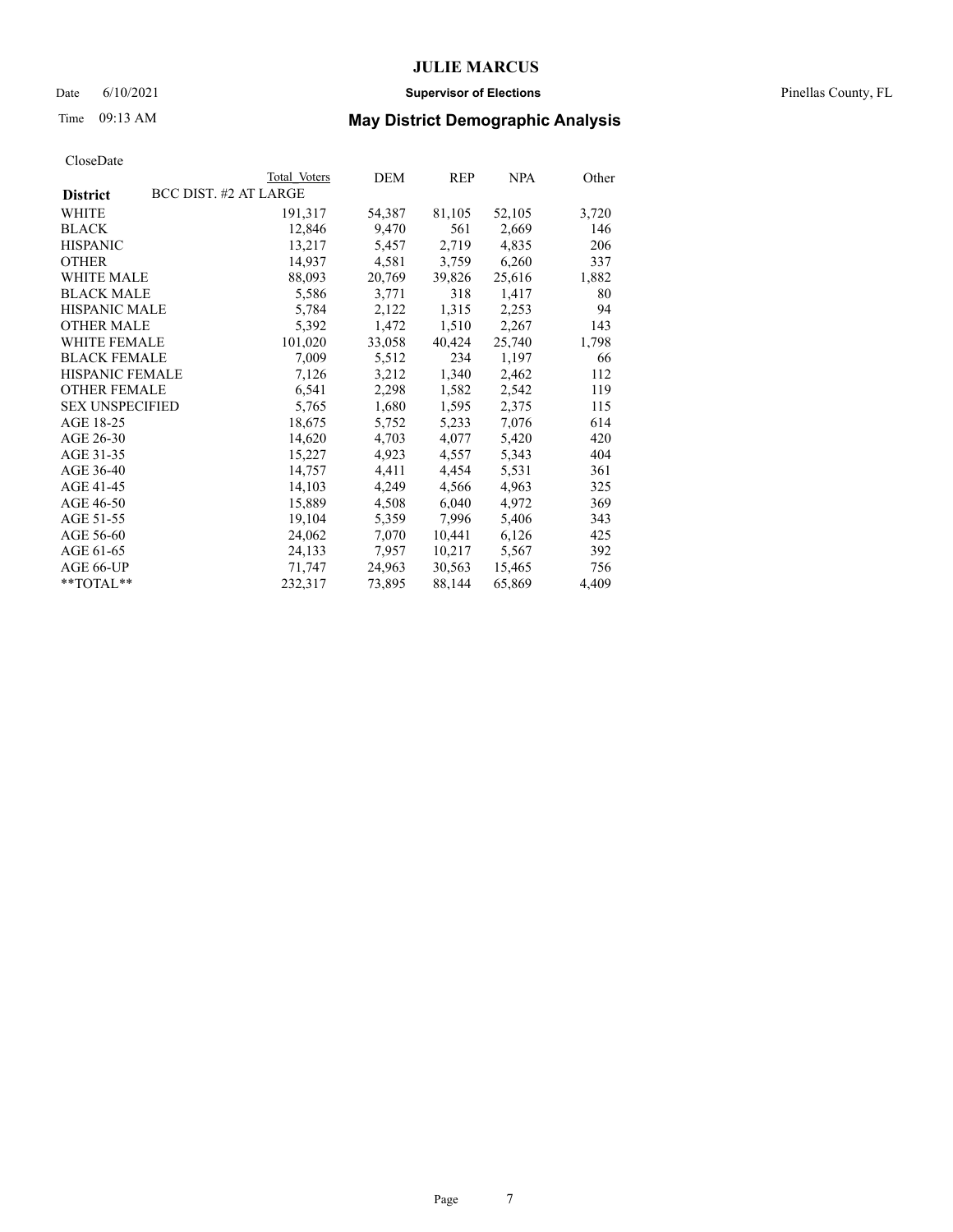### Date 6/10/2021 **Supervisor of Elections** Pinellas County, FL

# Time 09:13 AM **May District Demographic Analysis**

|                                          | Total Voters | DEM     | REP    | NPA    | Other |
|------------------------------------------|--------------|---------|--------|--------|-------|
| BCC DIST. #3 AT LARGE<br><b>District</b> |              |         |        |        |       |
| WHITE                                    | 170,741      | 62,034  | 61,143 | 43,969 | 3,595 |
| <b>BLACK</b>                             | 37,678       | 30,402  | 1,070  | 5,908  | 298   |
| <b>HISPANIC</b>                          | 11,737       | 5,443   | 2,223  | 3,875  | 196   |
| <b>OTHER</b>                             | 18,987       | 7,053   | 3,717  | 7,837  | 380   |
| WHITE MALE                               | 80,292       | 24,814  | 31,035 | 22,576 | 1,867 |
| <b>BLACK MALE</b>                        | 15,022       | 11,332  | 566    | 2,960  | 164   |
| <b>HISPANIC MALE</b>                     | 5,171        | 2,148   | 1,107  | 1,820  | 96    |
| <b>OTHER MALE</b>                        | 7,054        | 2,403   | 1,600  | 2,891  | 160   |
| <b>WHITE FEMALE</b>                      | 88,377       | 36,454  | 29,486 | 20,756 | 1,681 |
| <b>BLACK FEMALE</b>                      | 21,921       | 18,487  | 480    | 2,823  | 131   |
| <b>HISPANIC FEMALE</b>                   | 6,266        | 3,158   | 1,070  | 1,941  | 97    |
| <b>OTHER FEMALE</b>                      | 8,109        | 3,465   | 1,569  | 2,926  | 149   |
| <b>SEX UNSPECIFIED</b>                   | 6,931        | 2,671   | 1,240  | 2,896  | 124   |
| AGE 18-25                                | 21,248       | 9,362   | 4,272  | 7,050  | 564   |
| AGE 26-30                                | 20,932       | 9,314   | 4,258  | 6,793  | 567   |
| AGE 31-35                                | 20,655       | 9,243   | 4,350  | 6,559  | 503   |
| AGE 36-40                                | 17,969       | 7,825   | 3,912  | 5,777  | 455   |
| AGE 41-45                                | 15,921       | 6,952   | 3,692  | 4,915  | 362   |
| AGE 46-50                                | 17,227       | 7,311   | 4,713  | 4,834  | 369   |
| AGE 51-55                                | 19,526       | 7,901   | 6,281  | 4,976  | 368   |
| AGE 56-60                                | 23,355       | 9,676   | 8,168  | 5,117  | 394   |
| AGE 61-65                                | 23,325       | 10,449  | 7,832  | 4,698  | 346   |
| AGE 66-UP                                | 58,985       | 26,899  | 20,675 | 10,870 | 541   |
| $*$ $TOTAL**$                            | 239,143      | 104,932 | 68,153 | 61,589 | 4,469 |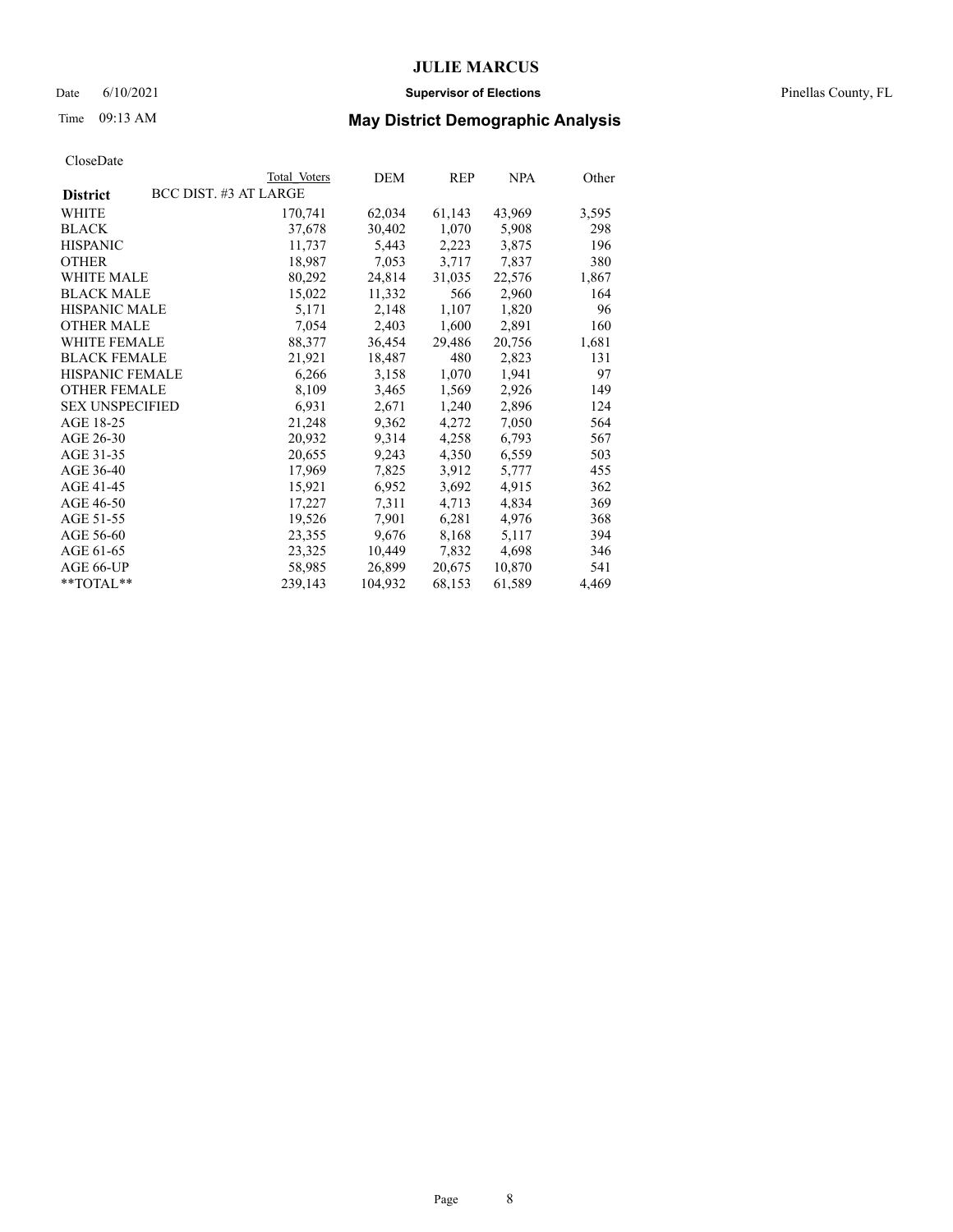### Date 6/10/2021 **Supervisor of Elections** Pinellas County, FL

## Time 09:13 AM **May District Demographic Analysis**

|                        | Total Voters             | DEM    | REP    | <b>NPA</b> | Other |
|------------------------|--------------------------|--------|--------|------------|-------|
| <b>District</b>        | 12TH CONGRESSIONAL DIST. |        |        |            |       |
| WHITE                  | 155,108                  | 43,406 | 67,075 | 41,746     | 2,881 |
| <b>BLACK</b>           | 4,897                    | 3,393  | 285    | 1,168      | 51    |
| <b>HISPANIC</b>        | 8,891                    | 3,547  | 2,100  | 3,116      | 128   |
| <b>OTHER</b>           | 11,139                   | 3,264  | 2,986  | 4,661      | 228   |
| WHITE MALE             | 70,826                   | 16,298 | 32,623 | 20,496     | 1,409 |
| <b>BLACK MALE</b>      | 2,260                    | 1,423  | 170    | 634        | 33    |
| <b>HISPANIC MALE</b>   | 3,828                    | 1,374  | 965    | 1,433      | 56    |
| <b>OTHER MALE</b>      | 4,118                    | 1,079  | 1,189  | 1,751      | 99    |
| <b>WHITE FEMALE</b>    | 82,766                   | 26,682 | 33,882 | 20,753     | 1,449 |
| <b>BLACK FEMALE</b>    | 2,553                    | 1,909  | 110    | 516        | 18    |
| <b>HISPANIC FEMALE</b> | 4,857                    | 2,081  | 1,088  | 1,617      | 71    |
| <b>OTHER FEMALE</b>    | 4,928                    | 1,688  | 1,268  | 1,896      | 76    |
| <b>SEX UNSPECIFIED</b> | 3,897                    | 1,075  | 1,150  | 1,595      | 77    |
| AGE 18-25              | 14,513                   | 4,086  | 4,712  | 5,254      | 461   |
| AGE 26-30              | 9,985                    | 3,040  | 3,220  | 3,479      | 246   |
| AGE 31-35              | 10,883                   | 3,263  | 3,622  | 3,696      | 302   |
| AGE 36-40              | 11,349                   | 3,201  | 3,672  | 4,206      | 270   |
| AGE 41-45              | 11,313                   | 3,095  | 3,920  | 4,022      | 276   |
| AGE 46-50              | 12,768                   | 3,271  | 5,189  | 4,033      | 275   |
| AGE 51-55              | 14,936                   | 3,710  | 6,646  | 4,301      | 279   |
| AGE 56-60              | 18,251                   | 4,953  | 8,325  | 4,675      | 298   |
| AGE 61-65              | 18,937                   | 5,942  | 8,234  | 4,460      | 301   |
| AGE 66-UP              | 57,100                   | 19,049 | 24,906 | 12,565     | 580   |
| $*$ $TOTAL**$          | 180,035                  | 53,610 | 72,446 | 50,691     | 3,288 |
|                        |                          |        |        |            |       |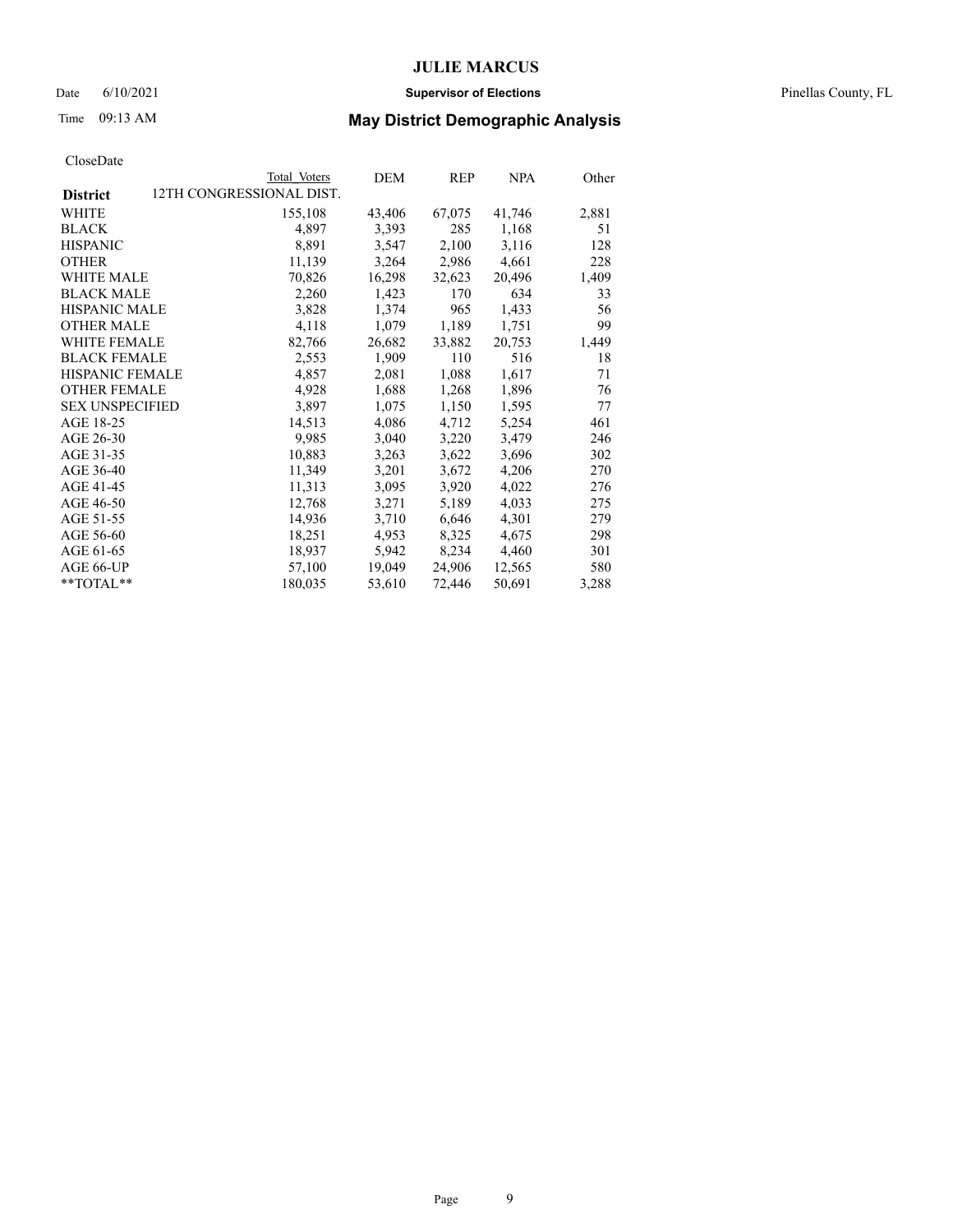### Date 6/10/2021 **Supervisor of Elections** Pinellas County, FL

## Time 09:13 AM **May District Demographic Analysis**

|                                             | Total Voters | DEM     | REP     | NPA     | Other |
|---------------------------------------------|--------------|---------|---------|---------|-------|
| 13TH CONGRESSIONAL DIST.<br><b>District</b> |              |         |         |         |       |
| WHITE                                       | 397,707      | 127,379 | 156,932 | 105,443 | 7,953 |
| <b>BLACK</b>                                | 54,187       | 42,328  | 1,782   | 9,583   | 494   |
| <b>HISPANIC</b>                             | 29,968       | 13,009  | 5,837   | 10,643  | 479   |
| <b>OTHER</b>                                | 40,919       | 13,782  | 9,219   | 17,092  | 826   |
| <b>WHITE MALE</b>                           | 184,757      | 49.891  | 78,071  | 52,719  | 4,076 |
| <b>BLACK MALE</b>                           | 22,205       | 16,046  | 960     | 4,932   | 267   |
| <b>HISPANIC MALE</b>                        | 13,214       | 5,153   | 2,878   | 4,957   | 226   |
| <b>OTHER MALE</b>                           | 15,281       | 4,673   | 3,912   | 6,352   | 344   |
| <b>WHITE FEMALE</b>                         | 208,109      | 75,990  | 77,189  | 51,148  | 3,782 |
| <b>BLACK FEMALE</b>                         | 30,951       | 25,485  | 790     | 4,453   | 223   |
| HISPANIC FEMALE                             | 15,969       | 7,524   | 2,821   | 5,378   | 246   |
| <b>OTHER FEMALE</b>                         | 17,784       | 6,822   | 3,917   | 6,723   | 322   |
| <b>SEX UNSPECIFIED</b>                      | 14,509       | 4,913   | 3,232   | 6,098   | 266   |
| AGE 18-25                                   | 45,073       | 16,958  | 10,556  | 16,253  | 1,306 |
| AGE 26-30                                   | 40,431       | 15,647  | 9,402   | 14,252  | 1,130 |
| AGE 31-35                                   | 40,461       | 15,870  | 9,924   | 13,637  | 1,030 |
| AGE 36-40                                   | 36,812       | 13,706  | 9,403   | 12,799  | 904   |
| AGE 41-45                                   | 33,460       | 12,369  | 9,222   | 11,123  | 746   |
| AGE 46-50                                   | 36,760       | 12,943  | 12,025  | 10,998  | 794   |
| AGE 51-55                                   | 42,975       | 14,582  | 15,947  | 11,673  | 773   |
| AGE 56-60                                   | 52,330       | 18,328  | 20,654  | 12,459  | 889   |
| AGE 61-65                                   | 51,874       | 19,973  | 19,794  | 11,309  | 798   |
| AGE 66-UP                                   | 142,605      | 56,122  | 56,843  | 28,258  | 1,382 |
| **TOTAL**                                   | 522,781      | 196,498 | 173,770 | 142,761 | 9,752 |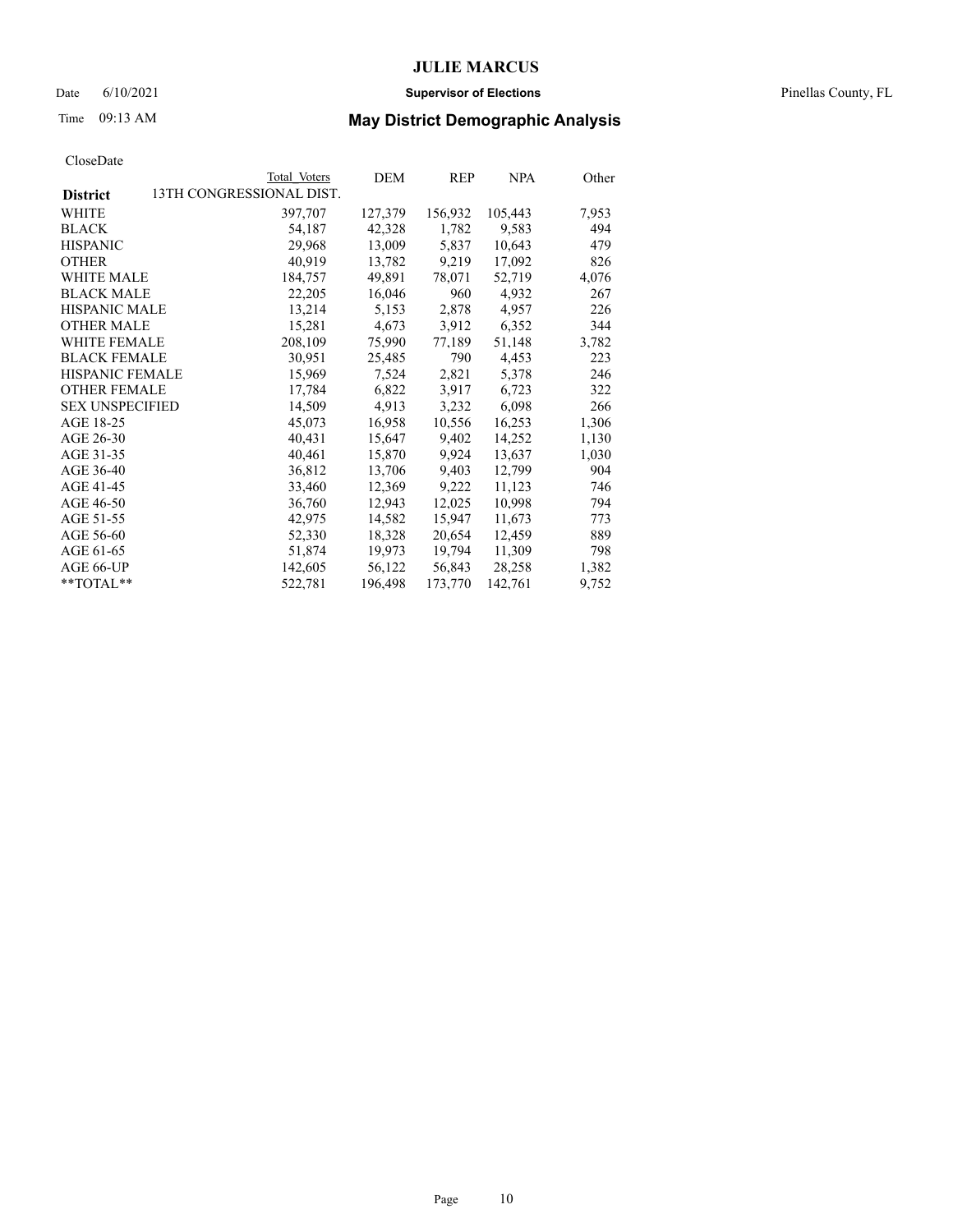### Date 6/10/2021 **Supervisor of Elections** Pinellas County, FL

## Time 09:13 AM **May District Demographic Analysis**

|                        |        | Total Voters | DEM    | <b>REP</b> | <b>NPA</b> | Other |
|------------------------|--------|--------------|--------|------------|------------|-------|
| <b>District</b>        | County |              |        |            |            |       |
| WHITE                  |        | 173,883      | 47,933 | 76,314     | 46,458     | 3,178 |
| <b>BLACK</b>           |        | 7,008        | 4,968  | 352        | 1,614      | 74    |
| <b>HISPANIC</b>        |        | 10,539       | 4,333  | 2,401      | 3,663      | 142   |
| <b>OTHER</b>           |        | 14,303       | 4,130  | 3,905      | 5,974      | 294   |
| WHITE MALE             |        | 80,388       | 18,329 | 37,631     | 22,871     | 1,557 |
| <b>BLACK MALE</b>      |        | 3,100        | 1,978  | 215        | 867        | 40    |
| <b>HISPANIC MALE</b>   |        | 4,547        | 1,657  | 1,141      | 1,687      | 62    |
| <b>OTHER MALE</b>      |        | 5,355        | 1,380  | 1,591      | 2,265      | 119   |
| <b>WHITE FEMALE</b>    |        | 91,610       | 29,097 | 37,960     | 22,963     | 1,590 |
| <b>BLACK FEMALE</b>    |        | 3,798        | 2,915  | 131        | 718        | 34    |
| <b>HISPANIC FEMALE</b> |        | 5,729        | 2,551  | 1,215      | 1,886      | 77    |
| <b>OTHER FEMALE</b>    |        | 6,279        | 2,101  | 1,655      | 2,406      | 117   |
| <b>SEX UNSPECIFIED</b> |        | 4,926        | 1,356  | 1,432      | 2,046      | 92    |
| AGE 18-25              |        | 17,221       | 4,909  | 5,387      | 6,384      | 541   |
| AGE 26-30              |        | 12,330       | 3,690  | 3,791      | 4,538      | 311   |
| AGE 31-35              |        | 13,056       | 4,057  | 4,102      | 4,542      | 355   |
| AGE 36-40              |        | 13,526       | 3,916  | 4,409      | 4,878      | 323   |
| AGE 41-45              |        | 12,956       | 3,570  | 4,514      | 4,592      | 280   |
| AGE 46-50              |        | 14,527       | 3,816  | 5,812      | 4,587      | 312   |
| AGE 51-55              |        | 17,129       | 4,260  | 7,769      | 4,794      | 306   |
| AGE 56-60              |        | 20,816       | 5,614  | 9,648      | 5,209      | 345   |
| AGE 61-65              |        | 21,290       | 6,742  | 9,397      | 4,830      | 321   |
| AGE 66-UP              |        | 62,882       | 20,790 | 28,143     | 13,355     | 594   |
| $*$ $TOTAL**$          |        | 205,733      | 61,364 | 82,972     | 57,709     | 3,688 |
|                        |        |              |        |            |            |       |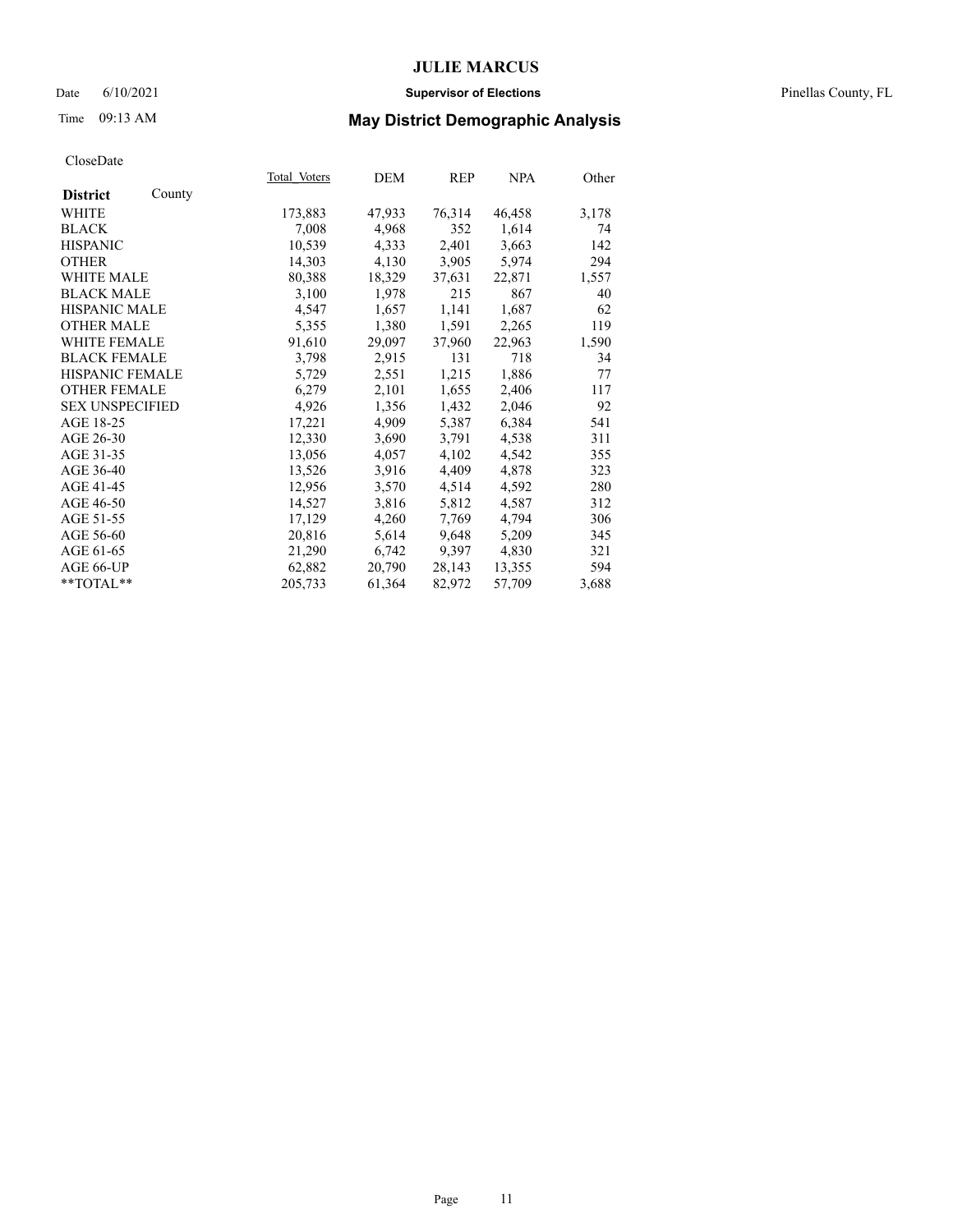### Date 6/10/2021 **Supervisor of Elections** Pinellas County, FL

## Time 09:13 AM **May District Demographic Analysis**

|                        |                       | Total Voters | DEM | REP              | <b>NPA</b>     | Other          |
|------------------------|-----------------------|--------------|-----|------------------|----------------|----------------|
| <b>District</b>        | <b>BELLEAIR BEACH</b> |              |     |                  |                |                |
| WHITE                  |                       | 1,333        | 254 | 730              | 326            | 23             |
| <b>BLACK</b>           |                       | 14           | 8   | $\overline{2}$   | 3              | 1              |
| <b>HISPANIC</b>        |                       | 40           | 18  | 16               | 5              | 1              |
| <b>OTHER</b>           |                       | 101          | 29  | 24               | 48             | $\theta$       |
| WHITE MALE             |                       | 657          | 103 | 368              | 173            | 13             |
| <b>BLACK MALE</b>      |                       | 6            | 5   | $\boldsymbol{0}$ | 1              | $\mathbf{0}$   |
| <b>HISPANIC MALE</b>   |                       | 19           | 8   | 8                | 3              | $\mathbf{0}$   |
| <b>OTHER MALE</b>      |                       | 36           | 10  | 11               | 15             | $\theta$       |
| <b>WHITE FEMALE</b>    |                       | 661          | 147 | 356              | 149            | 9              |
| <b>BLACK FEMALE</b>    |                       | 8            | 3   | $\overline{2}$   | 2              |                |
| <b>HISPANIC FEMALE</b> |                       | 21           | 10  | 8                | $\overline{2}$ | 1              |
| <b>OTHER FEMALE</b>    |                       | 50           | 15  | 12               | 23             | $\theta$       |
| <b>SEX UNSPECIFIED</b> |                       | 30           | 8   | 7                | 14             |                |
| AGE 18-25              |                       | 98           | 19  | 42               | 32             | 5              |
| AGE 26-30              |                       | 50           | 10  | 19               | 20             |                |
| AGE 31-35              |                       | 55           | 17  | 17               | 20             |                |
| AGE 36-40              |                       | 63           | 15  | 24               | 23             | 1              |
| AGE 41-45              |                       | 65           | 13  | 34               | 15             | 3              |
| AGE 46-50              |                       | 120          | 23  | 67               | 28             | $\overline{2}$ |
| AGE 51-55              |                       | 120          | 26  | 54               | 38             | $\overline{2}$ |
| AGE 56-60              |                       | 187          | 23  | 111              | 52             | 1              |
| AGE 61-65              |                       | 192          | 30  | 114              | 46             | $\overline{2}$ |
| AGE 66-UP              |                       | 538          | 133 | 290              | 108            | 7              |
| **TOTAL**              |                       | 1,488        | 309 | 772              | 382            | 25             |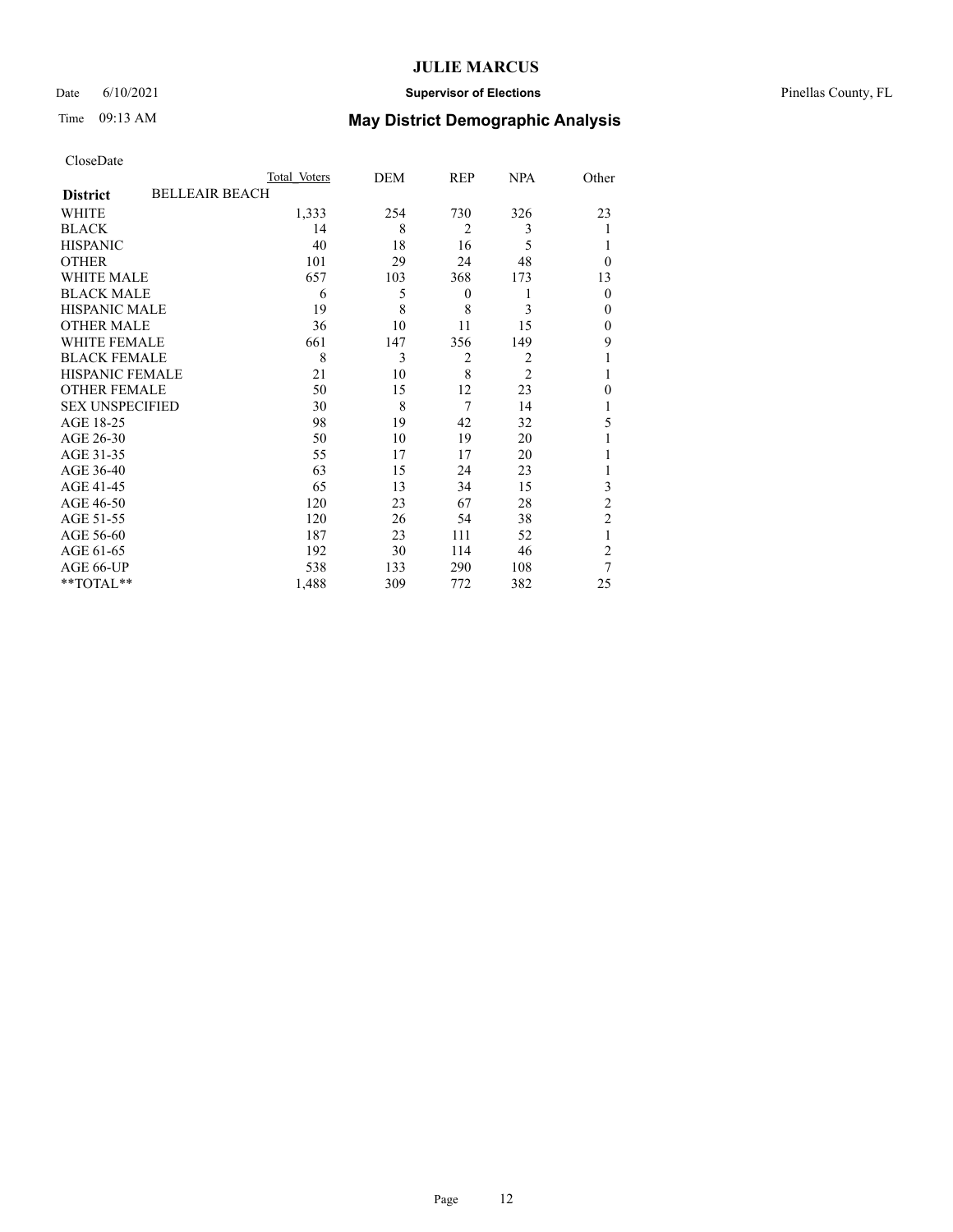### Date 6/10/2021 **Supervisor of Elections** Pinellas County, FL

# Time 09:13 AM **May District Demographic Analysis**

| CloseDate |
|-----------|
|-----------|

|                        | Total Voters           | DEM | REP            | <b>NPA</b> | Other            |
|------------------------|------------------------|-----|----------------|------------|------------------|
| <b>District</b>        | <b>BELLEAIR BLUFFS</b> |     |                |            |                  |
| WHITE                  | 1,617                  | 476 | 663            | 448        | 30               |
| <b>BLACK</b>           | 27                     | 14  | 3              | 8          | $\overline{2}$   |
| <b>HISPANIC</b>        | 61                     | 27  | 11             | 22         |                  |
| <b>OTHER</b>           | 90                     | 27  | 20             | 42         |                  |
| WHITE MALE             | 733                    | 178 | 302            | 240        | 13               |
| <b>BLACK MALE</b>      | 17                     | 8   | 1              | 7          |                  |
| <b>HISPANIC MALE</b>   | 25                     | 9   | $\overline{4}$ | 11         |                  |
| <b>OTHER MALE</b>      | 37                     | 13  | 7              | 17         | $\theta$         |
| <b>WHITE FEMALE</b>    | 863                    | 289 | 356            | 201        | 17               |
| <b>BLACK FEMALE</b>    | 10                     | 6   | $\overline{2}$ | 1          |                  |
| <b>HISPANIC FEMALE</b> | 34                     | 18  | 6              | 10         | $\theta$         |
| <b>OTHER FEMALE</b>    | 34                     | 9   | 9              | 16         | $\theta$         |
| <b>SEX UNSPECIFIED</b> | 42                     | 14  | 10             | 17         |                  |
| AGE 18-25              | 82                     | 18  | 29             | 33         | $\overline{2}$   |
| AGE 26-30              | 82                     | 24  | 21             | 34         | 3                |
| AGE 31-35              | 96                     | 30  | 29             | 37         | $\boldsymbol{0}$ |
| AGE 36-40              | 88                     | 16  | 25             | 43         | 4                |
| AGE 41-45              | 91                     | 26  | 26             | 35         | 4                |
| AGE 46-50              | 112                    | 30  | 47             | 28         | 7                |
| AGE 51-55              | 158                    | 47  | 57             | 52         | $\overline{c}$   |
| AGE 56-60              | 200                    | 63  | 80             | 54         | 3                |
| AGE 61-65              | 202                    | 59  | 84             | 58         | 1                |
| AGE 66-UP              | 684                    | 231 | 299            | 146        | 8                |
| **TOTAL**              | 1,795                  | 544 | 697            | 520        | 34               |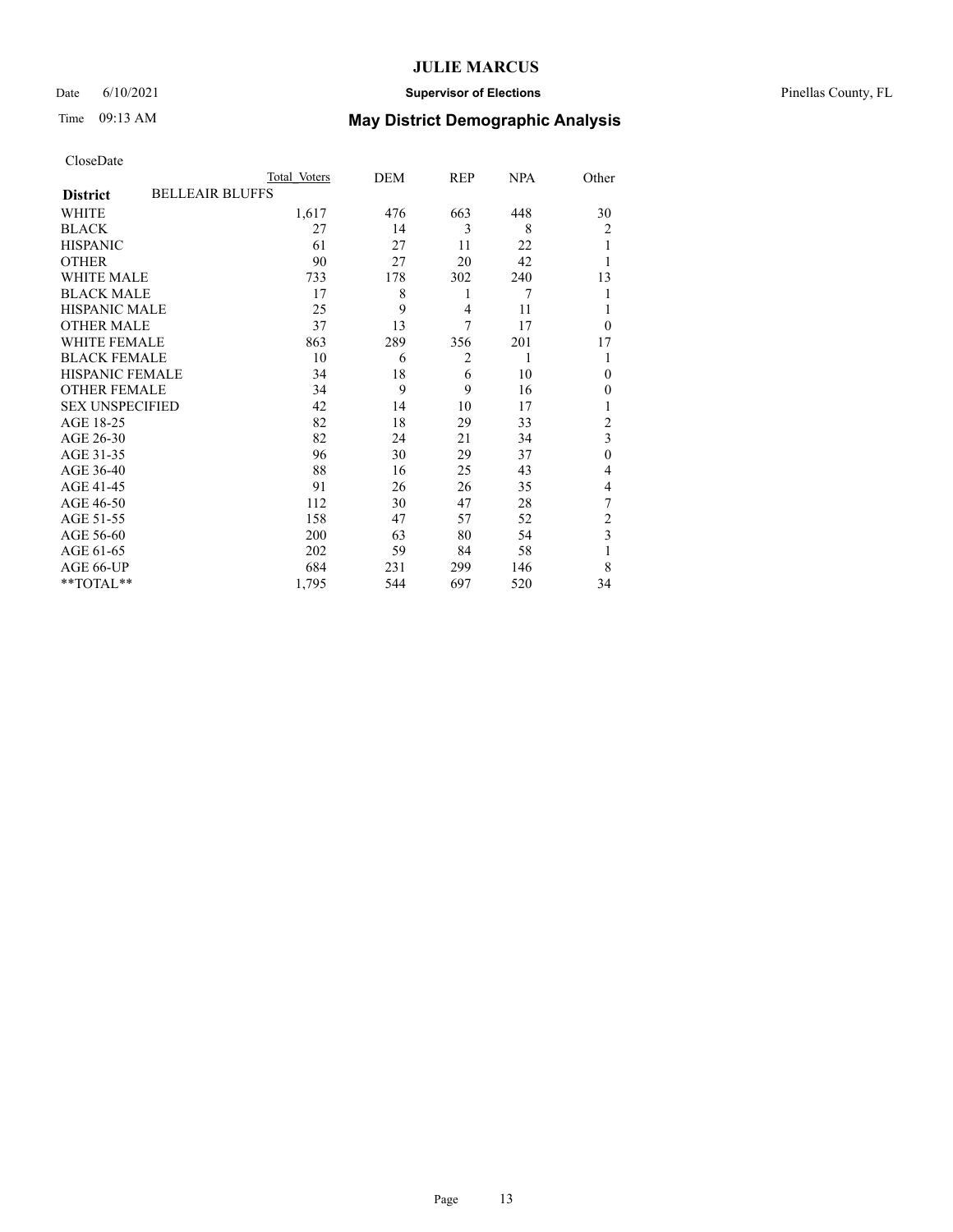### Date 6/10/2021 **Supervisor of Elections** Pinellas County, FL

# Time 09:13 AM **May District Demographic Analysis**

| CloseDate |
|-----------|
|-----------|

|                        | Total Voters          | DEM | <b>REP</b>     | <b>NPA</b> | Other |
|------------------------|-----------------------|-----|----------------|------------|-------|
| <b>District</b>        | <b>BELLEAIR SHORE</b> |     |                |            |       |
| <b>WHITE</b>           | 83                    | 8   | 59             | 15         |       |
| <b>BLACK</b>           | 0                     |     | $\Omega$       | $\Omega$   |       |
| <b>HISPANIC</b>        |                       |     | $\Omega$       | $\theta$   | 0     |
| <b>OTHER</b>           | 9                     |     | 3              |            |       |
| <b>WHITE MALE</b>      | 41                    |     | 29             |            |       |
| <b>BLACK MALE</b>      | 0                     |     | $\Omega$       | 0          |       |
| <b>HISPANIC MALE</b>   |                       |     |                |            |       |
| <b>OTHER MALE</b>      |                       | 3   |                | 0          |       |
| <b>WHITE FEMALE</b>    | 41                    | 4   | 29             | 8          |       |
| <b>BLACK FEMALE</b>    |                       |     | $\Omega$       | $\theta$   | 0     |
| <b>HISPANIC FEMALE</b> |                       |     |                |            |       |
| <b>OTHER FEMALE</b>    |                       |     |                |            |       |
| <b>SEX UNSPECIFIED</b> |                       |     | 2              |            |       |
| AGE 18-25              | 12                    |     |                | 5          |       |
| AGE 26-30              | 3                     |     |                | 2          |       |
| AGE 31-35              | 5                     |     | 2              |            |       |
| AGE 36-40              | 3                     |     | $\overline{2}$ | 0          |       |
| AGE 41-45              | 6                     |     | 4              | 0          |       |
| AGE 46-50              |                       |     | 4              |            |       |
| AGE 51-55              | h                     |     | 3              | 2          |       |
| AGE 56-60              | 13                    |     | 6              | 4          |       |
| AGE 61-65              | 12                    | 3   | 7              | 2          |       |
| AGE 66-UP              | 28                    |     | 26             | 2          |       |
| **TOTAL**              | 93                    | 12  | 62             | 18         |       |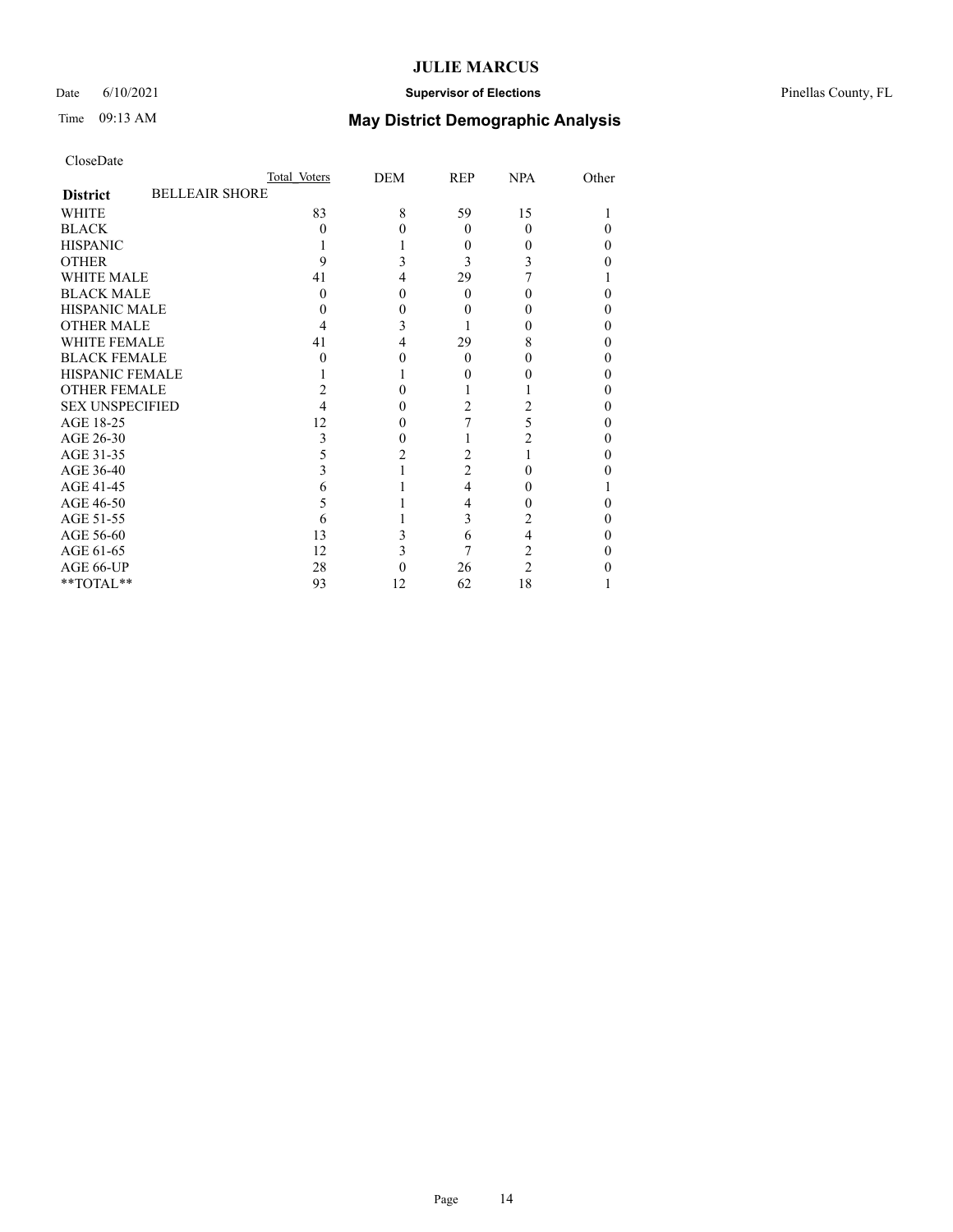### Date 6/10/2021 **Supervisor of Elections** Pinellas County, FL

## Time 09:13 AM **May District Demographic Analysis**

|                        |                 | Total Voters | DEM | REP              | NPA | Other        |
|------------------------|-----------------|--------------|-----|------------------|-----|--------------|
| <b>District</b>        | <b>BELLEAIR</b> |              |     |                  |     |              |
| WHITE                  |                 | 3,426        | 645 | 2,031            | 697 | 53           |
| <b>BLACK</b>           |                 | 27           | 20  |                  | 6   | $\mathbf{0}$ |
| <b>HISPANIC</b>        |                 | 87           | 28  | 32               | 26  |              |
| <b>OTHER</b>           |                 | 187          | 50  | 68               | 68  |              |
| WHITE MALE             |                 | 1,569        | 231 | 978              | 333 | 27           |
| <b>BLACK MALE</b>      |                 | 9            | 6   | $\boldsymbol{0}$ | 3   | $\mathbf{0}$ |
| <b>HISPANIC MALE</b>   |                 | 42           | 13  | 15               | 14  | 0            |
| <b>OTHER MALE</b>      |                 | 61           | 16  | 24               | 21  | $\mathbf{0}$ |
| WHITE FEMALE           |                 | 1,822        | 409 | 1,037            | 350 | 26           |
| <b>BLACK FEMALE</b>    |                 | 17           | 13  |                  | 3   | $\theta$     |
| <b>HISPANIC FEMALE</b> |                 | 44           | 15  | 16               | 12  |              |
| <b>OTHER FEMALE</b>    |                 | 87           | 27  | 30               | 29  |              |
| <b>SEX UNSPECIFIED</b> |                 | 76           | 13  | 31               | 32  | $\theta$     |
| AGE 18-25              |                 | 271          | 60  | 132              | 73  | 6            |
| AGE 26-30              |                 | 169          | 34  | 80               | 54  | 1            |
| AGE 31-35              |                 | 136          | 17  | 79               | 37  | 3            |
| AGE 36-40              |                 | 142          | 24  | 70               | 44  | 4            |
| AGE 41-45              |                 | 154          | 23  | 77               | 50  | 4            |
| AGE 46-50              |                 | 202          | 36  | 116              | 46  | 4            |
| AGE 51-55              |                 | 289          | 51  | 170              | 67  | 1            |
| AGE 56-60              |                 | 403          | 79  | 247              | 71  | 6            |
| AGE 61-65              |                 | 436          | 81  | 253              | 95  | 7            |
| AGE 66-UP              |                 | 1,525        | 338 | 908              | 260 | 19           |
| **TOTAL**              |                 | 3,727        | 743 | 2,132            | 797 | 55           |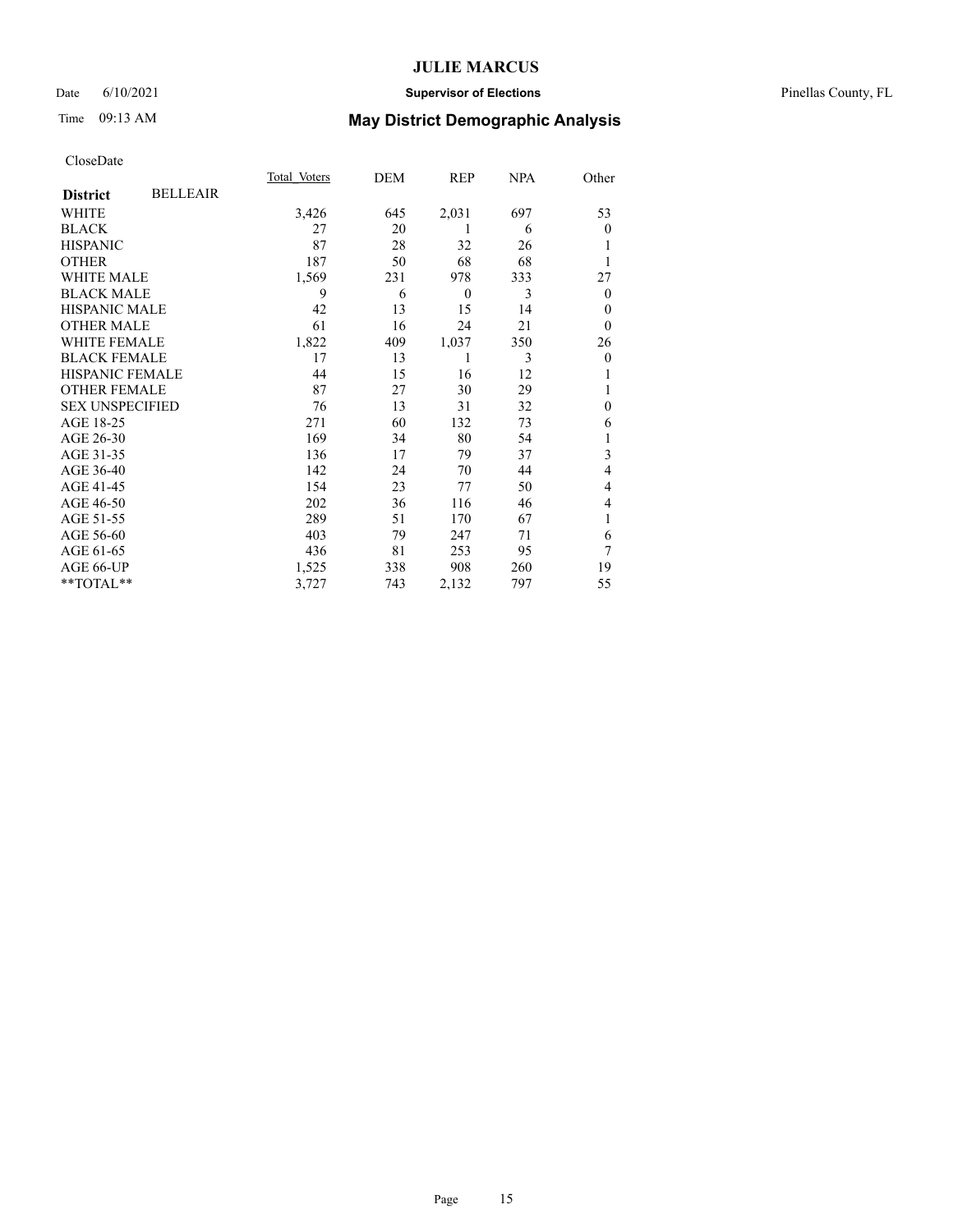### Date 6/10/2021 **Supervisor of Elections** Pinellas County, FL

## Time 09:13 AM **May District Demographic Analysis**

|                        |                   | Total Voters | DEM    | REP    | <b>NPA</b> | Other |
|------------------------|-------------------|--------------|--------|--------|------------|-------|
| <b>District</b>        | <b>CLEARWATER</b> |              |        |        |            |       |
| WHITE                  |                   | 59,137       | 16,399 | 24,991 | 16,589     | 1,158 |
| <b>BLACK</b>           |                   | 7,570        | 5,591  | 294    | 1,598      | 87    |
| <b>HISPANIC</b>        |                   | 6,644        | 2,726  | 1,233  | 2,586      | 99    |
| <b>OTHER</b>           |                   | 6,268        | 1,971  | 1,447  | 2,712      | 138   |
| WHITE MALE             |                   | 27,510       | 6,351  | 12,362 | 8,230      | 567   |
| <b>BLACK MALE</b>      |                   | 3,179        | 2,159  | 152    | 823        | 45    |
| <b>HISPANIC MALE</b>   |                   | 2,886        | 1,077  | 597    | 1,168      | 44    |
| <b>OTHER MALE</b>      |                   | 2,315        | 630    | 602    | 1,023      | 60    |
| <b>WHITE FEMALE</b>    |                   | 30,885       | 9,867  | 12,330 | 8,104      | 584   |
| <b>BLACK FEMALE</b>    |                   | 4,240        | 3,320  | 138    | 740        | 42    |
| <b>HISPANIC FEMALE</b> |                   | 3,570        | 1,573  | 597    | 1,346      | 54    |
| <b>OTHER FEMALE</b>    |                   | 2,709        | 974    | 606    | 1,078      | 51    |
| <b>SEX UNSPECIFIED</b> |                   | 2,324        | 735    | 581    | 973        | 35    |
| AGE 18-25              |                   | 7,350        | 2,502  | 1,747  | 2,874      | 227   |
| AGE 26-30              |                   | 6,140        | 2,128  | 1,527  | 2,314      | 171   |
| AGE 31-35              |                   | 6,043        | 2,161  | 1,623  | 2,104      | 155   |
| AGE 36-40              |                   | 5,547        | 1,787  | 1,517  | 2,124      | 119   |
| AGE 41-45              |                   | 5,094        | 1,683  | 1,442  | 1,846      | 123   |
| AGE 46-50              |                   | 5,545        | 1,775  | 1,880  | 1,780      | 110   |
| AGE 51-55              |                   | 6,559        | 1,995  | 2,551  | 1,902      | 111   |
| AGE 56-60              |                   | 7,893        | 2,532  | 3,229  | 2,008      | 124   |
| AGE 61-65              |                   | 7,587        | 2,577  | 3,122  | 1,766      | 122   |
| AGE 66-UP              |                   | 21,861       | 7,547  | 9,327  | 4,767      | 220   |
| $*$ $TOTAL**$          |                   | 79,619       | 26,687 | 27,965 | 23,485     | 1,482 |
|                        |                   |              |        |        |            |       |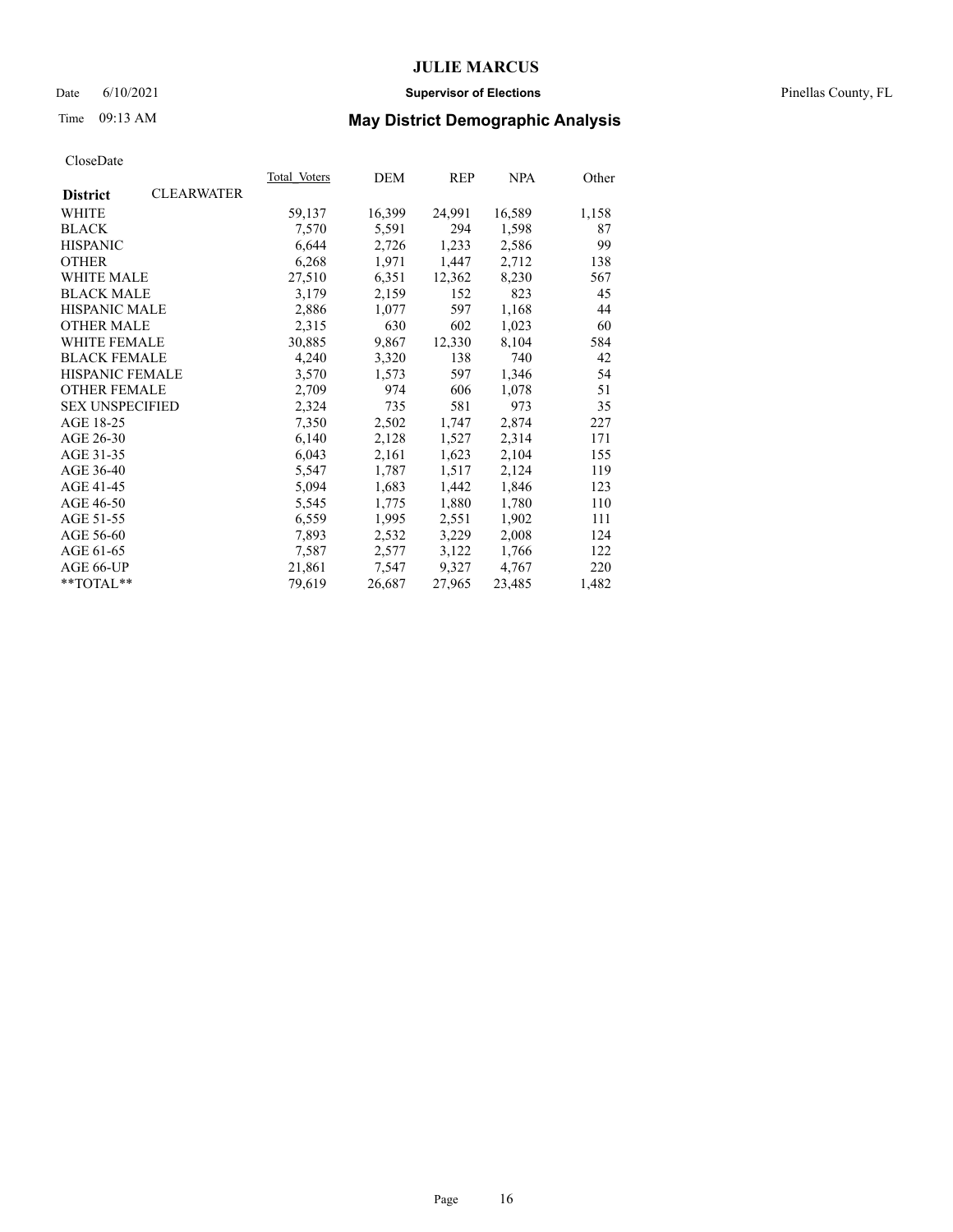### Date 6/10/2021 **Supervisor of Elections** Pinellas County, FL

## Time 09:13 AM **May District Demographic Analysis**

|                        |                | Total Voters | DEM   | REP    | NPA   | Other    |
|------------------------|----------------|--------------|-------|--------|-------|----------|
| <b>District</b>        | <b>DUNEDIN</b> |              |       |        |       |          |
| WHITE                  |                | 25,233       | 7,936 | 9,915  | 6,864 | 518      |
| <b>BLACK</b>           |                | 601          | 416   | 41     | 139   | 5        |
| <b>HISPANIC</b>        |                | 1,027        | 442   | 224    | 343   | 18       |
| <b>OTHER</b>           |                | 1,508        | 489   | 340    | 644   | 35       |
| WHITE MALE             |                | 11,320       | 2,974 | 4,719  | 3,368 | 259      |
| <b>BLACK MALE</b>      |                | 290          | 183   | 24     | 78    | 5        |
| <b>HISPANIC MALE</b>   |                | 444          | 156   | 104    | 177   | 7        |
| <b>OTHER MALE</b>      |                | 550          | 152   | 136    | 247   | 15       |
| <b>WHITE FEMALE</b>    |                | 13,649       | 4,881 | 5,107  | 3,408 | 253      |
| <b>BLACK FEMALE</b>    |                | 303          | 225   | 17     | 61    | $\theta$ |
| HISPANIC FEMALE        |                | 562          | 274   | 116    | 161   | 11       |
| <b>OTHER FEMALE</b>    |                | 670          | 254   | 150    | 255   | 11       |
| <b>SEX UNSPECIFIED</b> |                | 581          | 184   | 147    | 235   | 15       |
| AGE 18-25              |                | 1,801        | 525   | 556    | 656   | 64       |
| AGE 26-30              |                | 1,496        | 481   | 405    | 567   | 43       |
| AGE 31-35              |                | 1,575        | 501   | 455    | 569   | 50       |
| AGE 36-40              |                | 1,523        | 480   | 422    | 579   | 42       |
| AGE 41-45              |                | 1,621        | 506   | 512    | 557   | 46       |
| AGE 46-50              |                | 1,875        | 537   | 730    | 552   | 56       |
| AGE 51-55              |                | 2,208        | 606   | 879    | 668   | 55       |
| AGE 56-60              |                | 3,050        | 920   | 1,269  | 801   | 60       |
| AGE 61-65              |                | 3,279        | 1,104 | 1,290  | 824   | 61       |
| AGE 66-UP              |                | 9,941        | 3,623 | 4,002  | 2,217 | 99       |
| $*$ TOTAL $*$          |                | 28,369       | 9,283 | 10,520 | 7,990 | 576      |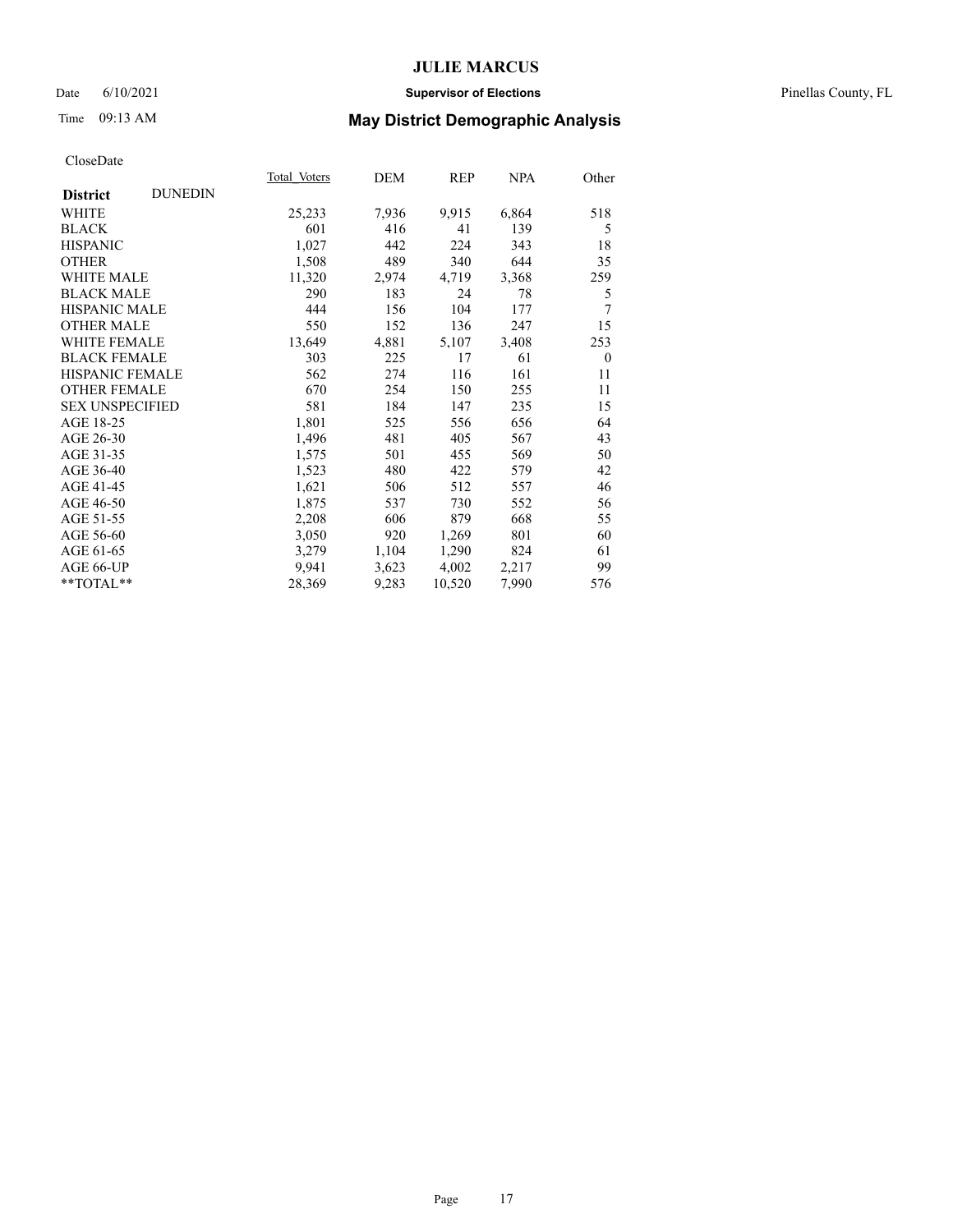### Date 6/10/2021 **Supervisor of Elections** Pinellas County, FL

## Time 09:13 AM **May District Demographic Analysis**

|                                    | Total Voters | DEM   | REP   | <b>NPA</b> | Other          |
|------------------------------------|--------------|-------|-------|------------|----------------|
| <b>GULFPORT</b><br><b>District</b> |              |       |       |            |                |
| WHITE                              | 8,303        | 3,607 | 2,397 | 2,111      | 188            |
| <b>BLACK</b>                       | 484          | 370   | 19    | 88         | 7              |
| <b>HISPANIC</b>                    | 271          | 135   | 52    | 80         | $\overline{4}$ |
| <b>OTHER</b>                       | 585          | 220   | 111   | 239        | 15             |
| <b>WHITE MALE</b>                  | 3,677        | 1,364 | 1,183 | 1,040      | 90             |
| <b>BLACK MALE</b>                  | 210          | 151   | 9     | 47         | 3              |
| <b>HISPANIC MALE</b>               | 113          | 52    | 25    | 34         | $\overline{2}$ |
| <b>OTHER MALE</b>                  | 213          | 68    | 46    | 92         | $\overline{7}$ |
| <b>WHITE FEMALE</b>                | 4,526        | 2,199 | 1,190 | 1,039      | 98             |
| <b>BLACK FEMALE</b>                | 265          | 211   | 10    | 40         | 4              |
| <b>HISPANIC FEMALE</b>             | 152          | 81    | 25    | 44         | $\overline{2}$ |
| <b>OTHER FEMALE</b>                | 240          | 111   | 43    | 84         | $\overline{c}$ |
| <b>SEX UNSPECIFIED</b>             | 247          | 95    | 48    | 98         | 6              |
| AGE 18-25                          | 552          | 228   | 136   | 170        | 18             |
| AGE 26-30                          | 596          | 232   | 120   | 222        | 22             |
| AGE 31-35                          | 541          | 245   | 95    | 186        | 15             |
| AGE 36-40                          | 497          | 207   | 103   | 167        | 20             |
| AGE 41-45                          | 500          | 228   | 116   | 145        | 11             |
| AGE 46-50                          | 608          | 235   | 158   | 197        | 18             |
| AGE 51-55                          | 727          | 313   | 208   | 184        | 22             |
| AGE 56-60                          | 1,063        | 460   | 321   | 257        | 25             |
| AGE 61-65                          | 1,173        | 569   | 338   | 244        | 22             |
| AGE 66-UP                          | 3,386        | 1,615 | 984   | 746        | 41             |
| $*$ $TOTAL**$                      | 9,643        | 4,332 | 2,579 | 2,518      | 214            |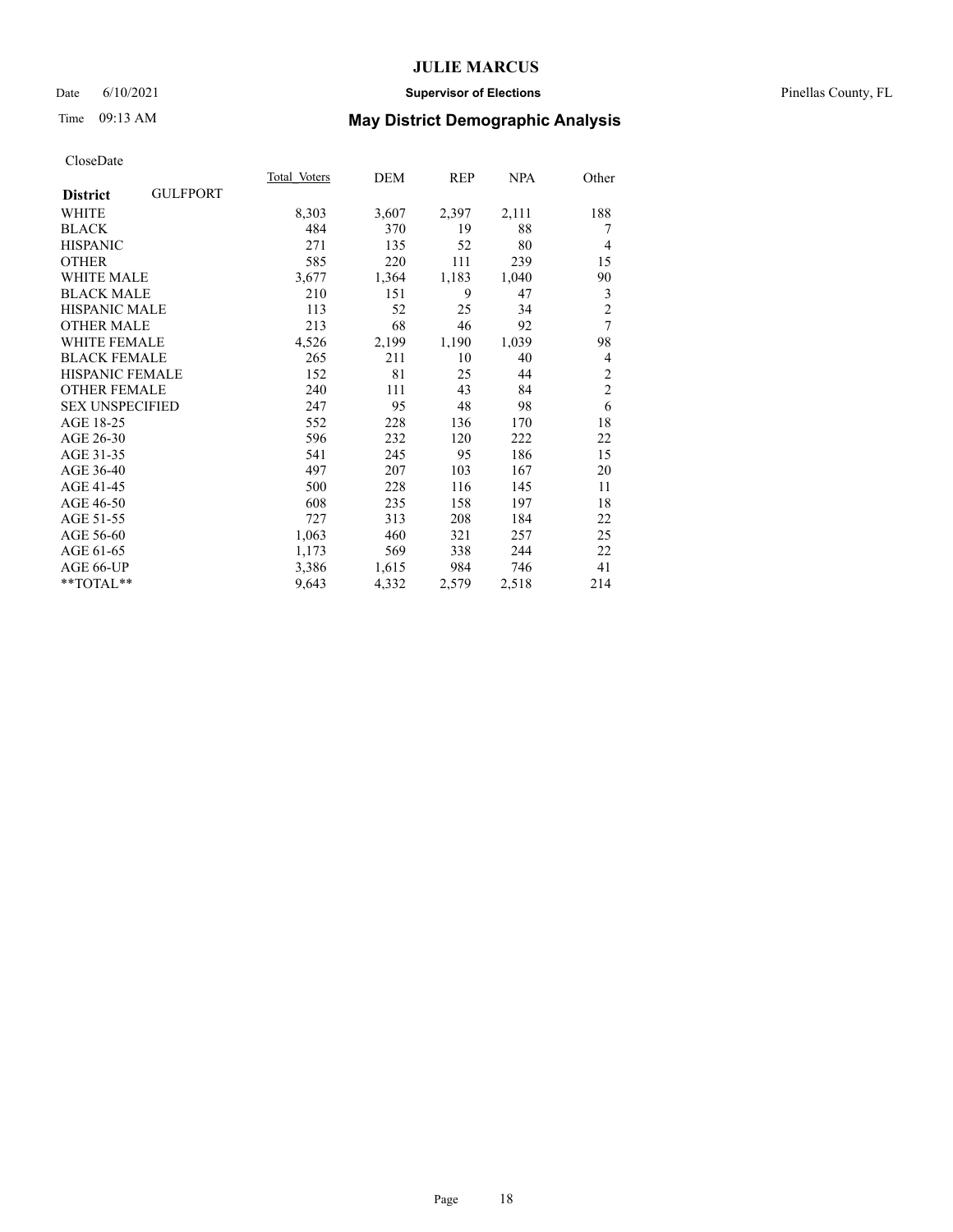### Date 6/10/2021 **Supervisor of Elections** Pinellas County, FL

# Time 09:13 AM **May District Demographic Analysis**

| CloseDate |
|-----------|
|-----------|

|                        |                           | Total Voters | DEM | REP            | NPA            | Other          |
|------------------------|---------------------------|--------------|-----|----------------|----------------|----------------|
| <b>District</b>        | <b>INDIAN ROCKS BEACH</b> |              |     |                |                |                |
| WHITE                  |                           | 2,976        | 760 | 1,378          | 786            | 52             |
| <b>BLACK</b>           |                           | 26           | 16  | $\overline{2}$ | 6              | $\overline{2}$ |
| <b>HISPANIC</b>        |                           | 93           | 36  | 34             | 22             |                |
| <b>OTHER</b>           |                           | 166          | 45  | 54             | 62             | 5              |
| <b>WHITE MALE</b>      |                           | 1,415        | 285 | 702            | 401            | 27             |
| <b>BLACK MALE</b>      |                           | 15           | 9   | 1              | $\overline{4}$ |                |
| HISPANIC MALE          |                           | 43           | 15  | 18             | 10             | $\theta$       |
| <b>OTHER MALE</b>      |                           | 55           | 14  | 22             | 18             | 1              |
| <b>WHITE FEMALE</b>    |                           | 1,532        | 474 | 660            | 373            | 25             |
| <b>BLACK FEMALE</b>    |                           | 10           | 6   | 1              | $\overline{2}$ | 1              |
| <b>HISPANIC FEMALE</b> |                           | 49           | 21  | 15             | 12             | 1              |
| <b>OTHER FEMALE</b>    |                           | 79           | 25  | 21             | 29             | 4              |
| <b>SEX UNSPECIFIED</b> |                           | 63           | 8   | 28             | 27             | $\mathbf{0}$   |
| AGE 18-25              |                           | 201          | 66  | 74             | 58             | 3              |
| AGE 26-30              |                           | 118          | 31  | 41             | 41             | 5              |
| AGE 31-35              |                           | 104          | 26  | 30             | 43             | 5              |
| AGE 36-40              |                           | 111          | 23  | 41             | 42             | 5              |
| AGE 41-45              |                           | 186          | 46  | 76             | 59             | 5              |
| AGE 46-50              |                           | 244          | 57  | 95             | 89             | 3              |
| AGE 51-55              |                           | 334          | 74  | 162            | 94             | 4              |
| AGE 56-60              |                           | 489          | 118 | 242            | 120            | 9              |
| AGE 61-65              |                           | 438          | 105 | 211            | 115            | 7              |
| AGE 66-UP              |                           | 1,036        | 311 | 496            | 215            | 14             |
| **TOTAL**              |                           | 3,261        | 857 | 1,468          | 876            | 60             |
|                        |                           |              |     |                |                |                |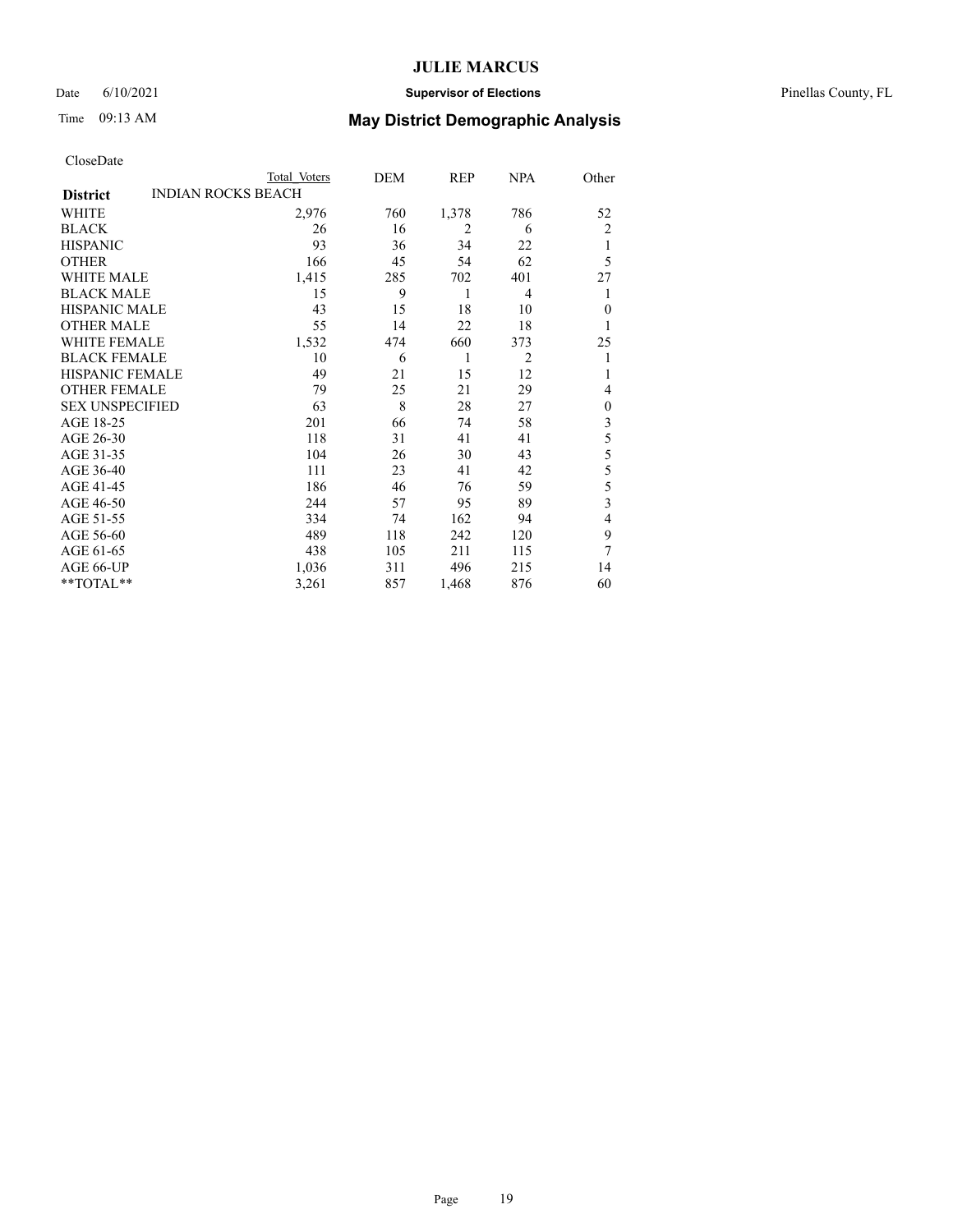### Date 6/10/2021 **Supervisor of Elections** Pinellas County, FL

## Time 09:13 AM **May District Demographic Analysis**

|                        |                      | Total Voters | DEM          | REP            | <b>NPA</b>     | Other    |
|------------------------|----------------------|--------------|--------------|----------------|----------------|----------|
| <b>District</b>        | <b>INDIAN SHORES</b> |              |              |                |                |          |
| WHITE                  |                      | 1,091        | 264          | 554            | 259            | 14       |
| <b>BLACK</b>           |                      | 3            | $\theta$     | 1              | $\overline{2}$ | $\theta$ |
| <b>HISPANIC</b>        |                      | 45           | 14           | 25             | $\overline{4}$ | 2        |
| <b>OTHER</b>           |                      | 72           | 19           | 23             | 29             |          |
| WHITE MALE             |                      | 495          | 103          | 257            | 130            | 5        |
| <b>BLACK MALE</b>      |                      | 3            | $\mathbf{0}$ | 1              | $\overline{2}$ | $\theta$ |
| <b>HISPANIC MALE</b>   |                      | 20           | 6            | 11             | $\overline{2}$ |          |
| <b>OTHER MALE</b>      |                      | 28           | 9            | 8              | 10             |          |
| <b>WHITE FEMALE</b>    |                      | 582          | 157          | 292            | 124            | 9        |
| <b>BLACK FEMALE</b>    |                      | $\theta$     | $\theta$     | $\theta$       | $\theta$       | 0        |
| <b>HISPANIC FEMALE</b> |                      | 25           | 8            | 14             | $\overline{c}$ |          |
| <b>OTHER FEMALE</b>    |                      | 31           | 9            | $\overline{7}$ | 15             | 0        |
| <b>SEX UNSPECIFIED</b> |                      | 27           | 5            | 13             | 9              | 0        |
| AGE 18-25              |                      | 62           | 26           | 20             | 15             |          |
| AGE 26-30              |                      | 28           | 11           | 8              | 9              | 0        |
| AGE 31-35              |                      | 25           | 6            | 9              | 10             | 0        |
| AGE 36-40              |                      | 37           | 9            | 12             | 15             |          |
| AGE 41-45              |                      | 39           | 10           | 17             | 12             | 0        |
| AGE 46-50              |                      | 67           | 16           | 28             | 20             | 3        |
| AGE 51-55              |                      | 105          | 27           | 49             | 28             |          |
| AGE 56-60              |                      | 154          | 26           | 89             | 38             |          |
| AGE 61-65              |                      | 162          | 25           | 88             | 44             | 5        |
| AGE 66-UP              |                      | 532          | 141          | 283            | 103            | 5        |
| **TOTAL**              |                      | 1,211        | 297          | 603            | 294            | 17       |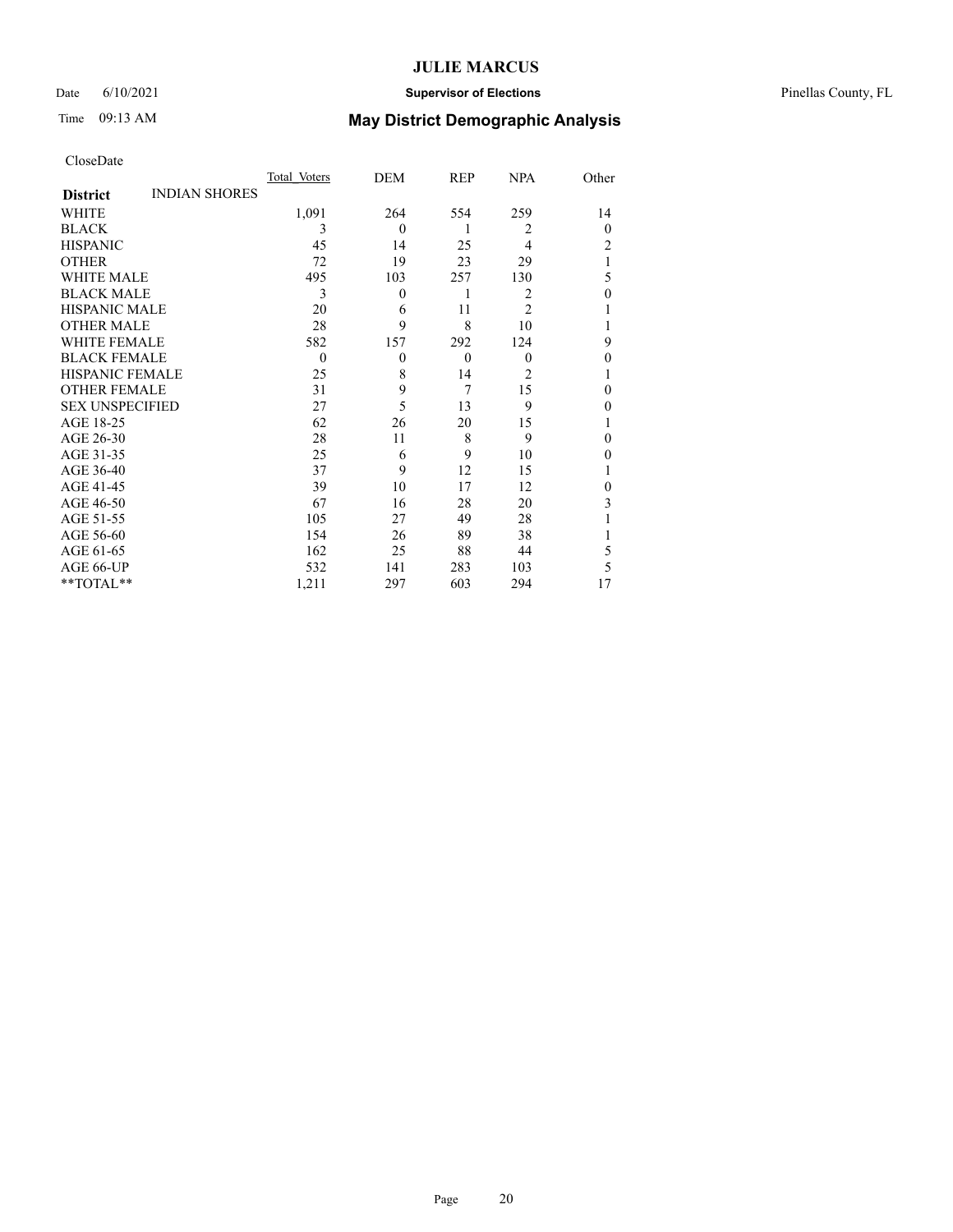### Date 6/10/2021 **Supervisor of Elections** Pinellas County, FL

## Time 09:13 AM **May District Demographic Analysis**

|                        |                     | Total Voters | DEM   | REP            | NPA | Other                   |
|------------------------|---------------------|--------------|-------|----------------|-----|-------------------------|
| <b>District</b>        | <b>KENNETH CITY</b> |              |       |                |     |                         |
| <b>WHITE</b>           |                     | 2,310        | 800   | 898            | 573 | 39                      |
| <b>BLACK</b>           |                     | 158          | 114   | 5              | 37  | $\overline{2}$          |
| <b>HISPANIC</b>        |                     | 232          | 100   | 68             | 58  | 6                       |
| <b>OTHER</b>           |                     | 352          | 110   | 108            | 130 | 4                       |
| <b>WHITE MALE</b>      |                     | 1,040        | 310   | 428            | 282 | 20                      |
| <b>BLACK MALE</b>      |                     | 63           | 38    | 3              | 21  | 1                       |
| <b>HISPANIC MALE</b>   |                     | 104          | 44    | 30             | 28  | 2                       |
| <b>OTHER MALE</b>      |                     | 138          | 42    | 46             | 48  | $\overline{2}$          |
| <b>WHITE FEMALE</b>    |                     | 1,246        | 479   | 464            | 284 | 19                      |
| <b>BLACK FEMALE</b>    |                     | 95           | 76    | $\overline{2}$ | 16  | 1                       |
| <b>HISPANIC FEMALE</b> |                     | 120          | 53    | 36             | 27  | 4                       |
| <b>OTHER FEMALE</b>    |                     | 168          | 58    | 50             | 59  | 1                       |
| <b>SEX UNSPECIFIED</b> |                     | 78           | 24    | 20             | 33  | 1                       |
| AGE 18-25              |                     | 218          | 71    | 51             | 92  | 4                       |
| AGE 26-30              |                     | 219          | 76    | 57             | 82  | 4                       |
| AGE 31-35              |                     | 200          | 67    | 64             | 64  | 5                       |
| AGE 36-40              |                     | 191          | 67    | 43             | 71  | 10                      |
| AGE 41-45              |                     | 185          | 64    | 61             | 55  | 5                       |
| AGE 46-50              |                     | 202          | 59    | 78             | 62  | 3                       |
| AGE 51-55              |                     | 214          | 84    | 84             | 43  | $\overline{\mathbf{3}}$ |
| AGE 56-60              |                     | 330          | 115   | 117            | 92  | 6                       |
| AGE 61-65              |                     | 338          | 137   | 120            | 78  | 3                       |
| AGE 66-UP              |                     | 955          | 384   | 404            | 159 | 8                       |
| $*$ $TOTAL**$          |                     | 3,052        | 1,124 | 1,079          | 798 | 51                      |
|                        |                     |              |       |                |     |                         |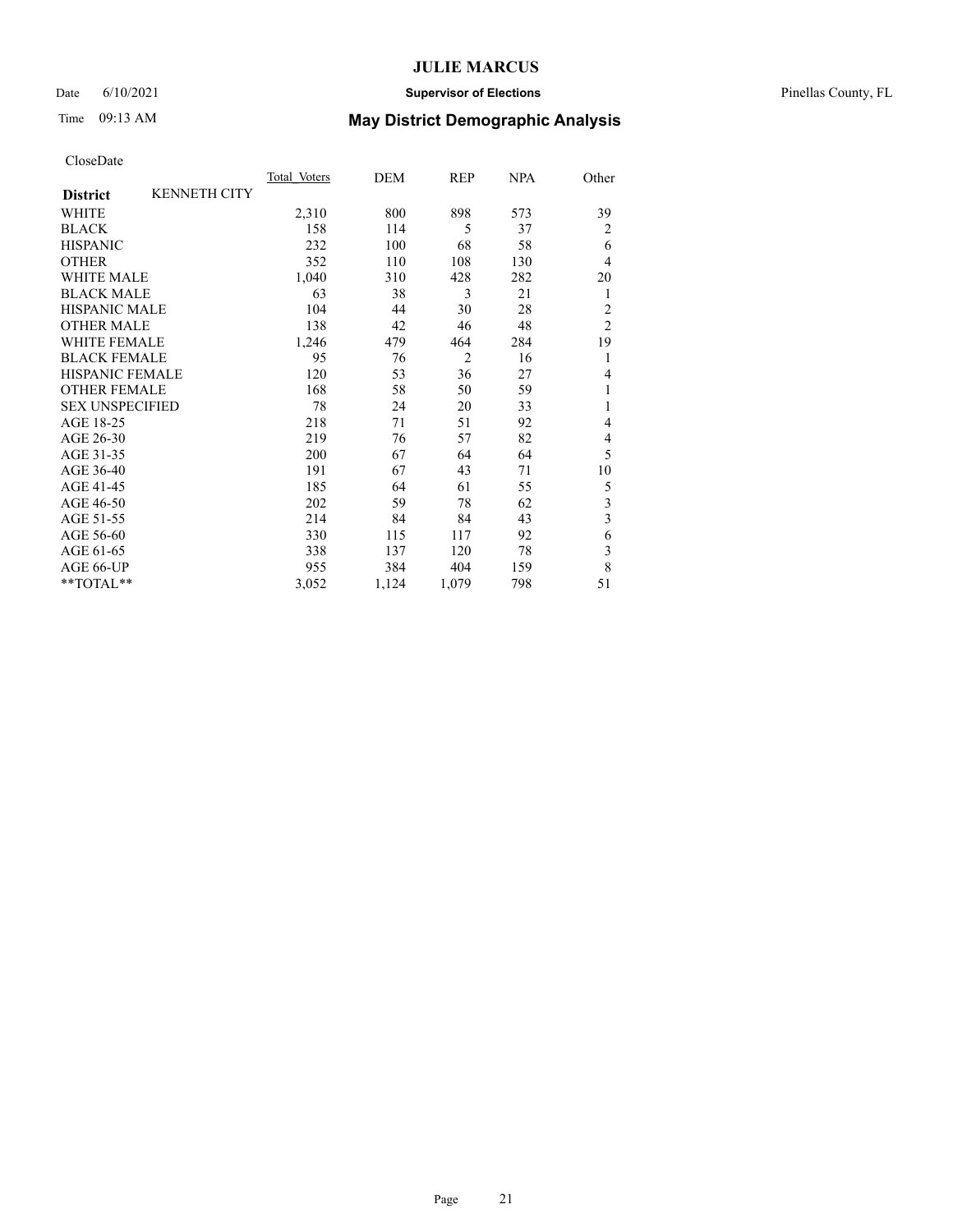### Date 6/10/2021 **Supervisor of Elections** Pinellas County, FL

## Time 09:13 AM **May District Demographic Analysis**

|                          | Total Voters | DEM    | REP    | NPA    | Other |
|--------------------------|--------------|--------|--------|--------|-------|
| LARGO<br><b>District</b> |              |        |        |        |       |
| WHITE                    | 44,164       | 13,461 | 17,581 | 12,228 | 894   |
| <b>BLACK</b>             | 3,116        | 2,153  | 139    | 780    | 44    |
| <b>HISPANIC</b>          | 3,780        | 1,605  | 678    | 1,436  | 61    |
| <b>OTHER</b>             | 3,970        | 1,266  | 949    | 1,680  | 75    |
| WHITE MALE               | 19,839       | 5,058  | 8,508  | 5,795  | 478   |
| <b>BLACK MALE</b>        | 1,420        | 891    | 78     | 431    | 20    |
| <b>HISPANIC MALE</b>     | 1,665        | 644    | 329    | 664    | 28    |
| <b>OTHER MALE</b>        | 1,463        | 429    | 399    | 604    | 31    |
| <b>WHITE FEMALE</b>      | 23,761       | 8,261  | 8,852  | 6,246  | 402   |
| <b>BLACK FEMALE</b>      | 1,639        | 1,222  | 58     | 336    | 23    |
| <b>HISPANIC FEMALE</b>   | 2,023        | 925    | 328    | 737    | 33    |
| <b>OTHER FEMALE</b>      | 1,746        | 641    | 387    | 689    | 29    |
| <b>SEX UNSPECIFIED</b>   | 1,474        | 414    | 408    | 622    | 30    |
| AGE 18-25                | 4,347        | 1,479  | 1,030  | 1,691  | 147   |
| AGE 26-30                | 4,058        | 1,380  | 983    | 1,565  | 130   |
| AGE 31-35                | 3,946        | 1,364  | 1,051  | 1,419  | 112   |
| AGE 36-40                | 3,435        | 1,134  | 940    | 1,290  | 71    |
| AGE 41-45                | 3,194        | 1,019  | 956    | 1,149  | 70    |
| AGE 46-50                | 3,554        | 1,044  | 1,245  | 1,182  | 83    |
| AGE 51-55                | 4,296        | 1,291  | 1,645  | 1,276  | 84    |
| AGE 56-60                | 5,478        | 1,693  | 2,223  | 1,453  | 109   |
| AGE 61-65                | 5,432        | 1,884  | 2,145  | 1,318  | 85    |
| AGE 66-UP                | 17,290       | 6,197  | 7,129  | 3,781  | 183   |
| $*$ $TOTAL**$            | 55,030       | 18,485 | 19,347 | 16,124 | 1,074 |
|                          |              |        |        |        |       |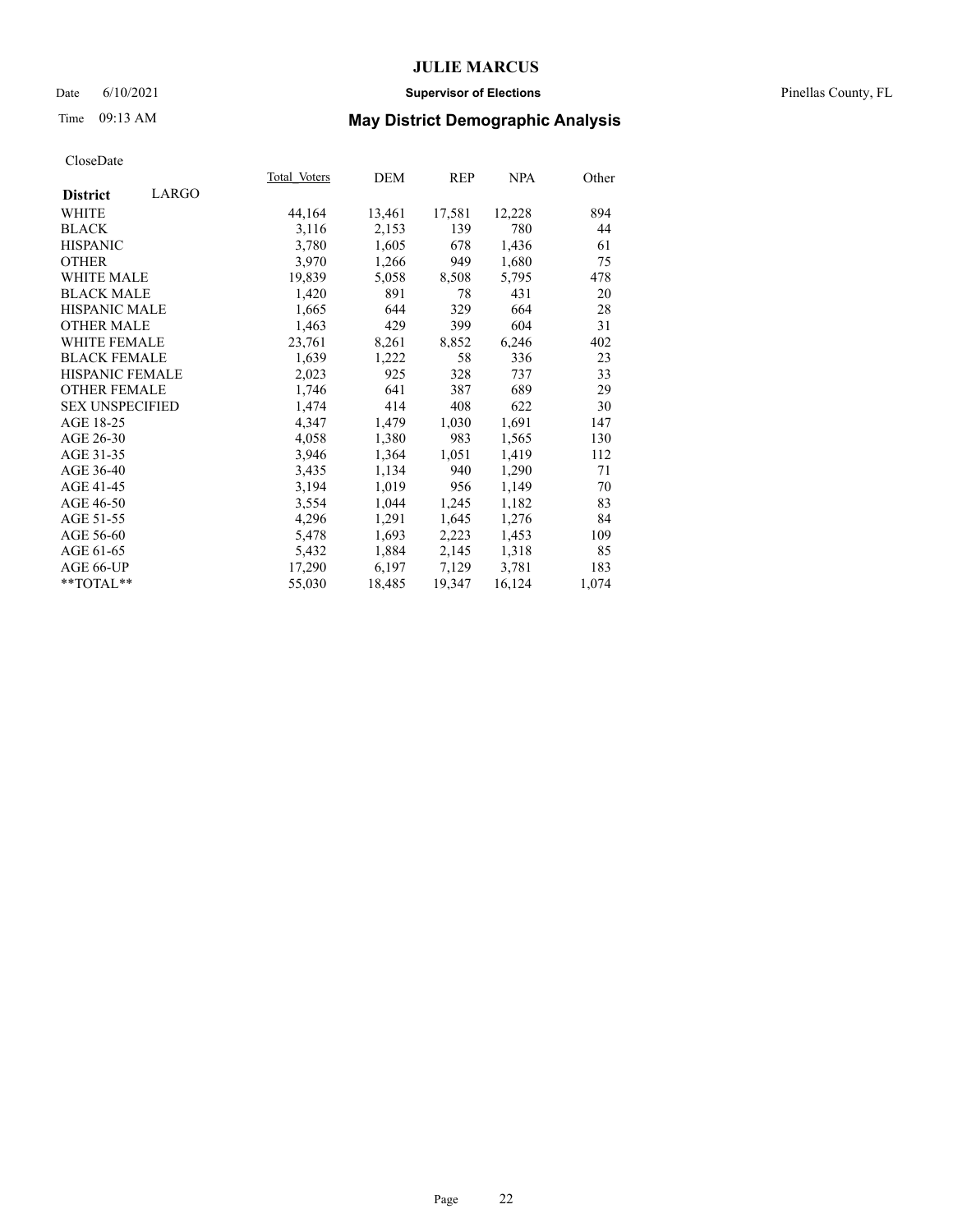### Date 6/10/2021 **Supervisor of Elections** Pinellas County, FL

# Time 09:13 AM **May District Demographic Analysis**

|                        |                      | Total Voters | DEM | REP   | <b>NPA</b> | Other          |
|------------------------|----------------------|--------------|-----|-------|------------|----------------|
| <b>District</b>        | <b>MADEIRA BEACH</b> |              |     |       |            |                |
| WHITE                  |                      | 3,152        | 757 | 1,495 | 848        | 52             |
| <b>BLACK</b>           |                      | 31           | 16  | 5     | 7          | 3              |
| <b>HISPANIC</b>        |                      | 90           | 28  | 35    | 26         | 1              |
| <b>OTHER</b>           |                      | 170          | 43  | 56    | 67         | $\overline{4}$ |
| WHITE MALE             |                      | 1,533        | 300 | 767   | 437        | 29             |
| <b>BLACK MALE</b>      |                      | 18           | 9   | 2     | 6          | 1              |
| <b>HISPANIC MALE</b>   |                      | 41           | 9   | 19    | 12         | 1              |
| <b>OTHER MALE</b>      |                      | 67           | 16  | 25    | 23         | 3              |
| <b>WHITE FEMALE</b>    |                      | 1,583        | 449 | 712   | 401        | 21             |
| <b>BLACK FEMALE</b>    |                      | 13           | 7   | 3     | 1          | 2              |
| <b>HISPANIC FEMALE</b> |                      | 44           | 18  | 14    | 12         | $\mathbf{0}$   |
| <b>OTHER FEMALE</b>    |                      | 64           | 23  | 16    | 24         | 1              |
| <b>SEX UNSPECIFIED</b> |                      | 80           | 13  | 33    | 32         | $\overline{c}$ |
| AGE 18-25              |                      | 206          | 47  | 91    | 63         | 5              |
| AGE 26-30              |                      | 148          | 34  | 51    | 61         | $\overline{2}$ |
| AGE 31-35              |                      | 157          | 34  | 66    | 51         | 6              |
| AGE 36-40              |                      | 147          | 37  | 53    | 52         | 5              |
| AGE 41-45              |                      | 178          | 46  | 67    | 59         | 6              |
| AGE 46-50              |                      | 259          | 50  | 111   | 92         | 6              |
| AGE 51-55              |                      | 380          | 84  | 175   | 112        | 9              |
| AGE 56-60              |                      | 465          | 104 | 237   | 113        | 11             |
| AGE 61-65              |                      | 471          | 123 | 231   | 112        | 5              |
| AGE 66-UP              |                      | 1,032        | 285 | 509   | 233        | 5              |
| **TOTAL**              |                      | 3,443        | 844 | 1,591 | 948        | 60             |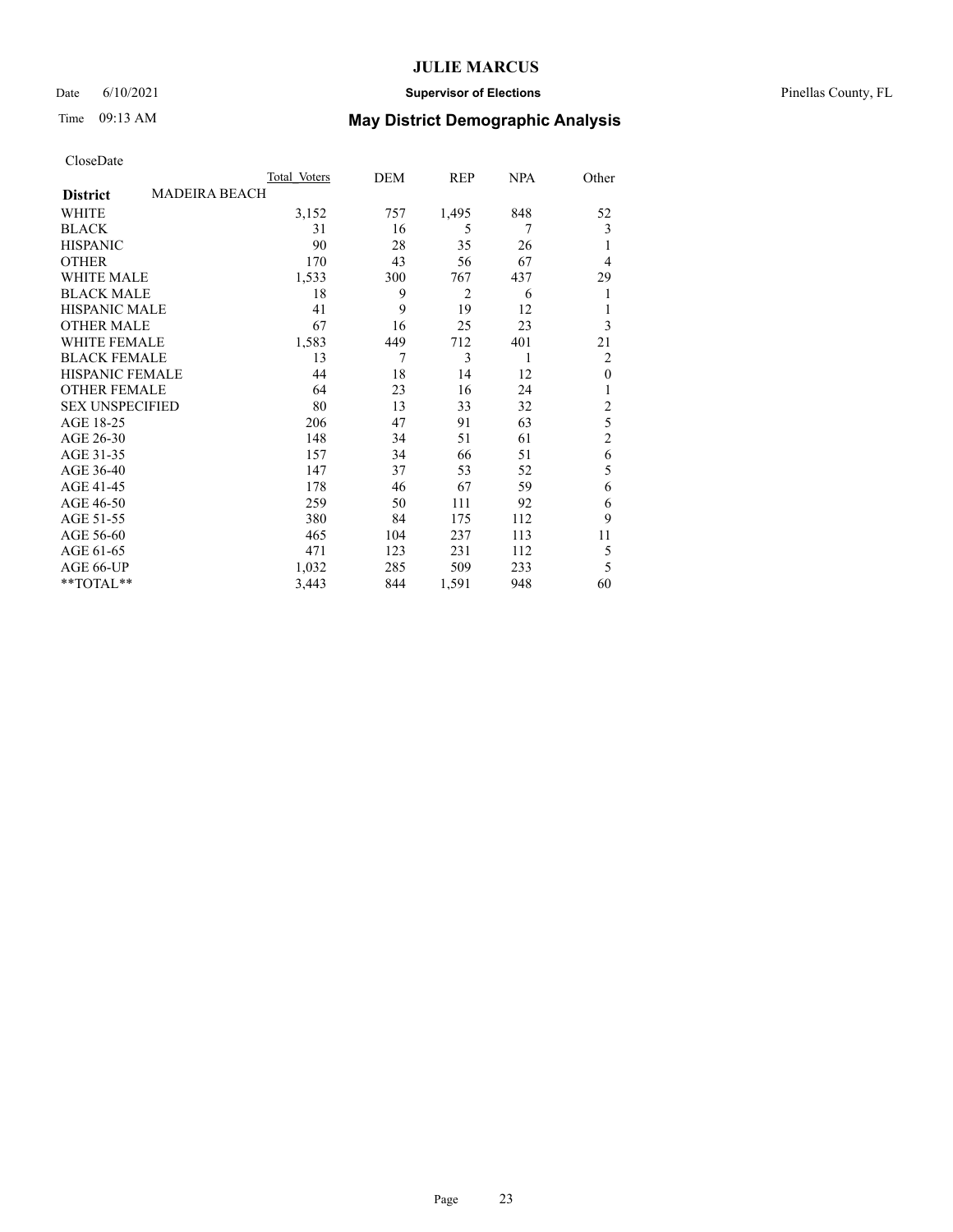### Date 6/10/2021 **Supervisor of Elections** Pinellas County, FL

# Time 09:13 AM **May District Demographic Analysis**

| CloseDate |  |
|-----------|--|
|-----------|--|

|                        | Total Voters                 | DEM            | REP            | <b>NPA</b> | Other          |
|------------------------|------------------------------|----------------|----------------|------------|----------------|
| <b>District</b>        | <b>NORTH REDINGTON BEACH</b> |                |                |            |                |
| WHITE                  | 1,182                        | 278            | 605            | 278        | 21             |
| <b>BLACK</b>           | 16                           | 7              | $\Omega$       | 7          | 2              |
| <b>HISPANIC</b>        | 36                           | 14             | 10             | 12         | $\theta$       |
| <b>OTHER</b>           | 61                           | 19             | 16             | 26         | $\theta$       |
| WHITE MALE             | 534                          | 100            | 310            | 119        | 5              |
| <b>BLACK MALE</b>      | 9                            | 6              | $\Omega$       | 3          | $\theta$       |
| <b>HISPANIC MALE</b>   | 14                           | $\overline{4}$ | 5              | 5          | $\mathbf{0}$   |
| <b>OTHER MALE</b>      | 21                           | $\overline{4}$ | 4              | 13         | $\Omega$       |
| <b>WHITE FEMALE</b>    | 633                          | 175            | 290            | 152        | 16             |
| <b>BLACK FEMALE</b>    | 7                            | 1              | $\overline{0}$ | 4          | 2              |
| <b>HISPANIC FEMALE</b> | 20                           | 9              | 5              | 6          | $\theta$       |
| <b>OTHER FEMALE</b>    | 28                           | 12             | 9              | 7          | $\theta$       |
| <b>SEX UNSPECIFIED</b> | 29                           | 7              | 8              | 14         | $\theta$       |
| AGE 18-25              | 88                           | 23             | 39             | 22         | 4              |
| AGE 26-30              | 44                           | 13             | 13             | 14         | 4              |
| AGE 31-35              | 32                           | 8              | 9              | 13         | $\overline{2}$ |
| AGE 36-40              | 53                           | 12             | 20             | 20         | 1              |
| AGE 41-45              | 54                           | 15             | 20             | 18         | 1              |
| AGE 46-50              | 82                           | 9              | 44             | 27         | 2              |
| AGE 51-55              | 148                          | 30             | 80             | 37         | 1              |
| AGE 56-60              | 165                          | 35             | 84             | 43         | 3              |
| AGE 61-65              | 166                          | 48             | 85             | 30         | 3              |
| AGE 66-UP              | 463                          | 125            | 237            | 99         | $\overline{2}$ |
| **TOTAL**              | 1,295                        | 318            | 631            | 323        | 23             |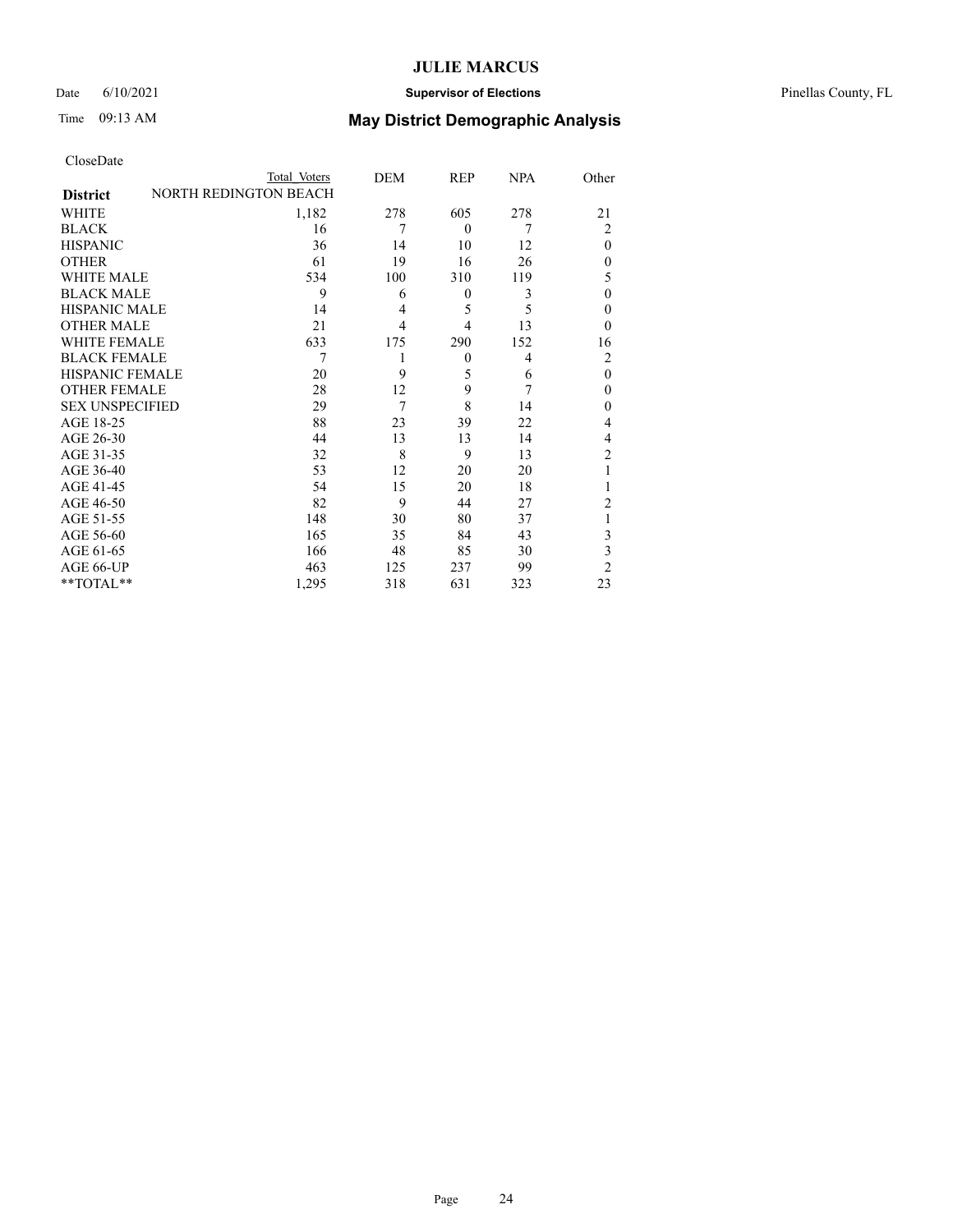### Date 6/10/2021 **Supervisor of Elections** Pinellas County, FL

## Time 09:13 AM **May District Demographic Analysis**

|                        |                | Total Voters | DEM   | REP            | <b>NPA</b> | Other          |
|------------------------|----------------|--------------|-------|----------------|------------|----------------|
| <b>District</b>        | <b>OLDSMAR</b> |              |       |                |            |                |
| WHITE                  |                | 8,099        | 2,251 | 3,378          | 2,299      | 171            |
| <b>BLACK</b>           |                | 471          | 319   | 21             | 127        | $\overline{4}$ |
| <b>HISPANIC</b>        |                | 960          | 398   | 182            | 363        | 17             |
| <b>OTHER</b>           |                | 954          | 299   | 228            | 414        | 13             |
| <b>WHITE MALE</b>      |                | 3,753        | 859   | 1,703          | 1,103      | 88             |
| <b>BLACK MALE</b>      |                | 217          | 125   | 17             | 72         | 3              |
| <b>HISPANIC MALE</b>   |                | 420          | 160   | 88             | 165        | 7              |
| <b>OTHER MALE</b>      |                | 334          | 103   | 81             | 147        | 3              |
| <b>WHITE FEMALE</b>    |                | 4,272        | 1,374 | 1,653          | 1,162      | 83             |
| <b>BLACK FEMALE</b>    |                | 245          | 187   | $\overline{4}$ | 53         | 1              |
| <b>HISPANIC FEMALE</b> |                | 509          | 224   | 89             | 186        | 10             |
| <b>OTHER FEMALE</b>    |                | 436          | 156   | 99             | 177        | $\overline{4}$ |
| <b>SEX UNSPECIFIED</b> |                | 298          | 79    | 75             | 138        | 6              |
| AGE 18-25              |                | 1,024        | 329   | 293            | 378        | 24             |
| AGE 26-30              |                | 751          | 242   | 217            | 267        | 25             |
| AGE 31-35              |                | 908          | 293   | 268            | 320        | 27             |
| AGE 36-40              |                | 936          | 268   | 301            | 353        | 14             |
| AGE 41-45              |                | 814          | 224   | 283            | 284        | 23             |
| AGE 46-50              |                | 862          | 240   | 322            | 285        | 15             |
| AGE 51-55              |                | 983          | 260   | 397            | 309        | 17             |
| AGE 56-60              |                | 1,099        | 322   | 466            | 297        | 14             |
| AGE 61-65              |                | 973          | 311   | 384            | 261        | 17             |
| AGE 66-UP              |                | 2,134        | 778   | 878            | 449        | 29             |
| $*$ $TOTAL**$          |                | 10,484       | 3,267 | 3,809          | 3,203      | 205            |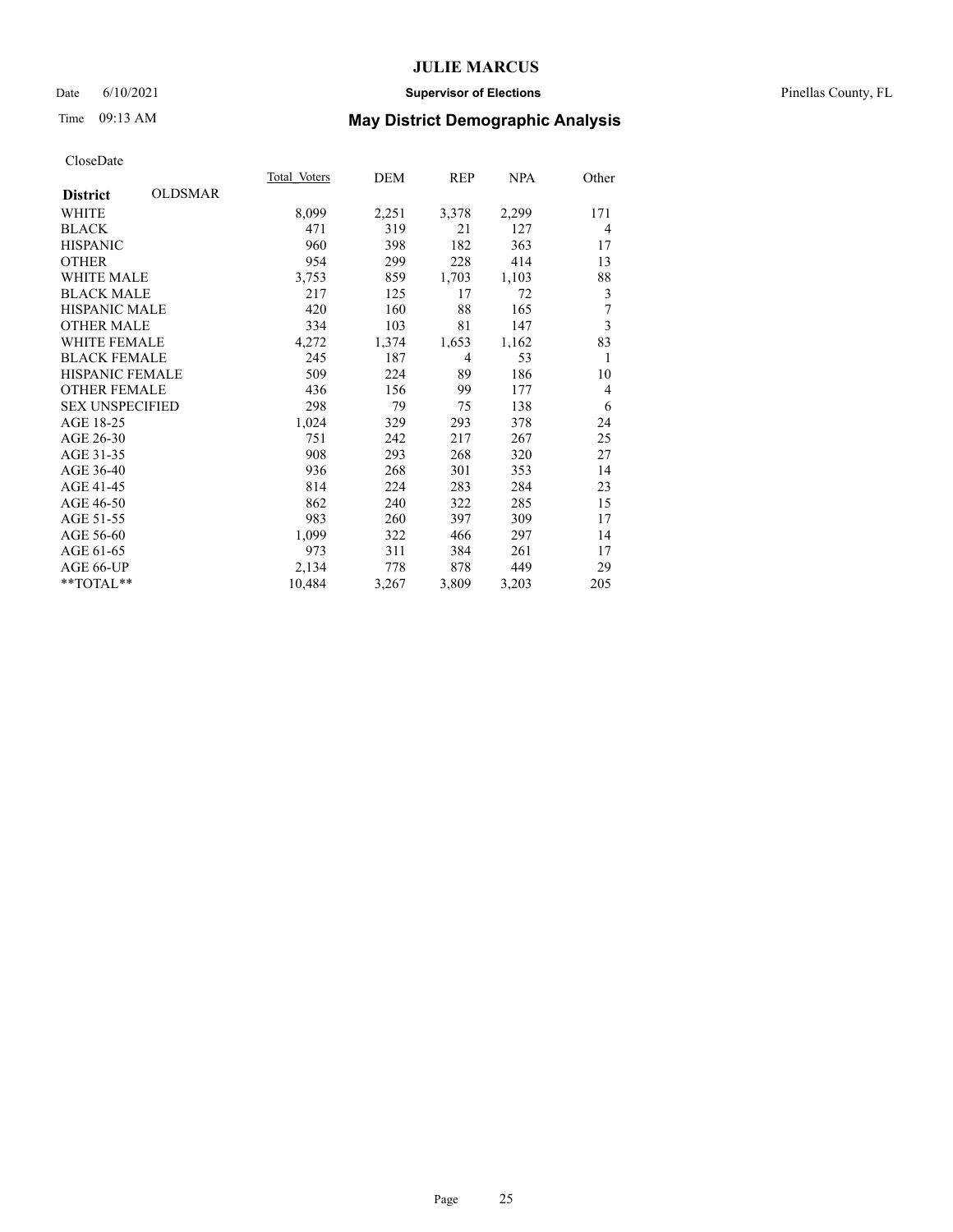### Date 6/10/2021 **Supervisor of Elections** Pinellas County, FL

## Time 09:13 AM **May District Demographic Analysis**

|                        |               | <b>Total Voters</b> | DEM    | REP    | NPA    | Other |
|------------------------|---------------|---------------------|--------|--------|--------|-------|
| <b>District</b>        | PINELLAS PARK |                     |        |        |        |       |
| WHITE                  |               | 25,531              | 7,897  | 9,955  | 7,185  | 494   |
| <b>BLACK</b>           |               | 1,990               | 1,402  | 98     | 466    | 24    |
| <b>HISPANIC</b>        |               | 3,015               | 1,295  | 520    | 1,153  | 47    |
| <b>OTHER</b>           |               | 4,311               | 1,248  | 1,100  | 1,897  | 66    |
| WHITE MALE             |               | 11,556              | 3,011  | 4,859  | 3,428  | 258   |
| <b>BLACK MALE</b>      |               | 857                 | 541    | 51     | 251    | 14    |
| <b>HISPANIC MALE</b>   |               | 1,356               | 530    | 259    | 542    | 25    |
| <b>OTHER MALE</b>      |               | 1,769               | 459    | 510    | 772    | 28    |
| <b>WHITE FEMALE</b>    |               | 13,695              | 4,812  | 5,010  | 3,642  | 231   |
| <b>BLACK FEMALE</b>    |               | 1,107               | 841    | 45     | 211    | 10    |
| HISPANIC FEMALE        |               | 1,568               | 733    | 249    | 564    | 22    |
| <b>OTHER FEMALE</b>    |               | 1,960               | 631    | 478    | 823    | 28    |
| <b>SEX UNSPECIFIED</b> |               | 979                 | 284    | 212    | 468    | 15    |
| AGE 18-25              |               | 3,118               | 1,060  | 663    | 1,307  | 88    |
| AGE 26-30              |               | 2,805               | 968    | 673    | 1,097  | 67    |
| AGE 31-35              |               | 2,818               | 996    | 687    | 1,043  | 92    |
| AGE 36-40              |               | 2,630               | 869    | 692    | 1,011  | 58    |
| AGE 41-45              |               | 2,309               | 776    | 630    | 855    | 48    |
| AGE 46-50              |               | 2,610               | 809    | 890    | 846    | 65    |
| AGE 51-55              |               | 2,882               | 850    | 1,061  | 927    | 44    |
| AGE 56-60              |               | 3,329               | 1,021  | 1,384  | 880    | 44    |
| AGE 61-65              |               | 3,306               | 1,154  | 1,288  | 820    | 44    |
| AGE 66-UP              |               | 9,040               | 3,339  | 3,705  | 1,915  | 81    |
| $*$ $TOTAL**$          |               | 34,847              | 11,842 | 11,673 | 10,701 | 631   |
|                        |               |                     |        |        |        |       |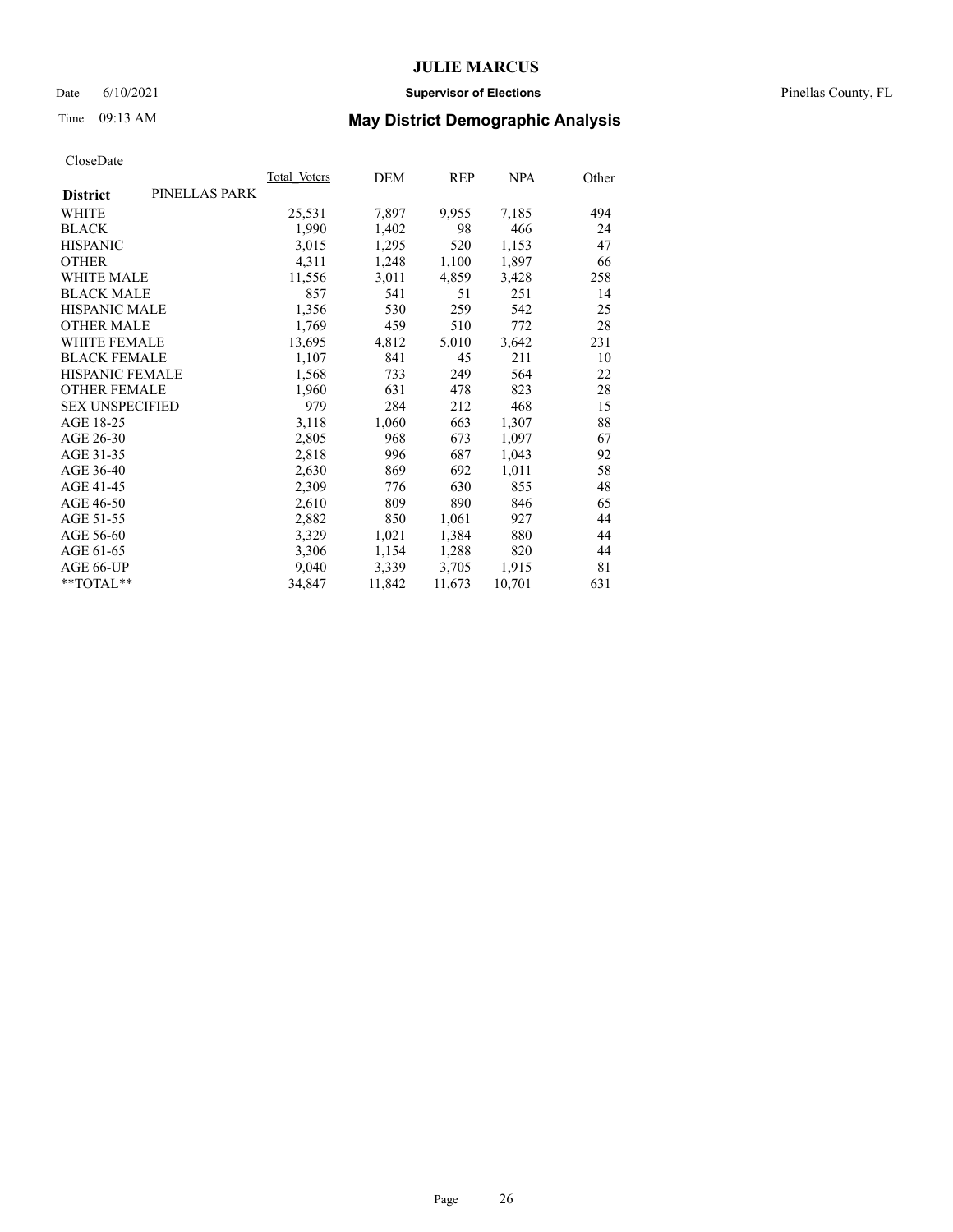### Date 6/10/2021 **Supervisor of Elections** Pinellas County, FL

## Time 09:13 AM **May District Demographic Analysis**

|                        | Total Voters    | DEM            | REP      | <b>NPA</b> | Other          |
|------------------------|-----------------|----------------|----------|------------|----------------|
| <b>District</b>        | REDINGTON BEACH |                |          |            |                |
| WHITE                  | 1,100           | 303            | 545      | 238        | 14             |
| <b>BLACK</b>           | 8               | 6              | 1        | 1          | $\Omega$       |
| <b>HISPANIC</b>        | 44              | 11             | 18       | 15         | $\Omega$       |
| <b>OTHER</b>           | 88              | 21             | 30       | 37         | $\Omega$       |
| WHITE MALE             | 499             | 109            | 260      | 123        | 7              |
| <b>BLACK MALE</b>      | 5               | 4              | 1        | $\theta$   | $\Omega$       |
| <b>HISPANIC MALE</b>   | 23              | 5              | 8        | 10         | 0              |
| <b>OTHER MALE</b>      | 39              | 11             | 14       | 14         | 0              |
| <b>WHITE FEMALE</b>    | 586             | 189            | 278      | 113        | 6              |
| <b>BLACK FEMALE</b>    | 3               | $\overline{2}$ | $\theta$ |            | $\Omega$       |
| <b>HISPANIC FEMALE</b> | 21              | 6              | 10       | 5          | $\Omega$       |
| <b>OTHER FEMALE</b>    | 37              | 7              | 15       | 15         | 0              |
| <b>SEX UNSPECIFIED</b> | 27              | 8              | 8        | 10         |                |
| AGE 18-25              | 76              | 19             | 32       | 24         |                |
| AGE 26-30              | 44              | 14             | 17       | 13         | 0              |
| AGE 31-35              | 51              | 12             | 26       | 13         | 0              |
| AGE 36-40              | 49              | 16             | 13       | 20         | 0              |
| AGE 41-45              | 68              | 20             | 23       | 24         |                |
| AGE 46-50              | 96              | 18             | 46       | 30         | 2              |
| AGE 51-55              | 110             | 28             | 59       | 21         | $\overline{c}$ |
| AGE 56-60              | 161             | 39             | 80       | 40         | $\overline{c}$ |
| AGE 61-65              | 182             | 49             | 92       | 38         | 3              |
| AGE 66-UP              | 403             | 126            | 206      | 68         | 3              |
| **TOTAL**              | 1,240           | 341            | 594      | 291        | 14             |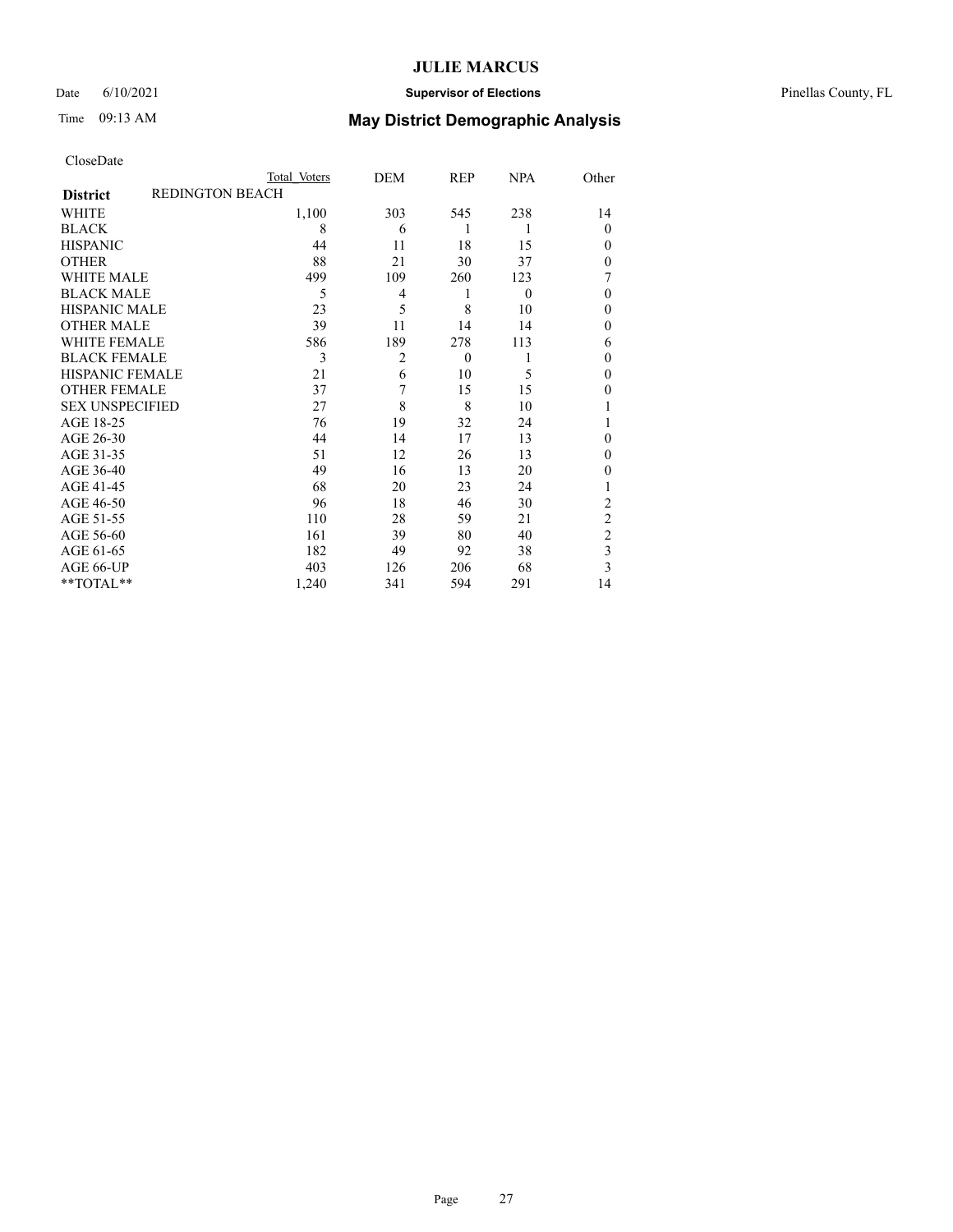### Date 6/10/2021 **Supervisor of Elections** Pinellas County, FL

# Time 09:13 AM **May District Demographic Analysis**

| CloseDate |
|-----------|
|-----------|

|                        |                  | Total Voters | DEM | <b>REP</b>       | <b>NPA</b>     | Other          |
|------------------------|------------------|--------------|-----|------------------|----------------|----------------|
| <b>District</b>        | REDINGTON SHORES |              |     |                  |                |                |
| WHITE                  |                  | 1,765        | 433 | 850              | 445            | 37             |
| <b>BLACK</b>           |                  | 17           | 9   | 1                | 7              | $\theta$       |
| <b>HISPANIC</b>        |                  | 60           | 22  | 16               | 19             | 3              |
| <b>OTHER</b>           |                  | 120          | 37  | 46               | 33             | 4              |
| <b>WHITE MALE</b>      |                  | 848          | 169 | 420              | 242            | 17             |
| <b>BLACK MALE</b>      |                  | 11           | 6   | $\boldsymbol{0}$ | 5              | $\theta$       |
| <b>HISPANIC MALE</b>   |                  | 27           | 10  | 7                | 8              | 2              |
| <b>OTHER MALE</b>      |                  | 43           | 14  | 16               | 11             | $\overline{2}$ |
| <b>WHITE FEMALE</b>    |                  | 886          | 257 | 413              | 197            | 19             |
| <b>BLACK FEMALE</b>    |                  | 6            | 3   | 1                | $\overline{2}$ | $\mathbf{0}$   |
| <b>HISPANIC FEMALE</b> |                  | 33           | 12  | 9                | 11             |                |
| <b>OTHER FEMALE</b>    |                  | 55           | 17  | 23               | 15             | $\mathbf{0}$   |
| <b>SEX UNSPECIFIED</b> |                  | 52           | 13  | 24               | 12             | 3              |
| AGE 18-25              |                  | 103          | 30  | 38               | 33             | $\overline{c}$ |
| AGE 26-30              |                  | 65           | 17  | 25               | 23             | $\theta$       |
| AGE 31-35              |                  | 61           | 18  | 18               | 24             |                |
| AGE 36-40              |                  | 77           | 19  | 27               | 28             | 3              |
| AGE 41-45              |                  | 82           | 19  | 38               | 22             | 3              |
| AGE 46-50              |                  | 130          | 24  | 59               | 44             | 3              |
| AGE 51-55              |                  | 173          | 39  | 88               | 44             | $\overline{c}$ |
| AGE 56-60              |                  | 226          | 43  | 120              | 51             | 12             |
| AGE 61-65              |                  | 262          | 61  | 124              | 72             | 5              |
| AGE 66-UP              |                  | 783          | 231 | 376              | 163            | 13             |
| **TOTAL**              |                  | 1,962        | 501 | 913              | 504            | 44             |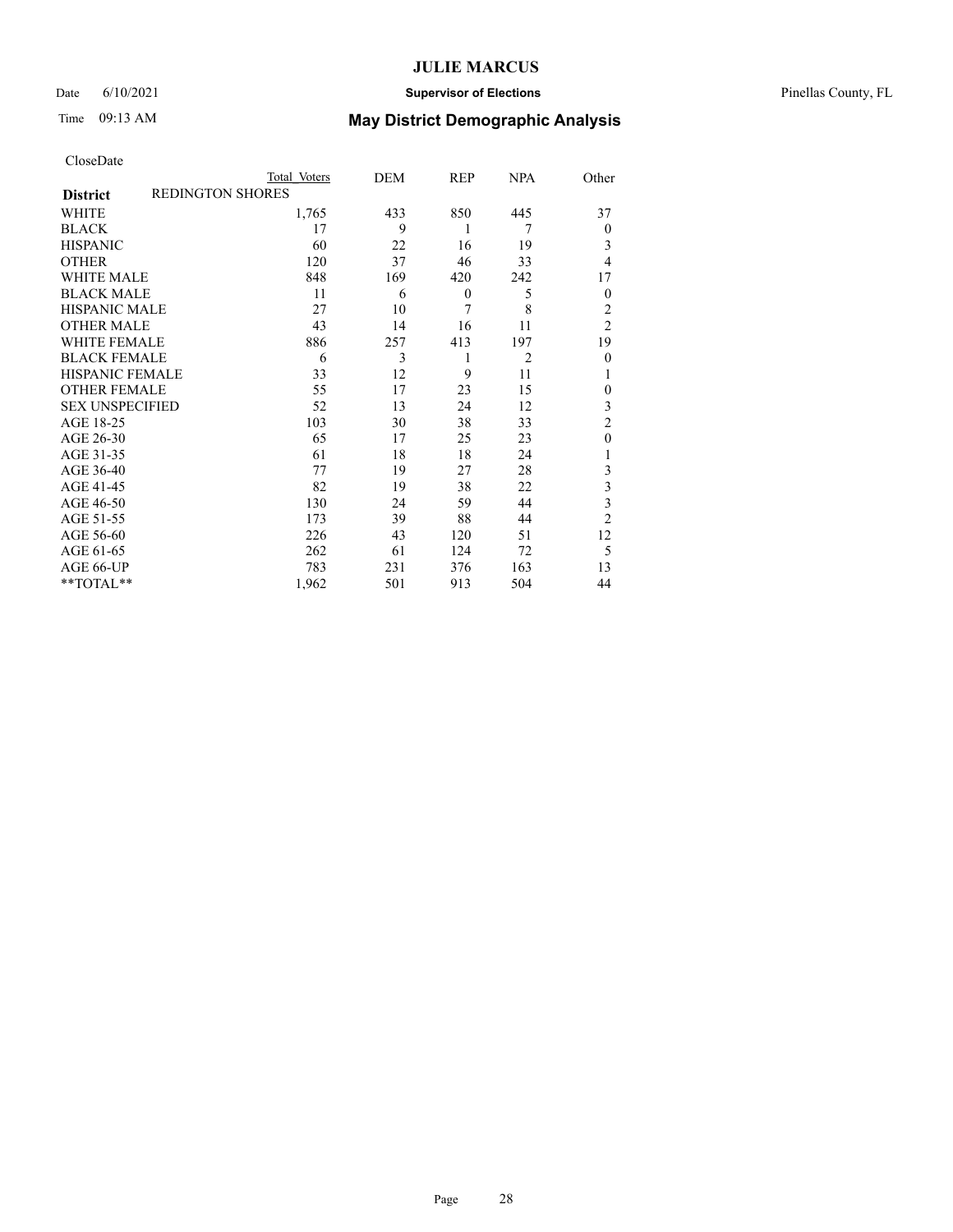### Date 6/10/2021 **Supervisor of Elections** Pinellas County, FL

## Time 09:13 AM **May District Demographic Analysis**

|                                         | Total Voters | DEM   | REP   | NPA   | Other |
|-----------------------------------------|--------------|-------|-------|-------|-------|
| <b>SAFETY HARBOR</b><br><b>District</b> |              |       |       |       |       |
| WHITE                                   | 11,464       | 3,418 | 4,745 | 3,102 | 199   |
| <b>BLACK</b>                            | 530          | 397   | 26    | 105   | 2     |
| <b>HISPANIC</b>                         | 581          | 231   | 150   | 191   | 9     |
| <b>OTHER</b>                            | 815          | 240   | 210   | 352   | 13    |
| WHITE MALE                              | 5,201        | 1,264 | 2,289 | 1,543 | 105   |
| <b>BLACK MALE</b>                       | 226          | 153   | 13    | 59    | 1     |
| <b>HISPANIC MALE</b>                    | 279          | 104   | 69    | 102   | 4     |
| <b>OTHER MALE</b>                       | 353          | 98    | 100   | 148   | 7     |
| <b>WHITE FEMALE</b>                     | 6,146        | 2,119 | 2,415 | 1,520 | 92    |
| <b>BLACK FEMALE</b>                     | 293          | 234   | 13    | 45    | 1     |
| HISPANIC FEMALE                         | 292          | 123   | 79    | 85    | 5     |
| <b>OTHER FEMALE</b>                     | 332          | 114   | 81    | 133   | 4     |
| <b>SEX UNSPECIFIED</b>                  | 267          | 76    | 72    | 115   | 4     |
| AGE 18-25                               | 1,092        | 350   | 319   | 396   | 27    |
| AGE 26-30                               | 705          | 253   | 197   | 239   | 16    |
| AGE 31-35                               | 892          | 273   | 282   | 323   | 14    |
| AGE 36-40                               | 939          | 292   | 285   | 331   | 31    |
| AGE 41-45                               | 889          | 265   | 281   | 322   | 21    |
| AGE 46-50                               | 920          | 228   | 388   | 294   | 10    |
| AGE 51-55                               | 1,184        | 332   | 462   | 366   | 24    |
| AGE 56-60                               | 1,493        | 446   | 650   | 375   | 22    |
| AGE 61-65                               | 1,533        | 530   | 642   | 337   | 24    |
| AGE 66-UP                               | 3,743        | 1,317 | 1,625 | 767   | 34    |
| **TOTAL**                               | 13,390       | 4,286 | 5,131 | 3,750 | 223   |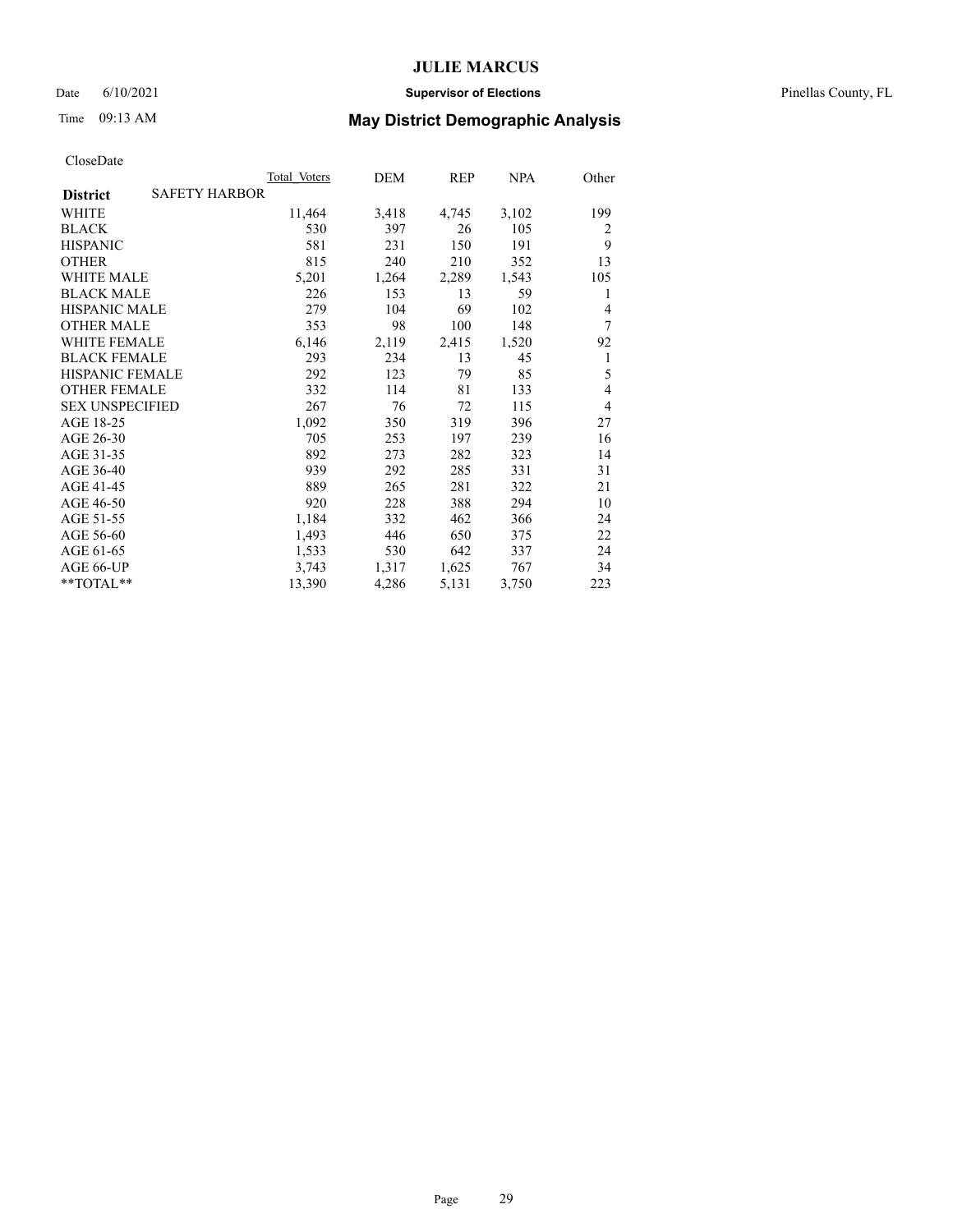### Date 6/10/2021 **Supervisor of Elections** Pinellas County, FL

## Time 09:13 AM **May District Demographic Analysis**

|                        |                 | Total Voters | DEM   | REP   | <b>NPA</b> | Other          |
|------------------------|-----------------|--------------|-------|-------|------------|----------------|
| <b>District</b>        | <b>SEMINOLE</b> |              |       |       |            |                |
| WHITE                  |                 | 13,227       | 3,802 | 5,940 | 3,267      | 218            |
| <b>BLACK</b>           |                 | 289          | 187   | 22    | 77         | 3              |
| <b>HISPANIC</b>        |                 | 519          | 193   | 133   | 187        | 6              |
| <b>OTHER</b>           |                 | 965          | 293   | 254   | 394        | 24             |
| <b>WHITE MALE</b>      |                 | 5,938        | 1,405 | 2,804 | 1,623      | 106            |
| <b>BLACK MALE</b>      |                 | 147          | 91    | 10    | 44         | 2              |
| <b>HISPANIC MALE</b>   |                 | 247          | 82    | 68    | 94         | 3              |
| <b>OTHER MALE</b>      |                 | 352          | 93    | 102   | 148        | 9              |
| <b>WHITE FEMALE</b>    |                 | 7,139        | 2,344 | 3,075 | 1,611      | 109            |
| <b>BLACK FEMALE</b>    |                 | 140          | 96    | 12    | 31         | 1              |
| <b>HISPANIC FEMALE</b> |                 | 263          | 108   | 65    | 88         | $\overline{2}$ |
| <b>OTHER FEMALE</b>    |                 | 426          | 142   | 115   | 164        | 5              |
| <b>SEX UNSPECIFIED</b> |                 | 348          | 114   | 98    | 122        | 14             |
| AGE 18-25              |                 | 1,067        | 292   | 346   | 392        | 37             |
| AGE 26-30              |                 | 793          | 216   | 273   | 282        | 22             |
| AGE 31-35              |                 | 828          | 218   | 327   | 275        | 8              |
| AGE 36-40              |                 | 916          | 243   | 307   | 345        | 21             |
| AGE 41-45              |                 | 874          | 221   | 323   | 313        | 17             |
| AGE 46-50              |                 | 941          | 232   | 403   | 288        | 18             |
| AGE 51-55              |                 | 1,148        | 275   | 543   | 308        | 22             |
| AGE 56-60              |                 | 1,445        | 404   | 686   | 330        | 25             |
| AGE 61-65              |                 | 1,560        | 517   | 689   | 336        | 18             |
| AGE 66-UP              |                 | 5,428        | 1,857 | 2,452 | 1,056      | 63             |
| **TOTAL**              |                 | 15,000       | 4,475 | 6,349 | 3,925      | 251            |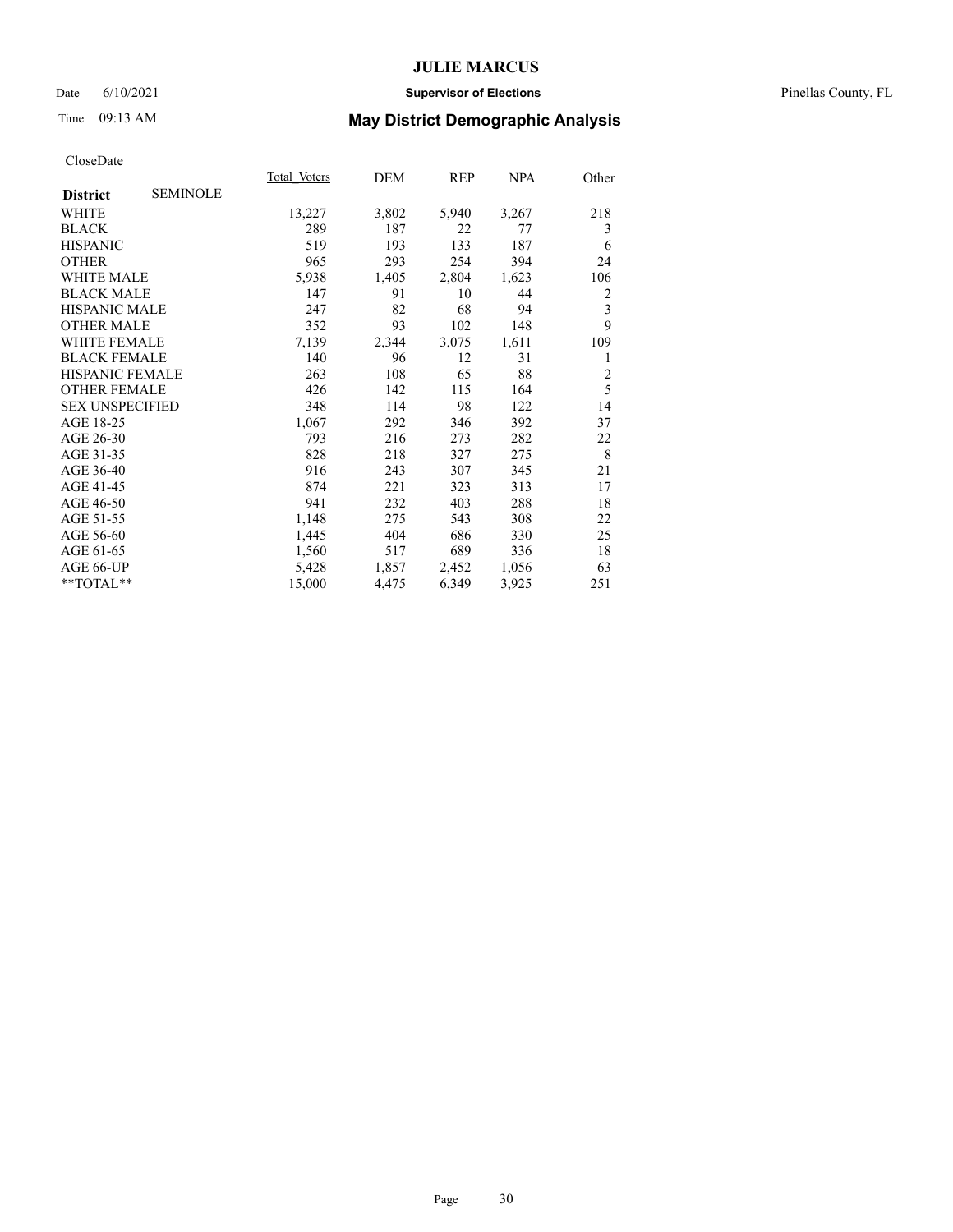### Date 6/10/2021 **Supervisor of Elections** Pinellas County, FL

## Time 09:13 AM **May District Demographic Analysis**

|                        |                       | Total Voters | DEM   | REP            | <b>NPA</b> | Other                   |
|------------------------|-----------------------|--------------|-------|----------------|------------|-------------------------|
| <b>District</b>        | <b>SOUTH PASADENA</b> |              |       |                |            |                         |
| WHITE                  |                       | 3,827        | 1,313 | 1,510          | 931        | 73                      |
| <b>BLACK</b>           |                       | 76           | 55    | 3              | 15         | 3                       |
| <b>HISPANIC</b>        |                       | 120          | 45    | 36             | 35         | 4                       |
| <b>OTHER</b>           |                       | 190          | 64    | 47             | 74         | 5                       |
| <b>WHITE MALE</b>      |                       | 1,598        | 473   | 656            | 429        | 40                      |
| <b>BLACK MALE</b>      |                       | 37           | 21    | $\overline{2}$ | 11         | 3                       |
| <b>HISPANIC MALE</b>   |                       | 39           | 13    | 11             | 13         | $\overline{2}$          |
| <b>OTHER MALE</b>      |                       | 68           | 22    | 20             | 24         | $\overline{2}$          |
| <b>WHITE FEMALE</b>    |                       | 2,183        | 821   | 843            | 487        | 32                      |
| <b>BLACK FEMALE</b>    |                       | 36           | 32    | 1              | 3          | $\boldsymbol{0}$        |
| <b>HISPANIC FEMALE</b> |                       | 77           | 31    | 23             | 21         | $\overline{2}$          |
| <b>OTHER FEMALE</b>    |                       | 82           | 32    | 20             | 28         | $\overline{c}$          |
| <b>SEX UNSPECIFIED</b> |                       | 93           | 32    | 20             | 39         | $\overline{c}$          |
| AGE 18-25              |                       | 120          | 46    | 34             | 35         | 5                       |
| AGE 26-30              |                       | 111          | 35    | 28             | 41         | 7                       |
| AGE 31-35              |                       | 98           | 25    | 28             | 43         | $\overline{2}$          |
| AGE 36-40              |                       | 99           | 31    | 24             | 39         | 5                       |
| AGE 41-45              |                       | 97           | 36    | 24             | 34         | 3                       |
| AGE 46-50              |                       | 130          | 35    | 54             | 38         | $\overline{\mathbf{3}}$ |
| AGE 51-55              |                       | 244          | 68    | 105            | 63         | 8                       |
| AGE 56-60              |                       | 389          | 123   | 155            | 103        | 8                       |
| AGE 61-65              |                       | 508          | 175   | 179            | 136        | 18                      |
| AGE 66-UP              |                       | 2,417        | 903   | 965            | 523        | 26                      |
| $*$ $TOTAL**$          |                       | 4,213        | 1,477 | 1,596          | 1,055      | 85                      |
|                        |                       |              |       |                |            |                         |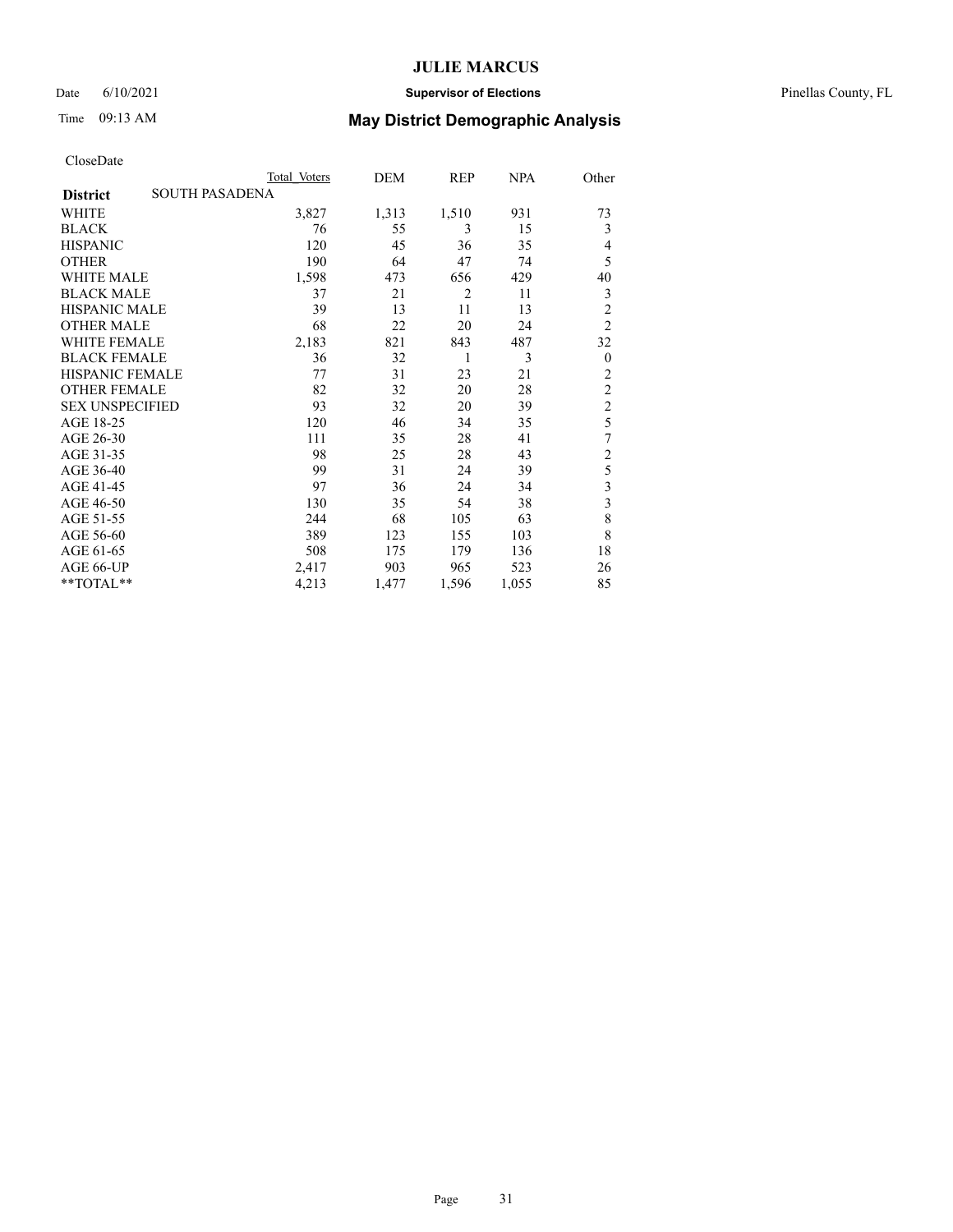### Date 6/10/2021 **Supervisor of Elections** Pinellas County, FL

## Time 09:13 AM **May District Demographic Analysis**

|                        |                | Total Voters | DEM    | <b>REP</b> | <b>NPA</b> | Other |
|------------------------|----------------|--------------|--------|------------|------------|-------|
| <b>District</b>        | <b>ST PETE</b> |              |        |            |            |       |
| WHITE                  |                | 130,742      | 49,904 | 44,586     | 33,427     | 2,825 |
| <b>BLACK</b>           |                | 35,546       | 28,872 | 973        | 5,432      | 269   |
| <b>HISPANIC</b>        |                | 9,279        | 4,353  | 1,729      | 3,031      | 166   |
| <b>OTHER</b>           |                | 15,120       | 5,934  | 2,679      | 6,196      | 311   |
| WHITE MALE             |                | 61,592       | 20,151 | 22,646     | 17,320     | 1,475 |
| <b>BLACK MALE</b>      |                | 14,139       | 10,762 | 517        | 2,707      | 153   |
| <b>HISPANIC MALE</b>   |                | 4,105        | 1,733  | 875        | 1,414      | 83    |
| <b>OTHER MALE</b>      |                | 5,521        | 2,003  | 1,155      | 2,231      | 132   |
| WHITE FEMALE           |                | 67,575       | 29,118 | 21,505     | 15,639     | 1,313 |
| <b>BLACK FEMALE</b>    |                | 20,705       | 17,555 | 435        | 2,602      | 113   |
| HISPANIC FEMALE        |                | 4,944        | 2,513  | 818        | 1,533      | 80    |
| <b>OTHER FEMALE</b>    |                | 6,465        | 2,906  | 1,143      | 2,292      | 124   |
| <b>SEX UNSPECIFIED</b> |                | 5,641        | 2,322  | 873        | 2,348      | 98    |
| AGE 18-25              |                | 18,008       | 8,290  | 3,372      | 5,866      | 480   |
| AGE 26-30              |                | 18,072       | 8,307  | 3,584      | 5,686      | 495   |
| AGE 31-35              |                | 18,012       | 8,291  | 3,663      | 5,623      | 435   |
| AGE 36-40              |                | 15,437       | 6,962  | 3,193      | 4,895      | 387   |
| AGE 41-45              |                | 13,587       | 6,161  | 3,046      | 4,081      | 299   |
| AGE 46-50              |                | 14,238       | 6,423  | 3,699      | 3,820      | 296   |
| AGE 51-55              |                | 15,539       | 6,819  | 4,633      | 3,811      | 276   |
| AGE 56-60              |                | 17,904       | 8,177  | 5,686      | 3,763      | 278   |
| AGE 61-65              |                | 17,489       | 8,479  | 5,441      | 3,322      | 247   |
| AGE 66-UP              |                | 42,401       | 21,154 | 13,650     | 7,219      | 378   |
| **TOTAL**              |                | 190,687      | 89,063 | 49,967     | 48,086     | 3,571 |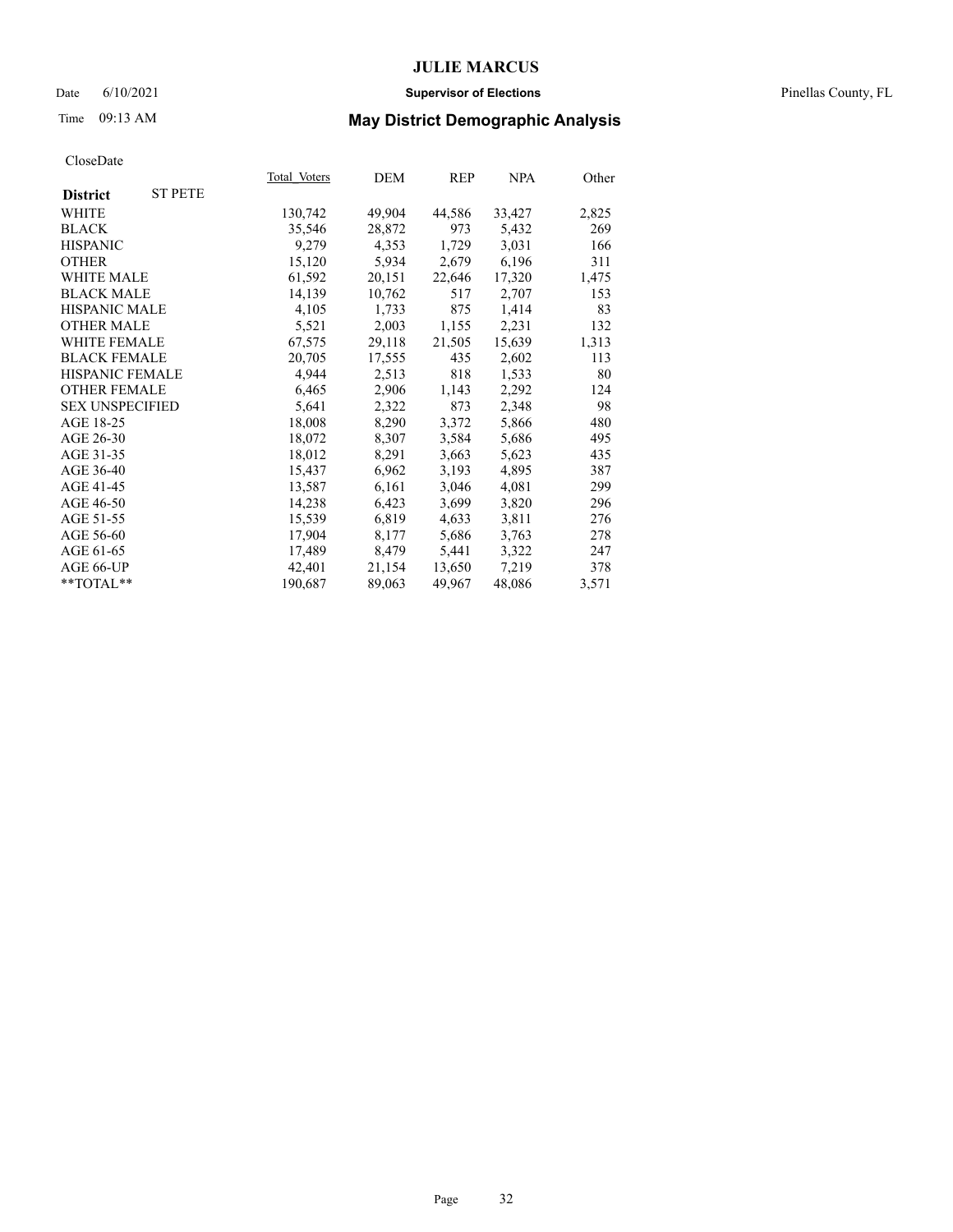### Date 6/10/2021 **Supervisor of Elections** Pinellas County, FL

## Time 09:13 AM **May District Demographic Analysis**

|                        |                      | Total Voters | DEM   | REP            | NPA   | Other            |
|------------------------|----------------------|--------------|-------|----------------|-------|------------------|
| <b>District</b>        | <b>ST PETE BEACH</b> |              |       |                |       |                  |
| WHITE                  |                      | 7,231        | 1,938 | 3,264          | 1,904 | 125              |
| <b>BLACK</b>           |                      | 62           | 36    | 5              | 21    | $\mathbf{0}$     |
| <b>HISPANIC</b>        |                      | 190          | 63    | 59             | 64    | 4                |
| <b>OTHER</b>           |                      | 357          | 115   | 100            | 130   | 12               |
| WHITE MALE             |                      | 3,500        | 741   | 1,688          | 1,009 | 62               |
| <b>BLACK MALE</b>      |                      | 36           | 17    | 3              | 16    | $\boldsymbol{0}$ |
| <b>HISPANIC MALE</b>   |                      | 73           | 18    | 22             | 31    | $\overline{2}$   |
| <b>OTHER MALE</b>      |                      | 126          | 36    | 36             | 50    | 4                |
| <b>WHITE FEMALE</b>    |                      | 3,655        | 1,182 | 1,549          | 863   | 61               |
| <b>BLACK FEMALE</b>    |                      | 26           | 19    | $\overline{2}$ | 5     | $\mathbf{0}$     |
| <b>HISPANIC FEMALE</b> |                      | 114          | 44    | 35             | 33    | $\overline{2}$   |
| <b>OTHER FEMALE</b>    |                      | 152          | 62    | 43             | 43    | 4                |
| <b>SEX UNSPECIFIED</b> |                      | 158          | 33    | 50             | 69    | 6                |
| AGE 18-25              |                      | 454          | 128   | 173            | 141   | 12               |
| AGE 26-30              |                      | 318          | 88    | 102            | 119   | 9                |
| AGE 31-35              |                      | 283          | 75    | 87             | 118   | 3                |
| AGE 36-40              |                      | 293          | 72    | 109            | 100   | 12               |
| AGE 41-45              |                      | 340          | 90    | 120            | 121   | 9                |
| AGE 46-50              |                      | 456          | 105   | 195            | 148   | 8                |
| AGE 51-55              |                      | 715          | 162   | 353            | 183   | 17               |
| AGE 56-60              |                      | 985          | 221   | 502            | 241   | 21               |
| AGE 61-65              |                      | 1,027        | 280   | 464            | 261   | 22               |
| AGE 66-UP              |                      | 2,969        | 931   | 1,323          | 687   | 28               |
| **TOTAL**              |                      | 7,840        | 2,152 | 3,428          | 2,119 | 141              |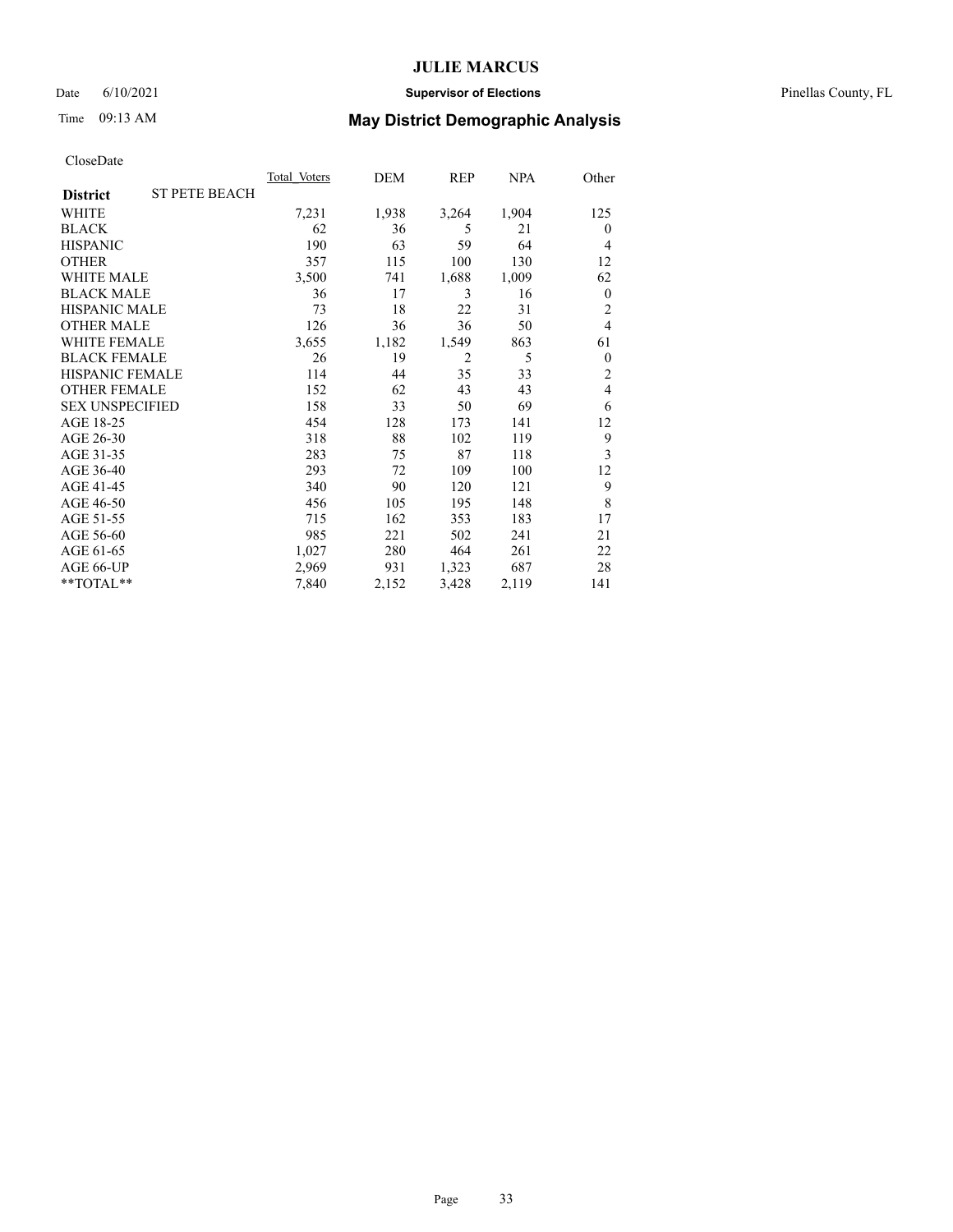### Date 6/10/2021 **Supervisor of Elections** Pinellas County, FL

## Time 09:13 AM **May District Demographic Analysis**

|                                          | Total Voters | DEM   | REP   | <u>NPA</u> | Other |
|------------------------------------------|--------------|-------|-------|------------|-------|
| <b>TARPON SPRINGS</b><br><b>District</b> |              |       |       |            |       |
| WHITE                                    | 16,573       | 4,658 | 6,998 | 4,562      | 355   |
| <b>BLACK</b>                             | 981          | 725   | 52    | 194        | 10    |
| <b>HISPANIC</b>                          | 991          | 400   | 208   | 372        | 11    |
| <b>OTHER</b>                             | 1,015        | 289   | 291   | 407        | 28    |
| <b>WHITE MALE</b>                        | 7,768        | 1,813 | 3,484 | 2,283      | 188   |
| <b>BLACK MALE</b>                        | 432          | 295   | 29    | 101        | 7     |
| <b>HISPANIC MALE</b>                     | 435          | 163   | 98    | 169        | 5     |
| <b>OTHER MALE</b>                        | 348          | 97    | 105   | 131        | 15    |
| WHITE FEMALE                             | 8,622        | 2,797 | 3,443 | 2,218      | 164   |
| <b>BLACK FEMALE</b>                      | 524          | 411   | 22    | 88         | 3     |
| <b>HISPANIC FEMALE</b>                   | 535          | 232   | 103   | 194        | 6     |
| <b>OTHER FEMALE</b>                      | 458          | 136   | 132   | 182        | 8     |
| <b>SEX UNSPECIFIED</b>                   | 438          | 128   | 133   | 169        | 8     |
| AGE 18-25                                | 1,702        | 453   | 525   | 667        | 57    |
| AGE 26-30                                | 1,062        | 341   | 317   | 368        | 36    |
| AGE 31-35                                | 1,201        | 357   | 436   | 373        | 35    |
| AGE 36-40                                | 1,187        | 343   | 361   | 454        | 29    |
| AGE 41-45                                | 1,159        | 357   | 376   | 399        | 27    |
| AGE 46-50                                | 1,413        | 345   | 593   | 445        | 30    |
| AGE 51-55                                | 1,693        | 458   | 718   | 489        | 28    |
| AGE 56-60                                | 2,015        | 551   | 875   | 547        | 42    |
| AGE 61-65                                | 2,016        | 674   | 835   | 465        | 42    |
| AGE 66-UP                                | 6,112        | 2,193 | 2,513 | 1,328      | 78    |
| **TOTAL**                                | 19,560       | 6,072 | 7,549 | 5,535      | 404   |
|                                          |              |       |       |            |       |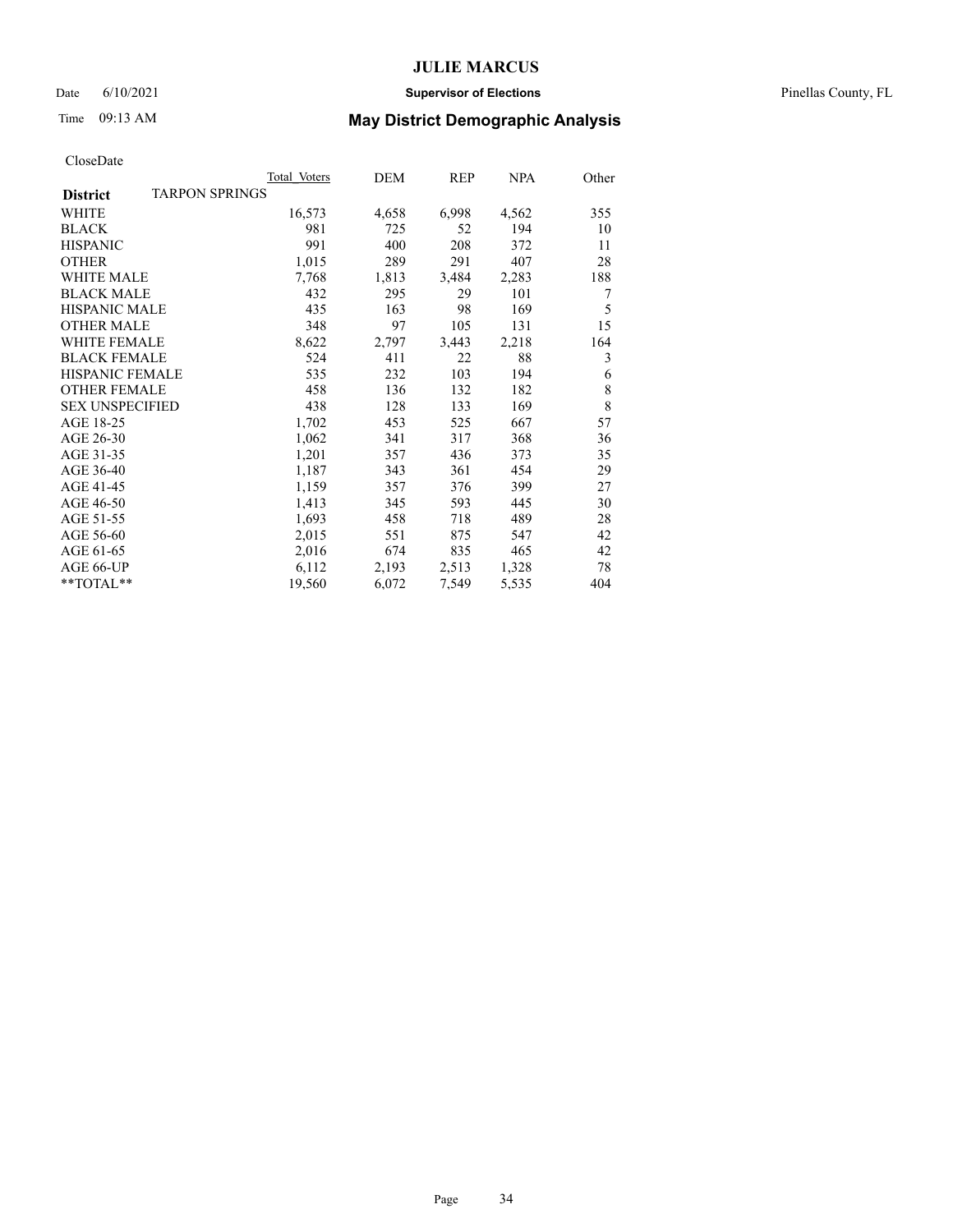### Date 6/10/2021 **Supervisor of Elections** Pinellas County, FL

## Time 09:13 AM **May District Demographic Analysis**

|                        | Total Voters           | DEM   | REP      | NPA            | Other                   |
|------------------------|------------------------|-------|----------|----------------|-------------------------|
| <b>District</b>        | <b>TREASURE ISLAND</b> |       |          |                |                         |
| WHITE                  | 5,366                  | 1,290 | 2,625    | 1,349          | 102                     |
| <b>BLACK</b>           | 33                     | 20    | 1        | 11             | 1                       |
| <b>HISPANIC</b>        | 154                    | 38    | 67       | 46             | 3                       |
| <b>OTHER</b>           | 281                    | 85    | 96       | 95             | 5                       |
| WHITE MALE             | 2,579                  | 504   | 1,341    | 686            | 48                      |
| <b>BLACK MALE</b>      | 19                     | 11    | 1        | 7              | $\boldsymbol{0}$        |
| <b>HISPANIC MALE</b>   | 75                     | 15    | 32       | 27             | 1                       |
| <b>OTHER MALE</b>      | 103                    | 30    | 40       | 31             | $\overline{2}$          |
| WHITE FEMALE           | 2,722                  | 771   | 1,252    | 647            | 52                      |
| <b>BLACK FEMALE</b>    | 14                     | 9     | $\theta$ | $\overline{4}$ | 1                       |
| <b>HISPANIC FEMALE</b> | 76                     | 22    | 34       | 18             | $\overline{c}$          |
| <b>OTHER FEMALE</b>    | 122                    | 48    | 40       | 32             | $\overline{c}$          |
| <b>SEX UNSPECIFIED</b> | 124                    | 23    | 49       | 49             | $\overline{\mathbf{3}}$ |
| AGE 18-25              | 313                    | 74    | 132      | 100            | $\overline{7}$          |
| AGE 26-30              | 209                    | 62    | 72       | 73             | $\mathfrak{2}$          |
| AGE 31-35              | 221                    | 40    | 93       | 82             | 6                       |
| AGE 36-40              | 235                    | 64    | 82       | 81             | 8                       |
| AGE 41-45              | 231                    | 45    | 76       | 98             | 12                      |
| AGE 46-50              | 330                    | 67    | 150      | 103            | 10                      |
| AGE 51-55              | 567                    | 112   | 288      | 156            | 11                      |
| AGE 56-60              | 829                    | 149   | 472      | 192            | 16                      |
| AGE 61-65              | 777                    | 198   | 405      | 159            | 15                      |
| AGE 66-UP              | 2,122                  | 622   | 1,019    | 457            | 24                      |
| **TOTAL**              | 5,834                  | 1,433 | 2,789    | 1,501          | 111                     |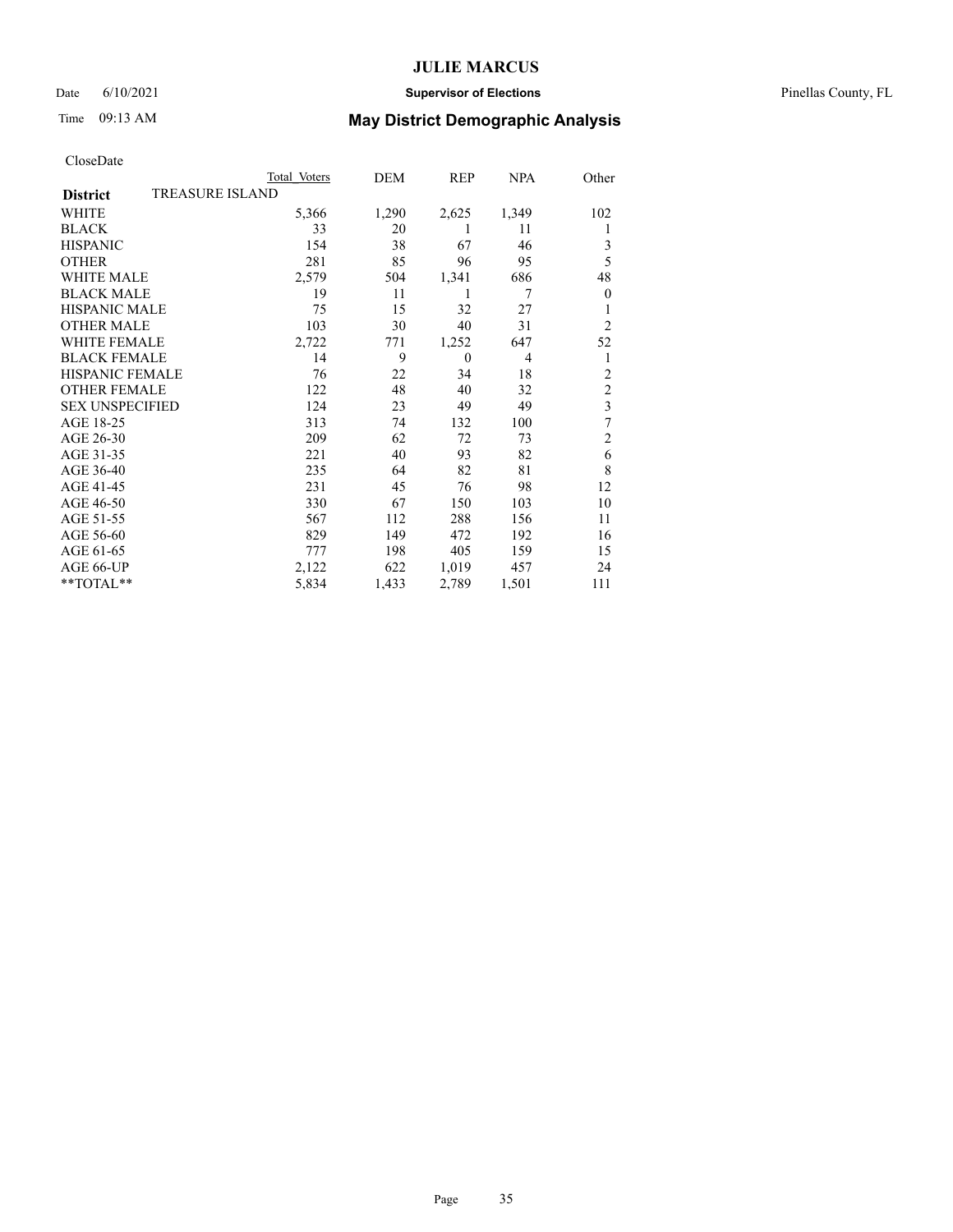### Date 6/10/2021 **Supervisor of Elections** Pinellas County, FL

## Time 09:13 AM **May District Demographic Analysis**

|                                              | Total Voters | DEM            | REP      | <b>NPA</b>     | Other    |
|----------------------------------------------|--------------|----------------|----------|----------------|----------|
| PIN. SUNCOAST F&R DIST. 1<br><b>District</b> |              |                |          |                |          |
| WHITE                                        | 1,091        | 264            | 554      | 259            | 14       |
| <b>BLACK</b>                                 | 3            | $\Omega$       | 1        | $\overline{c}$ | $\Omega$ |
| <b>HISPANIC</b>                              | 45           | 14             | 25       | $\overline{4}$ | 2        |
| <b>OTHER</b>                                 | 72           | 19             | 23       | 29             | 1        |
| WHITE MALE                                   | 495          | 103            | 257      | 130            | 5        |
| <b>BLACK MALE</b>                            | 3            | $\theta$       | 1        | $\overline{c}$ | $\theta$ |
| <b>HISPANIC MALE</b>                         | 20           | 6              | 11       | 2              | 1        |
| <b>OTHER MALE</b>                            | 28           | 9              | 8        | 10             | 1        |
| WHITE FEMALE                                 | 582          | 157            | 292      | 124            | 9        |
| <b>BLACK FEMALE</b>                          | $\theta$     | $\overline{0}$ | $\theta$ | $\Omega$       | $\theta$ |
| <b>HISPANIC FEMALE</b>                       | 25           | 8              | 14       | 2              | 1        |
| <b>OTHER FEMALE</b>                          | 31           | 9              | 7        | 15             | $\theta$ |
| <b>SEX UNSPECIFIED</b>                       | 27           | 5              | 13       | 9              | $\theta$ |
| AGE 18-25                                    | 62           | 26             | 20       | 15             | 1        |
| AGE 26-30                                    | 28           | 11             | 8        | 9              | $\theta$ |
| AGE 31-35                                    | 25           | 6              | 9        | 10             | $\theta$ |
| AGE 36-40                                    | 37           | 9              | 12       | 15             | 1        |
| AGE 41-45                                    | 39           | 10             | 17       | 12             | $\theta$ |
| AGE 46-50                                    | 67           | 16             | 28       | 20             | 3        |
| AGE 51-55                                    | 105          | 27             | 49       | 28             | 1        |
| AGE 56-60                                    | 154          | 26             | 89       | 38             |          |
| AGE 61-65                                    | 162          | 25             | 88       | 44             | 5        |
| AGE 66-UP                                    | 532          | 141            | 283      | 103            | 5        |
| **TOTAL**                                    | 1,211        | 297            | 603      | 294            | 17       |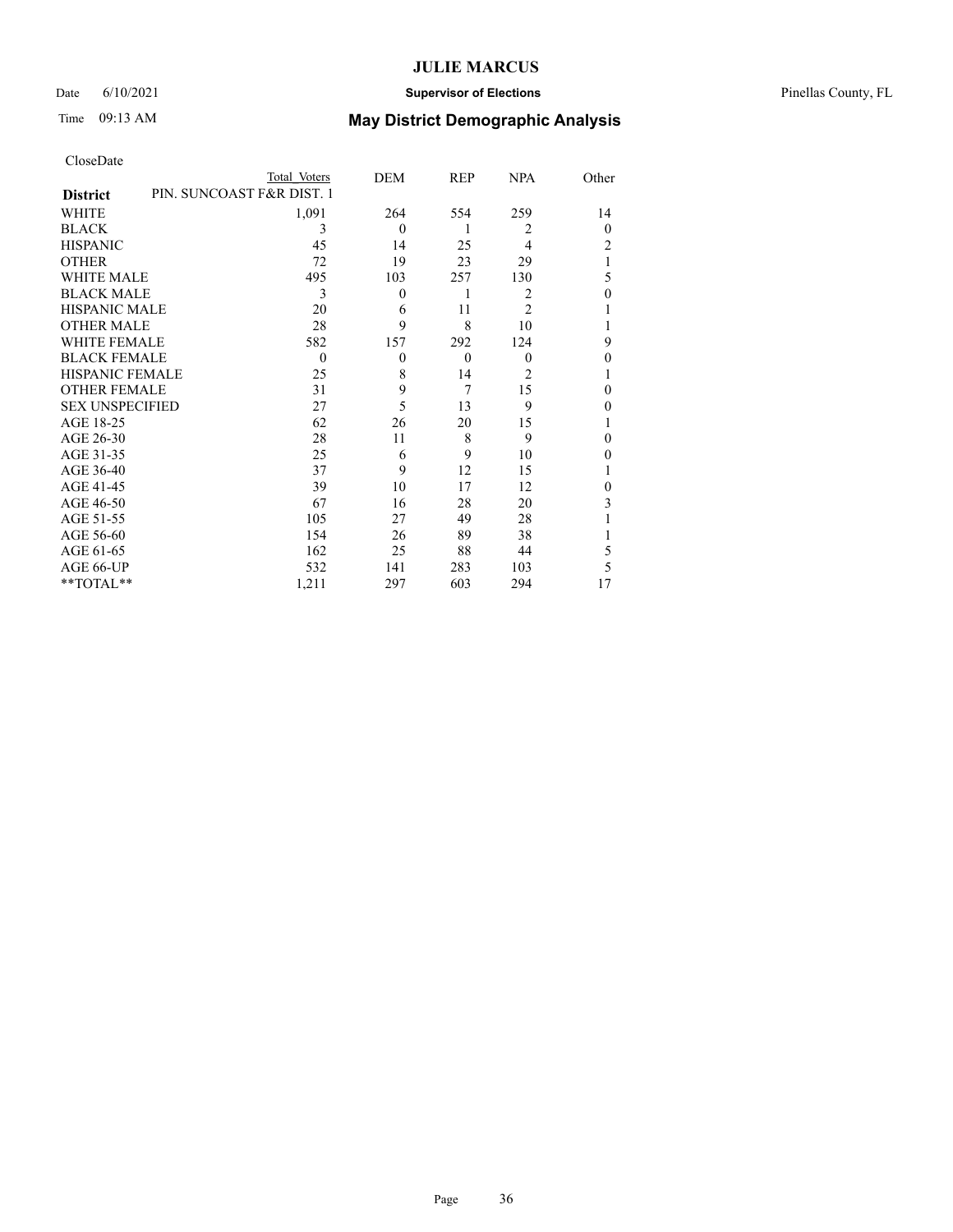#### Date 6/10/2021 **Supervisor of Elections** Pinellas County, FL

## Time 09:13 AM **May District Demographic Analysis**

|                        | Total Voters              | DEM | REP   | NPA | Other          |
|------------------------|---------------------------|-----|-------|-----|----------------|
| <b>District</b>        | PIN. SUNCOAST F&R DIST. 2 |     |       |     |                |
| WHITE                  | 2,976                     | 760 | 1,378 | 786 | 52             |
| <b>BLACK</b>           | 26                        | 16  | 2     | 6   | $\overline{2}$ |
| <b>HISPANIC</b>        | 93                        | 36  | 34    | 22  | 1              |
| <b>OTHER</b>           | 166                       | 45  | 54    | 62  | 5              |
| WHITE MALE             | 1,415                     | 285 | 702   | 401 | 27             |
| <b>BLACK MALE</b>      | 15                        | 9   | 1     | 4   | 1              |
| <b>HISPANIC MALE</b>   | 43                        | 15  | 18    | 10  | $\mathbf{0}$   |
| <b>OTHER MALE</b>      | 55                        | 14  | 22    | 18  | 1              |
| <b>WHITE FEMALE</b>    | 1,532                     | 474 | 660   | 373 | 25             |
| <b>BLACK FEMALE</b>    | 10                        | 6   | 1     | 2   | 1              |
| <b>HISPANIC FEMALE</b> | 49                        | 21  | 15    | 12  | 1              |
| <b>OTHER FEMALE</b>    | 79                        | 25  | 21    | 29  | 4              |
| <b>SEX UNSPECIFIED</b> | 63                        | 8   | 28    | 27  | $\mathbf{0}$   |
| AGE 18-25              | 201                       | 66  | 74    | 58  | 3              |
| AGE 26-30              | 118                       | 31  | 41    | 41  | 5              |
| AGE 31-35              | 104                       | 26  | 30    | 43  | 5              |
| AGE 36-40              | 111                       | 23  | 41    | 42  | 5              |
| AGE 41-45              | 186                       | 46  | 76    | 59  | 5              |
| AGE 46-50              | 244                       | 57  | 95    | 89  | 3              |
| AGE 51-55              | 334                       | 74  | 162   | 94  | 4              |
| AGE 56-60              | 489                       | 118 | 242   | 120 | 9              |
| AGE 61-65              | 438                       | 105 | 211   | 115 | 7              |
| AGE 66-UP              | 1,036                     | 311 | 496   | 215 | 14             |
| **TOTAL**              | 3,261                     | 857 | 1,468 | 876 | 60             |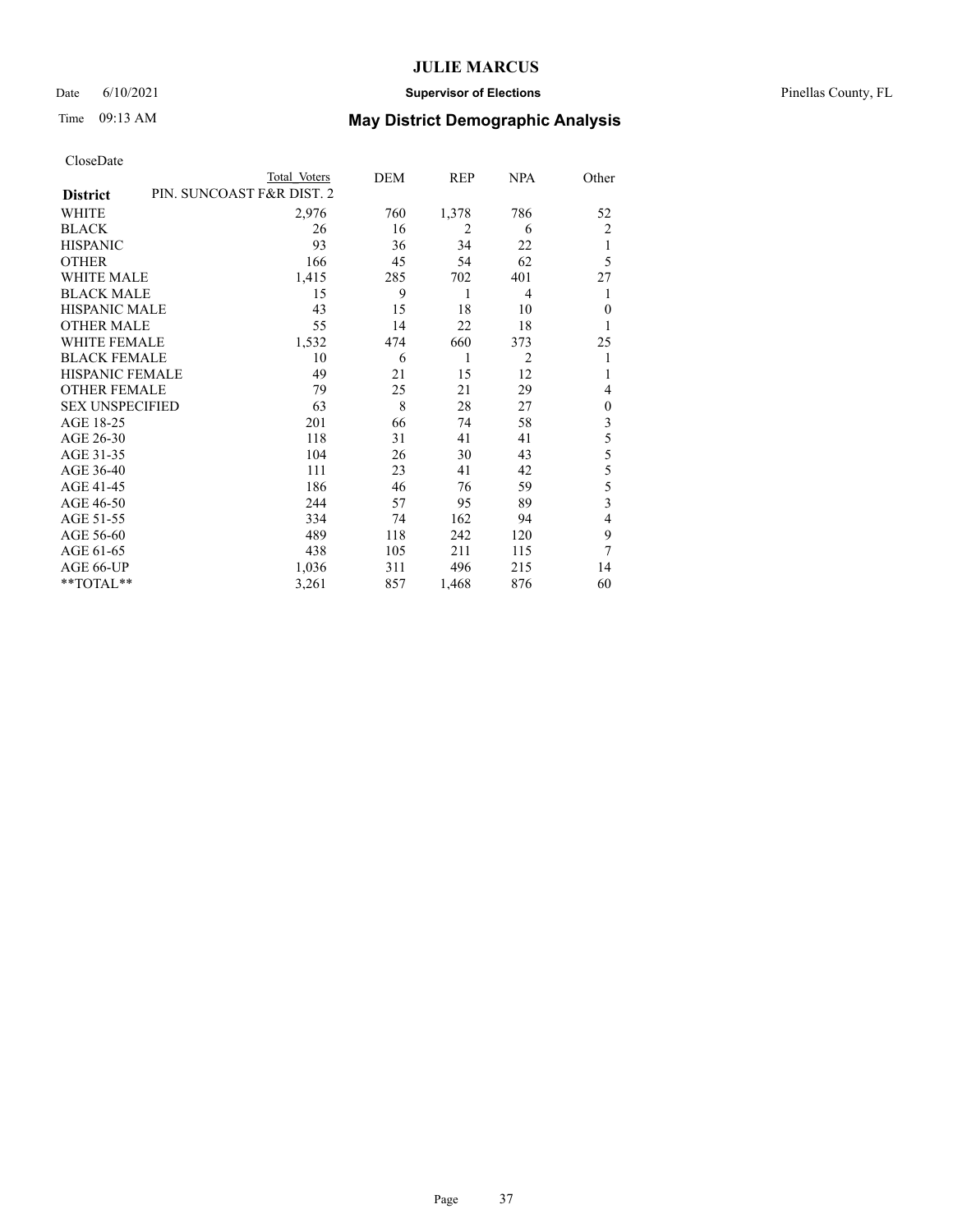### Date 6/10/2021 **Supervisor of Elections** Pinellas County, FL

## Time 09:13 AM **May District Demographic Analysis**

|                                              | Total Voters | DEM | REP              | <b>NPA</b>     | Other          |
|----------------------------------------------|--------------|-----|------------------|----------------|----------------|
| PIN. SUNCOAST F&R DIST. 3<br><b>District</b> |              |     |                  |                |                |
| WHITE                                        | 1,416        | 262 | 789              | 341            | 24             |
| <b>BLACK</b>                                 | 14           | 8   | $\overline{2}$   | 3              | 1              |
| <b>HISPANIC</b>                              | 41           | 19  | 16               | 5              | 1              |
| <b>OTHER</b>                                 | 110          | 32  | 27               | 51             | $\theta$       |
| WHITE MALE                                   | 698          | 107 | 397              | 180            | 14             |
| <b>BLACK MALE</b>                            | 6            | 5   | $\boldsymbol{0}$ | 1              | $\theta$       |
| <b>HISPANIC MALE</b>                         | 19           | 8   | 8                | 3              | $\mathbf{0}$   |
| <b>OTHER MALE</b>                            | 40           | 13  | 12               | 15             | $\mathbf{0}$   |
| WHITE FEMALE                                 | 702          | 151 | 385              | 157            | 9              |
| <b>BLACK FEMALE</b>                          | 8            | 3   | 2                | $\overline{2}$ | 1              |
| <b>HISPANIC FEMALE</b>                       | 22           | 11  | 8                | $\overline{2}$ | 1              |
| <b>OTHER FEMALE</b>                          | 52           | 15  | 13               | 24             | $\theta$       |
| <b>SEX UNSPECIFIED</b>                       | 34           | 8   | 9                | 16             | 1              |
| AGE 18-25                                    | 110          | 19  | 49               | 37             | 5              |
| AGE 26-30                                    | 53           | 10  | 20               | 22             | 1              |
| AGE 31-35                                    | 60           | 19  | 19               | 21             |                |
| AGE 36-40                                    | 66           | 16  | 26               | 23             | 1              |
| AGE 41-45                                    | 71           | 14  | 38               | 15             | 4              |
| AGE 46-50                                    | 125          | 24  | 71               | 28             | 2              |
| AGE 51-55                                    | 126          | 27  | 57               | 40             | $\overline{c}$ |
| AGE 56-60                                    | 200          | 26  | 117              | 56             | 1              |
| AGE 61-65                                    | 204          | 33  | 121              | 48             | $\overline{2}$ |
| AGE 66-UP                                    | 566          | 133 | 316              | 110            | 7              |
| **TOTAL**                                    | 1,581        | 321 | 834              | 400            | 26             |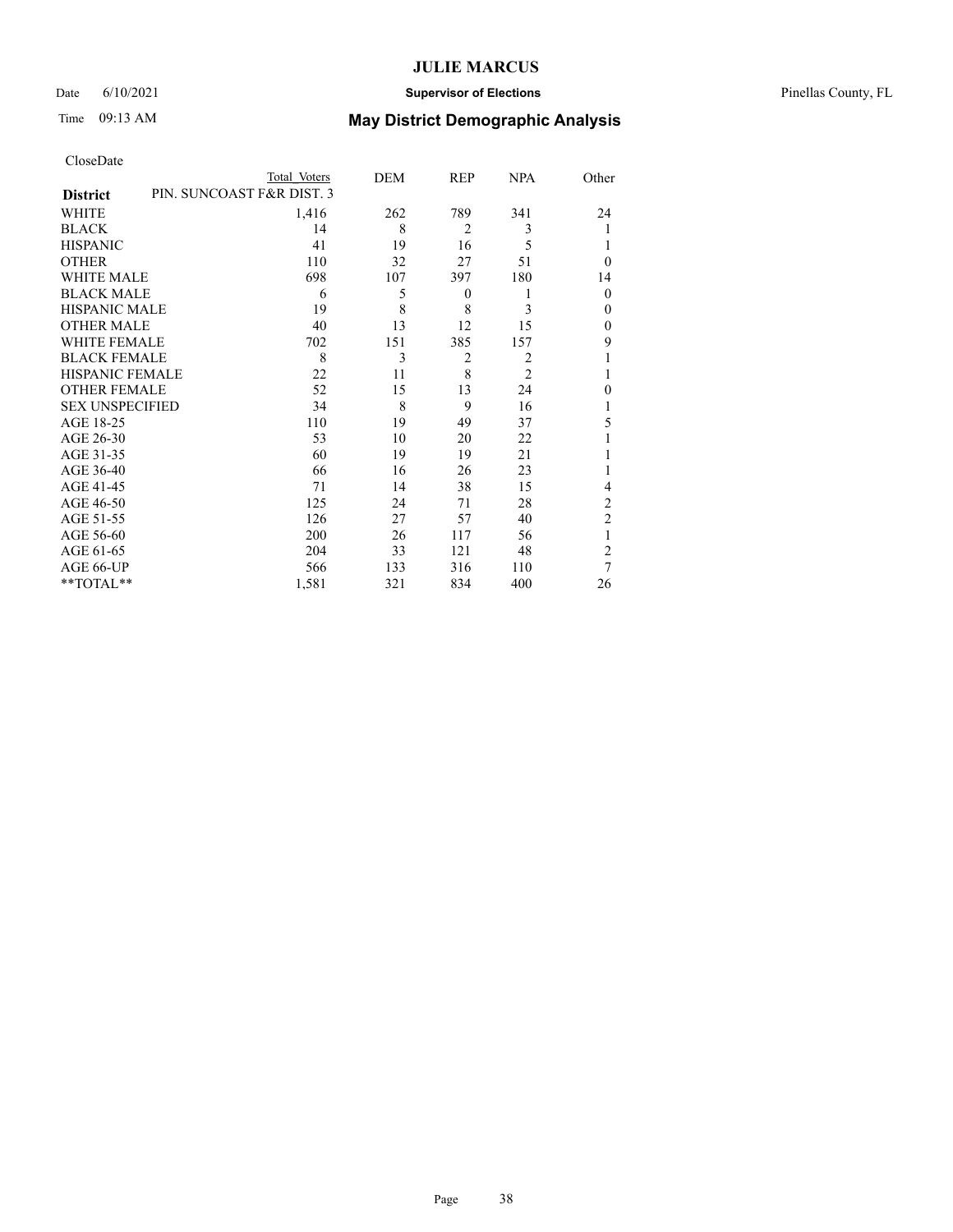### Date 6/10/2021 **Supervisor of Elections** Pinellas County, FL

## Time 09:13 AM **May District Demographic Analysis**

|                        |                           | Total Voters | DEM   | REP            | NPA | Other                   |
|------------------------|---------------------------|--------------|-------|----------------|-----|-------------------------|
| <b>District</b>        | PIN. SUNCOAST F&R DIST. 4 |              |       |                |     |                         |
| WHITE                  |                           | 3,433        | 902   | 1,630          | 844 | 57                      |
| <b>BLACK</b>           |                           | 30           | 19    | 3              | 6   | $\overline{c}$          |
| <b>HISPANIC</b>        |                           | 113          | 42    | 32             | 38  | 1                       |
| <b>OTHER</b>           |                           | 178          | 49    | 51             | 75  | 3                       |
| WHITE MALE             |                           | 1,611        | 355   | 800            | 423 | 33                      |
| <b>BLACK MALE</b>      |                           | 21           | 12    | $\overline{2}$ | 5   | 2                       |
| <b>HISPANIC MALE</b>   |                           | 48           | 13    | 15             | 20  | $\theta$                |
| <b>OTHER MALE</b>      |                           | 55           | 19    | 10             | 23  | 3                       |
| WHITE FEMALE           |                           | 1,787        | 541   | 814            | 410 | 22                      |
| <b>BLACK FEMALE</b>    |                           | 9            | 7     | 1              | 1   | $\mathbf{0}$            |
| <b>HISPANIC FEMALE</b> |                           | 64           | 29    | 16             | 18  | 1                       |
| <b>OTHER FEMALE</b>    |                           | 92           | 23    | 31             | 38  | $\Omega$                |
| <b>SEX UNSPECIFIED</b> |                           | 67           | 13    | 27             | 25  | 2                       |
| AGE 18-25              |                           | 279          | 67    | 114            | 91  | 7                       |
| AGE 26-30              |                           | 143          | 42    | 42             | 50  | 9                       |
| AGE 31-35              |                           | 154          | 32    | 63             | 52  | 7                       |
| AGE 36-40              |                           | 230          | 56    | 103            | 69  | 2                       |
| AGE 41-45              |                           | 207          | 51    | 78             | 75  | $\overline{\mathbf{3}}$ |
| AGE 46-50              |                           | 261          | 68    | 128            | 59  | 6                       |
| AGE 51-55              |                           | 308          | 63    | 157            | 82  | 6                       |
| AGE 56-60              |                           | 400          | 99    | 200            | 99  | $\overline{c}$          |
| AGE 61-65              |                           | 413          | 116   | 199            | 91  | 7                       |
| AGE 66-UP              |                           | 1,359        | 418   | 632            | 295 | 14                      |
| **TOTAL**              |                           | 3,754        | 1,012 | 1,716          | 963 | 63                      |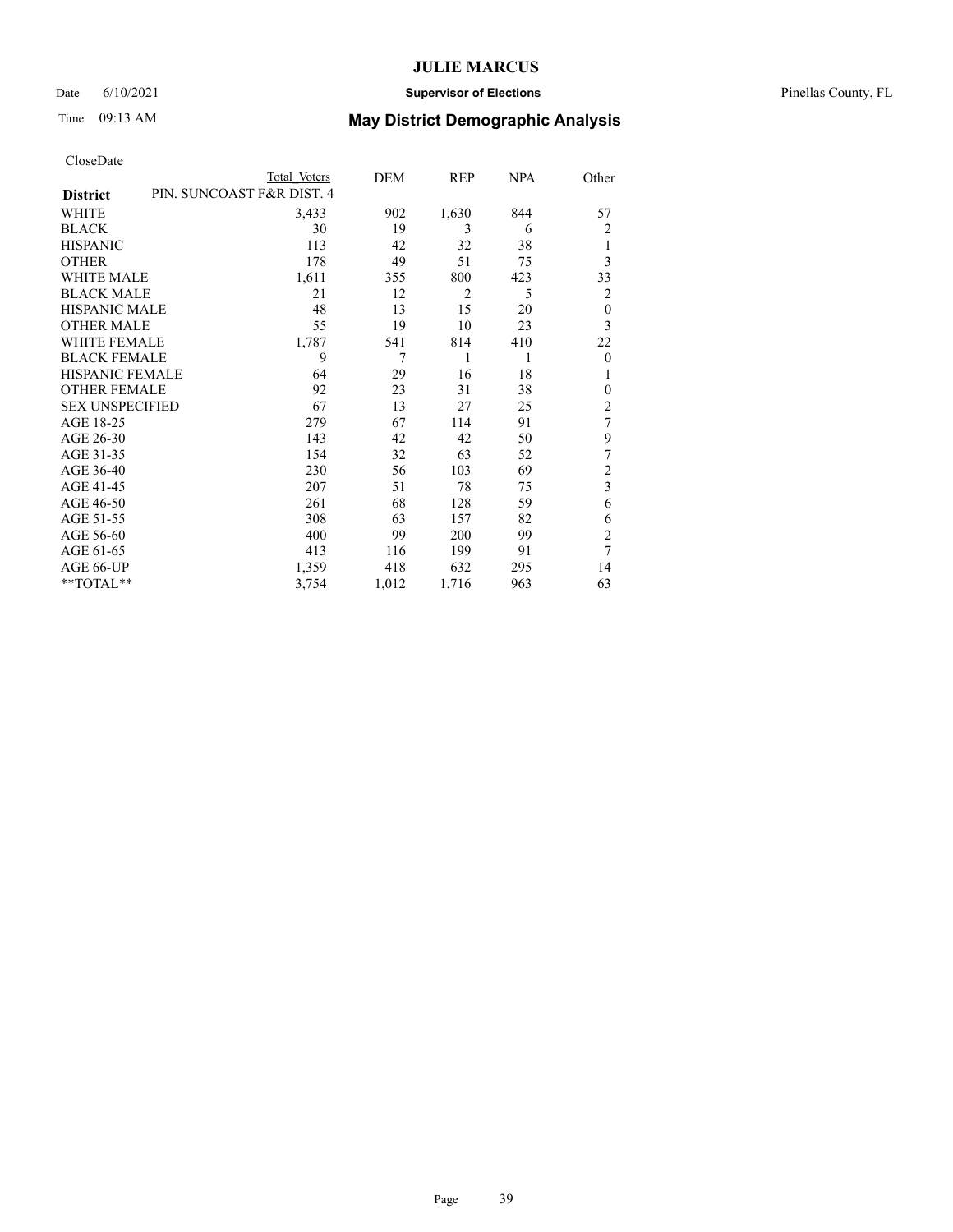#### Date 6/10/2021 **Supervisor of Elections** Pinellas County, FL

## Time 09:13 AM **May District Demographic Analysis**

| PIN. SUNCOAST F&R DIST. 5<br><b>District</b><br>WHITE<br>4,166<br>1,061<br>40<br><b>BLACK</b><br>23<br>53<br><b>HISPANIC</b><br>154<br>203<br><b>OTHER</b><br>53<br><b>WHITE MALE</b> | 1,984<br>2<br>52<br>64<br>959<br>$\overline{0}$<br>25 | 1,046<br>14<br>42<br>80<br>505<br>9<br>16 | 75<br>1<br>7<br>6<br>43<br>1 |
|---------------------------------------------------------------------------------------------------------------------------------------------------------------------------------------|-------------------------------------------------------|-------------------------------------------|------------------------------|
|                                                                                                                                                                                       |                                                       |                                           |                              |
|                                                                                                                                                                                       |                                                       |                                           |                              |
|                                                                                                                                                                                       |                                                       |                                           |                              |
|                                                                                                                                                                                       |                                                       |                                           |                              |
|                                                                                                                                                                                       |                                                       |                                           |                              |
| 1,898<br>391                                                                                                                                                                          |                                                       |                                           |                              |
| <b>BLACK MALE</b><br>24<br>14                                                                                                                                                         |                                                       |                                           |                              |
| <b>HISPANIC MALE</b><br>21<br>64                                                                                                                                                      |                                                       |                                           | 2                            |
| <b>OTHER MALE</b><br>16<br>70                                                                                                                                                         | 24                                                    | 28                                        | $\overline{2}$               |
| <b>WHITE FEMALE</b><br>2,219<br>661                                                                                                                                                   | 1,003                                                 | 523                                       | 32                           |
| 9<br><b>BLACK FEMALE</b><br>15                                                                                                                                                        | 2                                                     | 4                                         | $\theta$                     |
| HISPANIC FEMALE<br>88<br>30                                                                                                                                                           | 27                                                    | 26                                        | 5                            |
| <b>OTHER FEMALE</b><br>90<br>30                                                                                                                                                       | 24                                                    | 32                                        | 4                            |
| <b>SEX UNSPECIFIED</b><br>18<br>95                                                                                                                                                    | 38                                                    | 39                                        | $\theta$                     |
| AGE 18-25<br>416<br>82                                                                                                                                                                | 171                                                   | 150                                       | 13                           |
| AGE 26-30<br>232<br>59                                                                                                                                                                | 83                                                    | 86                                        | 4                            |
| AGE 31-35<br>266<br>68                                                                                                                                                                | 98                                                    | 91                                        | 9                            |
| AGE 36-40<br>291<br>64                                                                                                                                                                | 124                                                   | 97                                        | 6                            |
| 297<br>AGE 41-45<br>78                                                                                                                                                                | 118                                                   | 94                                        | 7                            |
| AGE 46-50<br>353<br>70                                                                                                                                                                | 163                                                   | 108                                       | 12                           |
| AGE 51-55<br>393<br>73                                                                                                                                                                | 204                                                   | 102                                       | 14                           |
| AGE 56-60<br>441<br>110                                                                                                                                                               | 232                                                   | 91                                        | 8                            |
| AGE 61-65<br>445<br>147                                                                                                                                                               | 202                                                   | 91                                        | 5                            |
| AGE 66-UP<br>1,429<br>439                                                                                                                                                             | 707                                                   | 272                                       | 11                           |
| **TOTAL**<br>4,563<br>1,190                                                                                                                                                           | 2,102                                                 | 1,182                                     | 89                           |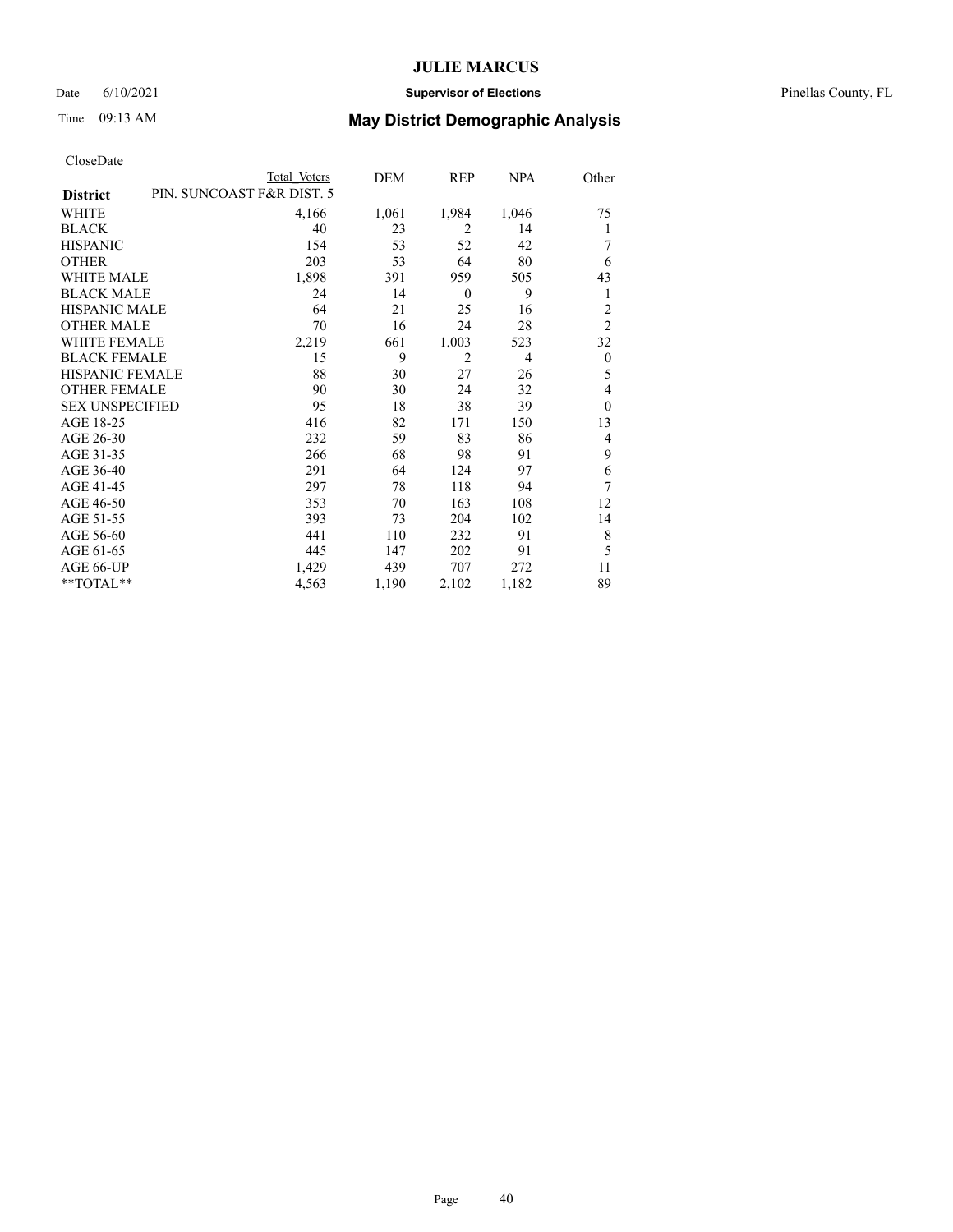#### Date 6/10/2021 **Supervisor of Elections** Pinellas County, FL

## Time 09:13 AM **May District Demographic Analysis**

| E. LAKE TARPON SPEC FIRE<br>22,553<br>525<br>1,168 | 5,334<br>323 | 11,052<br>30 | 5,790 | 377 |
|----------------------------------------------------|--------------|--------------|-------|-----|
|                                                    |              |              |       |     |
|                                                    |              |              |       |     |
|                                                    |              |              | 161   | 11  |
|                                                    | 425          | 337          | 390   | 16  |
| 1,967                                              | 557          | 539          | 833   | 38  |
| 10,486                                             | 2,017        | 5,411        | 2,869 | 189 |
| 239                                                | 137          | 15           | 79    | 8   |
| 491                                                | 154          | 155          | 174   | 8   |
| 767                                                | 190          | 220          | 343   | 14  |
| 11,855                                             | 3,272        | 5,553        | 2,845 | 185 |
| 278                                                | 183          | 14           | 78    | 3   |
| 652                                                | 259          | 177          | 208   | 8   |
| 876                                                | 293          | 236          | 333   | 14  |
| 568                                                | 134          | 176          | 245   | 13  |
| 2,574                                              | 673          | 965          | 858   | 78  |
| 1,450                                              | 412          | 563          | 447   | 28  |
| 1,296                                              | 346          | 503          | 412   | 35  |
| 1,529                                              | 364          | 586          | 551   | 28  |
| 1,729                                              | 411          | 661          | 611   | 46  |
| 2,007                                              | 449          | 905          | 611   | 42  |
| 2,372                                              | 465          | 1,207        | 656   | 44  |
| 2,673                                              | 612          | 1,376        | 650   | 35  |
| 2,696                                              | 699          | 1,343        | 623   | 31  |
| 7,887                                              | 2,208        | 3,849        | 1,755 | 75  |
| 26,213                                             | 6,639        | 11,958       | 7,174 | 442 |
|                                                    |              |              |       |     |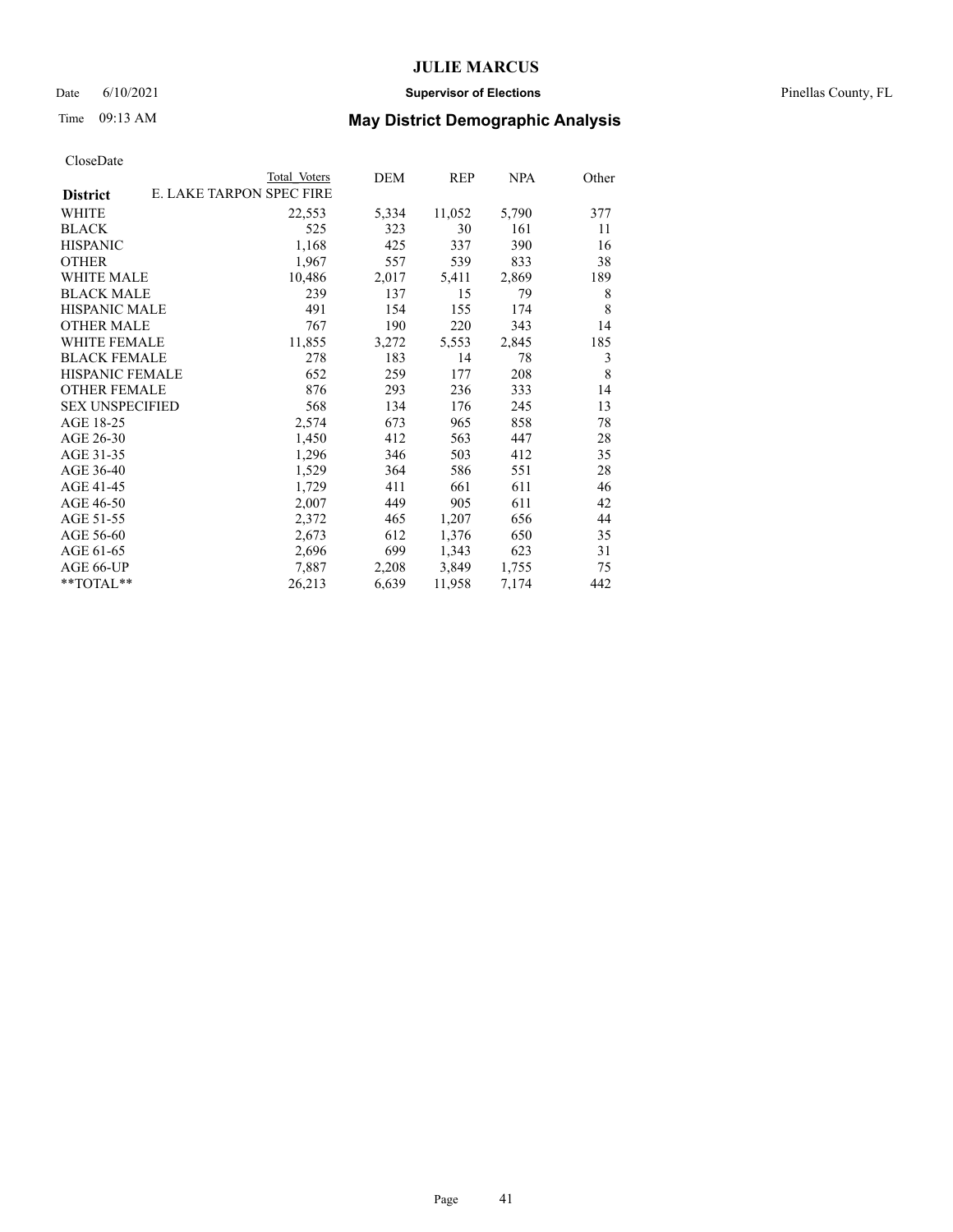#### Date 6/10/2021 **Supervisor of Elections** Pinellas County, FL

|                                       | Total Voters | DEM   | REP   | NPA   | Other |
|---------------------------------------|--------------|-------|-------|-------|-------|
| LEALMAN FIRE DIST.<br><b>District</b> |              |       |       |       |       |
| WHITE                                 | 17,760       | 5,882 | 6,446 | 5,092 | 340   |
| <b>BLACK</b>                          | 1,521        | 1,102 | 58    | 350   | 11    |
| <b>HISPANIC</b>                       | 1,675        | 792   | 276   | 594   | 13    |
| <b>OTHER</b>                          | 2,498        | 702   | 651   | 1,107 | 38    |
| <b>WHITE MALE</b>                     | 8,111        | 2,326 | 3,175 | 2,455 | 155   |
| <b>BLACK MALE</b>                     | 597          | 389   | 35    | 167   | 6     |
| <b>HISPANIC MALE</b>                  | 723          | 308   | 132   | 279   | 4     |
| <b>OTHER MALE</b>                     | 1,011        | 269   | 280   | 449   | 13    |
| <b>WHITE FEMALE</b>                   | 9,392        | 3,484 | 3,184 | 2,544 | 180   |
| <b>BLACK FEMALE</b>                   | 903          | 697   | 22    | 179   | 5     |
| HISPANIC FEMALE                       | 893          | 457   | 135   | 292   | 9     |
| <b>OTHER FEMALE</b>                   | 1,086        | 341   | 276   | 448   | 21    |
| <b>SEX UNSPECIFIED</b>                | 738          | 207   | 192   | 330   | 9     |
| AGE 18-25                             | 1,941        | 703   | 397   | 783   | 58    |
| AGE 26-30                             | 1,676        | 594   | 327   | 726   | 29    |
| AGE 31-35                             | 1,773        | 692   | 401   | 633   | 47    |
| AGE 36-40                             | 1,584        | 572   | 413   | 563   | 36    |
| AGE 41-45                             | 1,410        | 485   | 354   | 544   | 27    |
| AGE 46-50                             | 1,599        | 515   | 498   | 561   | 25    |
| AGE 51-55                             | 1,773        | 569   | 620   | 556   | 28    |
| AGE 56-60                             | 2,333        | 757   | 877   | 657   | 42    |
| AGE 61-65                             | 2,502        | 933   | 893   | 630   | 46    |
| AGE 66-UP                             | 6,863        | 2,658 | 2,651 | 1,490 | 64    |
| $*$ $TOTAL**$                         | 23,454       | 8,478 | 7,431 | 7,143 | 402   |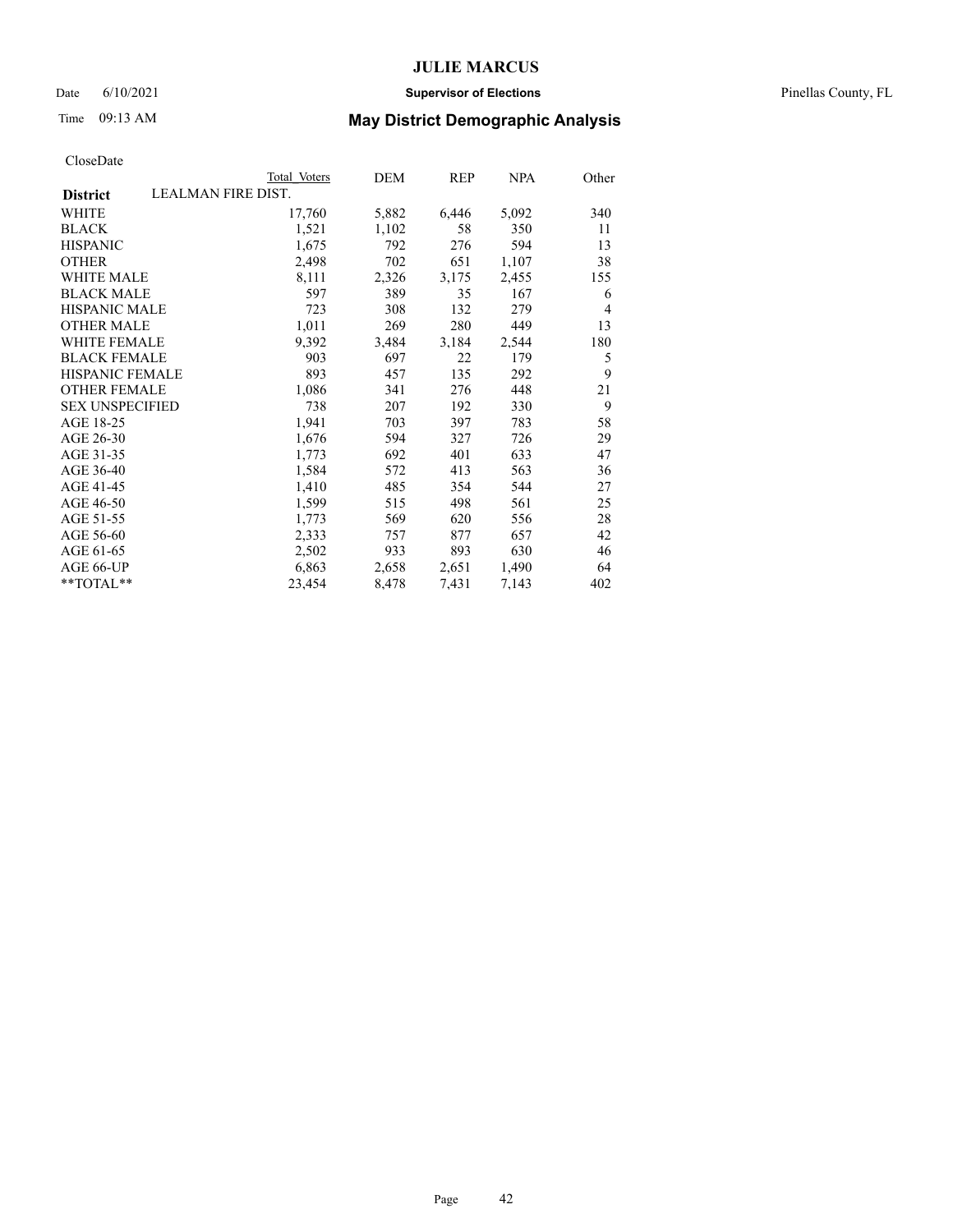#### Date 6/10/2021 **Supervisor of Elections** Pinellas County, FL

## Time 09:13 AM **May District Demographic Analysis**

|                        | Total Voters           | DEM    | REP    | <b>NPA</b> | Other |
|------------------------|------------------------|--------|--------|------------|-------|
| <b>District</b>        | PALM HARBOR FIRE DIST. |        |        |            |       |
| WHITE                  | 42,112                 | 11,308 | 18,576 | 11,441     | 787   |
| <b>BLACK</b>           | 833                    | 557    | 56     | 210        | 10    |
| <b>HISPANIC</b>        | 2,153                  | 862    | 543    | 713        | 35    |
| <b>OTHER</b>           | 2,664                  | 743    | 762    | 1,098      | 61    |
| <b>WHITE MALE</b>      | 19,294                 | 4,225  | 9,076  | 5,634      | 359   |
| <b>BLACK MALE</b>      | 406                    | 249    | 33     | 119        | 5     |
| <b>HISPANIC MALE</b>   | 943                    | 342    | 254    | 334        | 13    |
| <b>OTHER MALE</b>      | 963                    | 228    | 329    | 379        | 27    |
| <b>WHITE FEMALE</b>    | 22,444                 | 6,963  | 9,366  | 5,694      | 421   |
| <b>BLACK FEMALE</b>    | 413                    | 301    | 21     | 86         | 5     |
| HISPANIC FEMALE        | 1,165                  | 497    | 281    | 366        | 21    |
| <b>OTHER FEMALE</b>    | 1,159                  | 410    | 283    | 446        | 20    |
| <b>SEX UNSPECIFIED</b> | 975                    | 255    | 294    | 404        | 22    |
| AGE 18-25              | 3,950                  | 1,051  | 1,328  | 1,429      | 142   |
| AGE 26-30              | 2,693                  | 759    | 955    | 920        | 59    |
| AGE 31-35              | 3,009                  | 859    | 1,041  | 1,016      | 93    |
| AGE 36-40              | 3,246                  | 886    | 1,109  | 1,167      | 84    |
| AGE 41-45              | 3,149                  | 802    | 1,129  | 1,146      | 72    |
| AGE 46-50              | 3,575                  | 896    | 1,451  | 1,142      | 86    |
| AGE 51-55              | 3,989                  | 945    | 1,843  | 1,126      | 75    |
| AGE 56-60              | 4,702                  | 1,193  | 2,258  | 1,177      | 74    |
| AGE 61-65              | 4,949                  | 1,488  | 2,269  | 1,120      | 72    |
| AGE 66-UP              | 14,500                 | 4,591  | 6,554  | 3,219      | 136   |
| $*$ $TOTAL**$          | 47,762                 | 13,470 | 19,937 | 13,462     | 893   |
|                        |                        |        |        |            |       |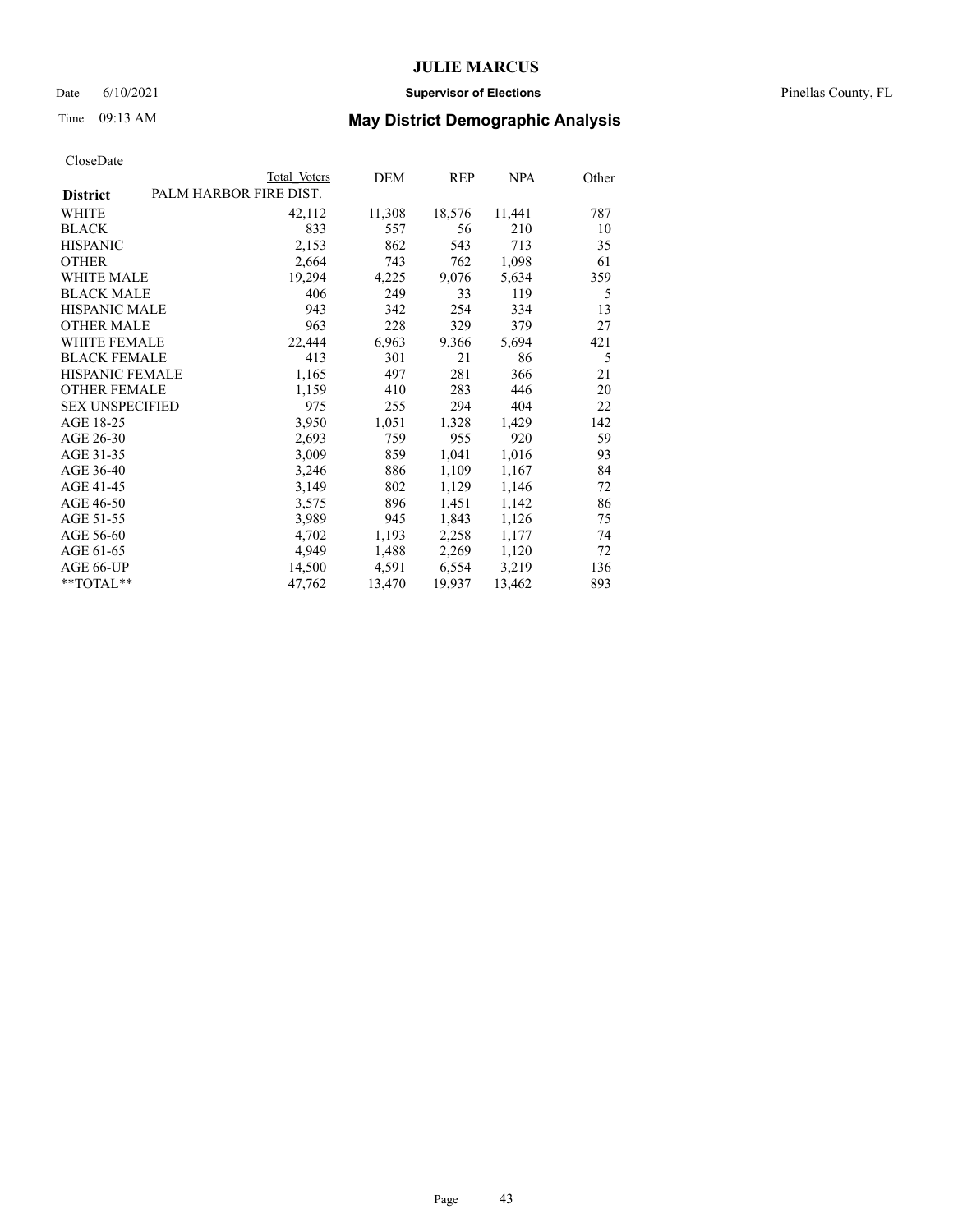#### Date 6/10/2021 **Supervisor of Elections** Pinellas County, FL

## Time 09:13 AM **May District Demographic Analysis**

|                        |                               | Total Voters | DEM    | REP    | NPA    | Other          |
|------------------------|-------------------------------|--------------|--------|--------|--------|----------------|
| <b>District</b>        | <b>64TH STATE HOUSE DIST.</b> |              |        |        |        |                |
| WHITE                  |                               | 33,374       | 9,181  | 14,610 | 8,985  | 598            |
| <b>BLACK</b>           |                               | 1,319        | 906    | 62     | 341    | 10             |
| <b>HISPANIC</b>        |                               | 2,313        | 935    | 550    | 793    | 35             |
| <b>OTHER</b>           |                               | 2,808        | 853    | 706    | 1,197  | 52             |
| <b>WHITE MALE</b>      |                               | 15,212       | 3,396  | 7,126  | 4,383  | 307            |
| <b>BLACK MALE</b>      |                               | 581          | 355    | 36     | 184    | 6              |
| <b>HISPANIC MALE</b>   |                               | 1,042        | 384    | 256    | 384    | 18             |
| <b>OTHER MALE</b>      |                               | 1,071        | 308    | 281    | 461    | 21             |
| WHITE FEMALE           |                               | 17,832       | 5,704  | 7,366  | 4,476  | 286            |
| <b>BLACK FEMALE</b>    |                               | 716          | 534    | 25     | 153    | $\overline{4}$ |
| <b>HISPANIC FEMALE</b> |                               | 1,210        | 525    | 281    | 387    | 17             |
| <b>OTHER FEMALE</b>    |                               | 1,222        | 430    | 300    | 477    | 15             |
| <b>SEX UNSPECIFIED</b> |                               | 927          | 238    | 257    | 411    | 21             |
| AGE 18-25              |                               | 3,416        | 1,022  | 1,084  | 1,220  | 90             |
| AGE 26-30              |                               | 2,308        | 730    | 731    | 789    | 58             |
| AGE 31-35              |                               | 2,612        | 800    | 842    | 907    | 63             |
| AGE 36-40              |                               | 2,779        | 773    | 931    | 1,008  | 67             |
| AGE 41-45              |                               | 2,684        | 754    | 921    | 939    | 70             |
| AGE 46-50              |                               | 2,953        | 762    | 1,181  | 959    | 51             |
| AGE 51-55              |                               | 3,515        | 860    | 1,540  | 1,049  | 66             |
| AGE 56-60              |                               | 4,155        | 1,151  | 1,877  | 1,072  | 55             |
| AGE 61-65              |                               | 4,180        | 1,315  | 1,819  | 986    | 60             |
| AGE 66-UP              |                               | 11,212       | 3,708  | 5,002  | 2,387  | 115            |
| $*$ $TOTAL**$          |                               | 39,814       | 11,875 | 15,928 | 11,316 | 695            |
|                        |                               |              |        |        |        |                |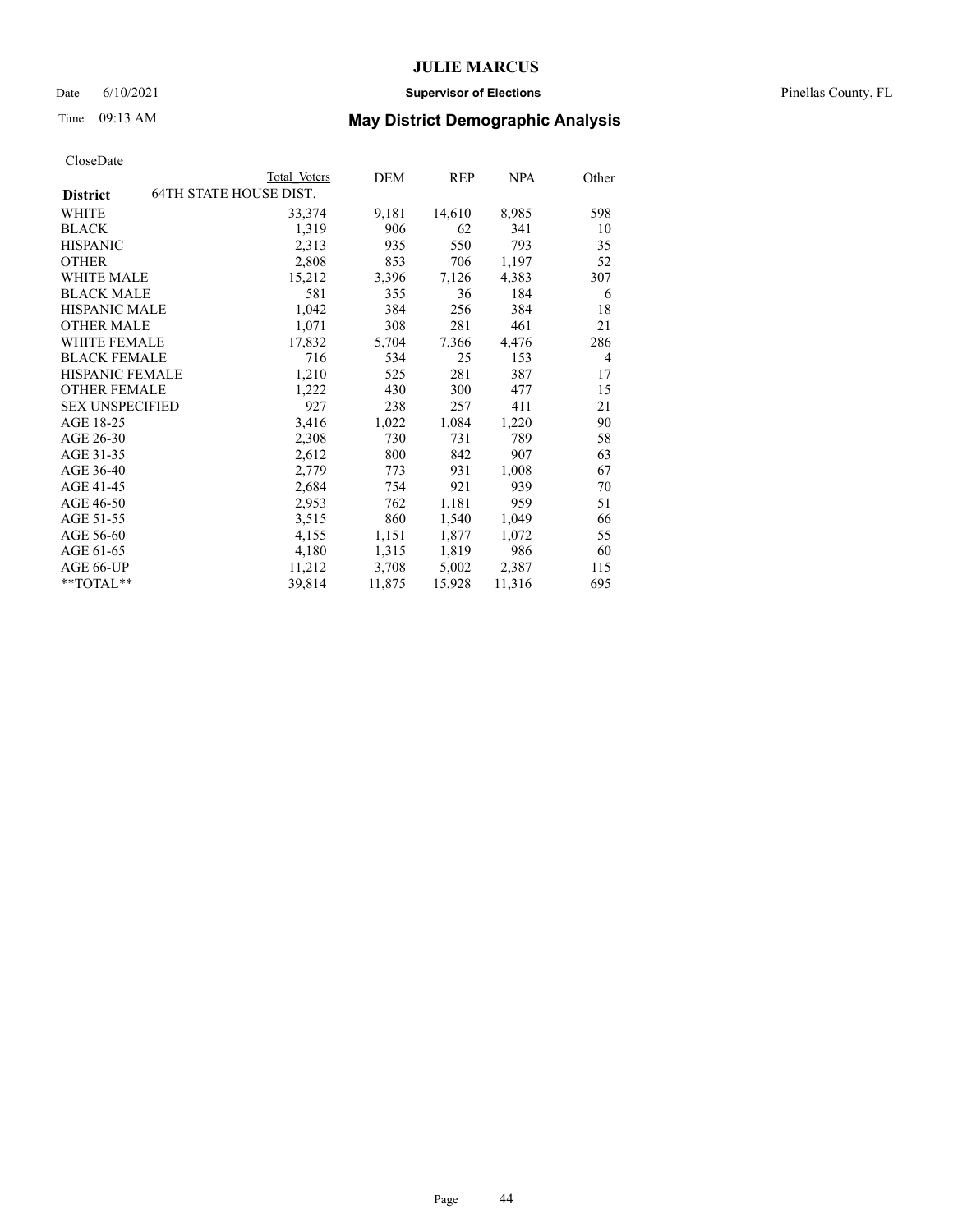#### Date 6/10/2021 **Supervisor of Elections** Pinellas County, FL

## Time 09:13 AM **May District Demographic Analysis**

|                        | Total Voters                  | DEM    | REP    | NPA    | Other |
|------------------------|-------------------------------|--------|--------|--------|-------|
| <b>District</b>        | <b>65TH STATE HOUSE DIST.</b> |        |        |        |       |
| WHITE                  | 112,674                       | 31,357 | 48,804 | 30,393 | 2,120 |
| <b>BLACK</b>           | 3,187                         | 2,193  | 210    | 745    | 39    |
| <b>HISPANIC</b>        | 5,881                         | 2,328  | 1,426  | 2,043  | 84    |
| <b>OTHER</b>           | 7,585                         | 2,185  | 2,078  | 3,159  | 163   |
| WHITE MALE             | 51,752                        | 11,863 | 23,848 | 15,018 | 1,023 |
| <b>BLACK MALE</b>      | 1,499                         | 945    | 124    | 404    | 26    |
| <b>HISPANIC MALE</b>   | 2,496                         | 890    | 651    | 921    | 34    |
| <b>OTHER MALE</b>      | 2,792                         | 699    | 846    | 1,172  | 75    |
| <b>WHITE FEMALE</b>    | 59,841                        | 19,181 | 24,544 | 15,036 | 1,080 |
| <b>BLACK FEMALE</b>    | 1,629                         | 1,207  | 82     | 327    | 13    |
| <b>HISPANIC FEMALE</b> | 3,255                         | 1,375  | 745    | 1,086  | 49    |
| <b>OTHER FEMALE</b>    | 3,356                         | 1,143  | 868    | 1,292  | 53    |
| <b>SEX UNSPECIFIED</b> | 2,706                         | 760    | 809    | 1,084  | 53    |
| AGE 18-25              | 10,486                        | 2,868  | 3,473  | 3,801  | 344   |
| AGE 26-30              | 7,207                         | 2,150  | 2,379  | 2,501  | 177   |
| AGE 31-35              | 7,681                         | 2,272  | 2,627  | 2,555  | 227   |
| AGE 36-40              | 8,049                         | 2,258  | 2,608  | 2,992  | 191   |
| AGE 41-45              | 8,111                         | 2,186  | 2,855  | 2,875  | 195   |
| AGE 46-50              | 9,300                         | 2,353  | 3,834  | 2,900  | 213   |
| AGE 51-55              | 10,799                        | 2,698  | 4,822  | 3,075  | 204   |
| AGE 56-60              | 13,129                        | 3,495  | 6,058  | 3,348  | 228   |
| AGE 61-65              | 13,677                        | 4,252  | 5,983  | 3,217  | 225   |
| AGE 66-UP              | 40,888                        | 13,531 | 17,879 | 9,076  | 402   |
| $*$ $TOTAL**$          | 129,327                       | 38,063 | 52,518 | 36,340 | 2,406 |
|                        |                               |        |        |        |       |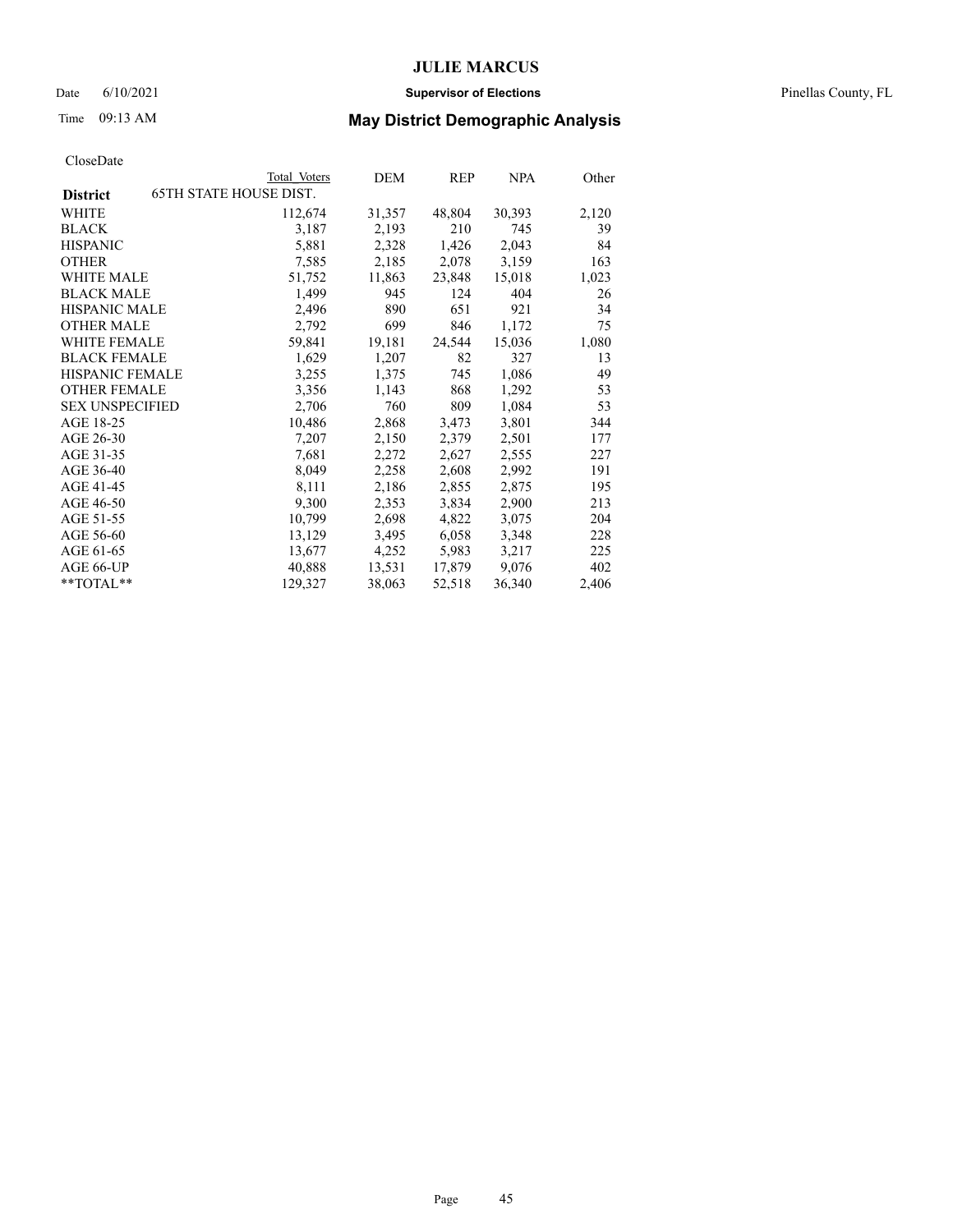#### Date 6/10/2021 **Supervisor of Elections** Pinellas County, FL

## Time 09:13 AM **May District Demographic Analysis**

| Total Voters | DEM                    | REP    | NPA    | Other |
|--------------|------------------------|--------|--------|-------|
|              |                        |        |        |       |
| 102,795      | 27,958                 | 45,776 | 27,185 | 1,876 |
| 7,094        | 5,274                  | 298    | 1,445  | 77    |
| 5,943        | 2,410                  | 1,321  | 2,110  | 102   |
| 8,115        | 2,407                  | 2,161  | 3,369  | 178   |
| 47,469       | 10,646                 | 22,515 | 13,331 | 977   |
| 2,972        | 2,006                  | 158    | 766    | 42    |
| 2,614        | 954                    | 642    | 967    | 51    |
| 2,910        | 779                    | 835    | 1,220  | 76    |
| 54,103       | 16,992                 | 22,786 | 13,451 | 874   |
| 3,984        | 3,161                  | 137    | 651    | 35    |
| 3,199        | 1,405                  | 651    | 1,094  | 49    |
| 3,575        | 1,217                  | 930    | 1,369  | 59    |
| 3,120        | 888                    | 902    | 1,260  | 70    |
| 9,915        | 2,914                  | 2,998  | 3,709  | 294   |
| 7,440        | 2,318                  | 2,146  | 2,750  | 226   |
| 7,532        | 2,438                  | 2,259  | 2,648  | 187   |
| 7,812        | 2,299                  | 2,469  | 2,854  | 190   |
| 7,425        | 2,114                  | 2,561  | 2,589  | 161   |
| 8,384        | 2,278                  | 3,310  | 2,614  | 182   |
| 10,306       | 2,732                  | 4,528  | 2,862  | 184   |
| 12,916       | 3,637                  | 5,939  | 3,119  | 221   |
| 12,872       | 4,157                  | 5,628  | 2,894  | 193   |
| 39,345       | 13,162                 | 17,718 | 8,070  | 395   |
| 123,947      | 38,049                 | 49,556 | 34,109 | 2,233 |
|              | 66TH STATE HOUSE DIST. |        |        |       |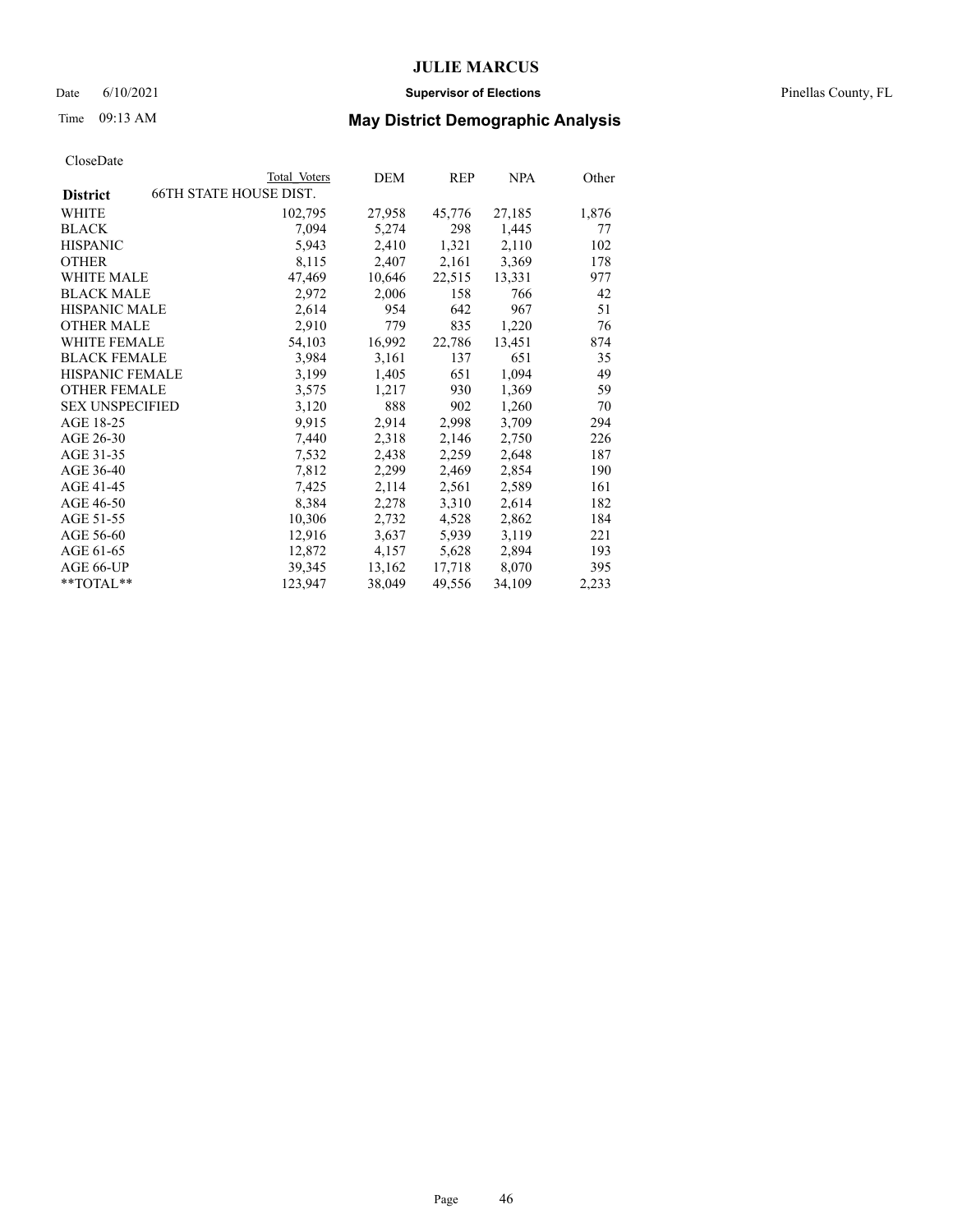#### Date 6/10/2021 **Supervisor of Elections** Pinellas County, FL

## Time 09:13 AM **May District Demographic Analysis**

|                        | Total Voters                  | DEM    | REP    | <b>NPA</b> | Other |
|------------------------|-------------------------------|--------|--------|------------|-------|
| <b>District</b>        | <b>67TH STATE HOUSE DIST.</b> |        |        |            |       |
| WHITE                  | 83,932                        | 24,935 | 33,844 | 23,475     | 1,678 |
| <b>BLACK</b>           | 7,418                         | 5,264  | 314    | 1,748      | 92    |
| <b>HISPANIC</b>        | 9,235                         | 3,883  | 1,638  | 3,588      | 126   |
| <b>OTHER</b>           | 8,717                         | 2,800  | 2,013  | 3,724      | 180   |
| WHITE MALE             | 38,353                        | 9,555  | 16,529 | 11,443     | 826   |
| <b>BLACK MALE</b>      | 3,336                         | 2,162  | 181    | 950        | 43    |
| <b>HISPANIC MALE</b>   | 4,061                         | 1,525  | 816    | 1,668      | 52    |
| <b>OTHER MALE</b>      | 3,238                         | 927    | 855    | 1,388      | 68    |
| <b>WHITE FEMALE</b>    | 44,484                        | 15,108 | 16,888 | 11,651     | 837   |
| <b>BLACK FEMALE</b>    | 3,953                         | 3,014  | 128    | 763        | 48    |
| HISPANIC FEMALE        | 4,927                         | 2,254  | 776    | 1,824      | 73    |
| <b>OTHER FEMALE</b>    | 3,813                         | 1,371  | 858    | 1,502      | 82    |
| <b>SEX UNSPECIFIED</b> | 3,137                         | 966    | 778    | 1,346      | 47    |
| AGE 18-25              | 9,657                         | 3,296  | 2,195  | 3,851      | 315   |
| AGE 26-30              | 8,502                         | 2,881  | 2,066  | 3,304      | 251   |
| AGE 31-35              | 8,586                         | 2,957  | 2,289  | 3,118      | 222   |
| AGE 36-40              | 7,518                         | 2,471  | 2,020  | 2,865      | 162   |
| AGE 41-45              | 6,837                         | 2,248  | 1,956  | 2,486      | 147   |
| AGE 46-50              | 7,405                         | 2,312  | 2,563  | 2,366      | 164   |
| AGE 51-55              | 8,704                         | 2,601  | 3,369  | 2,583      | 151   |
| AGE 56-60              | 10,791                        | 3,440  | 4,314  | 2,858      | 179   |
| AGE 61-65              | 10,363                        | 3,581  | 4,194  | 2,429      | 159   |
| AGE 66-UP              | 30,939                        | 11,095 | 12,843 | 6,675      | 326   |
| $*$ $TOTAL**$          | 109,302                       | 36,882 | 37,809 | 32,535     | 2,076 |
|                        |                               |        |        |            |       |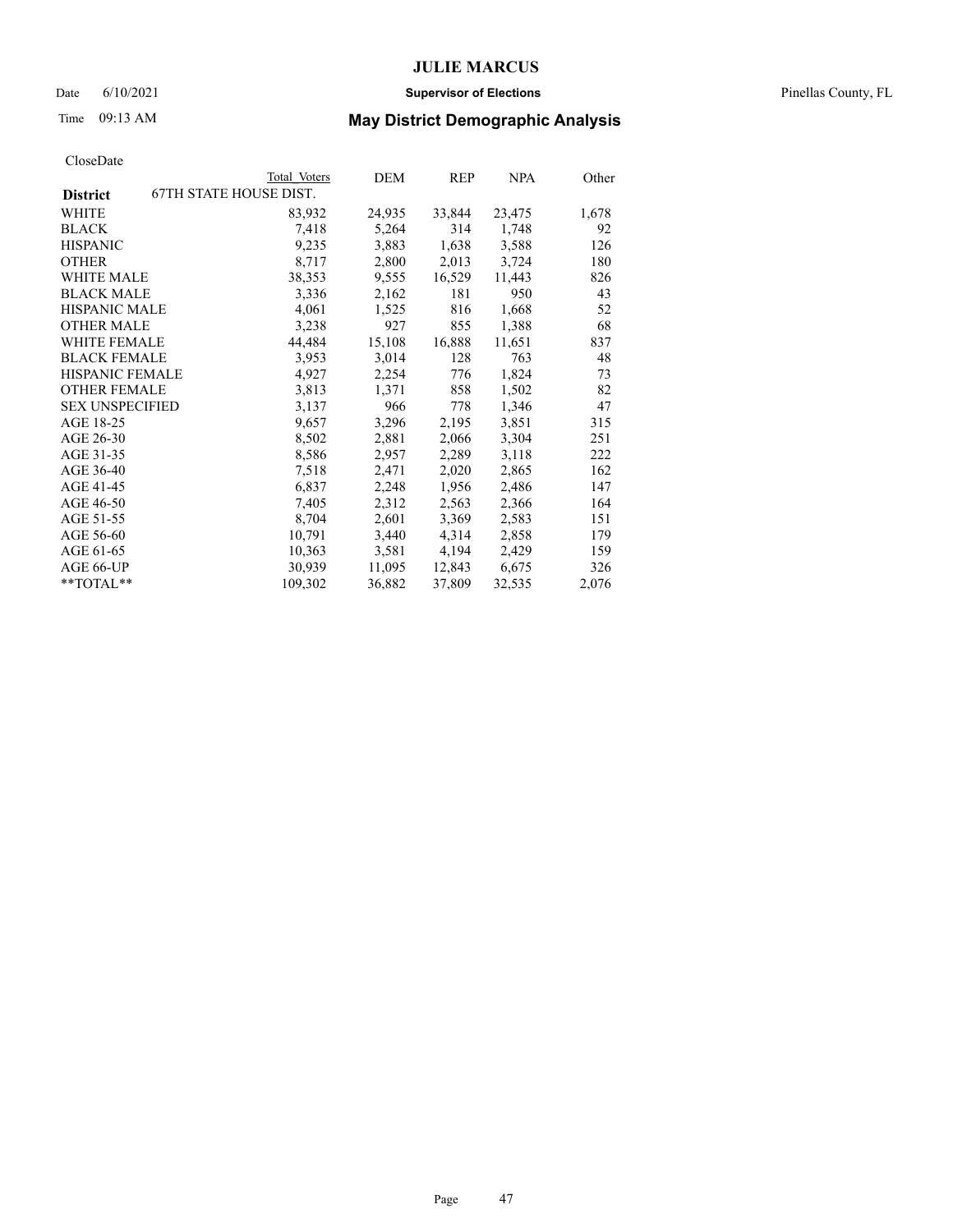#### Date 6/10/2021 **Supervisor of Elections** Pinellas County, FL

## Time 09:13 AM **May District Demographic Analysis**

|                        | Total Voters                  | DEM    | REP    | <u>NPA</u> | <u>Other</u> |
|------------------------|-------------------------------|--------|--------|------------|--------------|
| <b>District</b>        | <b>68TH STATE HOUSE DIST.</b> |        |        |            |              |
| WHITE                  | 95,692                        | 33,785 | 34,793 | 25,108     | 2,006        |
| <b>BLACK</b>           | 6,715                         | 4,864  | 273    | 1,484      | 94           |
| <b>HISPANIC</b>        | 7,628                         | 3,491  | 1,368  | 2,621      | 148          |
| <b>OTHER</b>           | 11,148                        | 3,727  | 2,500  | 4,687      | 234          |
| WHITE MALE             | 44,675                        | 13,293 | 17,569 | 12,748     | 1,065        |
| <b>BLACK MALE</b>      | 2,833                         | 1,834  | 146    | 799        | 54           |
| <b>HISPANIC MALE</b>   | 3,371                         | 1,370  | 663    | 1,259      | 79           |
| <b>OTHER MALE</b>      | 4,335                         | 1,338  | 1,106  | 1,796      | 95           |
| <b>WHITE FEMALE</b>    | 49,916                        | 20,118 | 16,874 | 12,002     | 922          |
| <b>BLACK FEMALE</b>    | 3,780                         | 2,955  | 120    | 666        | 39           |
| HISPANIC FEMALE        | 4,063                         | 2,038  | 671    | 1,286      | 68           |
| <b>OTHER FEMALE</b>    | 4,961                         | 1,873  | 1,078  | 1,908      | 102          |
| <b>SEX UNSPECIFIED</b> | 3,249                         | 1,048  | 707    | 1,436      | 58           |
| AGE 18-25              | 10,810                        | 4,090  | 2,563  | 3,840      | 317          |
| AGE 26-30              | 11,787                        | 4,580  | 2,812  | 4,063      | 332          |
| AGE 31-35              | 11,451                        | 4,561  | 2,744  | 3,820      | 326          |
| AGE 36-40              | 9,966                         | 3,734  | 2,594  | 3,383      | 255          |
| AGE 41-45              | 8,513                         | 3,109  | 2,333  | 2,856      | 215          |
| AGE 46-50              | 8,958                         | 3,120  | 2,883  | 2,750      | 205          |
| AGE 51-55              | 9,766                         | 3,214  | 3,646  | 2,725      | 181          |
| AGE 56-60              | 11,279                        | 3,973  | 4,475  | 2,631      | 200          |
| AGE 61-65              | 11,027                        | 4,253  | 4,130  | 2,466      | 178          |
| AGE 66-UP              | 27,626                        | 11,233 | 10,754 | 5,366      | 273          |
| $*$ $TOTAL**$          | 121,183                       | 45,867 | 38,934 | 33,900     | 2,482        |
|                        |                               |        |        |            |              |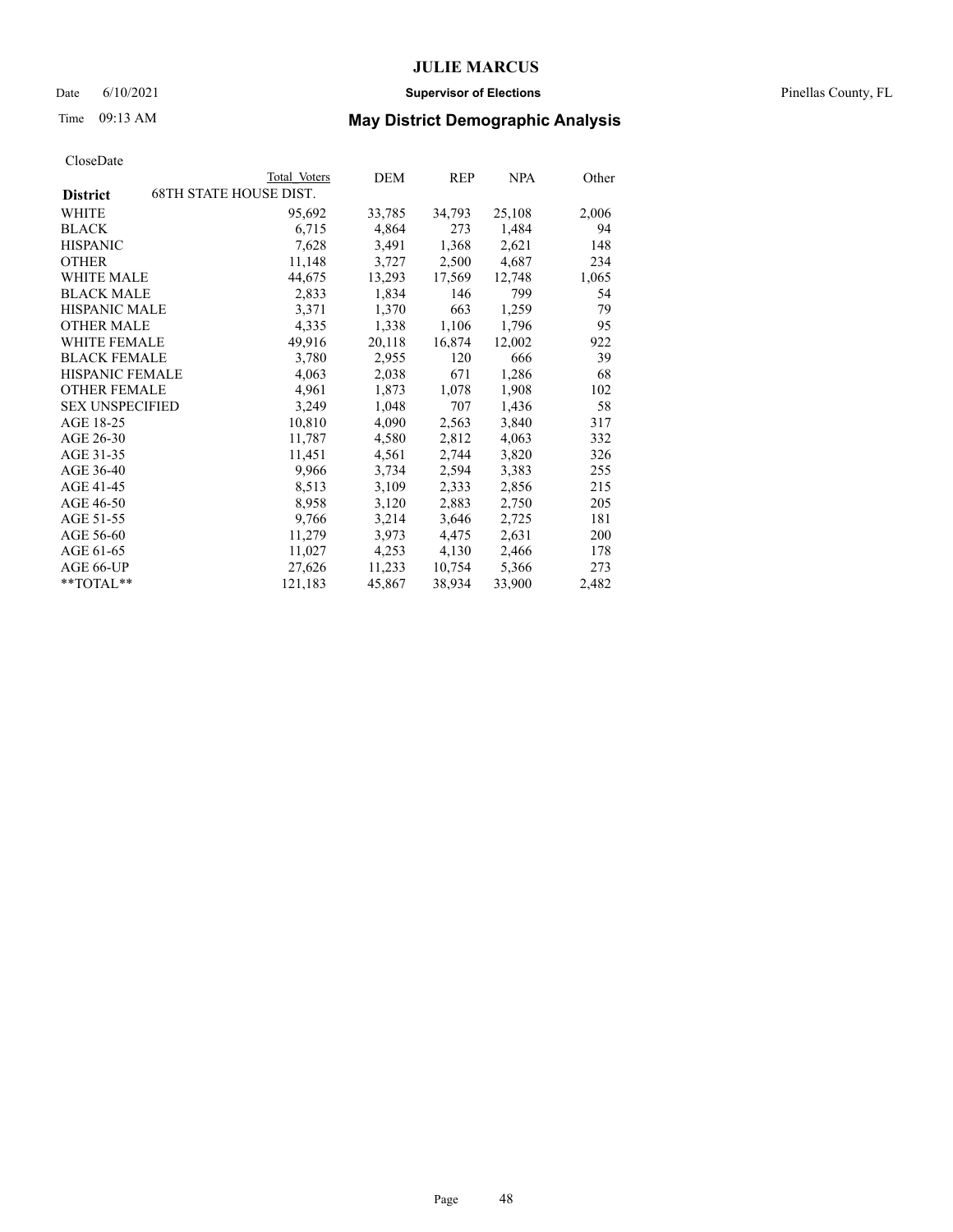#### Date 6/10/2021 **Supervisor of Elections** Pinellas County, FL

## Time 09:13 AM **May District Demographic Analysis**

|                        | Total Voters                  | DEM    | REP    | <b>NPA</b> | Other |
|------------------------|-------------------------------|--------|--------|------------|-------|
| <b>District</b>        | <b>69TH STATE HOUSE DIST.</b> |        |        |            |       |
| WHITE                  | 103,723                       | 34,273 | 40,797 | 26,622     | 2,031 |
| <b>BLACK</b>           | 4,740                         | 3,494  | 216    | 967        | 63    |
| <b>HISPANIC</b>        | 5,969                         | 2,523  | 1,376  | 1,992      | 78    |
| <b>OTHER</b>           | 9,726                         | 3,157  | 2,382  | 4,008      | 179   |
| WHITE MALE             | 48,175                        | 13,523 | 20,236 | 13,414     | 1,002 |
| <b>BLACK MALE</b>      | 2,100                         | 1,409  | 122    | 531        | 38    |
| <b>HISPANIC MALE</b>   | 2,662                         | 1,020  | 686    | 923        | 33    |
| <b>OTHER MALE</b>      | 3,729                         | 1,097  | 1,021  | 1,537      | 74    |
| <b>WHITE FEMALE</b>    | 54,297                        | 20,314 | 20,157 | 12,825     | 1,001 |
| <b>BLACK FEMALE</b>    | 2,563                         | 2,029  | 91     | 418        | 25    |
| HISPANIC FEMALE        | 3,131                         | 1,432  | 662    | 994        | 43    |
| <b>OTHER FEMALE</b>    | 4,216                         | 1,573  | 1,003  | 1,577      | 63    |
| <b>SEX UNSPECIFIED</b> | 3,284                         | 1,050  | 793    | 1,369      | 72    |
| AGE 18-25              | 9,570                         | 3,430  | 2,493  | 3,356      | 291   |
| AGE 26-30              | 7,727                         | 2,714  | 1,974  | 2,832      | 207   |
| AGE 31-35              | 8,311                         | 3,037  | 2,250  | 2,821      | 203   |
| AGE 36-40              | 7,603                         | 2,713  | 1,977  | 2,697      | 216   |
| AGE 41-45              | 7,193                         | 2,555  | 2,097  | 2,365      | 176   |
| AGE 46-50              | 8,323                         | 2,613  | 2,968  | 2,550      | 192   |
| AGE 51-55              | 10,315                        | 3,219  | 4,134  | 2,762      | 200   |
| AGE 56-60              | 13,264                        | 4,126  | 5,611  | 3,278      | 249   |
| AGE 61-65              | 13,754                        | 4,873  | 5,535  | 3,104      | 242   |
| AGE 66-UP              | 38,098                        | 14,167 | 15,732 | 7,824      | 375   |
| $*$ $TOTAL**$          | 124,158                       | 43,447 | 44,771 | 33,589     | 2,351 |
|                        |                               |        |        |            |       |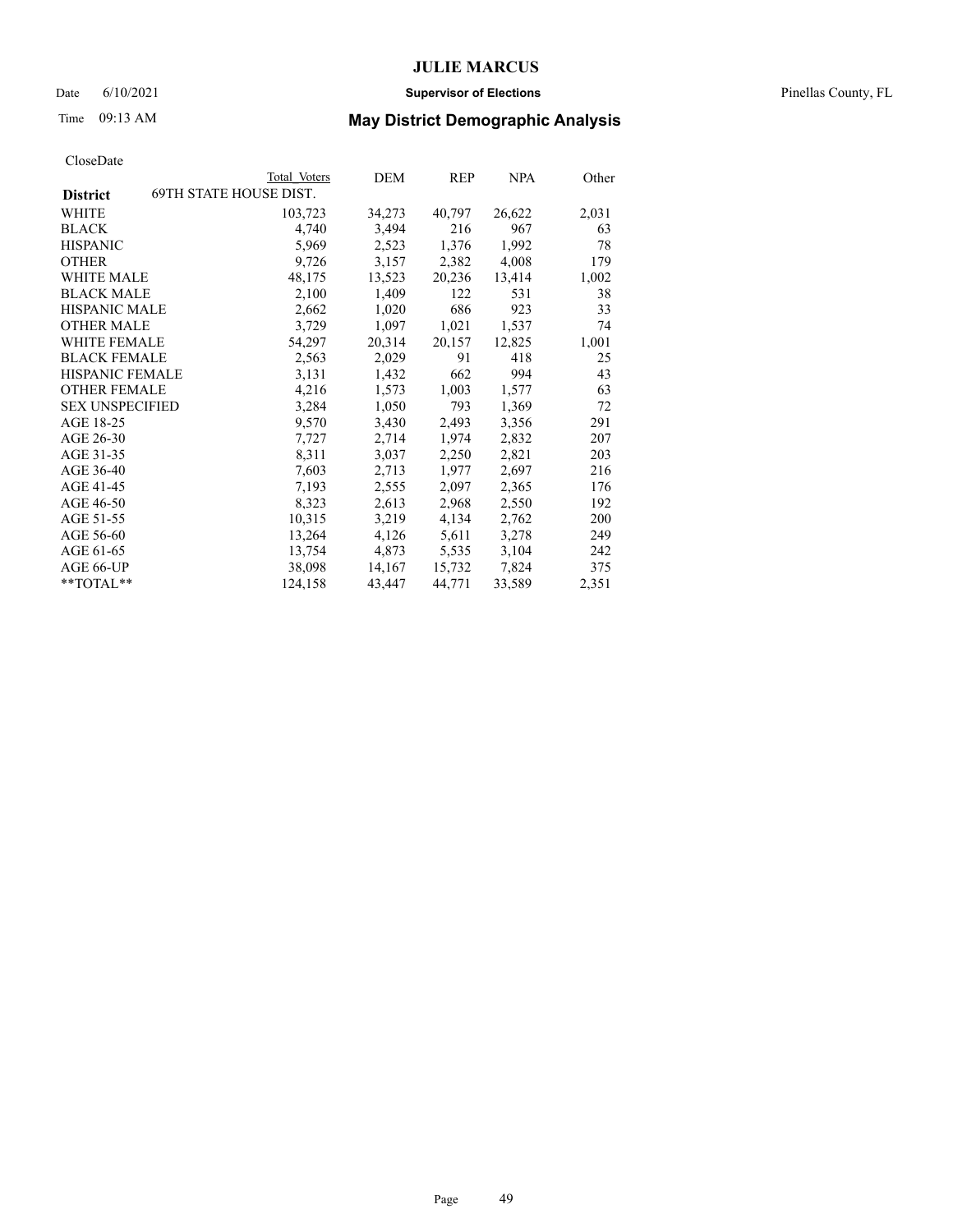#### Date 6/10/2021 **Supervisor of Elections** Pinellas County, FL

## Time 09:13 AM **May District Demographic Analysis**

|                                          | Total Voters | DEM    | REP   | NPA    | Other |
|------------------------------------------|--------------|--------|-------|--------|-------|
| 70TH STATE HOUSE DIST<br><b>District</b> |              |        |       |        |       |
| WHITE                                    | 20,625       | 9,296  | 5,383 | 5,421  | 525   |
| <b>BLACK</b>                             | 28,611       | 23,726 | 694   | 4,021  | 170   |
| <b>HISPANIC</b>                          | 1,890        | 986    | 258   | 612    | 34    |
| <b>OTHER</b>                             | 3,959        | 1,917  | 365   | 1,609  | 68    |
| WHITE MALE                               | 9.947        | 3,913  | 2,871 | 2,878  | 285   |
| <b>BLACK MALE</b>                        | 11,144       | 8,758  | 363   | 1,932  | 91    |
| <b>HISPANIC MALE</b>                     | 796          | 384    | 129   | 268    | 15    |
| <b>OTHER MALE</b>                        | 1,324        | 604    | 157   | 529    | 34    |
| <b>WHITE FEMALE</b>                      | 10,402       | 5,255  | 2,456 | 2,460  | 231   |
| <b>BLACK FEMALE</b>                      | 16,879       | 14,494 | 317   | 1,991  | 77    |
| HISPANIC FEMALE                          | 1,041        | 576    | 123   | 324    | 18    |
| <b>OTHER FEMALE</b>                      | 1,569        | 903    | 148   | 494    | 24    |
| <b>SEX UNSPECIFIED</b>                   | 1,983        | 1,038  | 136   | 787    | 22    |
| AGE 18-25                                | 5,732        | 3,424  | 462   | 1,730  | 116   |
| AGE 26-30                                | 5,445        | 3,314  | 514   | 1,492  | 125   |
| AGE 31-35                                | 5,171        | 3,068  | 535   | 1,464  | 104   |
| AGE 36-40                                | 4,434        | 2,659  | 476   | 1,206  | 93    |
| AGE 41-45                                | 4,010        | 2,498  | 419   | 1,035  | 58    |
| AGE 46-50                                | 4,205        | 2,776  | 475   | 892    | 62    |
| AGE 51-55                                | 4,506        | 2,968  | 554   | 918    | 66    |
| AGE 56-60                                | 5,047        | 3,459  | 705   | 828    | 55    |
| AGE 61-65                                | 4,938        | 3,484  | 739   | 673    | 42    |
| AGE 66-UP                                | 11,597       | 8,275  | 1,821 | 1,425  | 76    |
| $*$ $TOTAL**$                            | 55,085       | 35,925 | 6,700 | 11,663 | 797   |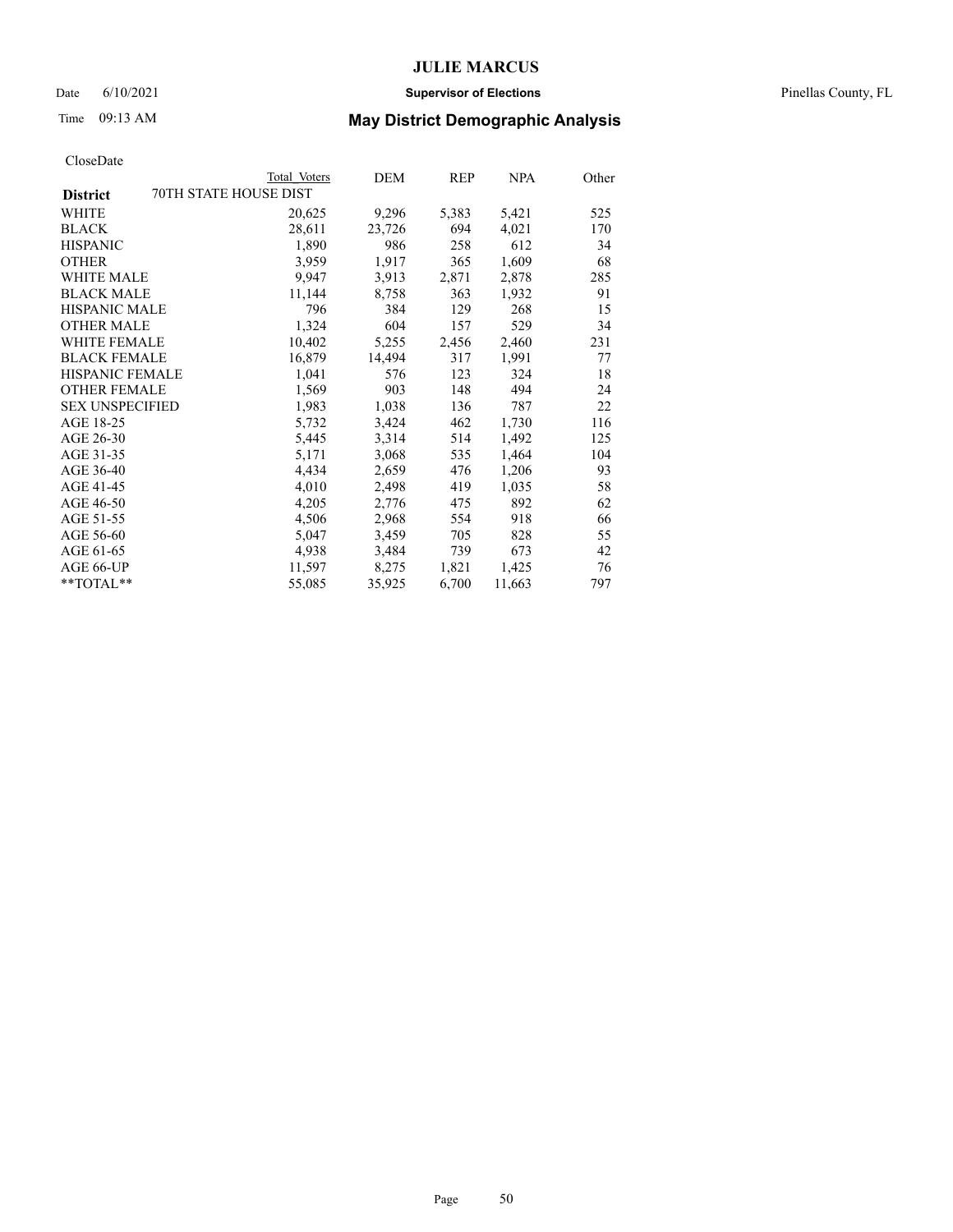### Date 6/10/2021 **Supervisor of Elections** Pinellas County, FL

## Time 09:13 AM **May District Demographic Analysis**

|                                      | Total Voters | DEM      | <b>REP</b> | <b>NPA</b> | Other |
|--------------------------------------|--------------|----------|------------|------------|-------|
| 9TH OLD CONG DIST<br><b>District</b> |              |          |            |            |       |
| WHITE                                | $\Omega$     | $\theta$ | $\theta$   | $\Omega$   | 0     |
| <b>BLACK</b>                         |              | 0        | $\theta$   |            |       |
| <b>HISPANIC</b>                      |              | 0        | $\theta$   |            |       |
| <b>OTHER</b>                         |              |          | 0          |            |       |
| <b>WHITE MALE</b>                    |              |          | 0          |            |       |
| <b>BLACK MALE</b>                    |              |          | 0          |            |       |
| <b>HISPANIC MALE</b>                 |              |          | 0          |            |       |
| <b>OTHER MALE</b>                    |              |          | 0          |            |       |
| <b>WHITE FEMALE</b>                  |              |          |            |            |       |
| <b>BLACK FEMALE</b>                  |              | 0        | 0          |            |       |
| <b>HISPANIC FEMALE</b>               |              |          |            |            |       |
| <b>OTHER FEMALE</b>                  |              |          | 0          |            |       |
| <b>SEX UNSPECIFIED</b>               |              |          |            |            |       |
| AGE 18-25                            |              |          | 0          |            |       |
| AGE 26-30                            |              |          | 0          |            |       |
| AGE 31-35                            |              |          |            |            |       |
| AGE 36-40                            |              |          | 0          |            |       |
| AGE 41-45                            |              |          |            |            |       |
| AGE 46-50                            |              | 0        | 0          |            |       |
| AGE 51-55                            |              |          |            |            |       |
| AGE 56-60                            |              |          | 0          |            |       |
| AGE 61-65                            |              |          |            |            |       |
| AGE 66-UP                            |              |          |            |            |       |
| **TOTAL**                            |              |          | $_{0}$     |            | 0     |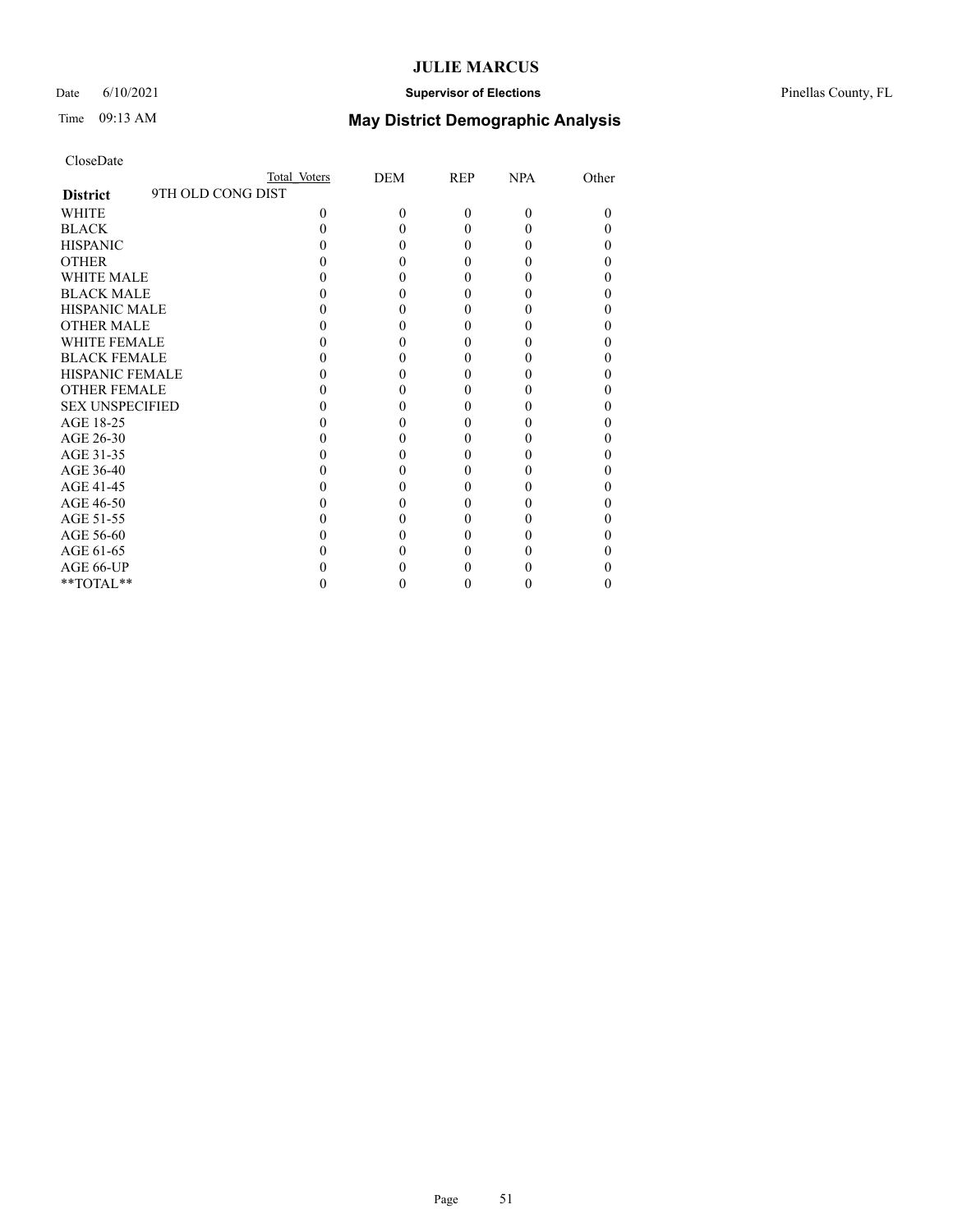### Date 6/10/2021 **Supervisor of Elections** Pinellas County, FL

| CloseDate |  |
|-----------|--|
|-----------|--|

|                                       | Total Voters | DEM | <b>REP</b> | <b>NPA</b> | Other |
|---------------------------------------|--------------|-----|------------|------------|-------|
| 10TH OLD CONG DIST<br><b>District</b> |              |     |            |            |       |
| WHITE                                 | $\Omega$     | 0   | $\Omega$   | $\theta$   | 0     |
| <b>BLACK</b>                          |              |     | 0          | 0          |       |
| <b>HISPANIC</b>                       |              |     | 0          | 0          |       |
| <b>OTHER</b>                          |              |     |            |            |       |
| <b>WHITE MALE</b>                     |              |     |            |            |       |
| <b>BLACK MALE</b>                     |              |     |            |            |       |
| <b>HISPANIC MALE</b>                  |              |     |            |            |       |
| <b>OTHER MALE</b>                     |              |     | 0          |            |       |
| WHITE FEMALE                          |              |     |            |            |       |
| <b>BLACK FEMALE</b>                   |              |     | 0          | 0          |       |
| <b>HISPANIC FEMALE</b>                |              |     |            |            |       |
| <b>OTHER FEMALE</b>                   |              |     |            |            |       |
| <b>SEX UNSPECIFIED</b>                |              |     |            |            |       |
| AGE 18-25                             |              |     |            |            |       |
| AGE 26-30                             |              |     |            |            |       |
| AGE 31-35                             |              |     |            |            |       |
| AGE 36-40                             |              |     | 0          |            |       |
| AGE 41-45                             |              |     |            |            |       |
| AGE 46-50                             |              |     | 0          | 0          |       |
| AGE 51-55                             |              |     |            |            |       |
| AGE 56-60                             |              |     |            |            |       |
| AGE 61-65                             |              |     |            |            |       |
| AGE 66-UP                             |              |     |            |            |       |
| **TOTAL**                             |              |     | 0          | 0          | 0     |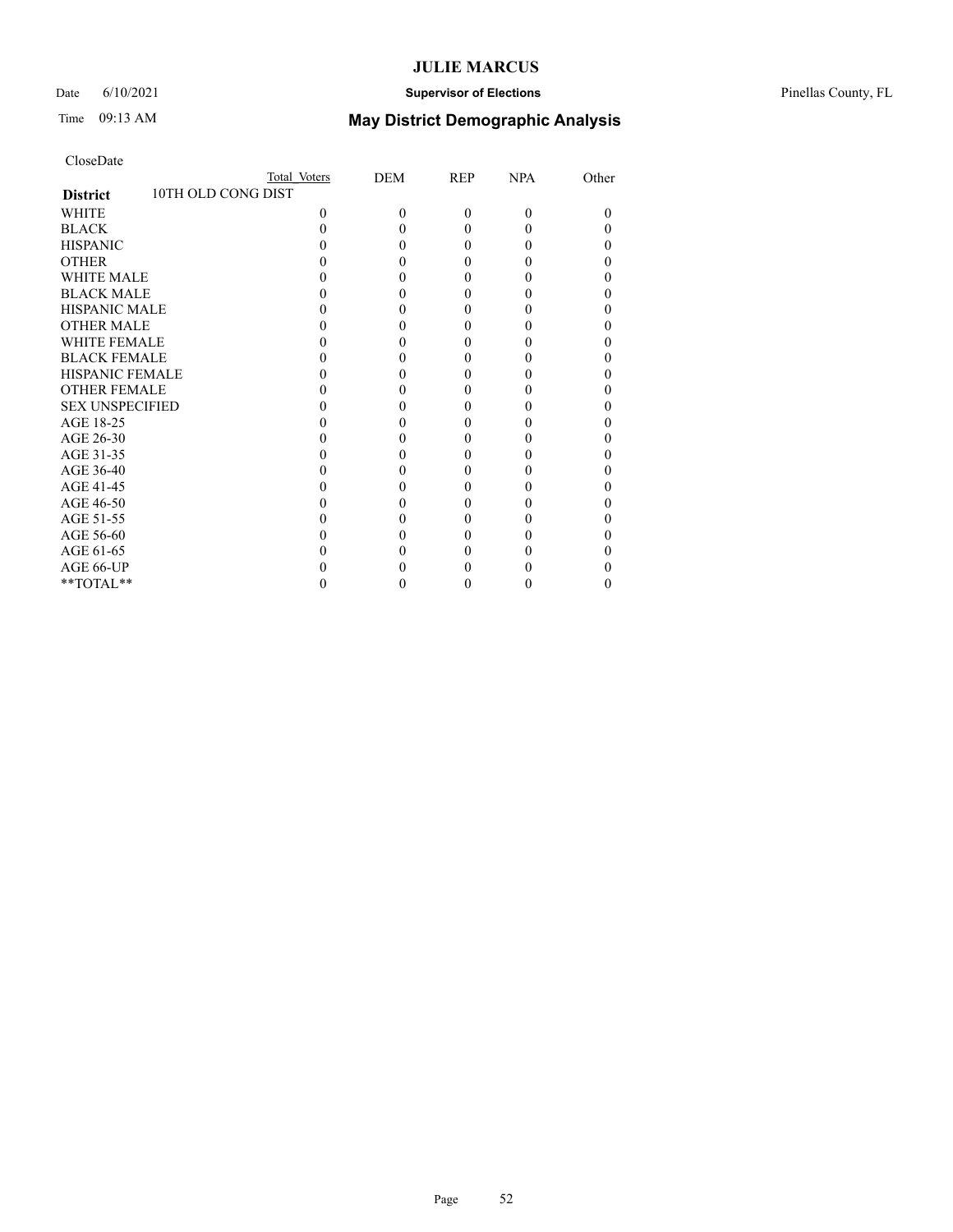### Date 6/10/2021 **Supervisor of Elections** Pinellas County, FL

## Time 09:13 AM **May District Demographic Analysis**

|                                       | Total Voters | DEM      | <b>REP</b> | <b>NPA</b> | Other |
|---------------------------------------|--------------|----------|------------|------------|-------|
| 11TH OLD CONG DIST<br><b>District</b> |              |          |            |            |       |
| <b>WHITE</b>                          | $\Omega$     | $\theta$ | $\theta$   | $\Omega$   | 0     |
| <b>BLACK</b>                          | 0            | 0        | 0          |            |       |
| <b>HISPANIC</b>                       |              | 0        | $\theta$   |            |       |
| <b>OTHER</b>                          |              |          | 0          |            |       |
| WHITE MALE                            |              |          | 0          |            |       |
| <b>BLACK MALE</b>                     |              |          | 0          |            |       |
| <b>HISPANIC MALE</b>                  |              |          |            |            |       |
| <b>OTHER MALE</b>                     |              |          | 0          |            | 0     |
| <b>WHITE FEMALE</b>                   |              |          |            |            |       |
| <b>BLACK FEMALE</b>                   |              | 0        | 0          |            |       |
| <b>HISPANIC FEMALE</b>                |              |          |            |            |       |
| <b>OTHER FEMALE</b>                   |              |          | 0          |            |       |
| <b>SEX UNSPECIFIED</b>                |              |          | 0          |            |       |
| AGE 18-25                             |              |          |            |            |       |
| AGE 26-30                             |              |          | 0          |            |       |
| AGE 31-35                             |              |          |            |            |       |
| AGE 36-40                             |              | 0        | 0          |            |       |
| AGE 41-45                             |              |          |            |            |       |
| AGE 46-50                             |              |          | 0          |            |       |
| AGE 51-55                             |              |          |            |            |       |
| AGE 56-60                             |              |          | 0          |            |       |
| AGE 61-65                             |              |          | 0          |            |       |
| AGE 66-UP                             |              |          |            |            |       |
| $**TOTAL**$                           |              | 0        | $_{0}$     | 0          | 0     |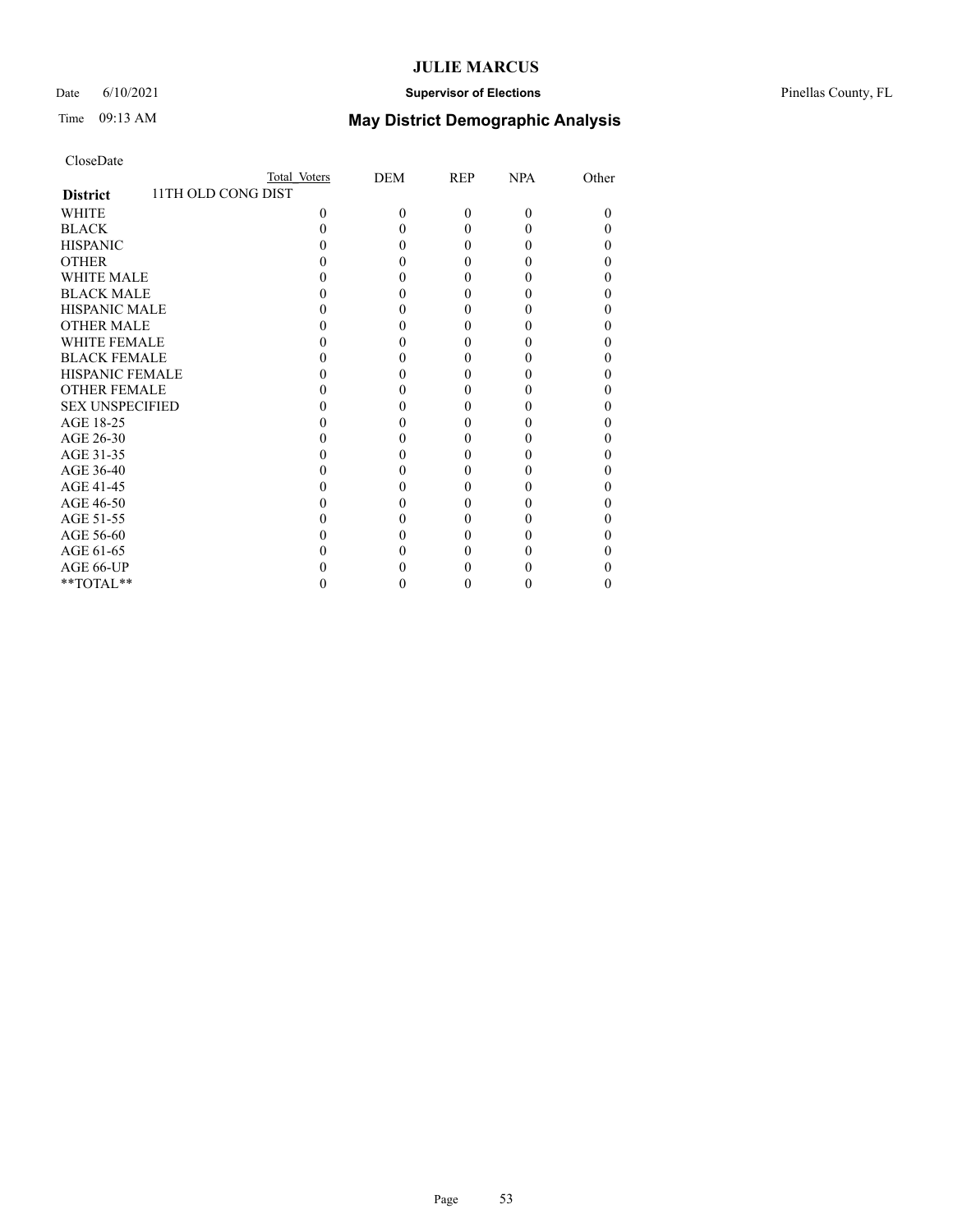#### Date 6/10/2021 **Supervisor of Elections** Pinellas County, FL

## Time 09:13 AM **May District Demographic Analysis**

|                        | Total Voters            | DEM    | REP    | NPA    | Other |
|------------------------|-------------------------|--------|--------|--------|-------|
| <b>District</b>        | SB DIST. #4 SINGLE MBR. |        |        |        |       |
| WHITE                  | 158,367                 | 43,877 | 68,938 | 42,607 | 2,945 |
| <b>BLACK</b>           | 5,011                   | 3,467  | 294    | 1,191  | 59    |
| <b>HISPANIC</b>        | 8,954                   | 3,566  | 2,089  | 3,166  | 133   |
| <b>OTHER</b>           | 11,455                  | 3,325  | 3,098  | 4,792  | 240   |
| WHITE MALE             | 72,495                  | 16,516 | 33,586 | 20,957 | 1,436 |
| <b>BLACK MALE</b>      | 2,326                   | 1,461  | 178    | 649    | 38    |
| <b>HISPANIC MALE</b>   | 3,888                   | 1,384  | 976    | 1,468  | 60    |
| <b>OTHER MALE</b>      | 4,263                   | 1,096  | 1,237  | 1,826  | 104   |
| <b>WHITE FEMALE</b>    | 84,317                  | 26,930 | 34,763 | 21,138 | 1,486 |
| <b>BLACK FEMALE</b>    | 2,598                   | 1,942  | 111    | 524    | 21    |
| <b>HISPANIC FEMALE</b> | 4,867                   | 2,095  | 1,068  | 1,632  | 72    |
| <b>OTHER FEMALE</b>    | 5,044                   | 1,723  | 1,309  | 1,932  | 80    |
| <b>SEX UNSPECIFIED</b> | 3,987                   | 1,087  | 1,190  | 1,630  | 80    |
| AGE 18-25              | 14,727                  | 4,141  | 4,799  | 5,310  | 477   |
| AGE 26-30              | 10,186                  | 3,070  | 3,272  | 3,589  | 255   |
| AGE 31-35              | 10,987                  | 3,285  | 3,645  | 3,754  | 303   |
| AGE 36-40              | 11,414                  | 3,202  | 3,693  | 4,247  | 272   |
| AGE 41-45              | 11,341                  | 3,094  | 3,929  | 4,042  | 276   |
| AGE 46-50              | 12,928                  | 3,288  | 5,284  | 4,076  | 280   |
| AGE 51-55              | 15,280                  | 3,740  | 6,845  | 4,407  | 288   |
| AGE 56-60              | 18,754                  | 5,046  | 8,590  | 4,808  | 310   |
| AGE 61-65              | 19,520                  | 6,031  | 8,586  | 4,588  | 315   |
| AGE 66-UP              | 58,650                  | 19,338 | 25,776 | 12,935 | 601   |
| $*$ $TOTAL**$          | 183,787                 | 54,235 | 74,419 | 51,756 | 3,377 |
|                        |                         |        |        |        |       |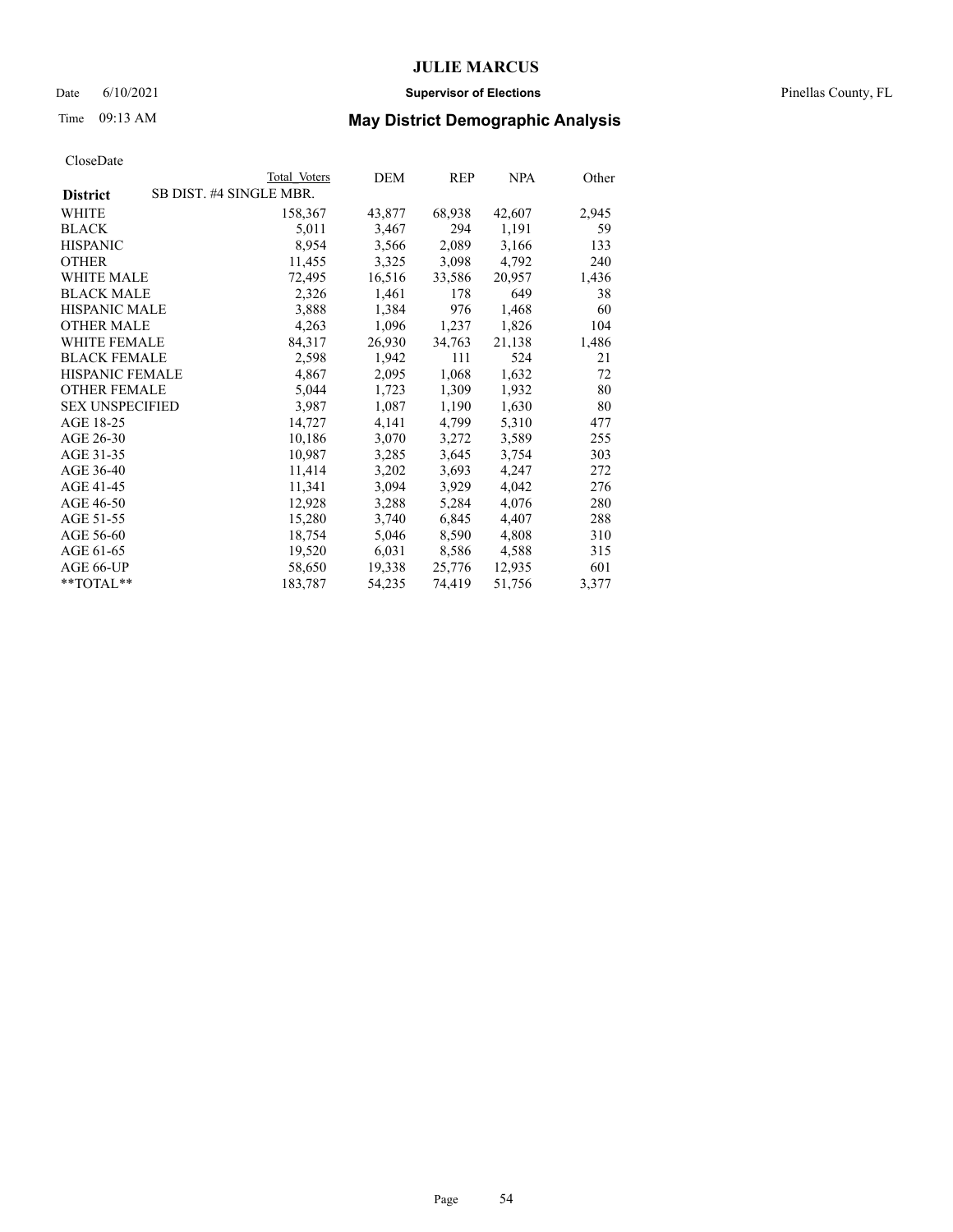#### Date 6/10/2021 **Supervisor of Elections** Pinellas County, FL

## Time 09:13 AM **May District Demographic Analysis**

|                        | Total Voters            | DEM    | REP    | <u>NPA</u> | <u>Other</u> |
|------------------------|-------------------------|--------|--------|------------|--------------|
| <b>District</b>        | SB DIST. #5 SINGLE MBR. |        |        |            |              |
| WHITE                  | 127,232                 | 36,600 | 52,812 | 35,294     | 2,526        |
| <b>BLACK</b>           | 12,842                  | 9,404  | 507    | 2,787      | 144          |
| <b>HISPANIC</b>        | 12,101                  | 5,099  | 2,282  | 4,541      | 179          |
| <b>OTHER</b>           | 12,136                  | 3,901  | 2,830  | 5,156      | 249          |
| WHITE MALE             | 58,611                  | 14,049 | 26,050 | 17,223     | 1,289        |
| <b>BLACK MALE</b>      | 5,486                   | 3,654  | 278    | 1,484      | 70           |
| <b>HISPANIC MALE</b>   | 5,289                   | 2,015  | 1,114  | 2,081      | 79           |
| <b>OTHER MALE</b>      | 4,446                   | 1,287  | 1,189  | 1,867      | 103          |
| <b>WHITE FEMALE</b>    | 66,992                  | 22,149 | 26,131 | 17,504     | 1,208        |
| <b>BLACK FEMALE</b>    | 7,109                   | 5,569  | 221    | 1,246      | 73           |
| HISPANIC FEMALE        | 6,488                   | 2,944  | 1,103  | 2,342      | 99           |
| <b>OTHER FEMALE</b>    | 5,278                   | 1,922  | 1,176  | 2,084      | 96           |
| <b>SEX UNSPECIFIED</b> | 4,611                   | 1,414  | 1,169  | 1,947      | 81           |
| AGE 18-25              | 14,163                  | 4,769  | 3,421  | 5,542      | 431          |
| AGE 26-30              | 12,151                  | 4,160  | 3,050  | 4,581      | 360          |
| AGE 31-35              | 12,071                  | 4,220  | 3,236  | 4,297      | 318          |
| AGE 36-40              | 10,995                  | 3,583  | 3,028  | 4,125      | 259          |
| AGE 41-45              | 10,204                  | 3,289  | 3,055  | 3,625      | 235          |
| AGE 46-50              | 11,178                  | 3,440  | 3,946  | 3,543      | 249          |
| AGE 51-55              | 13,525                  | 4,120  | 5,255  | 3,922      | 228          |
| AGE 56-60              | 16,836                  | 5,253  | 6,970  | 4,320      | 293          |
| AGE 61-65              | 16,069                  | 5,508  | 6,525  | 3,790      | 246          |
| AGE 66-UP              | 47,119                  | 16,662 | 19,945 | 10,033     | 479          |
| $*$ $TOTAL**$          | 164,311                 | 55,004 | 58,431 | 47,778     | 3,098        |
|                        |                         |        |        |            |              |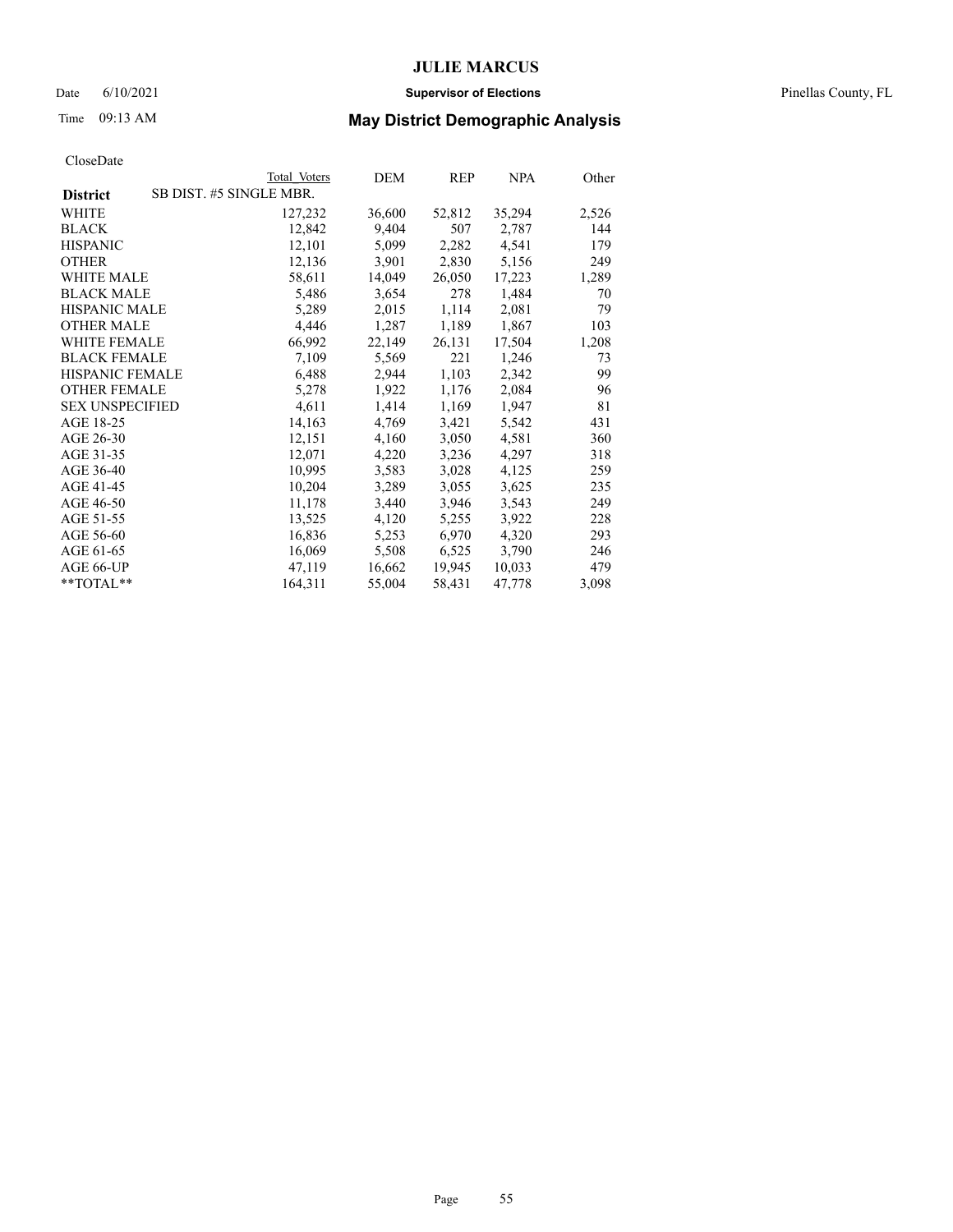#### Date 6/10/2021 **Supervisor of Elections** Pinellas County, FL

## Time 09:13 AM **May District Demographic Analysis**

|                                            | Total Voters | DEM    | REP    | <b>NPA</b> | Other |
|--------------------------------------------|--------------|--------|--------|------------|-------|
| SB DIST. #6 SINGLE MBR.<br><b>District</b> |              |        |        |            |       |
| WHITE                                      | 151,075      | 44,604 | 64,393 | 39,169     | 2,909 |
| <b>BLACK</b>                               | 6,699        | 4,701  | 334    | 1,573      | 91    |
| <b>HISPANIC</b>                            | 9,661        | 4,031  | 2,094  | 3,370      | 166   |
| <b>OTHER</b>                               | 14,469       | 4,426  | 3,668  | 6,063      | 312   |
| WHITE MALE                                 | 70,059       | 17,072 | 31,962 | 19,528     | 1,497 |
| <b>BLACK MALE</b>                          | 2,959        | 1,860  | 177    | 873        | 49    |
| <b>HISPANIC MALE</b>                       | 4,271        | 1,563  | 1,009  | 1,617      | 82    |
| <b>OTHER MALE</b>                          | 5,501        | 1,535  | 1,531  | 2,312      | 123   |
| <b>WHITE FEMALE</b>                        | 79,340       | 27,051 | 31,804 | 19,104     | 1,381 |
| <b>BLACK FEMALE</b>                        | 3,646        | 2,775  | 153    | 677        | 41    |
| HISPANIC FEMALE                            | 5,147        | 2,371  | 1,045  | 1,651      | 80    |
| <b>OTHER FEMALE</b>                        | 6,490        | 2,250  | 1,612  | 2,499      | 129   |
| <b>SEX UNSPECIFIED</b>                     | 4,490        | 1,285  | 1,196  | 1,913      | 96    |
| AGE 18-25                                  | 15,121       | 4,747  | 4,430  | 5,477      | 467   |
| AGE 26-30                                  | 13,415       | 4,521  | 3,674  | 4,851      | 369   |
| AGE 31-35                                  | 13,359       | 4,522  | 3,881  | 4,588      | 368   |
| AGE 36-40                                  | 12,843       | 4,073  | 3,932  | 4,518      | 320   |
| AGE 41-45                                  | 11,786       | 3,614  | 3,851  | 4,045      | 276   |
| AGE 46-50                                  | 13,061       | 3,689  | 5,045  | 4,044      | 283   |
| AGE 51-55                                  | 15,277       | 4,033  | 6,741  | 4,220      | 283   |
| AGE 56-60                                  | 18,172       | 5,152  | 8,410  | 4,289      | 321   |
| AGE 61-65                                  | 18,213       | 5,970  | 7,917  | 4,028      | 298   |
| AGE 66-UP                                  | 50,657       | 17,441 | 22,608 | 10,115     | 493   |
| $*$ $TOTAL**$                              | 181,904      | 57,762 | 70,489 | 50,175     | 3,478 |
|                                            |              |        |        |            |       |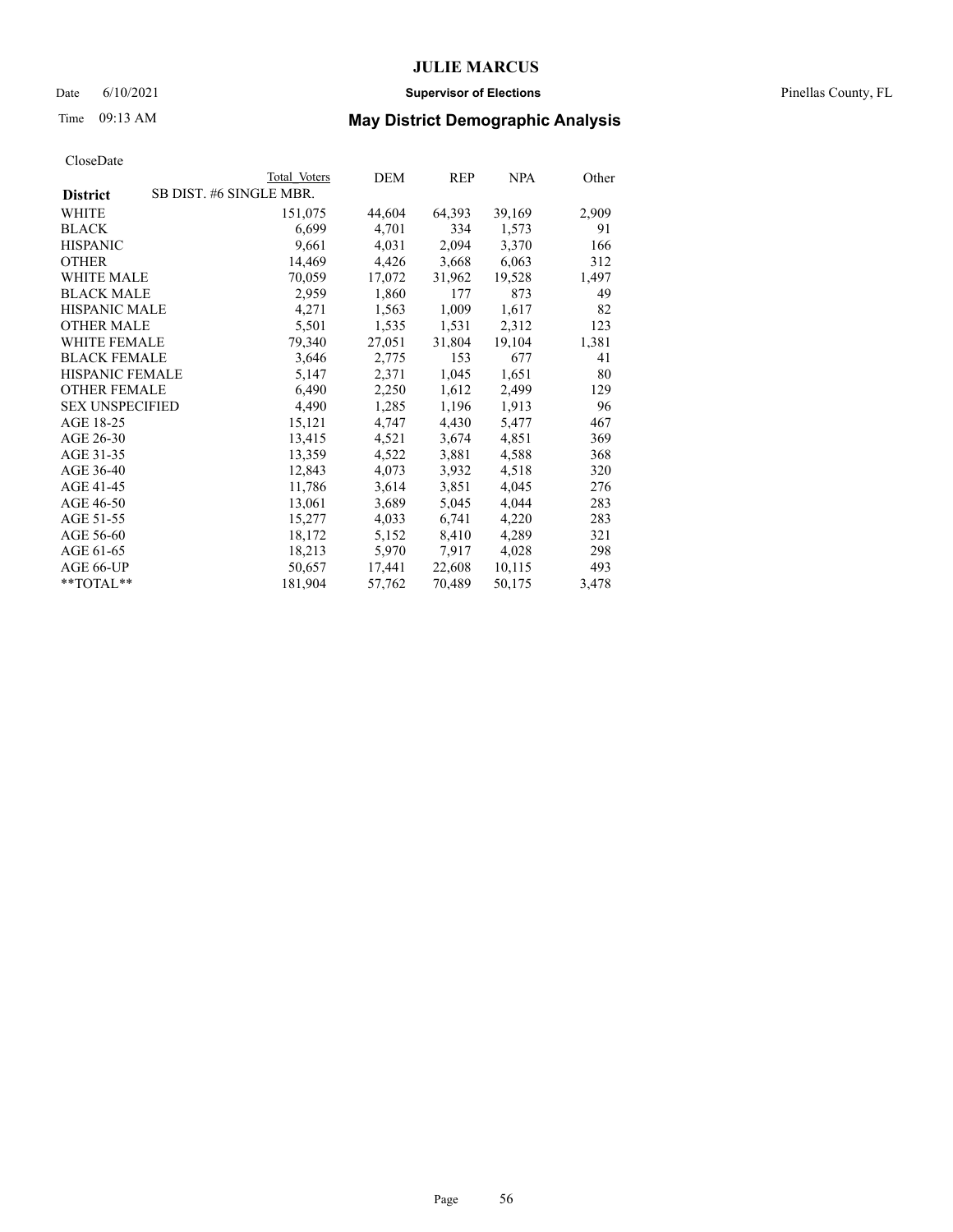#### Date 6/10/2021 **Supervisor of Elections** Pinellas County, FL

## Time 09:13 AM **May District Demographic Analysis**

|                                            | Total Voters | DEM    | REP    | NPA    | Other |
|--------------------------------------------|--------------|--------|--------|--------|-------|
| SB DIST. #7 SINGLE MBR.<br><b>District</b> |              |        |        |        |       |
| WHITE                                      | 116,141      | 45,704 | 37,864 | 30,119 | 2,454 |
| <b>BLACK</b>                               | 34,532       | 28,149 | 932    | 5,200  | 251   |
| <b>HISPANIC</b>                            | 8,143        | 3,860  | 1,472  | 2,682  | 129   |
| <b>OTHER</b>                               | 13,998       | 5,394  | 2,609  | 5,742  | 253   |
| WHITE MALE                                 | 54,418       | 18,552 | 19,096 | 15,507 | 1,263 |
| <b>BLACK MALE</b>                          | 13,694       | 10,494 | 497    | 2,560  | 143   |
| <b>HISPANIC MALE</b>                       | 3,594        | 1,565  | 744    | 1,224  | 61    |
| <b>OTHER MALE</b>                          | 5,189        | 1,834  | 1,144  | 2,098  | 113   |
| <b>WHITE FEMALE</b>                        | 60,226       | 26,542 | 18,373 | 14,155 | 1,156 |
| <b>BLACK FEMALE</b>                        | 20,151       | 17,108 | 415    | 2,522  | 106   |
| <b>HISPANIC FEMALE</b>                     | 4,324        | 2,195  | 693    | 1,370  | 66    |
| <b>OTHER FEMALE</b>                        | 5,900        | 2,615  | 1,088  | 2,104  | 93    |
| <b>SEX UNSPECIFIED</b>                     | 5,318        | 2,202  | 827    | 2,203  | 86    |
| AGE 18-25                                  | 15,575       | 7,387  | 2,618  | 5,178  | 392   |
| AGE 26-30                                  | 14,664       | 6,936  | 2,626  | 4,710  | 392   |
| AGE 31-35                                  | 14,927       | 7,106  | 2,784  | 4,694  | 343   |
| AGE 36-40                                  | 12,909       | 6,049  | 2,422  | 4,115  | 323   |
| AGE 41-45                                  | 11,442       | 5,467  | 2,307  | 3,433  | 235   |
| AGE 46-50                                  | 12,361       | 5,797  | 2,939  | 3,368  | 257   |
| AGE 51-55                                  | 13,829       | 6,399  | 3,752  | 3,425  | 253   |
| AGE 56-60                                  | 16,819       | 7,830  | 5,009  | 3,717  | 263   |
| AGE 61-65                                  | 17,009       | 8,406  | 5,000  | 3,363  | 240   |
| AGE 66-UP                                  | 43,279       | 21,730 | 13,420 | 7,740  | 389   |
| $*$ TOTAL $*$                              | 172,814      | 83,107 | 42,877 | 43,743 | 3,087 |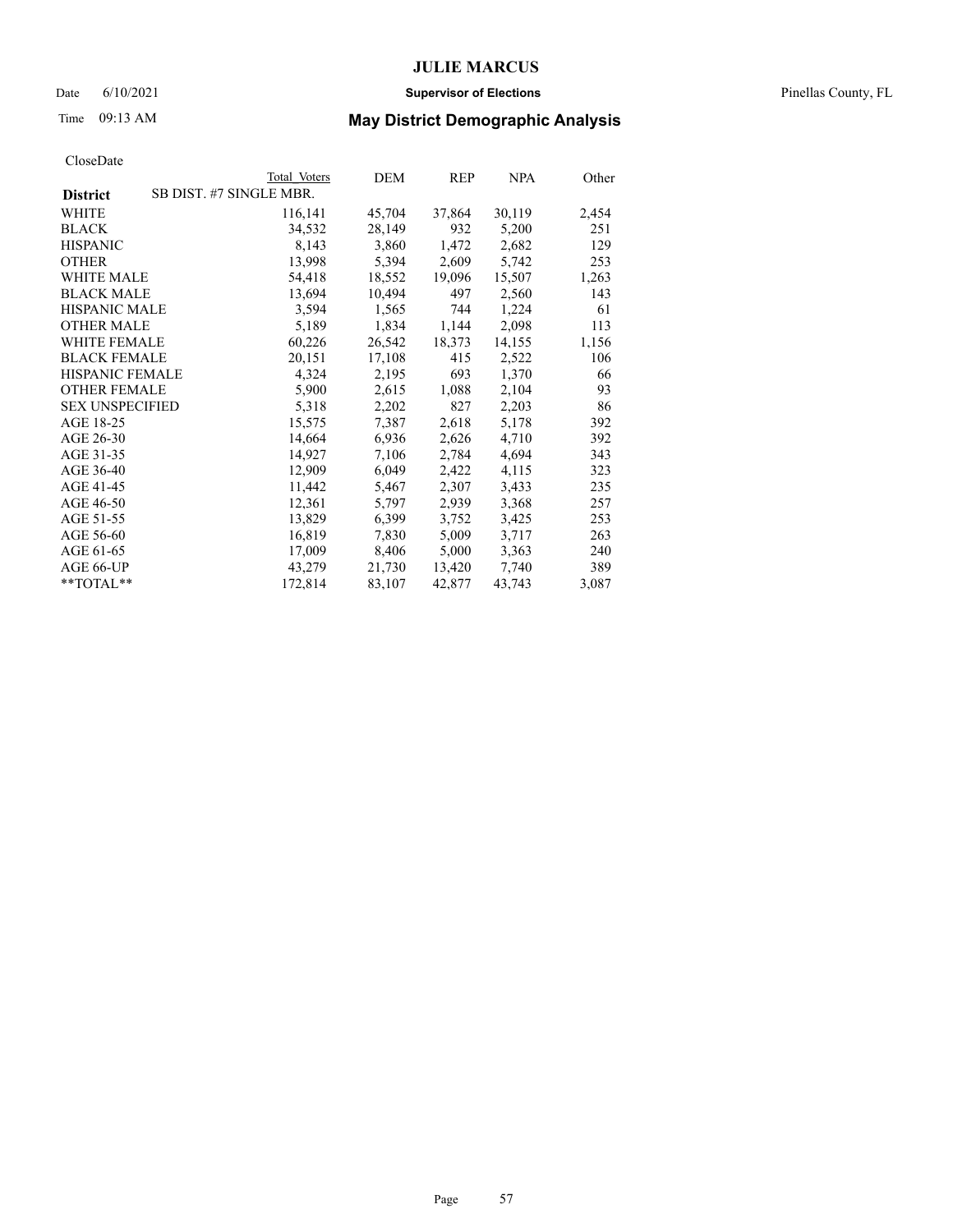### Date 6/10/2021 **Supervisor of Elections** Pinellas County, FL

| CloseDate |  |
|-----------|--|
|-----------|--|

|                                         | Total Voters | DEM      | REP      | <b>NPA</b> | Other |
|-----------------------------------------|--------------|----------|----------|------------|-------|
| SB DIST. #1 AT LARGE<br><b>District</b> |              |          |          |            |       |
| <b>WHITE</b>                            | 0            | $\Omega$ | $\theta$ | $\Omega$   | 0     |
| <b>BLACK</b>                            |              |          | 0        | $\theta$   |       |
| <b>HISPANIC</b>                         |              |          | 0        | $\theta$   |       |
| <b>OTHER</b>                            |              |          |          |            |       |
| WHITE MALE                              |              |          |          |            |       |
| <b>BLACK MALE</b>                       |              |          |          |            |       |
| <b>HISPANIC MALE</b>                    |              |          |          |            |       |
| <b>OTHER MALE</b>                       |              |          | 0        |            |       |
| <b>WHITE FEMALE</b>                     |              |          |          |            |       |
| <b>BLACK FEMALE</b>                     |              |          | $\theta$ | 0          |       |
| <b>HISPANIC FEMALE</b>                  |              |          |          |            |       |
| <b>OTHER FEMALE</b>                     |              |          |          |            |       |
| <b>SEX UNSPECIFIED</b>                  |              |          |          |            |       |
| AGE 18-25                               |              |          |          |            |       |
| AGE 26-30                               |              |          | 0        |            |       |
| AGE 31-35                               |              |          |          |            |       |
| AGE 36-40                               |              |          | $\theta$ | 0          |       |
| AGE 41-45                               |              |          |          |            |       |
| AGE 46-50                               |              |          |          |            |       |
| AGE 51-55                               |              |          |          |            |       |
| AGE 56-60                               |              |          |          |            |       |
| AGE 61-65                               |              |          |          |            |       |
| AGE 66-UP                               |              |          |          |            |       |
| **TOTAL**                               |              |          | 0        | $\theta$   | 0     |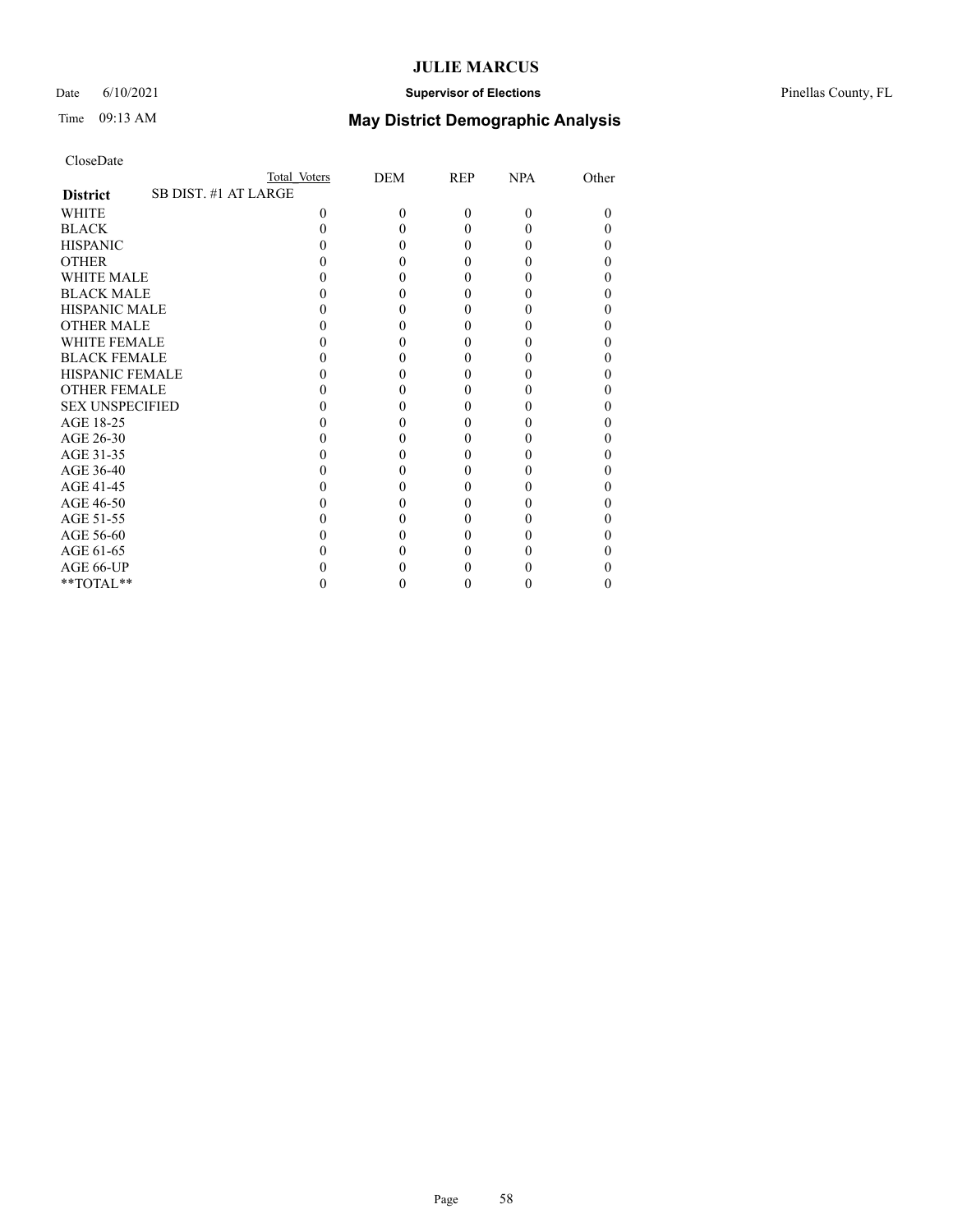### Date 6/10/2021 **Supervisor of Elections** Pinellas County, FL

| CloseDate |
|-----------|
|-----------|

|                        | Total Voters         | DEM      | REP      | <b>NPA</b> | Other |
|------------------------|----------------------|----------|----------|------------|-------|
| <b>District</b>        | SB DIST. #2 AT LARGE |          |          |            |       |
| <b>WHITE</b>           | 0                    | $\Omega$ | $\theta$ | $\Omega$   | 0     |
| <b>BLACK</b>           |                      |          | 0        | $\theta$   |       |
| <b>HISPANIC</b>        |                      |          | 0        | $\theta$   |       |
| <b>OTHER</b>           |                      |          |          |            |       |
| WHITE MALE             |                      |          |          |            |       |
| <b>BLACK MALE</b>      |                      |          |          |            |       |
| <b>HISPANIC MALE</b>   |                      |          |          |            |       |
| <b>OTHER MALE</b>      |                      |          | 0        |            |       |
| <b>WHITE FEMALE</b>    |                      |          |          |            |       |
| <b>BLACK FEMALE</b>    |                      |          | $\theta$ | 0          |       |
| <b>HISPANIC FEMALE</b> |                      |          |          |            |       |
| <b>OTHER FEMALE</b>    |                      |          |          |            |       |
| <b>SEX UNSPECIFIED</b> |                      |          |          |            |       |
| AGE 18-25              |                      |          |          |            |       |
| AGE 26-30              |                      |          | 0        |            |       |
| AGE 31-35              |                      |          |          |            |       |
| AGE 36-40              |                      |          | $\theta$ | 0          |       |
| AGE 41-45              |                      |          |          |            |       |
| AGE 46-50              |                      |          |          |            |       |
| AGE 51-55              |                      |          |          |            |       |
| AGE 56-60              |                      |          |          |            |       |
| AGE 61-65              |                      |          |          |            |       |
| AGE 66-UP              |                      |          |          |            |       |
| $**TOTAL**$            |                      |          | 0        | $\theta$   | 0     |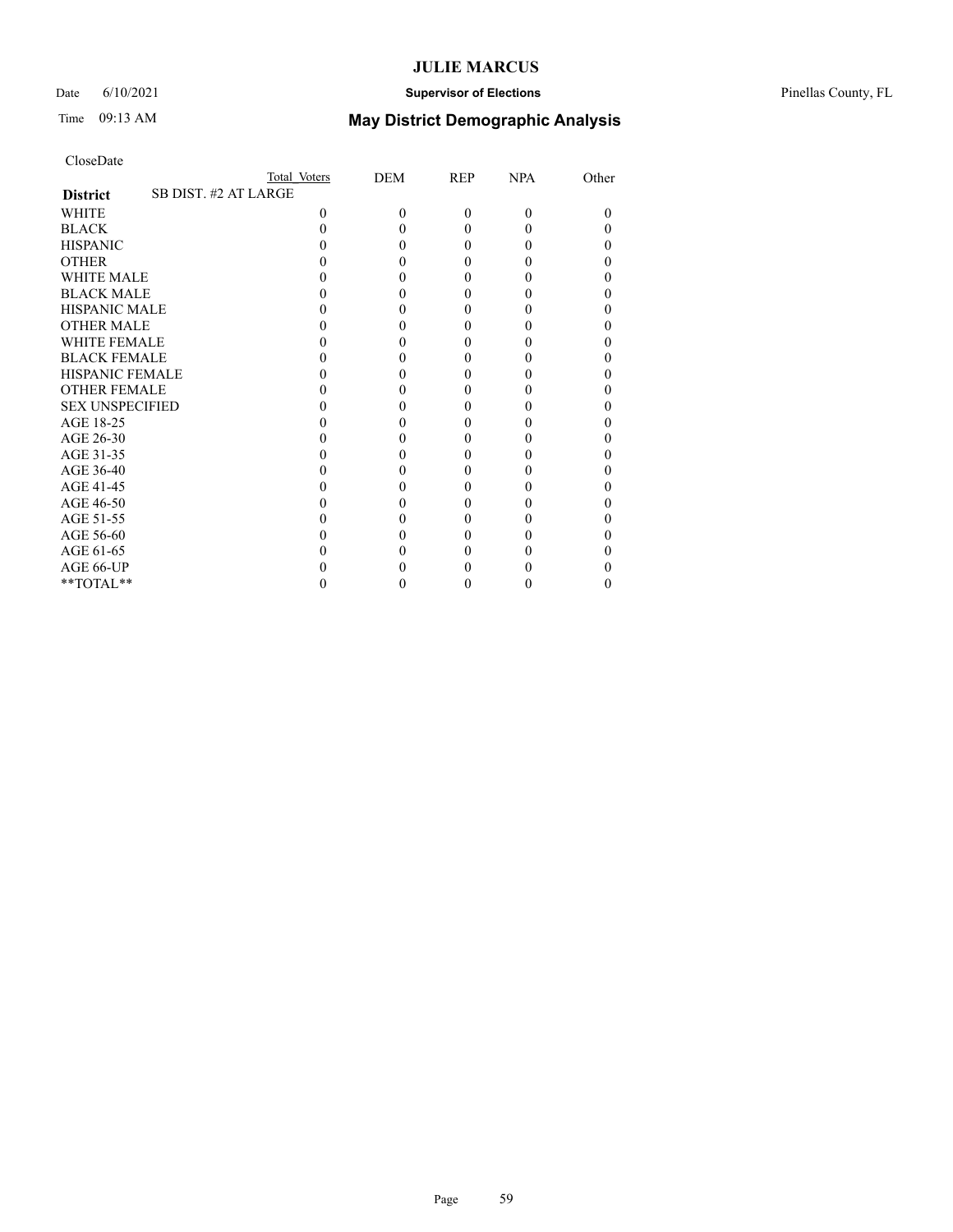### Date 6/10/2021 **Supervisor of Elections** Pinellas County, FL

| CloseDate |  |
|-----------|--|
|-----------|--|

|                                         | Total Voters | DEM      | REP      | <b>NPA</b> | Other |
|-----------------------------------------|--------------|----------|----------|------------|-------|
| SB DIST. #3 AT LARGE<br><b>District</b> |              |          |          |            |       |
| <b>WHITE</b>                            | 0            | $\Omega$ | $\theta$ | $\Omega$   | 0     |
| <b>BLACK</b>                            |              |          | 0        | $\theta$   |       |
| <b>HISPANIC</b>                         |              |          | 0        | $\theta$   |       |
| <b>OTHER</b>                            |              |          |          |            |       |
| WHITE MALE                              |              |          |          |            |       |
| <b>BLACK MALE</b>                       |              |          |          |            |       |
| <b>HISPANIC MALE</b>                    |              |          |          |            |       |
| <b>OTHER MALE</b>                       |              |          | 0        |            |       |
| <b>WHITE FEMALE</b>                     |              |          |          |            |       |
| <b>BLACK FEMALE</b>                     |              |          | $\theta$ | 0          |       |
| <b>HISPANIC FEMALE</b>                  |              |          |          |            |       |
| <b>OTHER FEMALE</b>                     |              |          |          |            |       |
| <b>SEX UNSPECIFIED</b>                  |              |          |          |            |       |
| AGE 18-25                               |              |          |          |            |       |
| AGE 26-30                               |              |          | 0        |            |       |
| AGE 31-35                               |              |          |          |            |       |
| AGE 36-40                               |              |          | $\theta$ | 0          |       |
| AGE 41-45                               |              |          |          |            |       |
| AGE 46-50                               |              |          |          |            |       |
| AGE 51-55                               |              |          |          |            |       |
| AGE 56-60                               |              |          |          |            |       |
| AGE 61-65                               |              |          |          |            |       |
| AGE 66-UP                               |              |          |          |            |       |
| **TOTAL**                               |              |          | 0        | $\theta$   | 0     |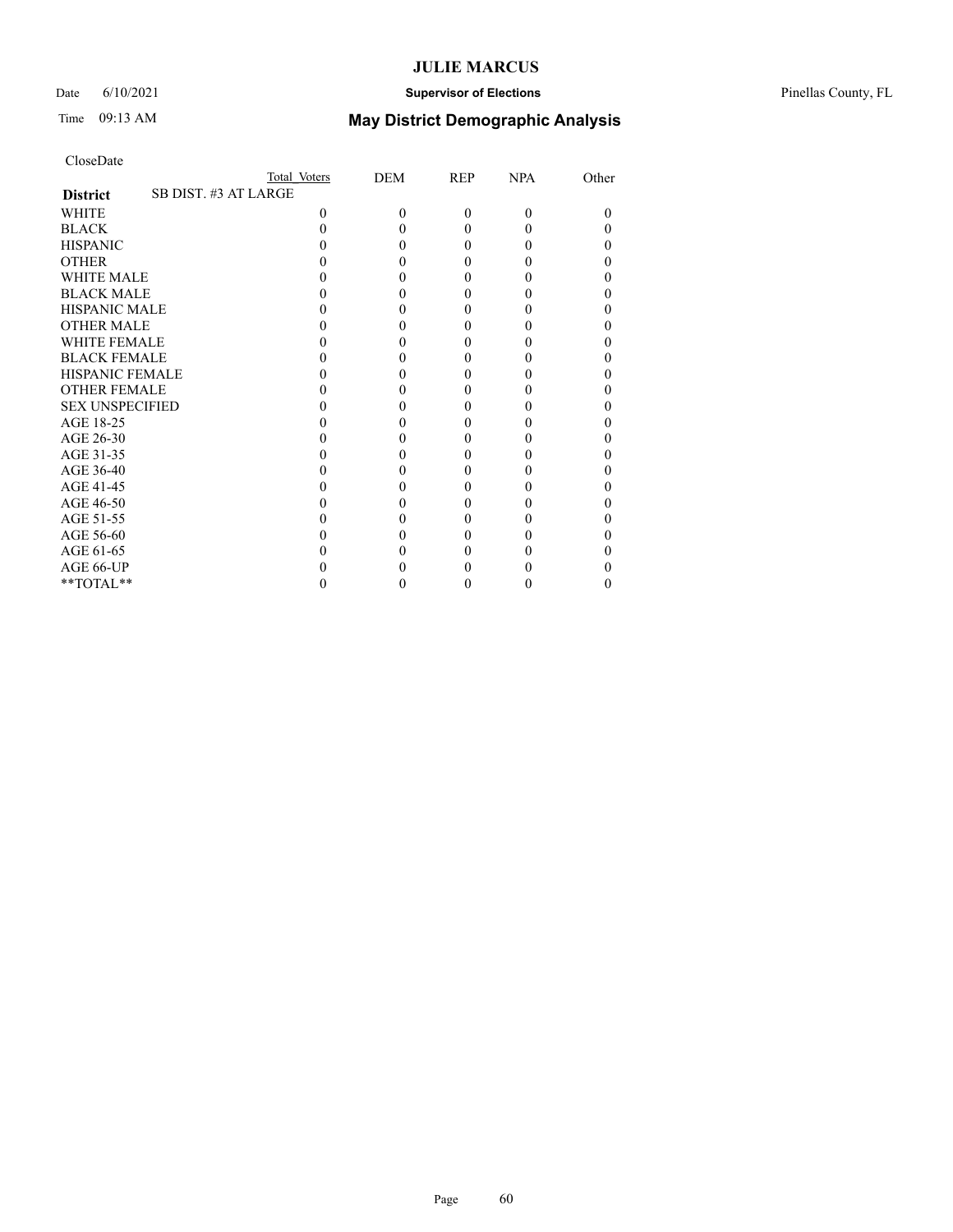#### Date 6/10/2021 **Supervisor of Elections** Pinellas County, FL

## Time 09:13 AM **May District Demographic Analysis**

|                        | Total Voters           | DEM    | REP    | <b>NPA</b> | Other |
|------------------------|------------------------|--------|--------|------------|-------|
| <b>District</b>        | 16TH STATE SENATE DIST |        |        |            |       |
| WHITE                  | 209,959                | 58,604 | 90,039 | 57,313     | 4,003 |
| <b>BLACK</b>           | 12,515                 | 9,038  | 576    | 2,759      | 142   |
| <b>HISPANIC</b>        | 15,315                 | 6,225  | 3,263  | 5,602      | 225   |
| <b>OTHER</b>           | 17,143                 | 5,189  | 4,336  | 7,247      | 371   |
| WHITE MALE             | 96,681                 | 22,310 | 44,091 | 28,310     | 1,970 |
| <b>BLACK MALE</b>      | 5,464                  | 3,600  | 320    | 1,462      | 82    |
| <b>HISPANIC MALE</b>   | 6,656                  | 2,442  | 1,538  | 2,576      | 100   |
| <b>OTHER MALE</b>      | 6,366                  | 1,699  | 1,769  | 2,736      | 162   |
| <b>WHITE FEMALE</b>    | 111,037                | 35,689 | 45,092 | 28,254     | 2,002 |
| <b>BLACK FEMALE</b>    | 6,809                  | 5,260  | 246    | 1,243      | 60    |
| HISPANIC FEMALE        | 8,276                  | 3,615  | 1,647  | 2,891      | 123   |
| <b>OTHER FEMALE</b>    | 7,472                  | 2,624  | 1,821  | 2,899      | 128   |
| <b>SEX UNSPECIFIED</b> | 6,168                  | 1,815  | 1,689  | 2,550      | 114   |
| AGE 18-25              | 21,478                 | 6,494  | 6,296  | 8,007      | 681   |
| AGE 26-30              | 15,913                 | 5,093  | 4,661  | 5,738      | 421   |
| AGE 31-35              | 16,778                 | 5,369  | 5,176  | 5,781      | 452   |
| AGE 36-40              | 16,687                 | 4,943  | 5,122  | 6,220      | 402   |
| AGE 41-45              | 16,124                 | 4,701  | 5,274  | 5,760      | 389   |
| AGE 46-50              | 18,027                 | 5,006  | 6,946  | 5,691      | 384   |
| AGE 51-55              | 21,137                 | 5,630  | 8,994  | 6,121      | 392   |
| AGE 56-60              | 25,851                 | 7,423  | 11,369 | 6,641      | 418   |
| AGE 61-65              | 26,109                 | 8,399  | 11,165 | 6,127      | 418   |
| AGE 66-UP              | 76,828                 | 25,998 | 33,211 | 16,835     | 784   |
| $*$ $TOTAL**$          | 254,932                | 79,056 | 98,214 | 72,921     | 4,741 |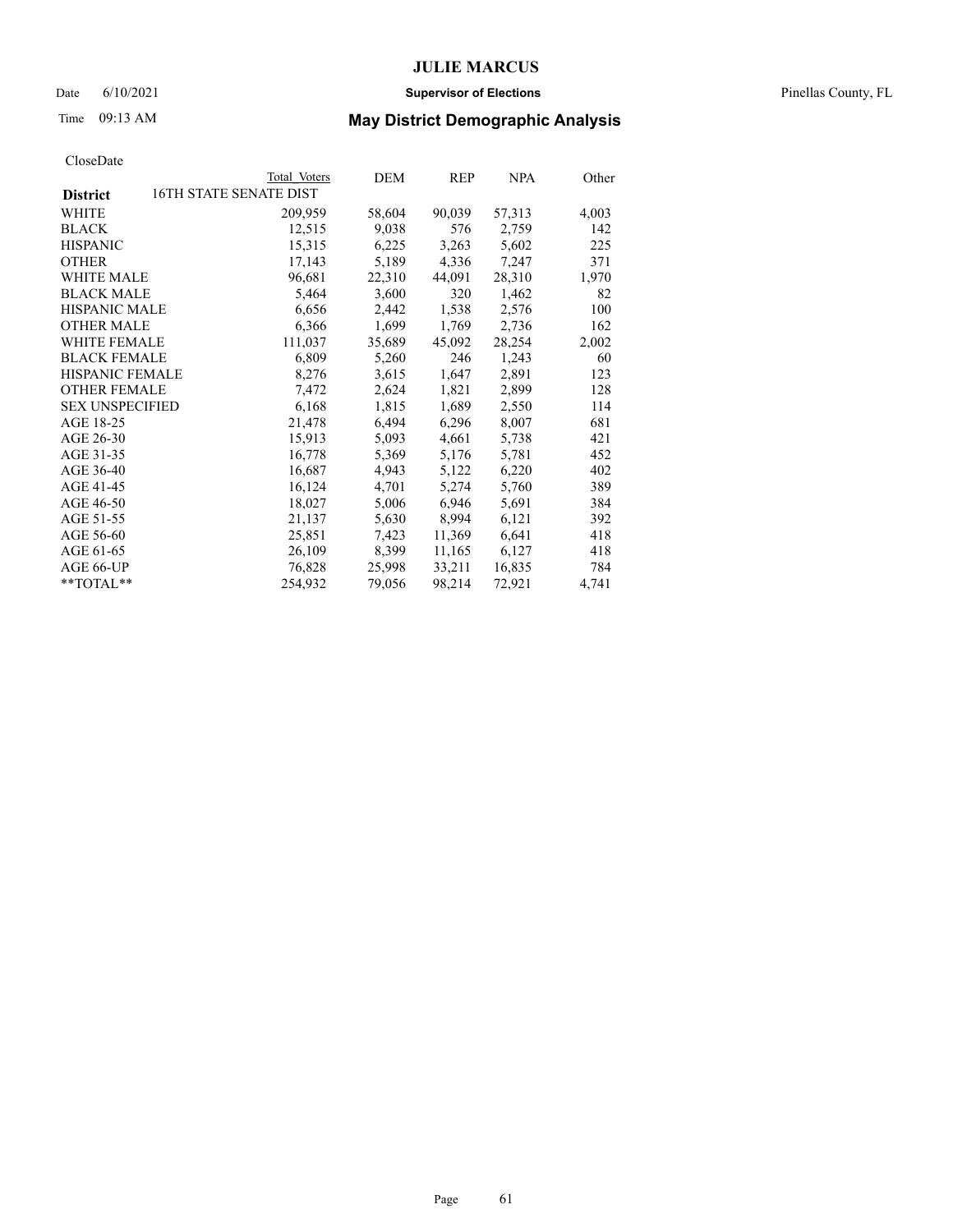#### Date 6/10/2021 **Supervisor of Elections** Pinellas County, FL

## Time 09:13 AM **May District Demographic Analysis**

|                        |                         | Total Voters | DEM    | REP    | <b>NPA</b> | Other |
|------------------------|-------------------------|--------------|--------|--------|------------|-------|
| <b>District</b>        | 19TH STATE SENATE DIST. |              |        |        |            |       |
| WHITE                  |                         | 53,919       | 23,936 | 14,898 | 13,843     | 1,242 |
| <b>BLACK</b>           |                         | 30,537       | 25,204 | 767    | 4,371      | 195   |
| <b>HISPANIC</b>        |                         | 3,634        | 1,872  | 559    | 1,144      | 59    |
| <b>OTHER</b>           |                         | 6,810        | 3,086  | 872    | 2,720      | 132   |
| WHITE MALE             |                         | 25,726       | 9,988  | 7,730  | 7,352      | 656   |
| <b>BLACK MALE</b>      |                         | 12,018       | 9,377  | 399    | 2,138      | 104   |
| <b>HISPANIC MALE</b>   |                         | 1,554        | 742    | 266    | 518        | 28    |
| <b>OTHER MALE</b>      |                         | 2,379        | 995    | 370    | 951        | 63    |
| WHITE FEMALE           |                         | 27,508       | 13,643 | 7,007  | 6,288      | 570   |
| <b>BLACK FEMALE</b>    |                         | 17,895       | 15,323 | 351    | 2,132      | 89    |
| HISPANIC FEMALE        |                         | 1,990        | 1,091  | 275    | 594        | 30    |
| <b>OTHER FEMALE</b>    |                         | 2,780        | 1,478  | 370    | 886        | 46    |
| <b>SEX UNSPECIFIED</b> |                         | 3,050        | 1,461  | 328    | 1,219      | 42    |
| AGE 18-25              |                         | 8,718        | 4,782  | 1,085  | 2,654      | 197   |
| AGE 26-30              |                         | 9,154        | 4,911  | 1,300  | 2,700      | 243   |
| AGE 31-35              |                         | 8,846        | 4,759  | 1,267  | 2,623      | 197   |
| AGE 36-40              |                         | 7,418        | 4,000  | 1,059  | 2,179      | 180   |
| AGE 41-45              |                         | 6,475        | 3,618  | 964    | 1,771      | 122   |
| AGE 46-50              |                         | 6,919        | 3,918  | 1,152  | 1,715      | 134   |
| AGE 51-55              |                         | 7,577        | 4,259  | 1,463  | 1,716      | 139   |
| AGE 56-60              |                         | 9,016        | 5,170  | 1,972  | 1,743      | 131   |
| AGE 61-65              |                         | 8,848        | 5,353  | 1,877  | 1,505      | 113   |
| AGE 66-UP              |                         | 21,929       | 13,328 | 4,957  | 3,472      | 172   |
| $*$ $TOTAL**$          |                         | 94,900       | 54,098 | 17,096 | 22,078     | 1,628 |
|                        |                         |              |        |        |            |       |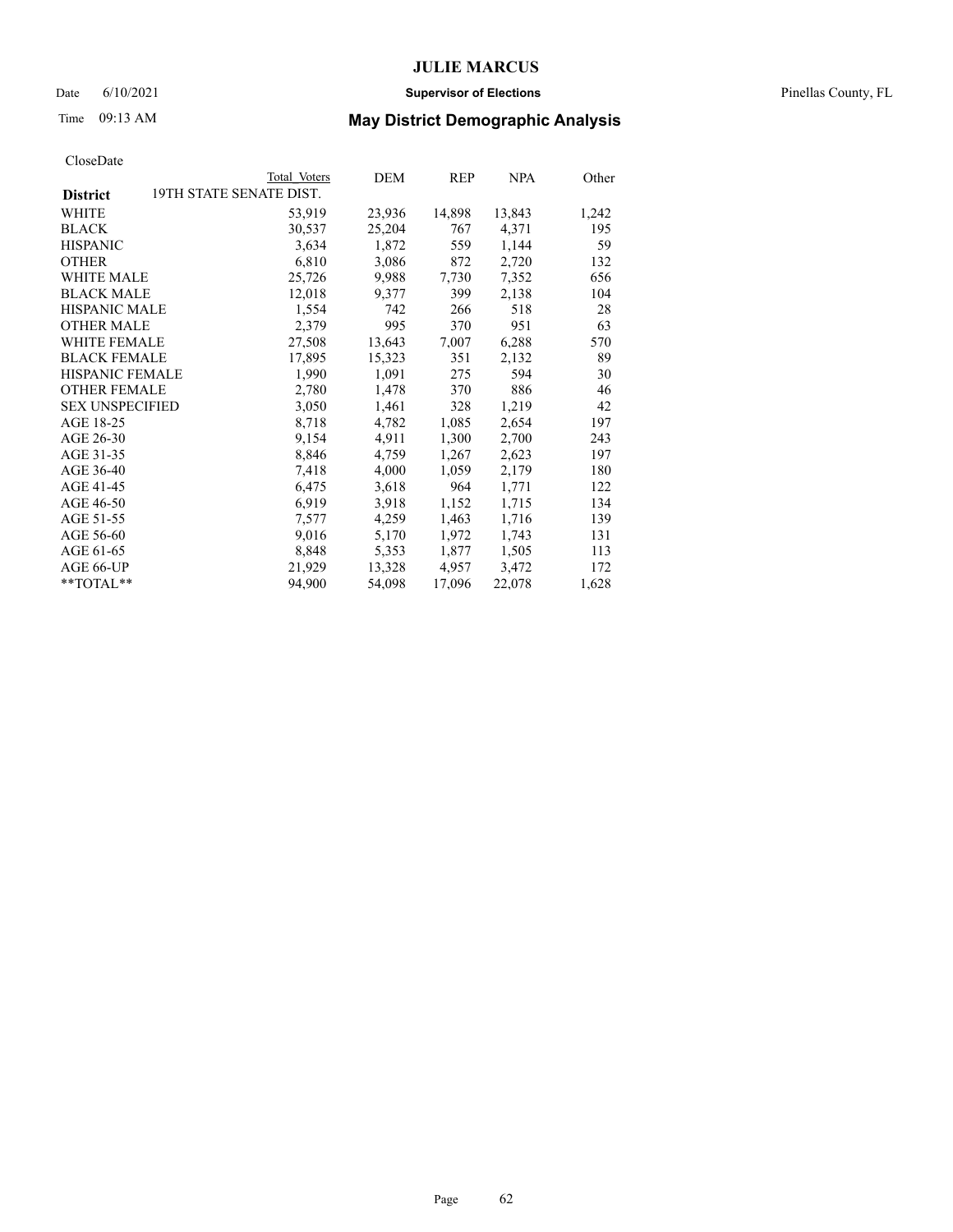#### Date 6/10/2021 **Supervisor of Elections** Pinellas County, FL

## Time 09:13 AM **May District Demographic Analysis**

|                        |                        | Total Voters | DEM     | REP     | NPA    | Other |
|------------------------|------------------------|--------------|---------|---------|--------|-------|
| <b>District</b>        | 24TH STATE SENATE DIST |              |         |         |        |       |
| WHITE                  |                        | 288,937      | 88,245  | 119,070 | 76,033 | 5,589 |
| <b>BLACK</b>           |                        | 16,032       | 11,479  | 724     | 3,621  | 208   |
| <b>HISPANIC</b>        |                        | 19,910       | 8,459   | 4,115   | 7,013  | 323   |
| <b>OTHER</b>           |                        | 28,105       | 8,771   | 6,997   | 11,786 | 551   |
| WHITE MALE             |                        | 133,176      | 33,891  | 58,873  | 37,553 | 2,859 |
| <b>BLACK MALE</b>      |                        | 6,983        | 4,492   | 411     | 1,966  | 114   |
| <b>HISPANIC MALE</b>   |                        | 8,832        | 3,343   | 2,039   | 3,296  | 154   |
| <b>OTHER MALE</b>      |                        | 10,654       | 3,058   | 2,962   | 4,416  | 218   |
| <b>WHITE FEMALE</b>    |                        | 152,330      | 53,340  | 58,972  | 37,359 | 2,659 |
| <b>BLACK FEMALE</b>    |                        | 8,800        | 6,811   | 303     | 1,594  | 92    |
| <b>HISPANIC FEMALE</b> |                        | 10,560       | 4,899   | 1,987   | 3,510  | 164   |
| <b>OTHER FEMALE</b>    |                        | 12,460       | 4,408   | 2,994   | 4,834  | 224   |
| <b>SEX UNSPECIFIED</b> |                        | 9,188        | 2,712   | 2,365   | 3,924  | 187   |
| AGE 18-25              |                        | 29,390       | 9,768   | 7,887   | 10,846 | 889   |
| AGE 26-30              |                        | 25,349       | 8,683   | 6,661   | 9,293  | 712   |
| AGE 31-35              |                        | 25,720       | 9,005   | 7,103   | 8,929  | 683   |
| AGE 36-40              |                        | 24,056       | 7,964   | 6,894   | 8,606  | 592   |
| AGE 41-45              |                        | 22,174       | 7,145   | 6,904   | 7,614  | 511   |
| AGE 46-50              |                        | 24,582       | 7,290   | 9,116   | 7,625  | 551   |
| AGE 51-55              |                        | 29,197       | 8,403   | 12,136  | 8,137  | 521   |
| AGE 56-60              |                        | 35,714       | 10,688  | 15,638  | 8,750  | 638   |
| AGE 61-65              |                        | 35,854       | 12,163  | 14,986  | 8,137  | 568   |
| AGE 66-UP              |                        | 100,948      | 35,845  | 43,581  | 20,516 | 1,006 |
| $*$ $TOTAL**$          |                        | 352,984      | 116,954 | 130,906 | 98,453 | 6,671 |
|                        |                        |              |         |         |        |       |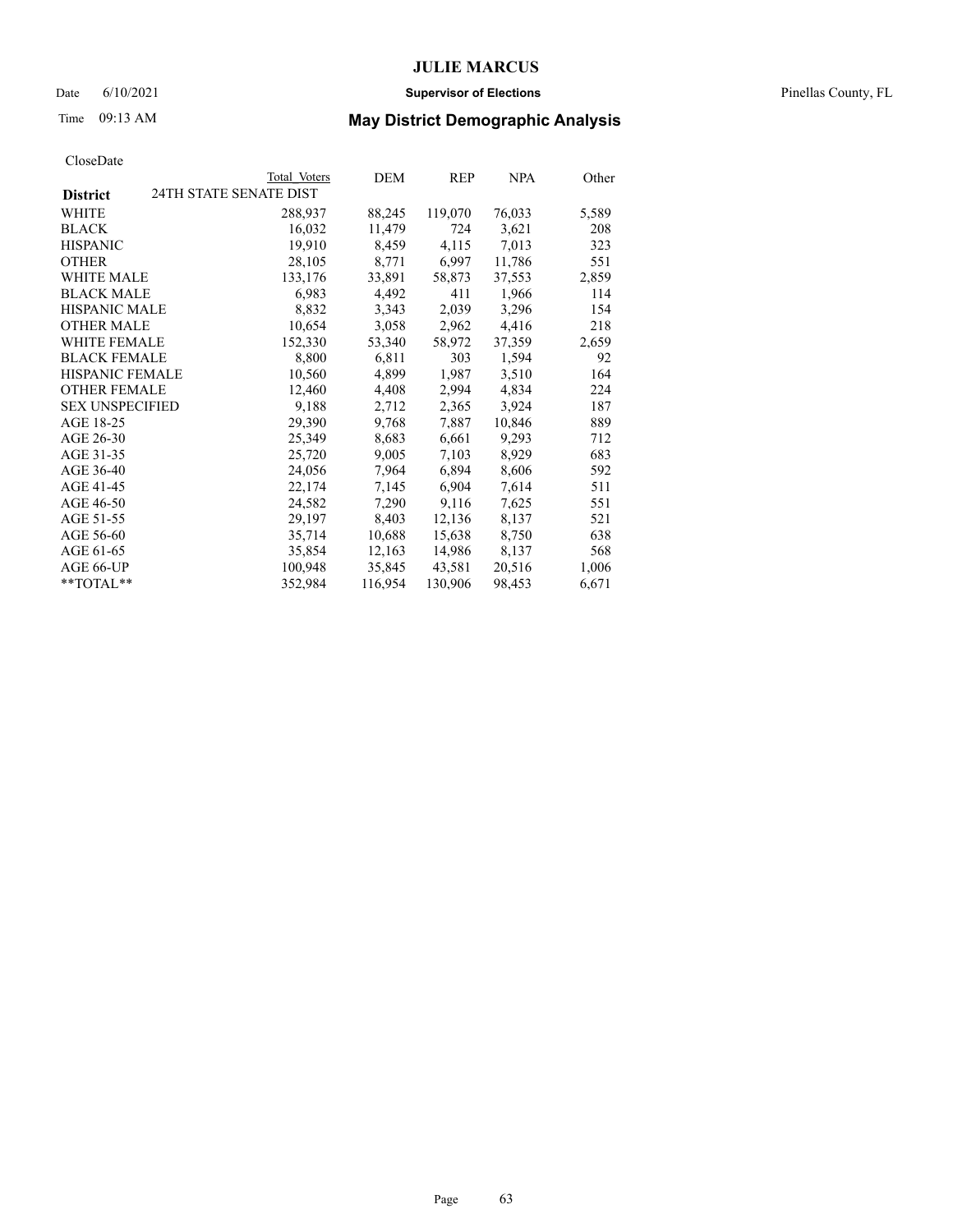### Date 6/10/2021 **Supervisor of Elections** Pinellas County, FL

|                        | Total Voters              | DEM | REP | NPA | Other          |
|------------------------|---------------------------|-----|-----|-----|----------------|
| <b>District</b>        | <b>COURTHOUSE REGULAR</b> |     |     |     |                |
| WHITE                  | 910                       | 314 | 347 | 236 | 13             |
| <b>BLACK</b>           | 54                        | 30  | 3   | 18  | 3              |
| <b>HISPANIC</b>        | 63                        | 19  | 21  | 22  |                |
| <b>OTHER</b>           | 111                       | 47  | 25  | 35  | 4              |
| WHITE MALE             | 486                       | 139 | 209 | 130 | $\,$ 8 $\,$    |
| <b>BLACK MALE</b>      | 30                        | 16  | 2   | 9   | 3              |
| <b>HISPANIC MALE</b>   | 27                        | 9   | 8   | 9   | 1              |
| <b>OTHER MALE</b>      | 48                        | 17  | 9   | 19  | 3              |
| <b>WHITE FEMALE</b>    | 416                       | 170 | 138 | 103 | 5              |
| <b>BLACK FEMALE</b>    | 24                        | 14  | 1   | 9   | $\mathbf{0}$   |
| <b>HISPANIC FEMALE</b> | 35                        | 10  | 12  | 13  | 0              |
| <b>OTHER FEMALE</b>    | 58                        | 28  | 14  | 15  |                |
| <b>SEX UNSPECIFIED</b> | 14                        | 7   | 3   | 4   | $\theta$       |
| AGE 18-25              | 24                        | 10  | 7   | 5   | $\overline{c}$ |
| AGE 26-30              | 33                        | 12  | 10  | 11  | $\theta$       |
| AGE 31-35              | 104                       | 37  | 38  | 27  | $\overline{c}$ |
| AGE 36-40              | 150                       | 45  | 62  | 36  | 7              |
| AGE 41-45              | 127                       | 29  | 50  | 47  |                |
| AGE 46-50              | 113                       | 36  | 37  | 37  | 3              |
| AGE 51-55              | 103                       | 39  | 37  | 24  | 3              |
| AGE 56-60              | 99                        | 24  | 49  | 26  | $\theta$       |
| AGE 61-65              | 85                        | 38  | 26  | 20  |                |
| AGE 66-UP              | 300                       | 140 | 80  | 78  | $\overline{2}$ |
| **TOTAL**              | 1,138                     | 410 | 396 | 311 | 21             |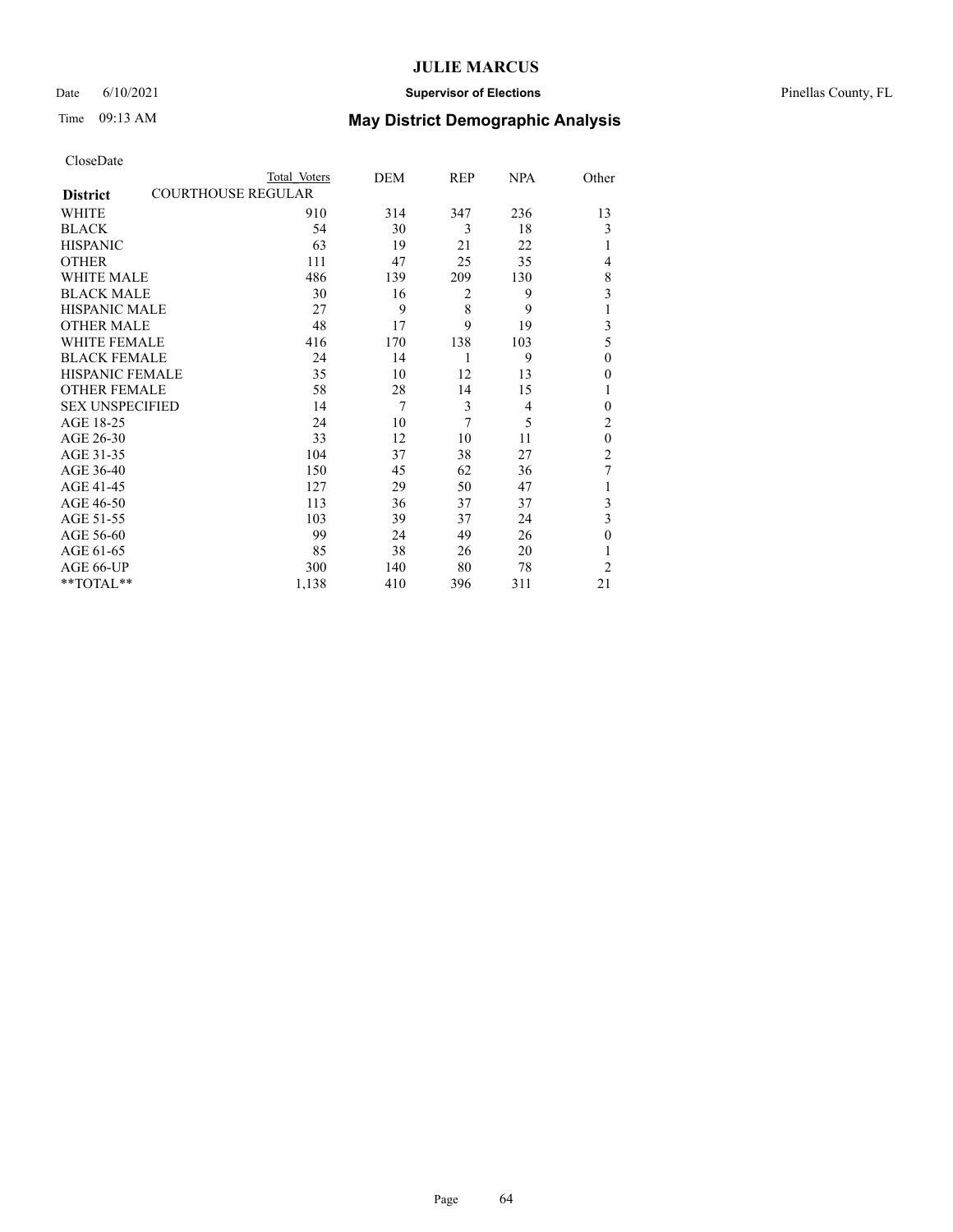### Date 6/10/2021 **Supervisor of Elections** Pinellas County, FL

## Time 09:13 AM **May District Demographic Analysis**

|                                                 | Total Voters | DEM            | REP            | <b>NPA</b>     | Other          |
|-------------------------------------------------|--------------|----------------|----------------|----------------|----------------|
| <b>COURTHOUSE NON COUNTY</b><br><b>District</b> |              |                |                |                |                |
| WHITE                                           | 150          | 42             | 56             | 47             | 5              |
| <b>BLACK</b>                                    | 55           | 35             | 6              | 12             | $\overline{2}$ |
| <b>HISPANIC</b>                                 | 13           | 6              |                | 5              | 1              |
| <b>OTHER</b>                                    | 28           | 12             | 3              | 13             | $\theta$       |
| WHITE MALE                                      | 88           | 24             | 35             | 26             | 3              |
| <b>BLACK MALE</b>                               | 31           | 15             | 3              | 11             | $\overline{2}$ |
| <b>HISPANIC MALE</b>                            | 7            | $\overline{2}$ |                | 4              | $\theta$       |
| <b>OTHER MALE</b>                               | 7            | $\overline{4}$ |                | $\overline{c}$ | $\theta$       |
| WHITE FEMALE                                    | 61           | 18             | 20             | 21             | 2              |
| <b>BLACK FEMALE</b>                             | 21           | 18             | $\overline{2}$ |                | $\theta$       |
| <b>HISPANIC FEMALE</b>                          | 6            | 4              | $\theta$       |                | 1              |
| <b>OTHER FEMALE</b>                             | 10           | 4              | 2              | 4              | $\Omega$       |
| <b>SEX UNSPECIFIED</b>                          | 15           | 6              | $\overline{2}$ | 7              | $\theta$       |
| AGE 18-25                                       | 40           | 14             | 6              | 17             | 3              |
| AGE 26-30                                       | 39           | 21             | 6              | 12             | $\theta$       |
| AGE 31-35                                       | 26           | 10             | 7              | 7              | 2              |
| AGE 36-40                                       | 16           | 5              | $\overline{c}$ | 8              | 1              |
| AGE 41-45                                       | 23           | 9              | 7              | 6              |                |
| AGE 46-50                                       | 17           | 10             | 3              | 4              | $\theta$       |
| AGE 51-55                                       | 16           | 6              | 3              | 7              | $\theta$       |
| AGE 56-60                                       | 24           | 11             | 6              |                | $\theta$       |
| AGE 61-65                                       | 16           | 4              | 7              | 5              | $\theta$       |
| AGE 66-UP                                       | 29           | 5              | 19             | 4              |                |
| **TOTAL**                                       | 246          | 95             | 66             | 77             | 8              |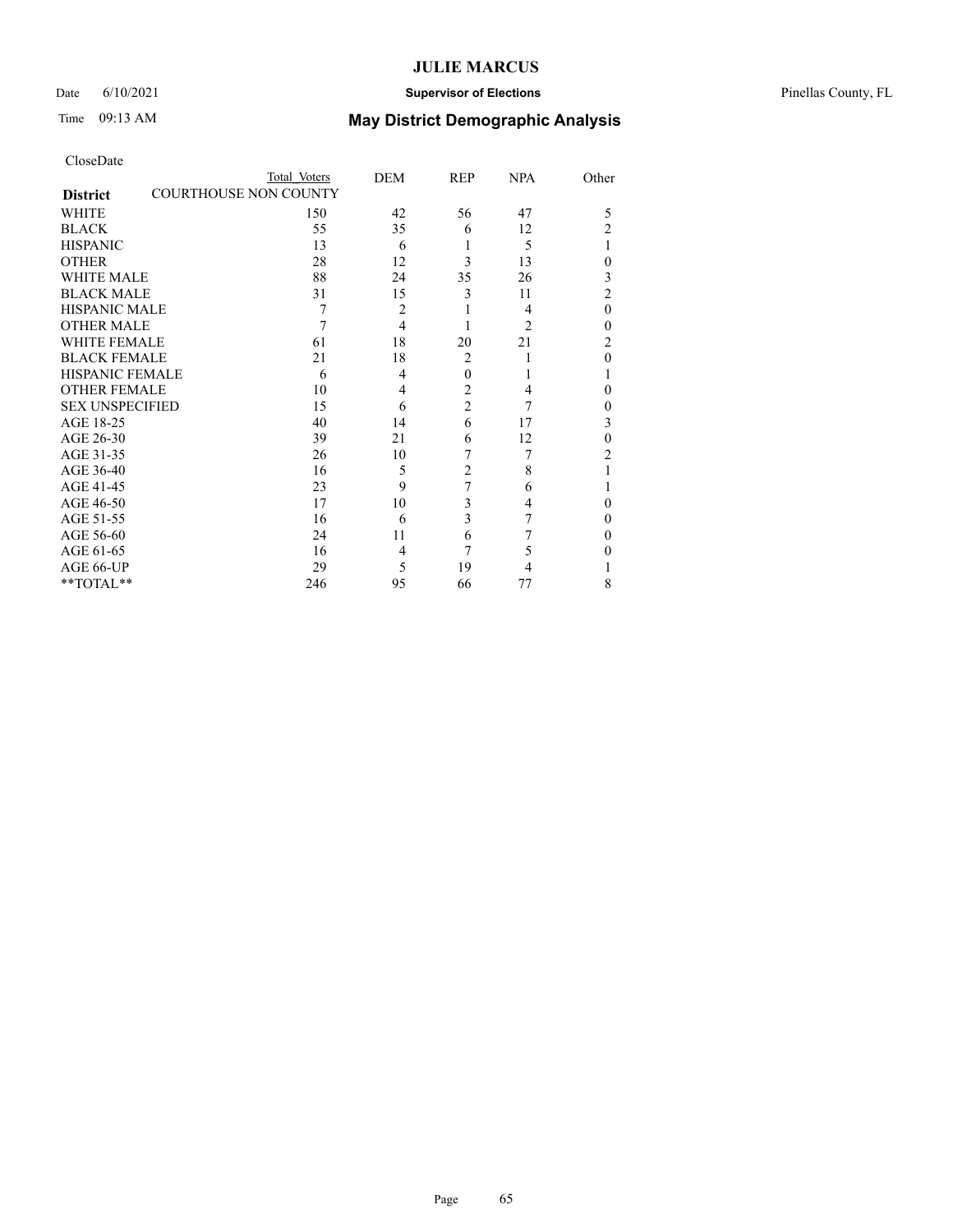### Date 6/10/2021 **Supervisor of Elections** Pinellas County, FL

## Time 09:13 AM **May District Demographic Analysis**

|                        | Total Voters                | DEM      | <b>REP</b> | <b>NPA</b> | Other |
|------------------------|-----------------------------|----------|------------|------------|-------|
| <b>District</b>        | <b>COURTHOUSE NON STATE</b> |          |            |            |       |
| <b>WHITE</b>           | $\theta$                    | $\theta$ | $\Omega$   | $\Omega$   | 0     |
| <b>BLACK</b>           |                             |          |            |            |       |
| <b>HISPANIC</b>        |                             | 0        |            |            | 0     |
| <b>OTHER</b>           |                             |          |            |            |       |
| WHITE MALE             |                             |          |            |            |       |
| <b>BLACK MALE</b>      |                             |          |            |            |       |
| <b>HISPANIC MALE</b>   |                             |          |            |            |       |
| <b>OTHER MALE</b>      |                             |          |            |            |       |
| <b>WHITE FEMALE</b>    |                             |          |            |            |       |
| <b>BLACK FEMALE</b>    |                             |          |            |            | 0     |
| <b>HISPANIC FEMALE</b> |                             |          |            |            |       |
| <b>OTHER FEMALE</b>    |                             |          |            |            |       |
| <b>SEX UNSPECIFIED</b> |                             |          |            |            |       |
| AGE 18-25              |                             |          |            |            |       |
| AGE 26-30              |                             |          |            |            |       |
| AGE 31-35              |                             |          |            |            |       |
| AGE 36-40              |                             |          |            |            | 0     |
| AGE 41-45              |                             |          |            |            |       |
| AGE 46-50              |                             |          |            |            |       |
| AGE 51-55              |                             |          |            |            |       |
| AGE 56-60              |                             |          |            |            |       |
| AGE 61-65              |                             |          |            |            |       |
| AGE 66-UP              |                             |          |            |            |       |
| $**TOTAL**$            |                             | 0        | 0          |            | 0     |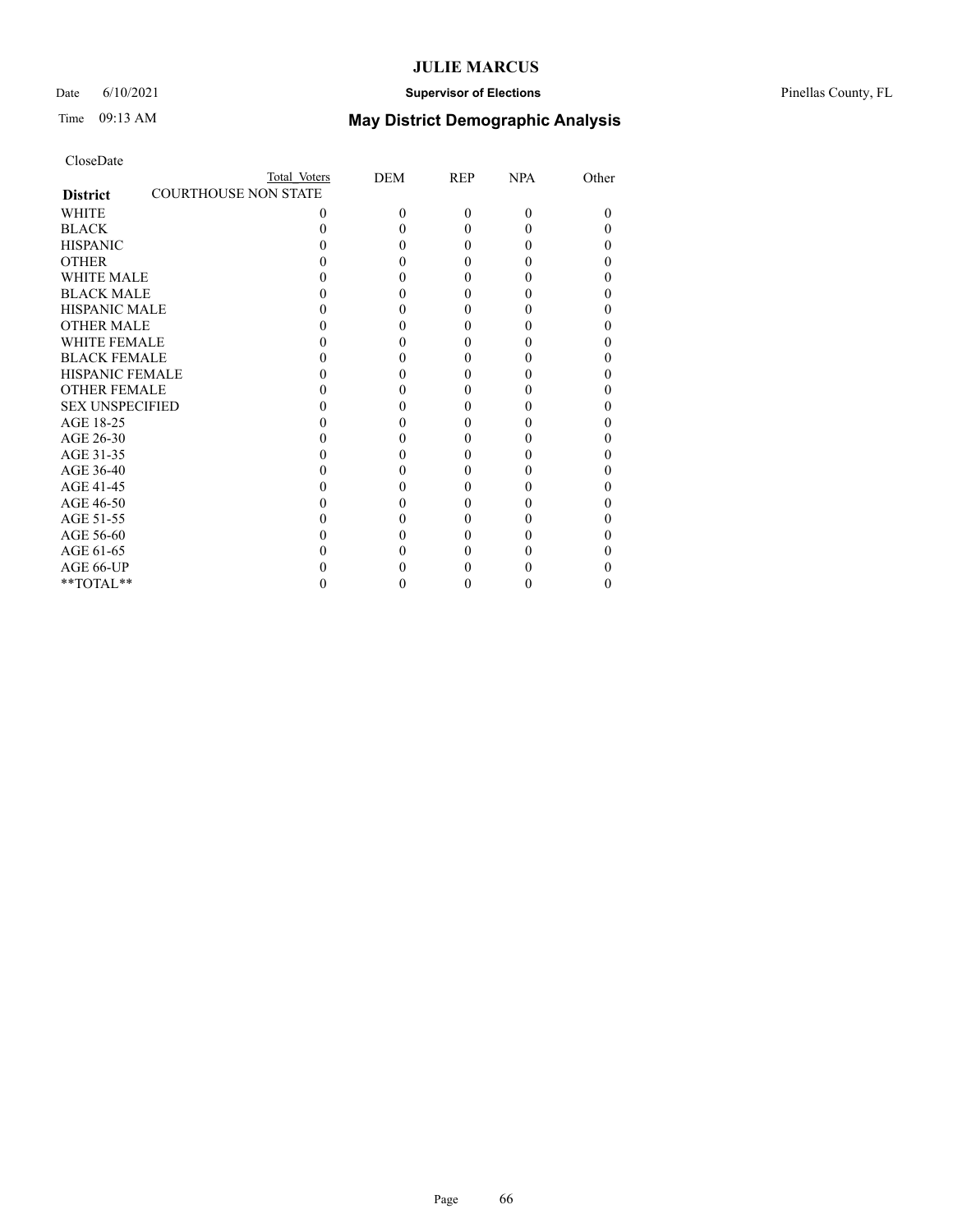### Date 6/10/2021 **Supervisor of Elections** Pinellas County, FL

# Time 09:13 AM **May District Demographic Analysis**

|                                                   | Total Voters | DEM | REP      | <b>NPA</b> | Other            |  |
|---------------------------------------------------|--------------|-----|----------|------------|------------------|--|
| EAST LAKE OAKS COMM. DEV. DIST<br><b>District</b> |              |     |          |            |                  |  |
| <b>WHITE</b>                                      | 468          | 111 | 222      | 128        | 7                |  |
| <b>BLACK</b>                                      | 22           | 12  | 1        | 9          | $\theta$         |  |
| <b>HISPANIC</b>                                   | 61           | 29  | 16       | 15         |                  |  |
| <b>OTHER</b>                                      | 132          | 39  | 19       | 73         | 1                |  |
| WHITE MALE                                        | 223          | 41  | 114      | 66         | $\overline{c}$   |  |
| <b>BLACK MALE</b>                                 | 16           | 8   | $\theta$ | 8          | $\mathbf{0}$     |  |
| <b>HISPANIC MALE</b>                              | 26           | 8   | 9        | 9          | $\theta$         |  |
| <b>OTHER MALE</b>                                 | 44           | 12  | 3        | 29         | $\boldsymbol{0}$ |  |
| <b>WHITE FEMALE</b>                               | 240          | 70  | 105      | 60         | 5                |  |
| <b>BLACK FEMALE</b>                               | 6            | 4   | 1        | 1          | $\boldsymbol{0}$ |  |
| <b>HISPANIC FEMALE</b>                            | 31           | 18  | 6        | 6          |                  |  |
| <b>OTHER FEMALE</b>                               | 72           | 23  | 11       | 37         | 1                |  |
| <b>SEX UNSPECIFIED</b>                            | 25           | 7   | 9        | 9          | $\theta$         |  |
| AGE 18-25                                         | 89           | 22  | 27       | 37         | 3                |  |
| AGE 26-30                                         | 47           | 13  | 18       | 16         | $\mathbf{0}$     |  |
| AGE 31-35                                         | 66           | 17  | 26       | 21         | $\overline{c}$   |  |
| AGE 36-40                                         | 76           | 20  | 27       | 27         | $\mathfrak{2}$   |  |
| AGE 41-45                                         | 51           | 16  | 13       | 21         | 1                |  |
| AGE 46-50                                         | 66           | 17  | 32       | 17         | $\theta$         |  |
| AGE 51-55                                         | 82           | 28  | 33       | 21         | $\theta$         |  |
| AGE 56-60                                         | 82           | 19  | 33       | 30         | $\theta$         |  |
| AGE 61-65                                         | 53           | 13  | 23       | 16         | 1                |  |
| AGE 66-UP                                         | 71           | 26  | 26       | 19         | $\theta$         |  |
| $**TOTAL**$                                       | 683          | 191 | 258      | 225        | 9                |  |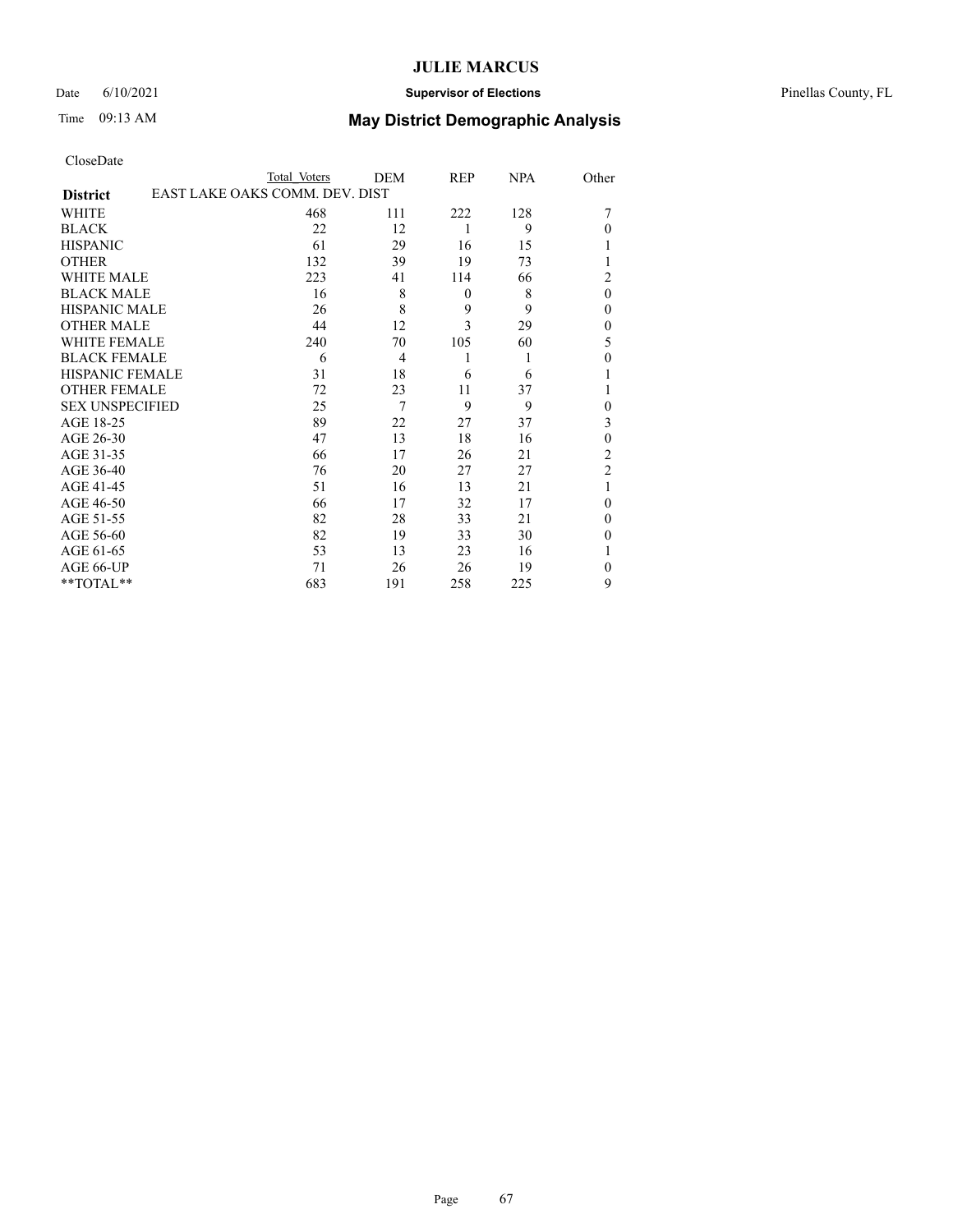### Date 6/10/2021 **Supervisor of Elections** Pinellas County, FL

## Time 09:13 AM **May District Demographic Analysis**

|                                            | Total Voters | DEM      | <b>REP</b> | <b>NPA</b> | Other    |
|--------------------------------------------|--------------|----------|------------|------------|----------|
| ENTRADA COMM. DEV. DIST<br><b>District</b> |              |          |            |            |          |
| <b>WHITE</b>                               | $\theta$     | $\Omega$ | $\Omega$   | 0          | $\Omega$ |
| <b>BLACK</b>                               |              | 0        |            |            | 0        |
| <b>HISPANIC</b>                            |              | 0        |            |            | 0        |
| <b>OTHER</b>                               |              |          |            |            | 0        |
| WHITE MALE                                 |              |          |            |            | 0        |
| <b>BLACK MALE</b>                          |              | 0        |            |            | 0        |
| <b>HISPANIC MALE</b>                       |              |          |            |            | 0        |
| <b>OTHER MALE</b>                          |              |          |            |            | 0        |
| <b>WHITE FEMALE</b>                        |              |          |            |            | 0        |
| <b>BLACK FEMALE</b>                        |              | 0        |            |            | 0        |
| <b>HISPANIC FEMALE</b>                     |              |          |            |            |          |
| <b>OTHER FEMALE</b>                        |              |          |            |            | 0        |
| <b>SEX UNSPECIFIED</b>                     |              |          |            |            | 0        |
| AGE 18-25                                  |              |          |            |            | 0        |
| AGE 26-30                                  |              |          |            |            | 0        |
| AGE 31-35                                  |              |          |            |            | 0        |
| AGE 36-40                                  |              | 0        |            |            | 0        |
| AGE 41-45                                  |              |          |            |            | 0        |
| AGE 46-50                                  |              |          |            |            | 0        |
| AGE 51-55                                  |              |          |            |            | 0        |
| AGE 56-60                                  |              |          |            |            | 0        |
| AGE 61-65                                  |              |          |            |            | 0        |
| AGE 66-UP                                  |              |          |            |            |          |
| $**TOTAL**$                                |              | 0        | 0          |            | 0        |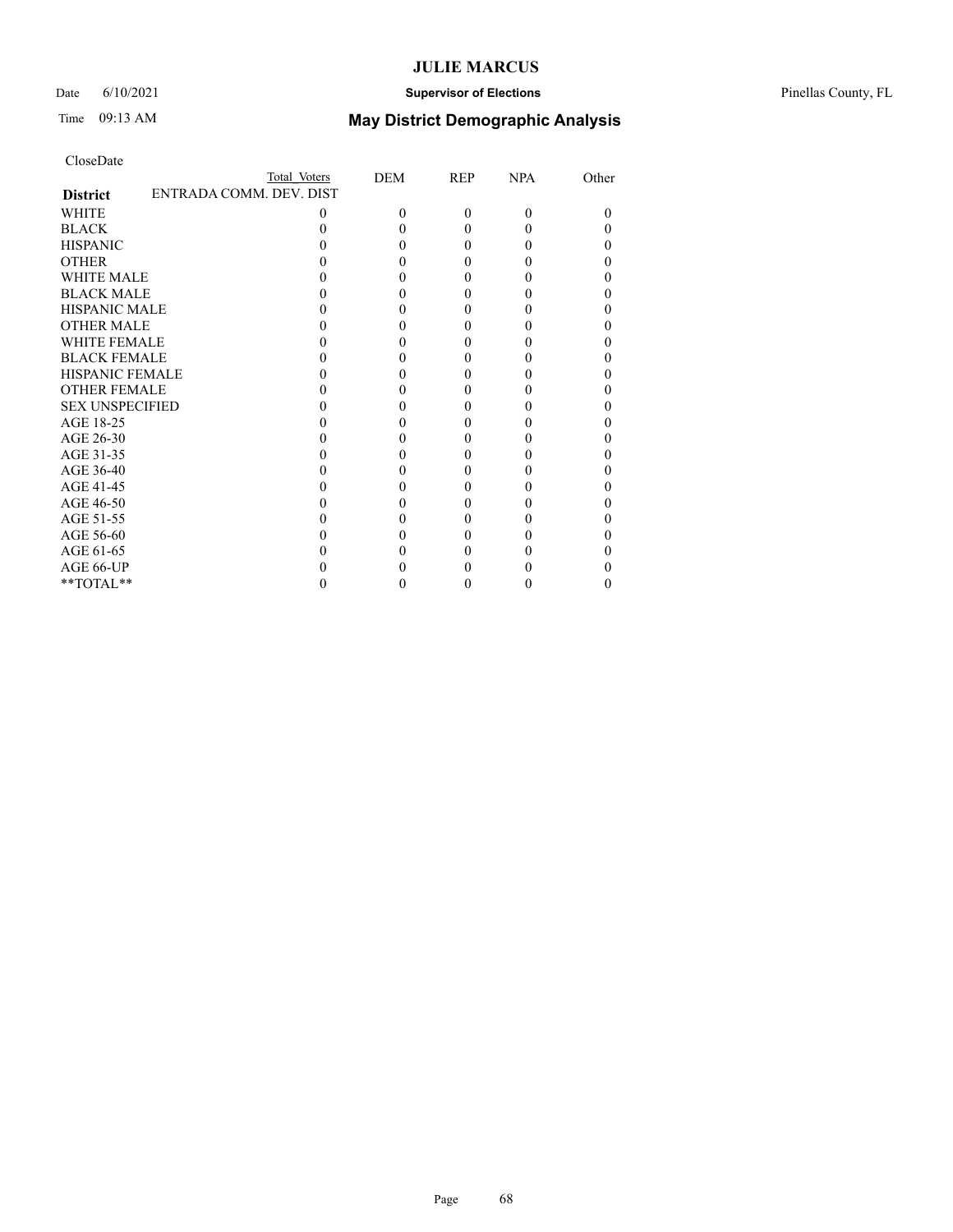### Date 6/10/2021 **Supervisor of Elections** Pinellas County, FL

## Time 09:13 AM **May District Demographic Analysis**

|                                                   | Total Voters | DEM            | REP | <b>NPA</b> | Other            |  |
|---------------------------------------------------|--------------|----------------|-----|------------|------------------|--|
| CLEARWATER CAY COMM. DEV. DIST<br><b>District</b> |              |                |     |            |                  |  |
| WHITE                                             | 443          | 97             | 183 | 149        | 14               |  |
| <b>BLACK</b>                                      | 51           | 31             | 3   | 17         | $\boldsymbol{0}$ |  |
| <b>HISPANIC</b>                                   | 65           | 18             | 17  | 27         | $\mathfrak{Z}$   |  |
| <b>OTHER</b>                                      | 68           | 28             | 13  | 22         | 5                |  |
| <b>WHITE MALE</b>                                 | 215          | 37             | 95  | 80         | 3                |  |
| <b>BLACK MALE</b>                                 | 28           | 15             | 2   | 11         | $\boldsymbol{0}$ |  |
| <b>HISPANIC MALE</b>                              | 33           | 11             | 9   | 11         | $\overline{2}$   |  |
| <b>OTHER MALE</b>                                 | 23           | $\overline{7}$ | 6   | 6          | 4                |  |
| <b>WHITE FEMALE</b>                               | 222          | 58             | 88  | 65         | 11               |  |
| <b>BLACK FEMALE</b>                               | 23           | 16             | 1   | 6          | $\overline{0}$   |  |
| <b>HISPANIC FEMALE</b>                            | 31           | 7              | 8   | 15         | 1                |  |
| <b>OTHER FEMALE</b>                               | 37           | 21             | 6   | 10         | $\theta$         |  |
| <b>SEX UNSPECIFIED</b>                            | 15           | $\overline{2}$ | 1   | 11         | 1                |  |
| AGE 18-25                                         | 76           | 24             | 21  | 27         | 4                |  |
| AGE 26-30                                         | 83           | 20             | 29  | 30         | 4                |  |
| AGE 31-35                                         | 56           | 21             | 18  | 15         | $\overline{c}$   |  |
| AGE 36-40                                         | 49           | 14             | 18  | 16         | 1                |  |
| AGE 41-45                                         | 52           | 17             | 15  | 17         | 3                |  |
| AGE 46-50                                         | 60           | 13             | 20  | 26         | 1                |  |
| AGE 51-55                                         | 61           | 15             | 23  | 23         | $\theta$         |  |
| AGE 56-60                                         | 74           | 21             | 28  | 23         | $\overline{c}$   |  |
| AGE 61-65                                         | 44           | 10             | 18  | 15         | 1                |  |
| AGE 66-UP                                         | 72           | 19             | 26  | 23         | 4                |  |
| **TOTAL**                                         | 627          | 174            | 216 | 215        | 22               |  |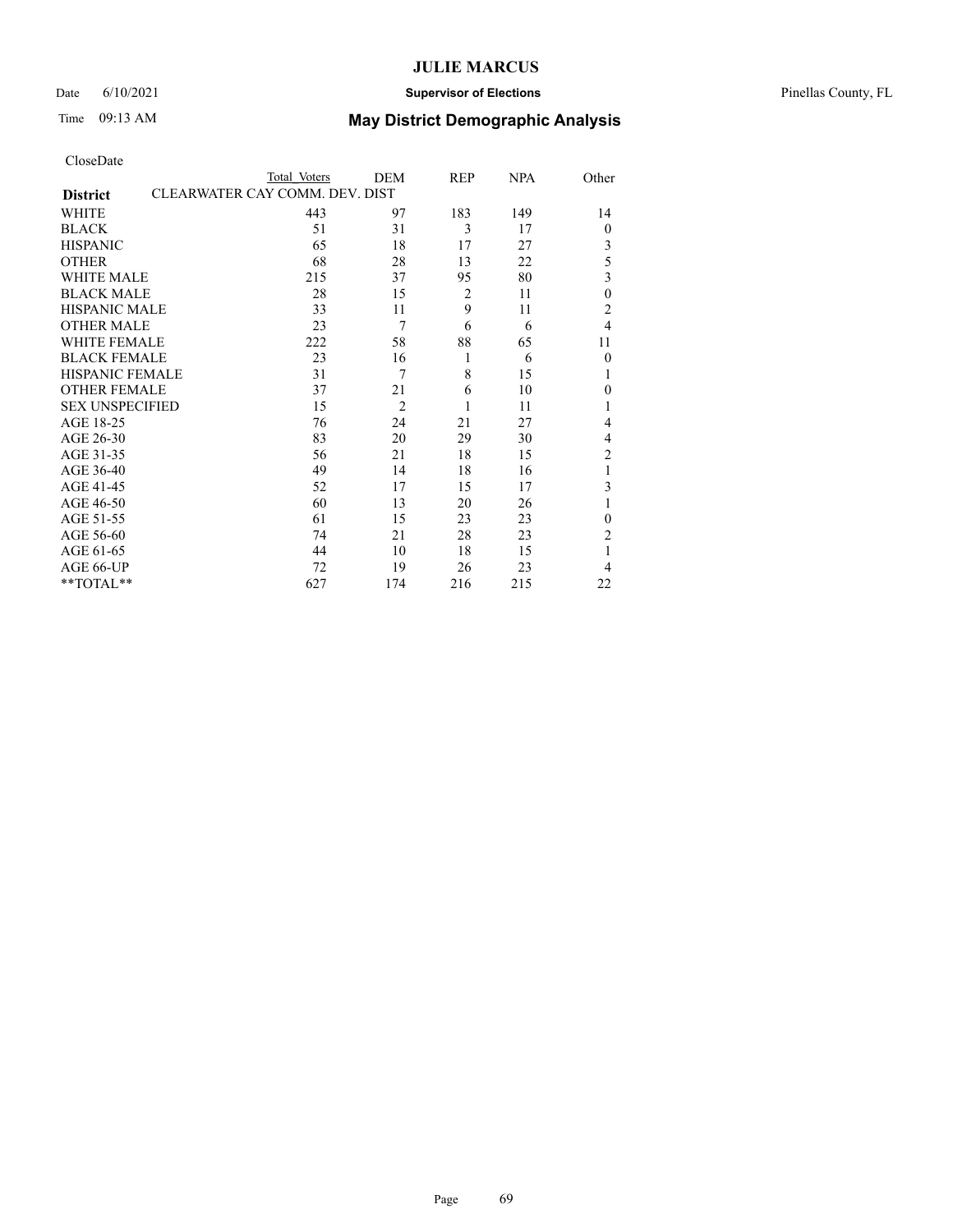### Date 6/10/2021 **Supervisor of Elections** Pinellas County, FL

# Time 09:13 AM **May District Demographic Analysis**

|                        | Total Voters                | <b>DEM</b> | REP | <b>NPA</b> | Other |
|------------------------|-----------------------------|------------|-----|------------|-------|
| <b>District</b>        | SNUG HARBOR COMM. DEV. DIST |            |     |            |       |
| WHITE                  | 0                           | 0          | 0   | 0          | 0     |
| <b>BLACK</b>           |                             |            |     |            |       |
| <b>HISPANIC</b>        |                             |            |     |            | 0     |
| <b>OTHER</b>           |                             |            |     |            |       |
| WHITE MALE             |                             |            |     |            | 0     |
| <b>BLACK MALE</b>      |                             |            |     |            | 0     |
| <b>HISPANIC MALE</b>   |                             |            |     |            | 0     |
| <b>OTHER MALE</b>      |                             |            |     |            | 0     |
| <b>WHITE FEMALE</b>    |                             |            |     |            |       |
| <b>BLACK FEMALE</b>    |                             |            |     |            | 0     |
| <b>HISPANIC FEMALE</b> |                             |            |     |            |       |
| <b>OTHER FEMALE</b>    |                             |            |     |            |       |
| <b>SEX UNSPECIFIED</b> |                             |            |     |            |       |
| AGE 18-25              |                             |            |     |            | 0     |
| AGE 26-30              |                             |            |     |            | 0     |
| AGE 31-35              |                             |            |     |            |       |
| AGE 36-40              |                             |            |     |            | 0     |
| AGE 41-45              |                             |            |     |            |       |
| AGE 46-50              |                             |            |     |            |       |
| AGE 51-55              |                             |            |     |            |       |
| AGE 56-60              |                             |            |     |            |       |
| AGE 61-65              |                             |            |     |            | 0     |
| AGE 66-UP              |                             |            |     |            |       |
| **TOTAL**              |                             |            |     |            | 0     |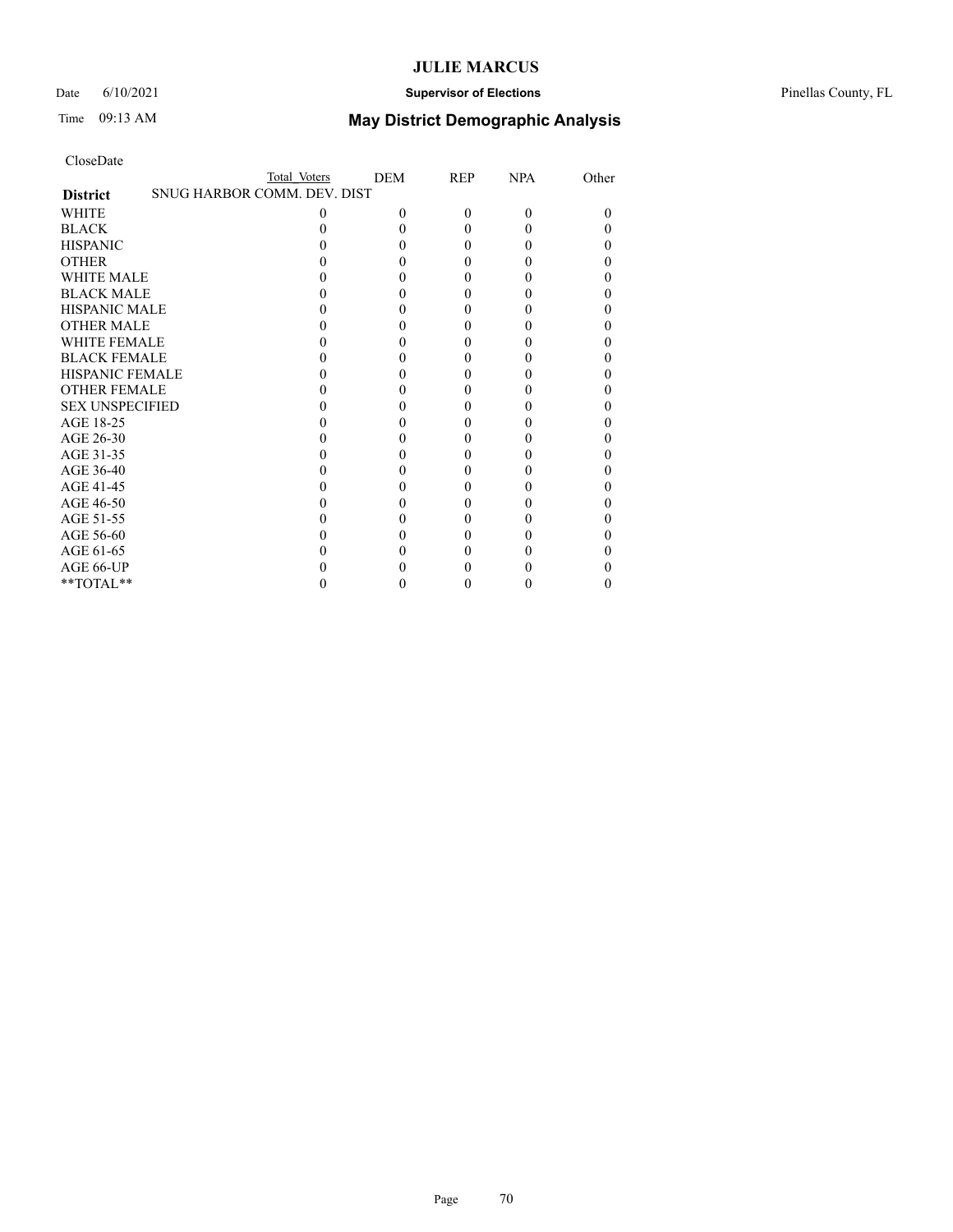### Date 6/10/2021 **Supervisor of Elections** Pinellas County, FL

## Time 09:13 AM **May District Demographic Analysis**

|                        |                | Total Voters | DEM | REP            | <b>NPA</b>     | Other          |
|------------------------|----------------|--------------|-----|----------------|----------------|----------------|
| <b>District</b>        | Belleair Beach |              |     |                |                |                |
| WHITE                  |                | 1,333        | 254 | 730            | 326            | 23             |
| <b>BLACK</b>           |                | 14           | 8   | $\overline{2}$ | 3              |                |
| <b>HISPANIC</b>        |                | 40           | 18  | 16             | 5              |                |
| <b>OTHER</b>           |                | 101          | 29  | 24             | 48             | $\theta$       |
| WHITE MALE             |                | 657          | 103 | 368            | 173            | 13             |
| <b>BLACK MALE</b>      |                | 6            | 5   | 0              | 1              | $\mathbf{0}$   |
| <b>HISPANIC MALE</b>   |                | 19           | 8   | 8              | 3              | 0              |
| <b>OTHER MALE</b>      |                | 36           | 10  | 11             | 15             | $\mathbf{0}$   |
| WHITE FEMALE           |                | 661          | 147 | 356            | 149            | 9              |
| <b>BLACK FEMALE</b>    |                | 8            | 3   | $\overline{2}$ | $\overline{2}$ |                |
| <b>HISPANIC FEMALE</b> |                | 21           | 10  | 8              | $\overline{2}$ |                |
| <b>OTHER FEMALE</b>    |                | 50           | 15  | 12             | 23             | $\Omega$       |
| <b>SEX UNSPECIFIED</b> |                | 30           | 8   | 7              | 14             |                |
| AGE 18-25              |                | 98           | 19  | 42             | 32             | 5              |
| AGE 26-30              |                | 50           | 10  | 19             | 20             | 1              |
| AGE 31-35              |                | 55           | 17  | 17             | 20             |                |
| AGE 36-40              |                | 63           | 15  | 24             | 23             |                |
| AGE 41-45              |                | 65           | 13  | 34             | 15             | 3              |
| AGE 46-50              |                | 120          | 23  | 67             | 28             | 2              |
| AGE 51-55              |                | 120          | 26  | 54             | 38             | $\overline{2}$ |
| AGE 56-60              |                | 187          | 23  | 111            | 52             | 1              |
| AGE 61-65              |                | 192          | 30  | 114            | 46             | $\overline{2}$ |
| AGE 66-UP              |                | 538          | 133 | 290            | 108            | 7              |
| **TOTAL**              |                | 1,488        | 309 | 772            | 382            | 25             |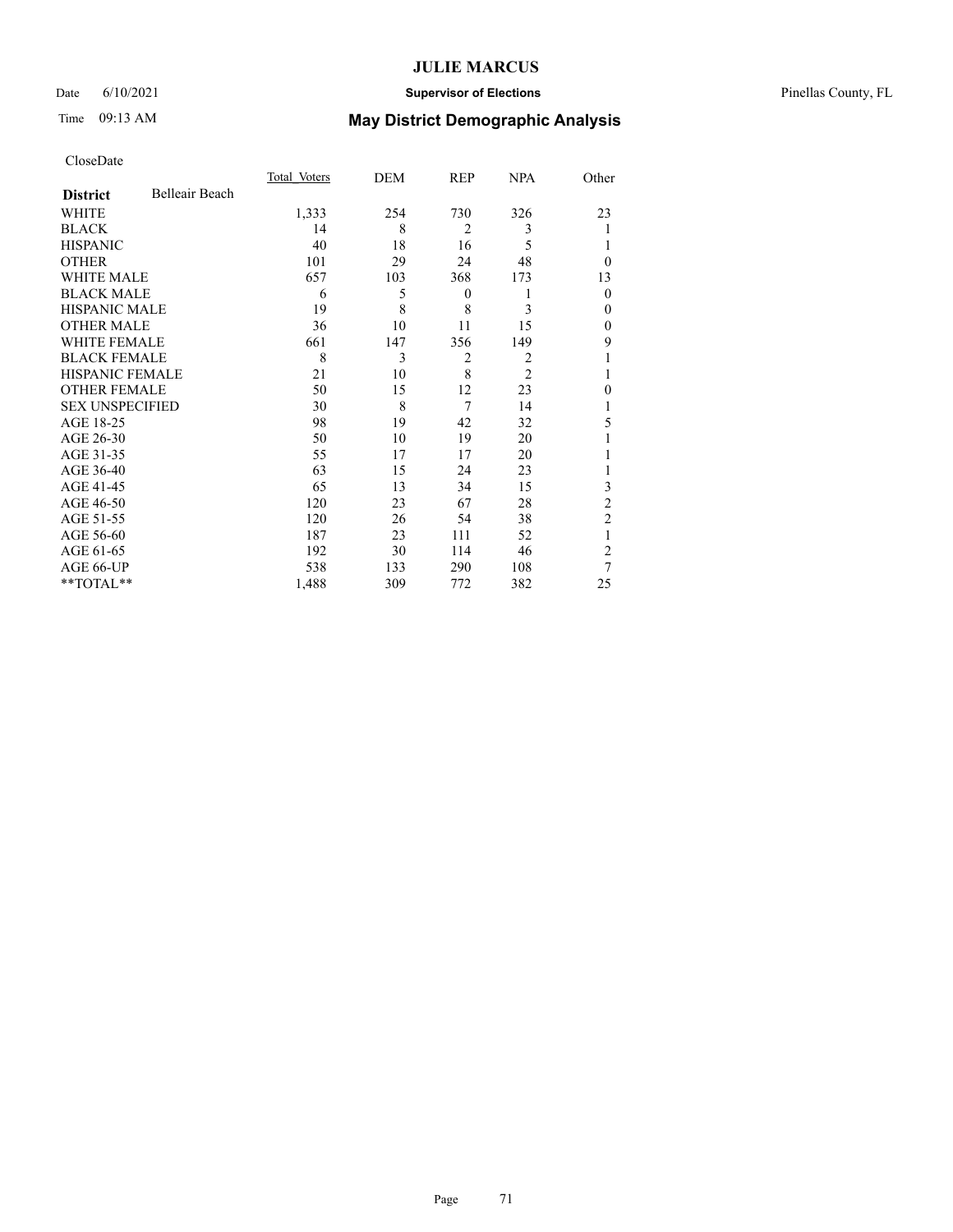### Date 6/10/2021 **Supervisor of Elections** Pinellas County, FL

# Time 09:13 AM **May District Demographic Analysis**

|                        |                        | Total Voters | DEM | REP            | NPA | Other            |
|------------------------|------------------------|--------------|-----|----------------|-----|------------------|
| <b>District</b>        | <b>Belleair Bluffs</b> |              |     |                |     |                  |
| WHITE                  |                        | 1,617        | 476 | 663            | 448 | 30               |
| <b>BLACK</b>           |                        | 27           | 14  | 3              | 8   | $\overline{2}$   |
| <b>HISPANIC</b>        |                        | 61           | 27  | 11             | 22  | 1                |
| <b>OTHER</b>           |                        | 90           | 27  | 20             | 42  |                  |
| WHITE MALE             |                        | 733          | 178 | 302            | 240 | 13               |
| <b>BLACK MALE</b>      |                        | 17           | 8   | 1              | 7   |                  |
| <b>HISPANIC MALE</b>   |                        | 25           | 9   | $\overline{4}$ | 11  |                  |
| <b>OTHER MALE</b>      |                        | 37           | 13  | 7              | 17  | $\theta$         |
| <b>WHITE FEMALE</b>    |                        | 863          | 289 | 356            | 201 | 17               |
| <b>BLACK FEMALE</b>    |                        | 10           | 6   | $\overline{2}$ | 1   |                  |
| HISPANIC FEMALE        |                        | 34           | 18  | 6              | 10  | $\theta$         |
| <b>OTHER FEMALE</b>    |                        | 34           | 9   | 9              | 16  | 0                |
| <b>SEX UNSPECIFIED</b> |                        | 42           | 14  | 10             | 17  |                  |
| AGE 18-25              |                        | 82           | 18  | 29             | 33  | $\overline{2}$   |
| AGE 26-30              |                        | 82           | 24  | 21             | 34  | 3                |
| AGE 31-35              |                        | 96           | 30  | 29             | 37  | $\boldsymbol{0}$ |
| AGE 36-40              |                        | 88           | 16  | 25             | 43  | 4                |
| AGE 41-45              |                        | 91           | 26  | 26             | 35  | 4                |
| AGE 46-50              |                        | 112          | 30  | 47             | 28  | 7                |
| AGE 51-55              |                        | 158          | 47  | 57             | 52  | 2                |
| AGE 56-60              |                        | 200          | 63  | 80             | 54  | 3                |
| AGE 61-65              |                        | 202          | 59  | 84             | 58  | 1                |
| AGE 66-UP              |                        | 684          | 231 | 299            | 146 | 8                |
| **TOTAL**              |                        | 1,795        | 544 | 697            | 520 | 34               |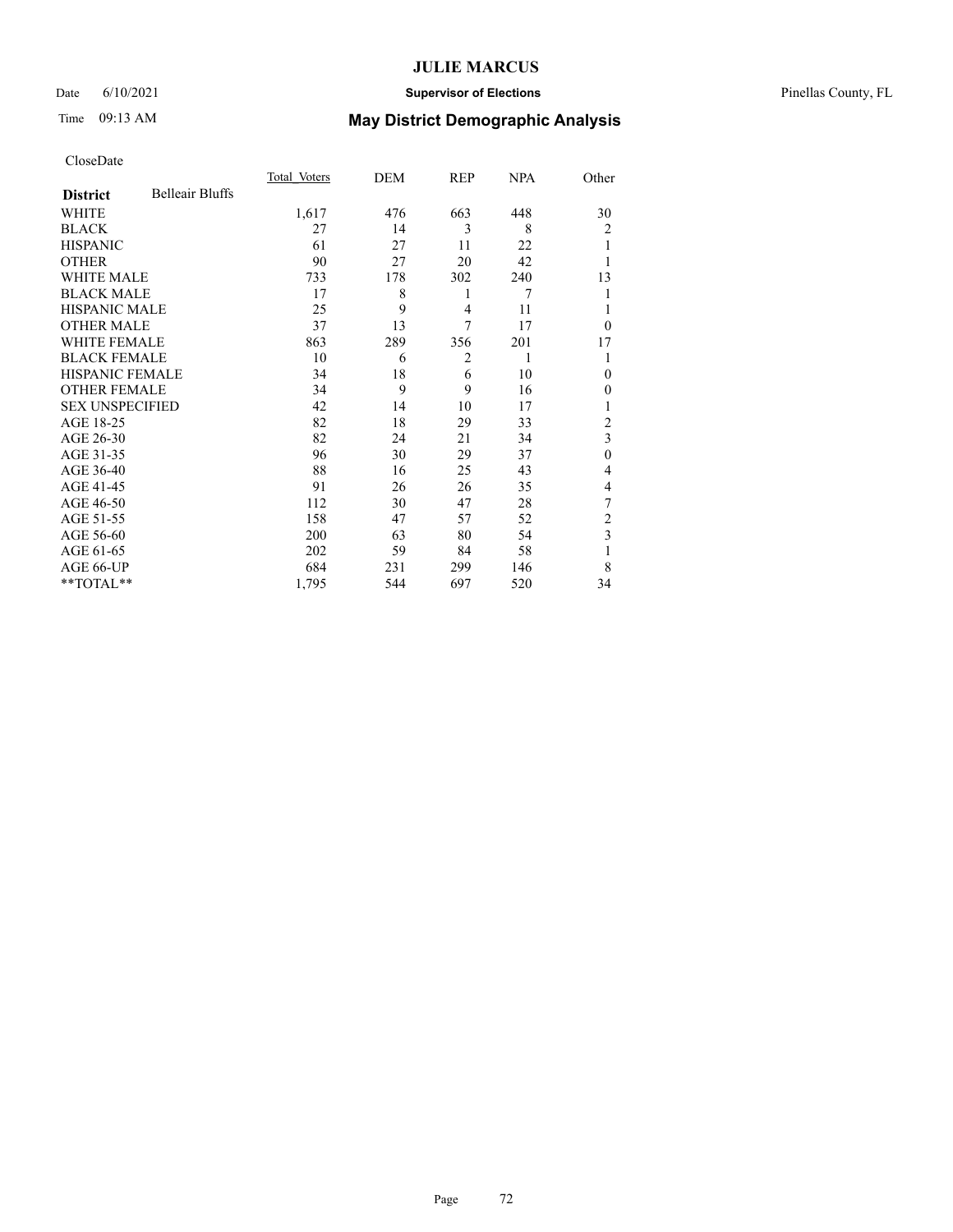## Date 6/10/2021 **Supervisor of Elections** Pinellas County, FL

# Time 09:13 AM **May District Demographic Analysis**

|                        |                       | Total Voters | DEM | REP      | <b>NPA</b> | Other |
|------------------------|-----------------------|--------------|-----|----------|------------|-------|
| <b>District</b>        | <b>Belleair Shore</b> |              |     |          |            |       |
| WHITE                  |                       | 83           | 8   | 59       | 15         |       |
| <b>BLACK</b>           |                       | 0            | O   | $\theta$ | $\Omega$   |       |
| <b>HISPANIC</b>        |                       |              |     | 0        | 0          |       |
| <b>OTHER</b>           |                       | 9            |     | 3        | 3          |       |
| <b>WHITE MALE</b>      |                       | 41           | 4   | 29       |            |       |
| <b>BLACK MALE</b>      |                       | $\theta$     | 0   | 0        | 0          | 0     |
| <b>HISPANIC MALE</b>   |                       |              |     |          |            |       |
| <b>OTHER MALE</b>      |                       | 4            | 3   |          |            | 0     |
| <b>WHITE FEMALE</b>    |                       | 41           | 4   | 29       | 8          |       |
| <b>BLACK FEMALE</b>    |                       | 0            | 0   | $\theta$ | 0          | 0     |
| <b>HISPANIC FEMALE</b> |                       |              |     | 0        |            |       |
| <b>OTHER FEMALE</b>    |                       |              |     |          |            |       |
| <b>SEX UNSPECIFIED</b> |                       |              | 0   | 2        | 2          | 0     |
| AGE 18-25              |                       | 12           |     |          | 5          |       |
| AGE 26-30              |                       | 3            | 0   |          | 2          | 0     |
| AGE 31-35              |                       | 5            |     | 2        |            |       |
| AGE 36-40              |                       |              |     | 2        | 0          |       |
| AGE 41-45              |                       | 6            |     | 4        | 0          |       |
| AGE 46-50              |                       |              |     | 4        | 0          |       |
| AGE 51-55              |                       | O            |     | 3        | 2          |       |
| AGE 56-60              |                       | 13           |     | 6        | 4          |       |
| AGE 61-65              |                       | 12           | 3   | 7        | 2          | 0     |
| AGE 66-UP              |                       | 28           |     | 26       | 2          |       |
| **TOTAL**              |                       | 93           | 12  | 62       | 18         |       |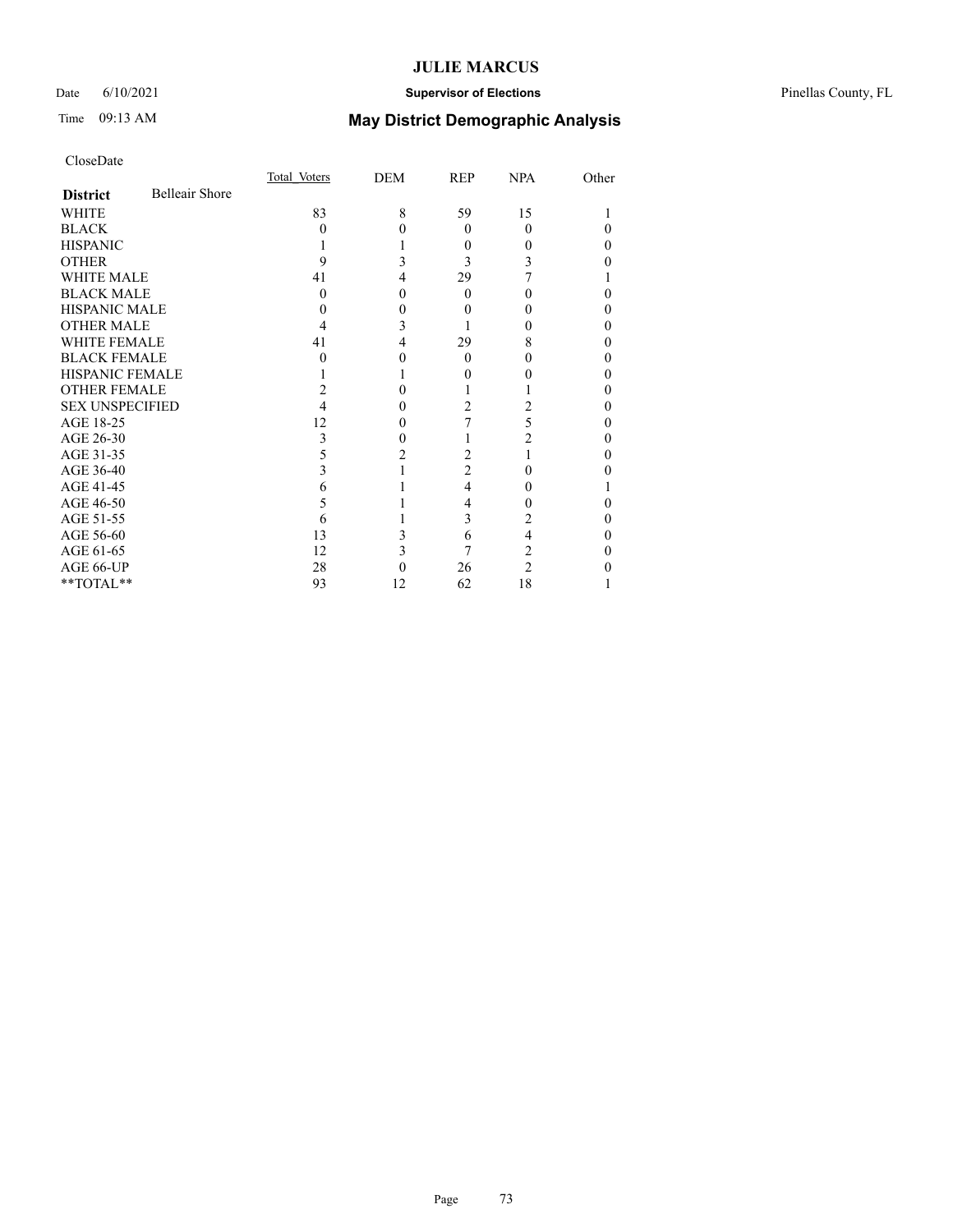### Date 6/10/2021 **Supervisor of Elections** Pinellas County, FL

| CloseDate |
|-----------|
|-----------|

|                        |          | Total Voters | DEM | REP      | <b>NPA</b> | Other          |
|------------------------|----------|--------------|-----|----------|------------|----------------|
| <b>District</b>        | Belleair |              |     |          |            |                |
| WHITE                  |          | 3,426        | 645 | 2,031    | 697        | 53             |
| <b>BLACK</b>           |          | 27           | 20  | 1        | 6          | $\Omega$       |
| <b>HISPANIC</b>        |          | 87           | 28  | 32       | 26         |                |
| <b>OTHER</b>           |          | 187          | 50  | 68       | 68         | 1              |
| <b>WHITE MALE</b>      |          | 1,569        | 231 | 978      | 333        | 27             |
| <b>BLACK MALE</b>      |          | 9            | 6   | $\theta$ | 3          | $\overline{0}$ |
| HISPANIC MALE          |          | 42           | 13  | 15       | 14         | $\Omega$       |
| <b>OTHER MALE</b>      |          | 61           | 16  | 24       | 21         | $\Omega$       |
| <b>WHITE FEMALE</b>    |          | 1,822        | 409 | 1,037    | 350        | 26             |
| <b>BLACK FEMALE</b>    |          | 17           | 13  | 1        | 3          | $\overline{0}$ |
| <b>HISPANIC FEMALE</b> |          | 44           | 15  | 16       | 12         | 1              |
| <b>OTHER FEMALE</b>    |          | 87           | 27  | 30       | 29         |                |
| <b>SEX UNSPECIFIED</b> |          | 76           | 13  | 31       | 32         | $\theta$       |
| AGE 18-25              |          | 271          | 60  | 132      | 73         | 6              |
| AGE 26-30              |          | 169          | 34  | 80       | 54         |                |
| AGE 31-35              |          | 136          | 17  | 79       | 37         | 3              |
| AGE 36-40              |          | 142          | 24  | 70       | 44         | 4              |
| AGE 41-45              |          | 154          | 23  | 77       | 50         | 4              |
| AGE 46-50              |          | 202          | 36  | 116      | 46         | $\overline{4}$ |
| AGE 51-55              |          | 289          | 51  | 170      | 67         | 1              |
| AGE 56-60              |          | 403          | 79  | 247      | 71         | 6              |
| AGE 61-65              |          | 436          | 81  | 253      | 95         | 7              |
| AGE 66-UP              |          | 1,525        | 338 | 908      | 260        | 19             |
| **TOTAL**              |          | 3,727        | 743 | 2,132    | 797        | 55             |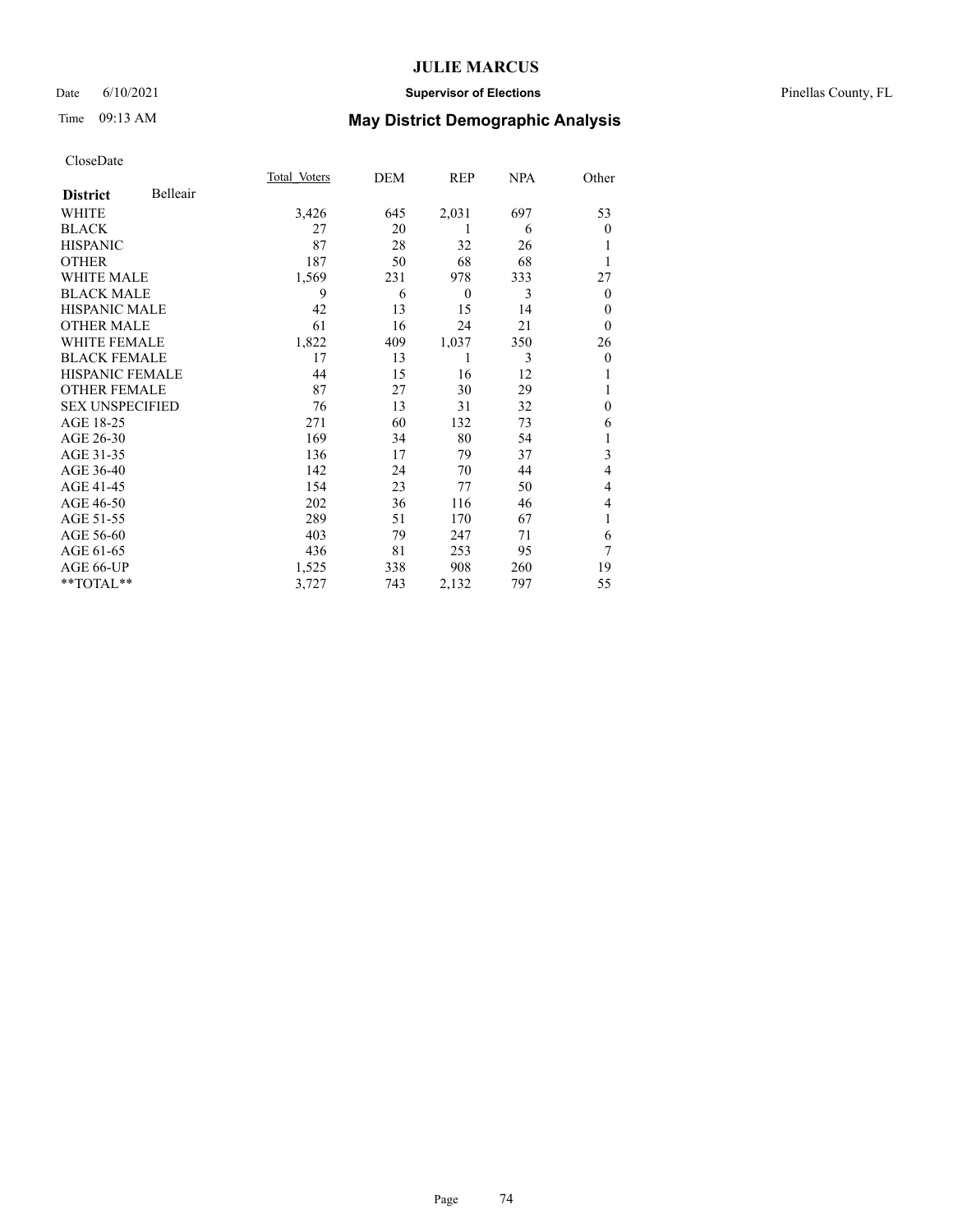### Date 6/10/2021 **Supervisor of Elections** Pinellas County, FL

## Time 09:13 AM **May District Demographic Analysis**

| Total Voters | DEM    | REP    | <b>NPA</b> | Other |
|--------------|--------|--------|------------|-------|
|              |        |        |            |       |
| 59,137       | 16,399 | 24,991 | 16,589     | 1,158 |
| 7,570        | 5,591  | 294    | 1,598      | 87    |
| 6,644        | 2,726  | 1,233  | 2,586      | 99    |
| 6,268        | 1,971  | 1,447  | 2,712      | 138   |
| 27,510       | 6,351  | 12,362 | 8,230      | 567   |
| 3,179        | 2,159  | 152    | 823        | 45    |
| 2,886        | 1,077  | 597    | 1,168      | 44    |
| 2,315        | 630    | 602    | 1,023      | 60    |
| 30,885       | 9,867  | 12,330 | 8,104      | 584   |
| 4,240        | 3,320  | 138    | 740        | 42    |
| 3,570        | 1,573  | 597    | 1,346      | 54    |
| 2,709        | 974    | 606    | 1,078      | 51    |
| 2,324        | 735    | 581    | 973        | 35    |
| 7,350        | 2,502  | 1,747  | 2,874      | 227   |
| 6,140        | 2,128  | 1,527  | 2,314      | 171   |
| 6,043        | 2,161  | 1,623  | 2,104      | 155   |
| 5,547        | 1,787  | 1,517  | 2,124      | 119   |
| 5,094        | 1,683  | 1,442  | 1,846      | 123   |
| 5,545        | 1,775  | 1,880  | 1,780      | 110   |
| 6,559        | 1,995  | 2,551  | 1,902      | 111   |
| 7,893        | 2,532  | 3,229  | 2,008      | 124   |
| 7,587        | 2,577  | 3,122  | 1,766      | 122   |
| 21,861       | 7,547  | 9,327  | 4,767      | 220   |
| 79,619       | 26,687 | 27,965 | 23,485     | 1,482 |
|              |        |        |            |       |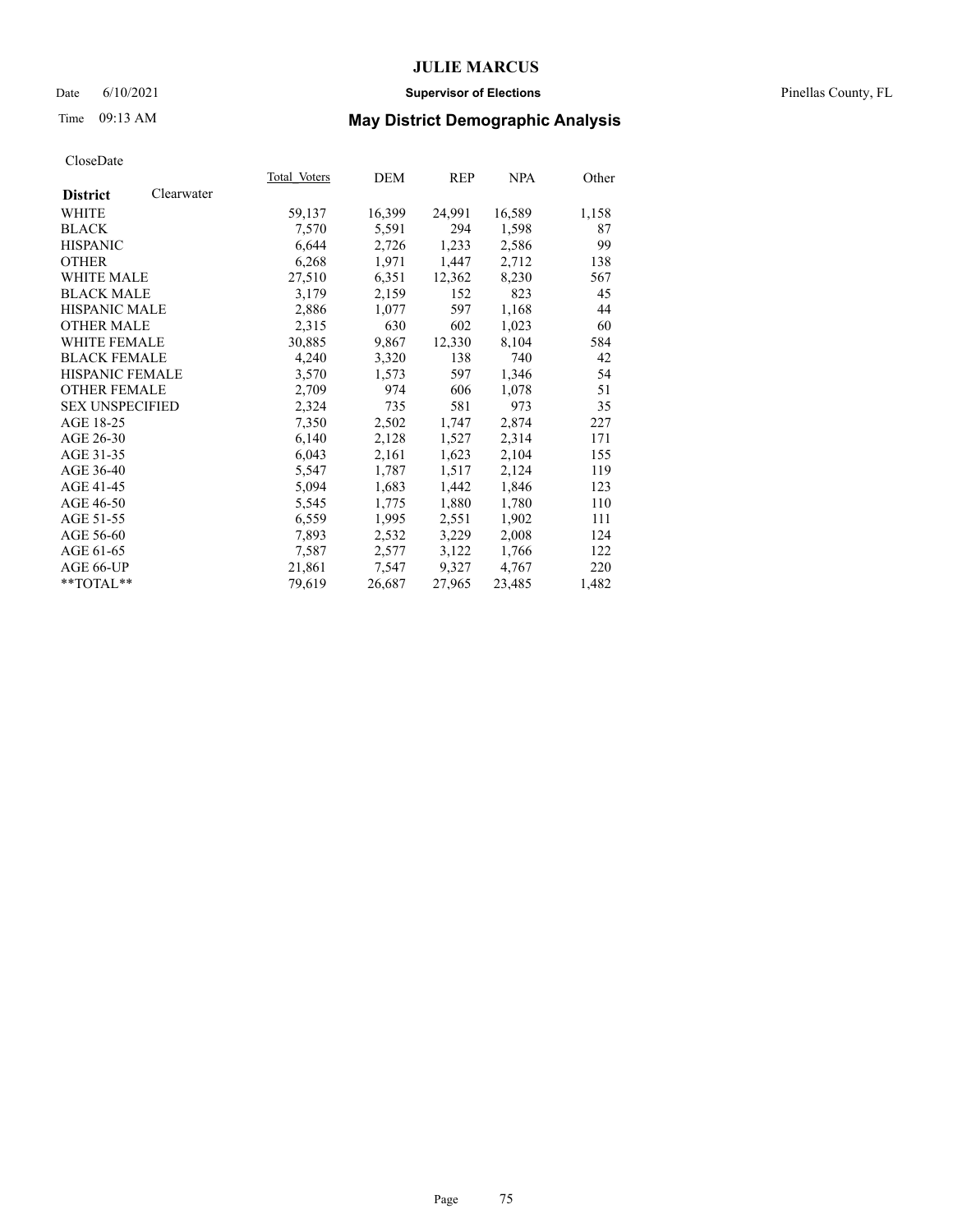### Date 6/10/2021 **Supervisor of Elections** Pinellas County, FL

# Time 09:13 AM **May District Demographic Analysis**

|                        |         | <b>Total Voters</b> | DEM   | REP    | <u>NPA</u> | Other          |
|------------------------|---------|---------------------|-------|--------|------------|----------------|
| <b>District</b>        | Dunedin |                     |       |        |            |                |
| WHITE                  |         | 25,233              | 7,936 | 9,915  | 6,864      | 518            |
| <b>BLACK</b>           |         | 601                 | 416   | 41     | 139        | 5              |
| <b>HISPANIC</b>        |         | 1,027               | 442   | 224    | 343        | 18             |
| <b>OTHER</b>           |         | 1,508               | 489   | 340    | 644        | 35             |
| WHITE MALE             |         | 11,320              | 2,974 | 4,719  | 3,368      | 259            |
| <b>BLACK MALE</b>      |         | 290                 | 183   | 24     | 78         | 5              |
| <b>HISPANIC MALE</b>   |         | 444                 | 156   | 104    | 177        | 7              |
| <b>OTHER MALE</b>      |         | 550                 | 152   | 136    | 247        | 15             |
| <b>WHITE FEMALE</b>    |         | 13,649              | 4,881 | 5,107  | 3,408      | 253            |
| <b>BLACK FEMALE</b>    |         | 303                 | 225   | 17     | 61         | $\overline{0}$ |
| HISPANIC FEMALE        |         | 562                 | 274   | 116    | 161        | 11             |
| <b>OTHER FEMALE</b>    |         | 670                 | 254   | 150    | 255        | 11             |
| <b>SEX UNSPECIFIED</b> |         | 581                 | 184   | 147    | 235        | 15             |
| AGE 18-25              |         | 1,801               | 525   | 556    | 656        | 64             |
| AGE 26-30              |         | 1,496               | 481   | 405    | 567        | 43             |
| AGE 31-35              |         | 1,575               | 501   | 455    | 569        | 50             |
| AGE 36-40              |         | 1,523               | 480   | 422    | 579        | 42             |
| AGE 41-45              |         | 1,621               | 506   | 512    | 557        | 46             |
| AGE 46-50              |         | 1,875               | 537   | 730    | 552        | 56             |
| AGE 51-55              |         | 2,208               | 606   | 879    | 668        | 55             |
| AGE 56-60              |         | 3,050               | 920   | 1,269  | 801        | 60             |
| AGE 61-65              |         | 3,279               | 1,104 | 1,290  | 824        | 61             |
| AGE 66-UP              |         | 9,941               | 3,623 | 4,002  | 2,217      | 99             |
| $*$ $*$ TOTAL $*$ $*$  |         | 28,369              | 9,283 | 10,520 | 7,990      | 576            |
|                        |         |                     |       |        |            |                |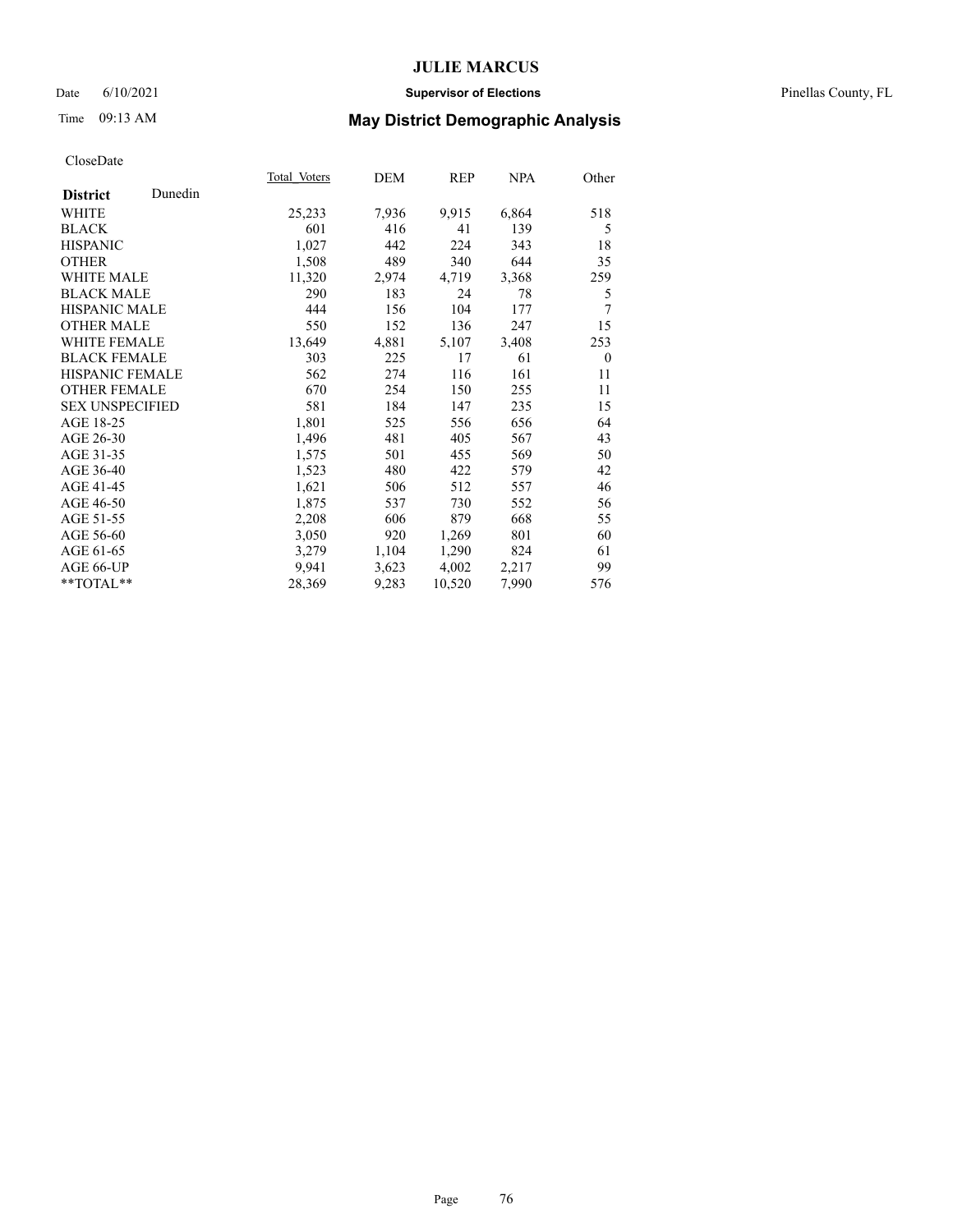## Date 6/10/2021 **Supervisor of Elections** Pinellas County, FL

# Time 09:13 AM **May District Demographic Analysis**

|                        |                 | Total Voters | DEM | REP            | NPA | Other            |
|------------------------|-----------------|--------------|-----|----------------|-----|------------------|
| <b>District</b>        | Gulfport Ward 1 |              |     |                |     |                  |
| WHITE                  |                 | 2,477        | 898 | 974            | 554 | 51               |
| <b>BLACK</b>           |                 | 35           | 27  | $\overline{2}$ | 5   |                  |
| <b>HISPANIC</b>        |                 | 65           | 25  | 23             | 16  | 1                |
| <b>OTHER</b>           |                 | 132          | 39  | 39             | 52  | $\overline{2}$   |
| WHITE MALE             |                 | 1,063        | 300 | 471            | 267 | 25               |
| <b>BLACK MALE</b>      |                 | 13           | 11  | 1              | 1   | $\boldsymbol{0}$ |
| <b>HISPANIC MALE</b>   |                 | 26           | 7   | 12             | 7   | $\theta$         |
| <b>OTHER MALE</b>      |                 | 56           | 13  | 17             | 25  | 1                |
| WHITE FEMALE           |                 | 1,387        | 586 | 494            | 281 | 26               |
| <b>BLACK FEMALE</b>    |                 | 21           | 16  | 1              | 3   | 1                |
| <b>HISPANIC FEMALE</b> |                 | 37           | 18  | 9              | 9   | 1                |
| <b>OTHER FEMALE</b>    |                 | 52           | 20  | 16             | 16  | 0                |
| <b>SEX UNSPECIFIED</b> |                 | 54           | 18  | 17             | 18  |                  |
| AGE 18-25              |                 | 114          | 25  | 62             | 24  | 3                |
| AGE 26-30              |                 | 65           | 17  | 19             | 26  | 3                |
| AGE 31-35              |                 | 49           | 15  | 17             | 15  | $\overline{c}$   |
| AGE 36-40              |                 | 69           | 17  | 32             | 18  | $\overline{c}$   |
| AGE 41-45              |                 | 102          | 42  | 40             | 19  | 1                |
| AGE 46-50              |                 | 115          | 26  | 57             | 25  | 7                |
| AGE 51-55              |                 | 155          | 44  | 66             | 39  | 6                |
| AGE 56-60              |                 | 231          | 75  | 105            | 46  | 5                |
| AGE 61-65              |                 | 318          | 137 | 114            | 60  | 7                |
| AGE 66-UP              |                 | 1,491        | 591 | 526            | 355 | 19               |
| **TOTAL**              |                 | 2,709        | 989 | 1,038          | 627 | 55               |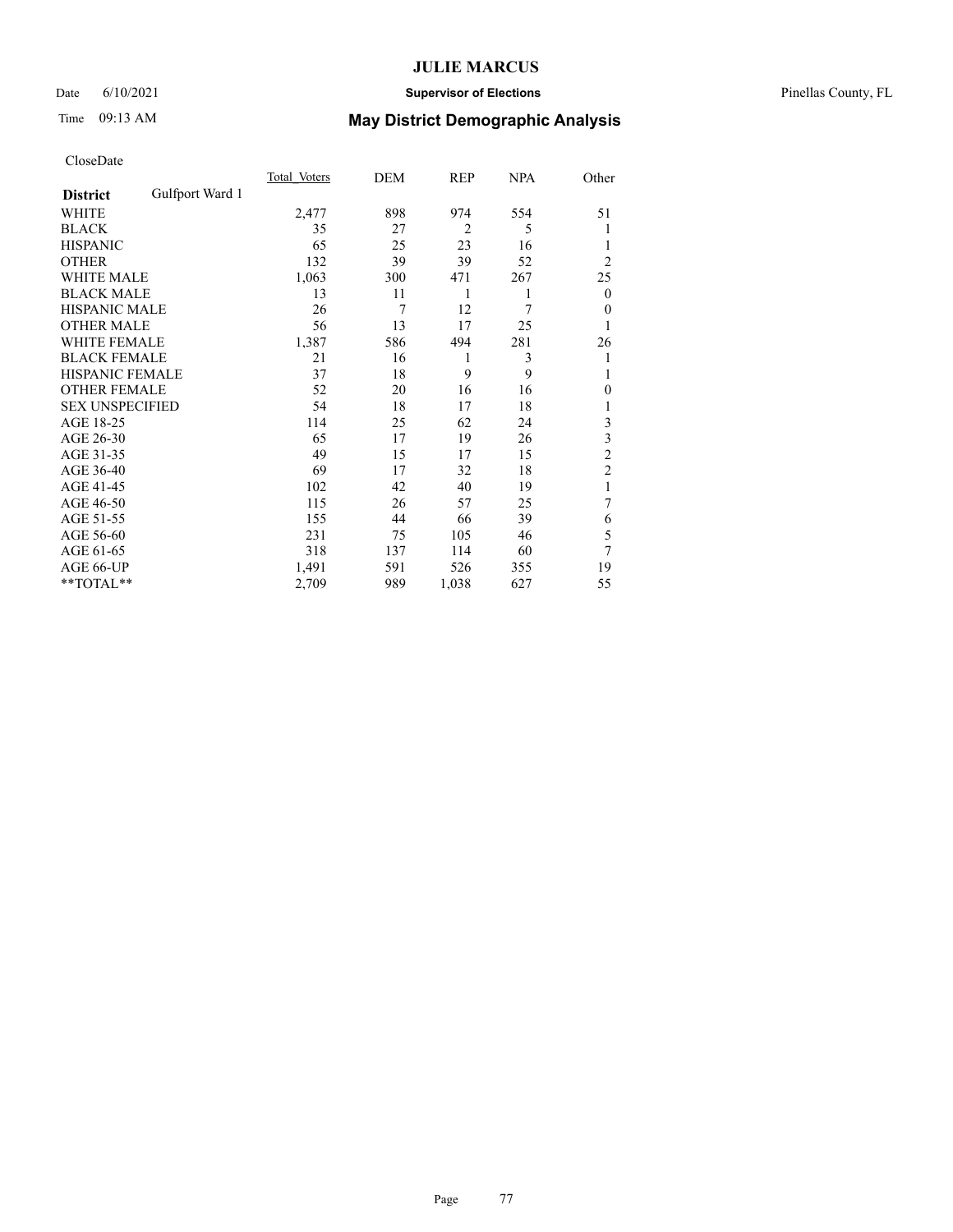## Date 6/10/2021 **Supervisor of Elections** Pinellas County, FL

# Time 09:13 AM **May District Demographic Analysis**

|                        |                 | Total Voters | DEM   | REP | NPA            | Other          |
|------------------------|-----------------|--------------|-------|-----|----------------|----------------|
| <b>District</b>        | Gulfport Ward 2 |              |       |     |                |                |
| WHITE                  |                 | 2,244        | 1,126 | 488 | 587            | 43             |
| <b>BLACK</b>           |                 | 91           | 62    | 6   | 20             | 3              |
| <b>HISPANIC</b>        |                 | 50           | 33    | 6   | 10             | 1              |
| <b>OTHER</b>           |                 | 145          | 61    | 24  | 55             | 5              |
| WHITE MALE             |                 | 993          | 429   | 256 | 291            | 17             |
| <b>BLACK MALE</b>      |                 | 43           | 28    | 3   | 11             | 1              |
| <b>HISPANIC MALE</b>   |                 | 17           | 12    | 3   | $\overline{2}$ | $\theta$       |
| <b>OTHER MALE</b>      |                 | 41           | 18    | 7   | 15             | 1              |
| <b>WHITE FEMALE</b>    |                 | 1,227        | 682   | 230 | 289            | 26             |
| <b>BLACK FEMALE</b>    |                 | 48           | 34    | 3   | 9              | 2              |
| <b>HISPANIC FEMALE</b> |                 | 33           | 21    | 3   | 8              | 1              |
| <b>OTHER FEMALE</b>    |                 | 60           | 33    | 10  | 16             |                |
| <b>SEX UNSPECIFIED</b> |                 | 68           | 25    | 9   | 31             | 3              |
| AGE 18-25              |                 | 128          | 68    | 22  | 32             | 6              |
| AGE 26-30              |                 | 156          | 62    | 28  | 61             | 5              |
| AGE 31-35              |                 | 145          | 75    | 13  | 55             | $\overline{c}$ |
| AGE 36-40              |                 | 127          | 50    | 22  | 47             | $\,$ $\,$      |
| AGE 41-45              |                 | 125          | 72    | 15  | 35             | 3              |
| AGE 46-50              |                 | 154          | 74    | 26  | 51             | 3              |
| AGE 51-55              |                 | 222          | 105   | 46  | 66             | 5              |
| AGE 56-60              |                 | 336          | 158   | 87  | 85             | 6              |
| AGE 61-65              |                 | 336          | 174   | 83  | 72             | 7              |
| AGE 66-UP              |                 | 801          | 444   | 182 | 168            | 7              |
| **TOTAL**              |                 | 2,530        | 1,282 | 524 | 672            | 52             |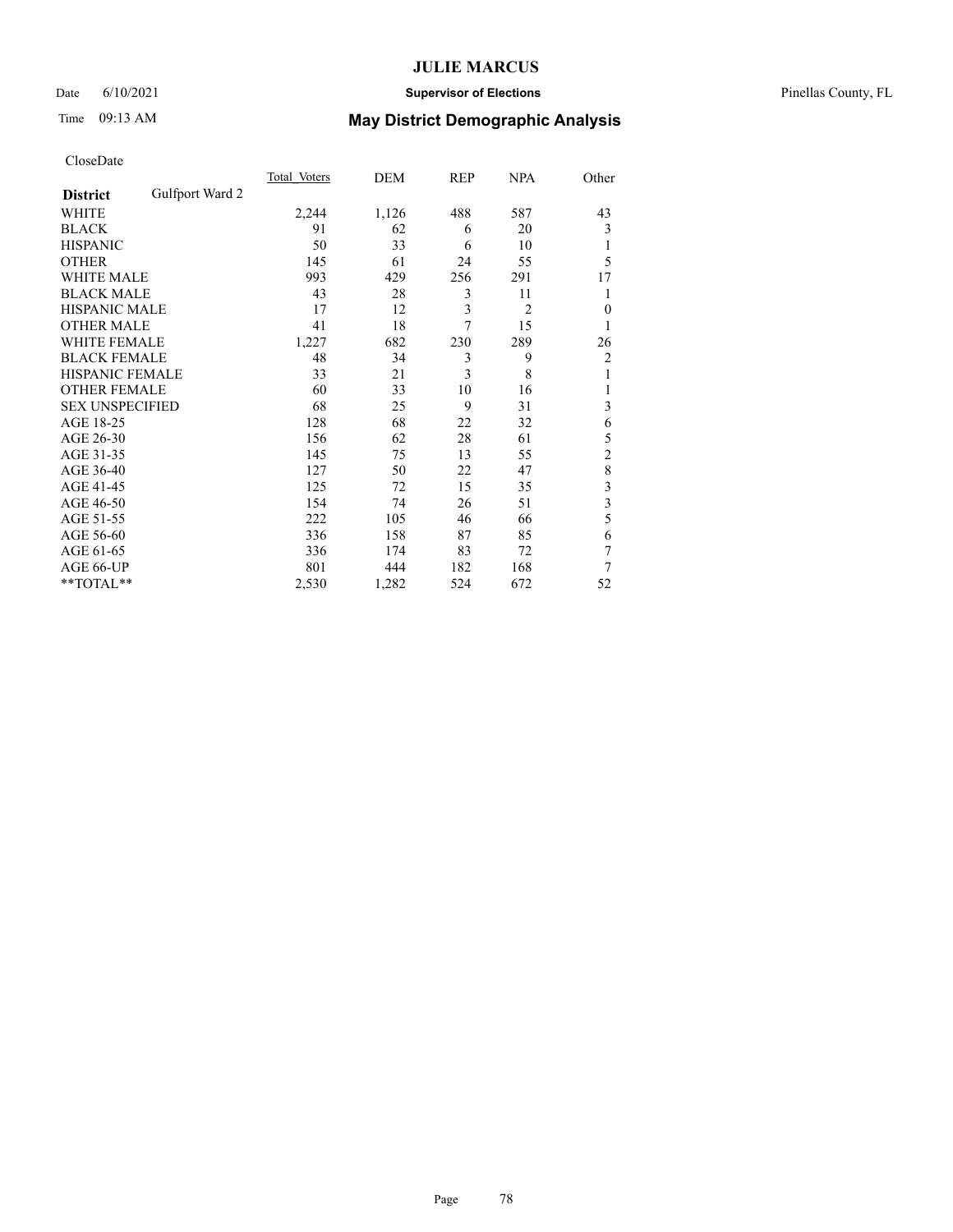## Date 6/10/2021 **Supervisor of Elections** Pinellas County, FL

# Time 09:13 AM **May District Demographic Analysis**

|                        |                 | Total Voters | DEM | REP            | <b>NPA</b> | Other          |
|------------------------|-----------------|--------------|-----|----------------|------------|----------------|
| <b>District</b>        | Gulfport Ward 3 |              |     |                |            |                |
| WHITE                  |                 | 1,818        | 765 | 541            | 473        | 39             |
| <b>BLACK</b>           |                 | 65           | 52  | $\overline{2}$ | 10         | 1              |
| <b>HISPANIC</b>        |                 | 66           | 33  | 12             | 21         | $\theta$       |
| <b>OTHER</b>           |                 | 138          | 58  | 25             | 54         | 1              |
| WHITE MALE             |                 | 852          | 320 | 269            | 241        | 22             |
| <b>BLACK MALE</b>      |                 | 30           | 22  | 2              | 5          | 1              |
| <b>HISPANIC MALE</b>   |                 | 28           | 11  | 6              | 11         | $\theta$       |
| <b>OTHER MALE</b>      |                 | 47           | 13  | 11             | 22         | 1              |
| WHITE FEMALE           |                 | 937          | 435 | 265            | 220        | 17             |
| <b>BLACK FEMALE</b>    |                 | 33           | 28  | $\mathbf{0}$   | 5          | $\mathbf{0}$   |
| <b>HISPANIC FEMALE</b> |                 | 37           | 21  | 6              | 10         | $\Omega$       |
| <b>OTHER FEMALE</b>    |                 | 61           | 33  | 10             | 18         | $\Omega$       |
| <b>SEX UNSPECIFIED</b> |                 | 62           | 25  | 11             | 26         | $\mathbf{0}$   |
| AGE 18-25              |                 | 145          | 52  | 35             | 55         | 3              |
| AGE 26-30              |                 | 157          | 57  | 38             | 54         | $\,$ $\,$      |
| AGE 31-35              |                 | 143          | 56  | 37             | 47         | 3              |
| AGE 36-40              |                 | 111          | 49  | 20             | 39         | 3              |
| AGE 41-45              |                 | 134          | 53  | 35             | 41         | 5              |
| AGE 46-50              |                 | 153          | 53  | 37             | 58         | 5              |
| AGE 51-55              |                 | 183          | 67  | 70             | 44         | $\overline{c}$ |
| AGE 56-60              |                 | 253          | 108 | 76             | 65         | 4              |
| AGE 61-65              |                 | 239          | 121 | 68             | 48         | $\overline{2}$ |
| AGE 66-UP              |                 | 569          | 292 | 164            | 107        | 6              |
| **TOTAL**              |                 | 2,087        | 908 | 580            | 558        | 41             |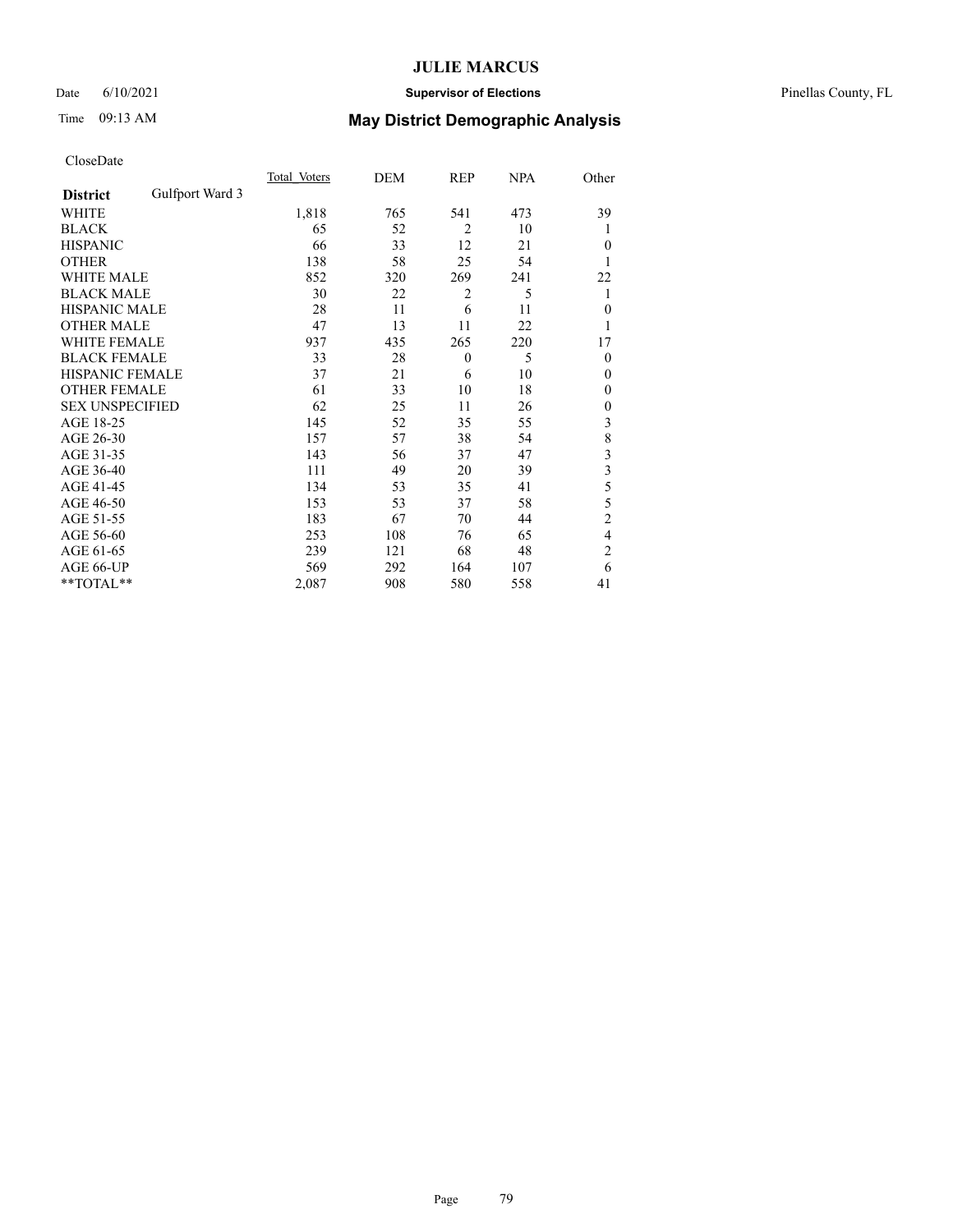## Date 6/10/2021 **Supervisor of Elections** Pinellas County, FL

# Time 09:13 AM **May District Demographic Analysis**

|                                    | Total Voters | DEM   | REP | <b>NPA</b> | Other                   |
|------------------------------------|--------------|-------|-----|------------|-------------------------|
| Gulfport Ward 4<br><b>District</b> |              |       |     |            |                         |
| WHITE                              | 1,764        | 818   | 394 | 497        | 55                      |
| <b>BLACK</b>                       | 293          | 229   | 9   | 53         | $\overline{2}$          |
| <b>HISPANIC</b>                    | 90           | 44    | 11  | 33         | $\overline{c}$          |
| <b>OTHER</b>                       | 170          | 62    | 23  | 78         | $\overline{7}$          |
| <b>WHITE MALE</b>                  | 769          | 315   | 187 | 241        | 26                      |
| <b>BLACK MALE</b>                  | 124          | 90    | 3   | 30         | 1                       |
| <b>HISPANIC MALE</b>               | 42           | 22    | 4   | 14         | $\overline{2}$          |
| <b>OTHER MALE</b>                  | 69           | 24    | 11  | 30         | 4                       |
| WHITE FEMALE                       | 975          | 496   | 201 | 249        | 29                      |
| <b>BLACK FEMALE</b>                | 163          | 133   | 6   | 23         | 1                       |
| <b>HISPANIC FEMALE</b>             | 45           | 21    | 7   | 17         | $\mathbf{0}$            |
| <b>OTHER FEMALE</b>                | 67           | 25    | 7   | 34         | 1                       |
| <b>SEX UNSPECIFIED</b>             | 63           | 27    | 11  | 23         | $\overline{c}$          |
| AGE 18-25                          | 165          | 83    | 17  | 59         | 6                       |
| AGE 26-30                          | 218          | 96    | 35  | 81         | 6                       |
| AGE 31-35                          | 204          | 99    | 28  | 69         | 8                       |
| AGE 36-40                          | 190          | 91    | 29  | 63         | 7                       |
| AGE 41-45                          | 139          | 61    | 26  | 50         | $\overline{2}$          |
| AGE 46-50                          | 186          | 82    | 38  | 63         | $\overline{\mathbf{3}}$ |
| AGE 51-55                          | 167          | 97    | 26  | 35         | 9                       |
| AGE 56-60                          | 243          | 119   | 53  | 61         | 10                      |
| AGE 61-65                          | 280          | 137   | 73  | 64         | 6                       |
| AGE 66-UP                          | 525          | 288   | 112 | 116        | 9                       |
| **TOTAL**                          | 2,317        | 1,153 | 437 | 661        | 66                      |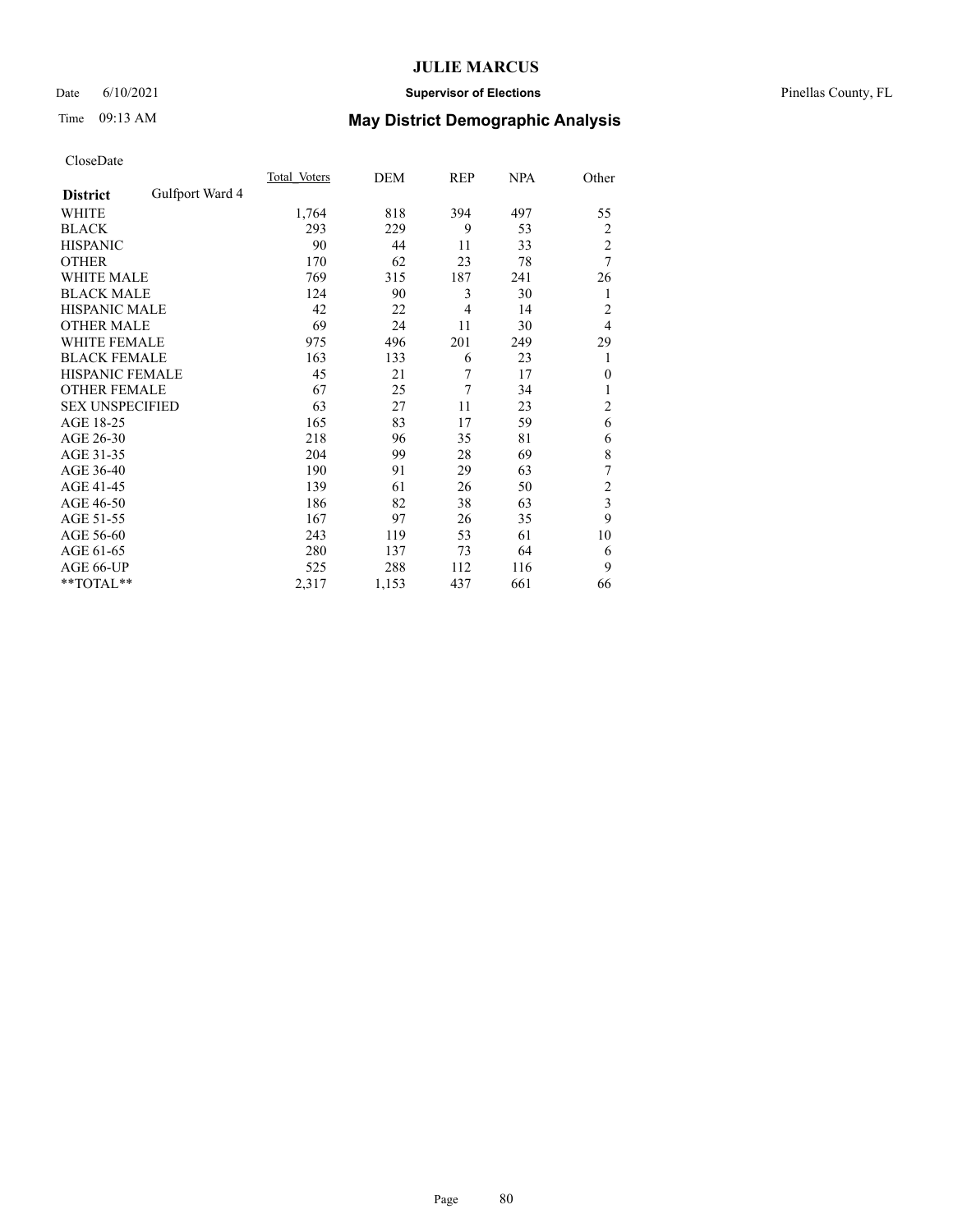## Date 6/10/2021 **Supervisor of Elections** Pinellas County, FL

| CloseDate |
|-----------|
|-----------|

|                        |                    | Total Voters | DEM | REP   | <b>NPA</b>     | Other          |
|------------------------|--------------------|--------------|-----|-------|----------------|----------------|
| <b>District</b>        | Indian Rocks Beach |              |     |       |                |                |
| WHITE                  |                    | 2,976        | 760 | 1,378 | 786            | 52             |
| <b>BLACK</b>           |                    | 26           | 16  | 2     | 6              | $\overline{c}$ |
| <b>HISPANIC</b>        |                    | 93           | 36  | 34    | 22             | 1              |
| <b>OTHER</b>           |                    | 166          | 45  | 54    | 62             | 5              |
| <b>WHITE MALE</b>      |                    | 1,415        | 285 | 702   | 401            | 27             |
| <b>BLACK MALE</b>      |                    | 15           | 9   | 1     | 4              | 1              |
| <b>HISPANIC MALE</b>   |                    | 43           | 15  | 18    | 10             | $\mathbf{0}$   |
| <b>OTHER MALE</b>      |                    | 55           | 14  | 22    | 18             | 1              |
| WHITE FEMALE           |                    | 1,532        | 474 | 660   | 373            | 25             |
| <b>BLACK FEMALE</b>    |                    | 10           | 6   | 1     | $\overline{2}$ | 1              |
| <b>HISPANIC FEMALE</b> |                    | 49           | 21  | 15    | 12             | 1              |
| <b>OTHER FEMALE</b>    |                    | 79           | 25  | 21    | 29             | 4              |
| <b>SEX UNSPECIFIED</b> |                    | 63           | 8   | 28    | 27             | $\mathbf{0}$   |
| AGE 18-25              |                    | 201          | 66  | 74    | 58             | 3              |
| AGE 26-30              |                    | 118          | 31  | 41    | 41             | 5              |
| AGE 31-35              |                    | 104          | 26  | 30    | 43             | 5              |
| AGE 36-40              |                    | 111          | 23  | 41    | 42             | 5              |
| AGE 41-45              |                    | 186          | 46  | 76    | 59             | 5              |
| AGE 46-50              |                    | 244          | 57  | 95    | 89             | 3              |
| AGE 51-55              |                    | 334          | 74  | 162   | 94             | 4              |
| AGE 56-60              |                    | 489          | 118 | 242   | 120            | 9              |
| AGE 61-65              |                    | 438          | 105 | 211   | 115            | 7              |
| AGE 66-UP              |                    | 1,036        | 311 | 496   | 215            | 14             |
| **TOTAL**              |                    | 3,261        | 857 | 1,468 | 876            | 60             |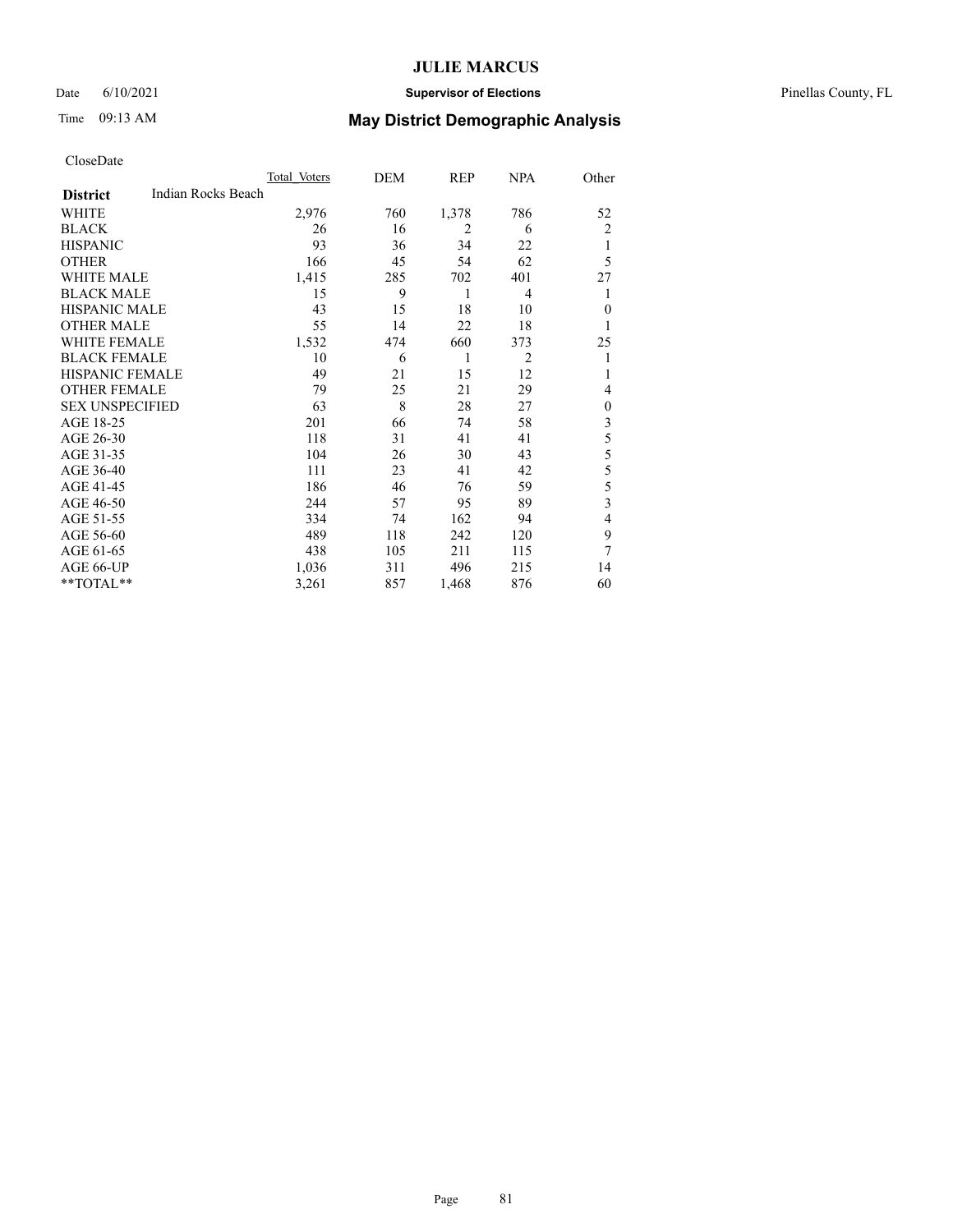## Date 6/10/2021 **Supervisor of Elections** Pinellas County, FL

# Time 09:13 AM **May District Demographic Analysis**

|                        |                      | Total Voters | DEM      | REP      | <b>NPA</b>     | Other    |
|------------------------|----------------------|--------------|----------|----------|----------------|----------|
| <b>District</b>        | <b>Indian Shores</b> |              |          |          |                |          |
| WHITE                  |                      | 1,091        | 264      | 554      | 259            | 14       |
| <b>BLACK</b>           |                      | 3            | $\theta$ | 1        | 2              | $\theta$ |
| <b>HISPANIC</b>        |                      | 45           | 14       | 25       | 4              | 2        |
| <b>OTHER</b>           |                      | 72           | 19       | 23       | 29             | 1        |
| WHITE MALE             |                      | 495          | 103      | 257      | 130            | 5        |
| <b>BLACK MALE</b>      |                      | 3            | $\theta$ | 1        | 2              | 0        |
| <b>HISPANIC MALE</b>   |                      | 20           | 6        | 11       | $\overline{2}$ |          |
| <b>OTHER MALE</b>      |                      | 28           | 9        | 8        | 10             | 1        |
| WHITE FEMALE           |                      | 582          | 157      | 292      | 124            | 9        |
| <b>BLACK FEMALE</b>    |                      | $\mathbf{0}$ | $\theta$ | $\theta$ | $\mathbf{0}$   | 0        |
| <b>HISPANIC FEMALE</b> |                      | 25           | 8        | 14       | $\overline{2}$ |          |
| <b>OTHER FEMALE</b>    |                      | 31           | 9        | 7        | 15             | 0        |
| <b>SEX UNSPECIFIED</b> |                      | 27           | 5        | 13       | 9              | 0        |
| AGE 18-25              |                      | 62           | 26       | 20       | 15             |          |
| AGE 26-30              |                      | 28           | 11       | 8        | 9              | 0        |
| AGE 31-35              |                      | 25           | 6        | 9        | 10             | 0        |
| AGE 36-40              |                      | 37           | 9        | 12       | 15             |          |
| AGE 41-45              |                      | 39           | 10       | 17       | 12             | 0        |
| AGE 46-50              |                      | 67           | 16       | 28       | 20             | 3        |
| AGE 51-55              |                      | 105          | 27       | 49       | 28             |          |
| AGE 56-60              |                      | 154          | 26       | 89       | 38             |          |
| AGE 61-65              |                      | 162          | 25       | 88       | 44             | 5        |
| AGE 66-UP              |                      | 532          | 141      | 283      | 103            | 5        |
| **TOTAL**              |                      | 1,211        | 297      | 603      | 294            | 17       |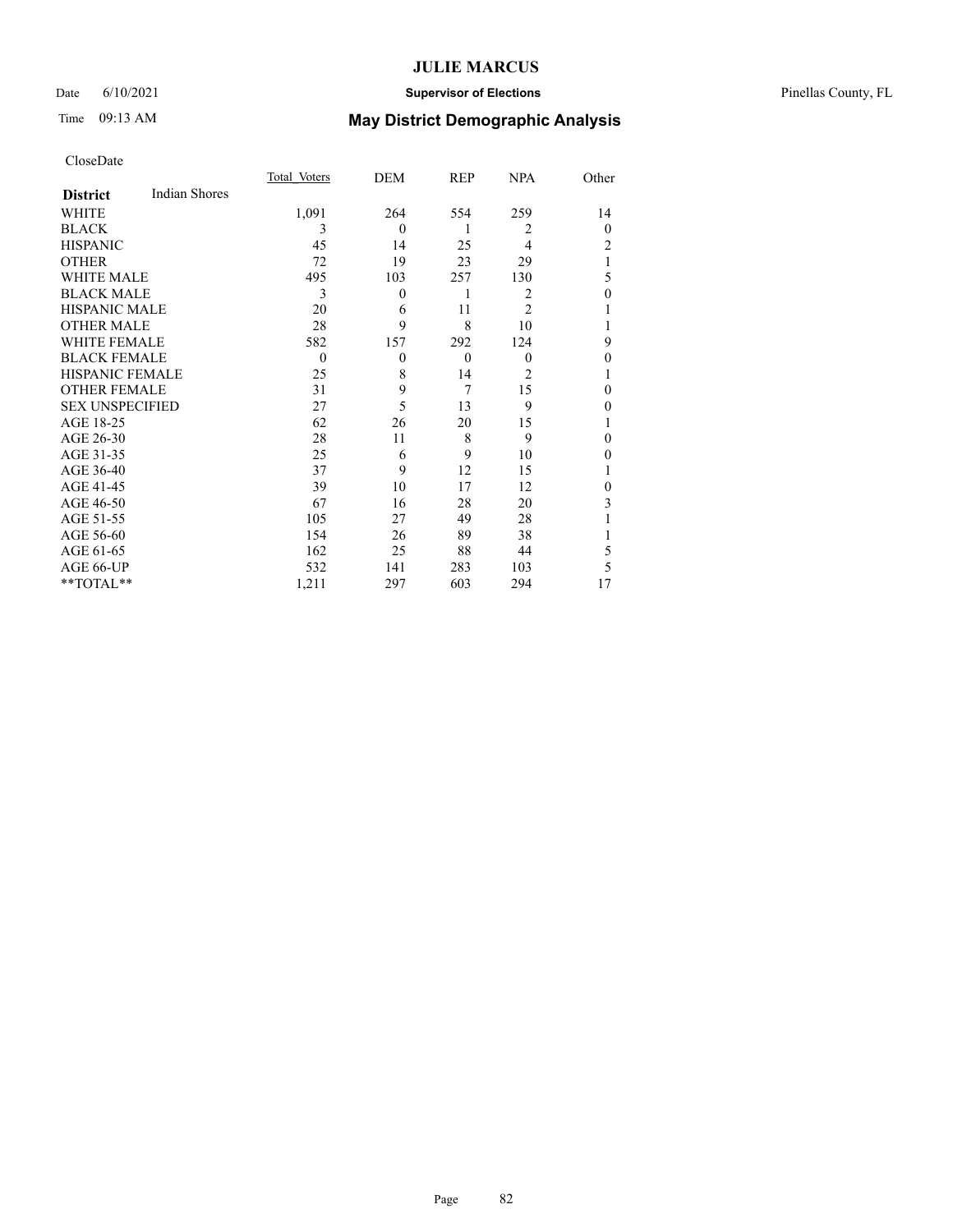### Date 6/10/2021 **Supervisor of Elections** Pinellas County, FL

# Time 09:13 AM **May District Demographic Analysis**

|                        |              | Total Voters | DEM   | REP            | NPA | Other                   |
|------------------------|--------------|--------------|-------|----------------|-----|-------------------------|
| <b>District</b>        | Kenneth City |              |       |                |     |                         |
| WHITE                  |              | 2,310        | 800   | 898            | 573 | 39                      |
| <b>BLACK</b>           |              | 158          | 114   | 5              | 37  | 2                       |
| <b>HISPANIC</b>        |              | 232          | 100   | 68             | 58  | 6                       |
| <b>OTHER</b>           |              | 352          | 110   | 108            | 130 | 4                       |
| WHITE MALE             |              | 1,040        | 310   | 428            | 282 | 20                      |
| <b>BLACK MALE</b>      |              | 63           | 38    | 3              | 21  | 1                       |
| <b>HISPANIC MALE</b>   |              | 104          | 44    | 30             | 28  | $\overline{2}$          |
| <b>OTHER MALE</b>      |              | 138          | 42    | 46             | 48  | $\overline{2}$          |
| WHITE FEMALE           |              | 1,246        | 479   | 464            | 284 | 19                      |
| <b>BLACK FEMALE</b>    |              | 95           | 76    | $\overline{2}$ | 16  | 1                       |
| <b>HISPANIC FEMALE</b> |              | 120          | 53    | 36             | 27  | 4                       |
| <b>OTHER FEMALE</b>    |              | 168          | 58    | 50             | 59  | 1                       |
| <b>SEX UNSPECIFIED</b> |              | 78           | 24    | 20             | 33  | 1                       |
| AGE 18-25              |              | 218          | 71    | 51             | 92  | 4                       |
| AGE 26-30              |              | 219          | 76    | 57             | 82  | 4                       |
| AGE 31-35              |              | 200          | 67    | 64             | 64  | 5                       |
| AGE 36-40              |              | 191          | 67    | 43             | 71  | 10                      |
| AGE 41-45              |              | 185          | 64    | 61             | 55  | 5                       |
| AGE 46-50              |              | 202          | 59    | 78             | 62  | $\overline{\mathbf{3}}$ |
| AGE 51-55              |              | 214          | 84    | 84             | 43  | $\overline{\mathbf{3}}$ |
| AGE 56-60              |              | 330          | 115   | 117            | 92  | 6                       |
| AGE 61-65              |              | 338          | 137   | 120            | 78  | 3                       |
| AGE 66-UP              |              | 955          | 384   | 404            | 159 | 8                       |
| **TOTAL**              |              | 3,052        | 1,124 | 1,079          | 798 | 51                      |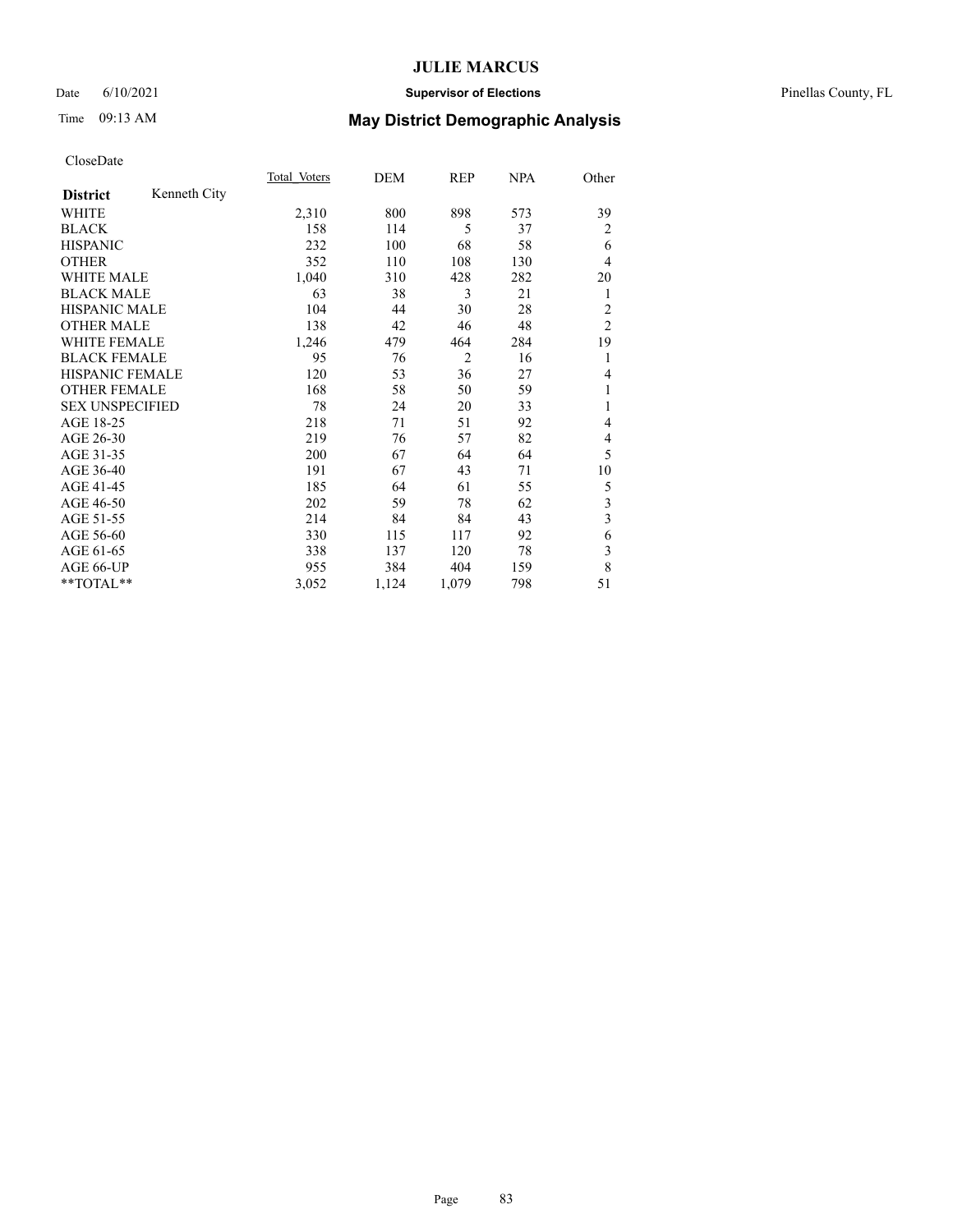## Date 6/10/2021 **Supervisor of Elections** Pinellas County, FL

# Time 09:13 AM **May District Demographic Analysis**

|                        |       | Total Voters | <b>DEM</b> | <b>REP</b> | NPA    | Other |
|------------------------|-------|--------------|------------|------------|--------|-------|
| <b>District</b>        | Largo |              |            |            |        |       |
| WHITE                  |       | 44,164       | 13,461     | 17,581     | 12,228 | 894   |
| <b>BLACK</b>           |       | 3,116        | 2,153      | 139        | 780    | 44    |
| <b>HISPANIC</b>        |       | 3,780        | 1,605      | 678        | 1,436  | 61    |
| <b>OTHER</b>           |       | 3,970        | 1,266      | 949        | 1,680  | 75    |
| WHITE MALE             |       | 19,839       | 5,058      | 8,508      | 5,795  | 478   |
| <b>BLACK MALE</b>      |       | 1,420        | 891        | 78         | 431    | 20    |
| <b>HISPANIC MALE</b>   |       | 1,665        | 644        | 329        | 664    | 28    |
| <b>OTHER MALE</b>      |       | 1,463        | 429        | 399        | 604    | 31    |
| <b>WHITE FEMALE</b>    |       | 23,761       | 8,261      | 8,852      | 6,246  | 402   |
| <b>BLACK FEMALE</b>    |       | 1,639        | 1,222      | 58         | 336    | 23    |
| <b>HISPANIC FEMALE</b> |       | 2,023        | 925        | 328        | 737    | 33    |
| <b>OTHER FEMALE</b>    |       | 1,746        | 641        | 387        | 689    | 29    |
| <b>SEX UNSPECIFIED</b> |       | 1,474        | 414        | 408        | 622    | 30    |
| AGE 18-25              |       | 4,347        | 1,479      | 1,030      | 1,691  | 147   |
| AGE 26-30              |       | 4,058        | 1,380      | 983        | 1,565  | 130   |
| AGE 31-35              |       | 3,946        | 1,364      | 1,051      | 1,419  | 112   |
| AGE 36-40              |       | 3,435        | 1,134      | 940        | 1,290  | 71    |
| AGE 41-45              |       | 3,194        | 1,019      | 956        | 1,149  | 70    |
| AGE 46-50              |       | 3,554        | 1,044      | 1,245      | 1,182  | 83    |
| AGE 51-55              |       | 4,296        | 1,291      | 1,645      | 1,276  | 84    |
| AGE 56-60              |       | 5,478        | 1,693      | 2,223      | 1,453  | 109   |
| AGE 61-65              |       | 5,432        | 1,884      | 2,145      | 1,318  | 85    |
| AGE 66-UP              |       | 17,290       | 6,197      | 7,129      | 3,781  | 183   |
| $*$ $TOTAL**$          |       | 55,030       | 18,485     | 19,347     | 16,124 | 1,074 |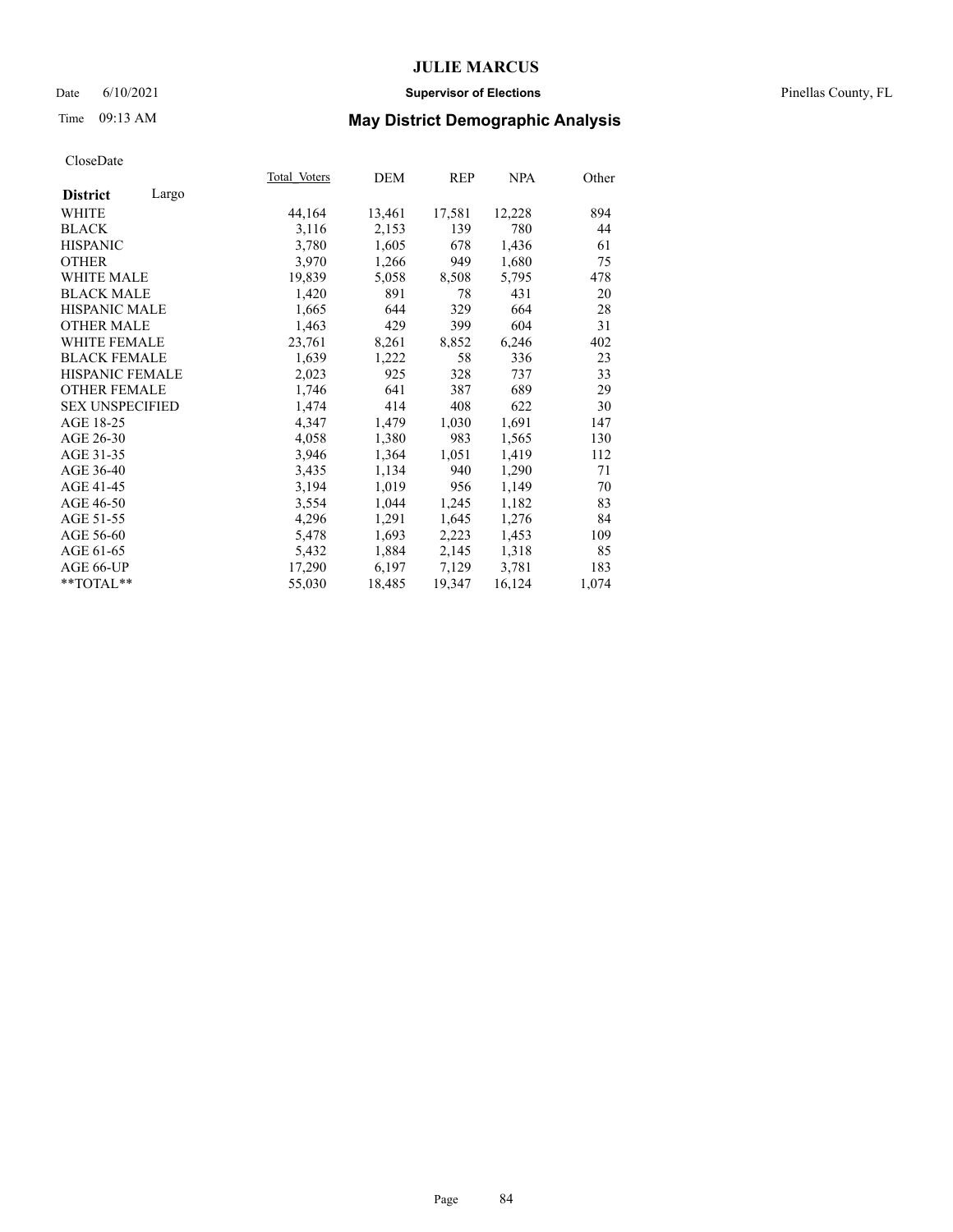## Date 6/10/2021 **Supervisor of Elections** Pinellas County, FL

# Time 09:13 AM **May District Demographic Analysis**

|                        |               | Total Voters | DEM | REP   | NPA | Other          |
|------------------------|---------------|--------------|-----|-------|-----|----------------|
| <b>District</b>        | Madeira Beach |              |     |       |     |                |
| WHITE                  |               | 3,152        | 757 | 1,495 | 848 | 52             |
| <b>BLACK</b>           |               | 31           | 16  | 5     | 7   | 3              |
| <b>HISPANIC</b>        |               | 90           | 28  | 35    | 26  | 1              |
| <b>OTHER</b>           |               | 170          | 43  | 56    | 67  | 4              |
| WHITE MALE             |               | 1,533        | 300 | 767   | 437 | 29             |
| <b>BLACK MALE</b>      |               | 18           | 9   | 2     | 6   | 1              |
| <b>HISPANIC MALE</b>   |               | 41           | 9   | 19    | 12  | 1              |
| <b>OTHER MALE</b>      |               | 67           | 16  | 25    | 23  | 3              |
| WHITE FEMALE           |               | 1,583        | 449 | 712   | 401 | 21             |
| <b>BLACK FEMALE</b>    |               | 13           | 7   | 3     | 1   | 2              |
| <b>HISPANIC FEMALE</b> |               | 44           | 18  | 14    | 12  | $\theta$       |
| <b>OTHER FEMALE</b>    |               | 64           | 23  | 16    | 24  | 1              |
| <b>SEX UNSPECIFIED</b> |               | 80           | 13  | 33    | 32  | $\overline{c}$ |
| AGE 18-25              |               | 206          | 47  | 91    | 63  | 5              |
| AGE 26-30              |               | 148          | 34  | 51    | 61  | $\overline{2}$ |
| AGE 31-35              |               | 157          | 34  | 66    | 51  | 6              |
| AGE 36-40              |               | 147          | 37  | 53    | 52  | 5              |
| AGE 41-45              |               | 178          | 46  | 67    | 59  | 6              |
| AGE 46-50              |               | 259          | 50  | 111   | 92  | 6              |
| AGE 51-55              |               | 380          | 84  | 175   | 112 | 9              |
| AGE 56-60              |               | 465          | 104 | 237   | 113 | 11             |
| AGE 61-65              |               | 471          | 123 | 231   | 112 | 5              |
| AGE 66-UP              |               | 1,032        | 285 | 509   | 233 | 5              |
| **TOTAL**              |               | 3,443        | 844 | 1,591 | 948 | 60             |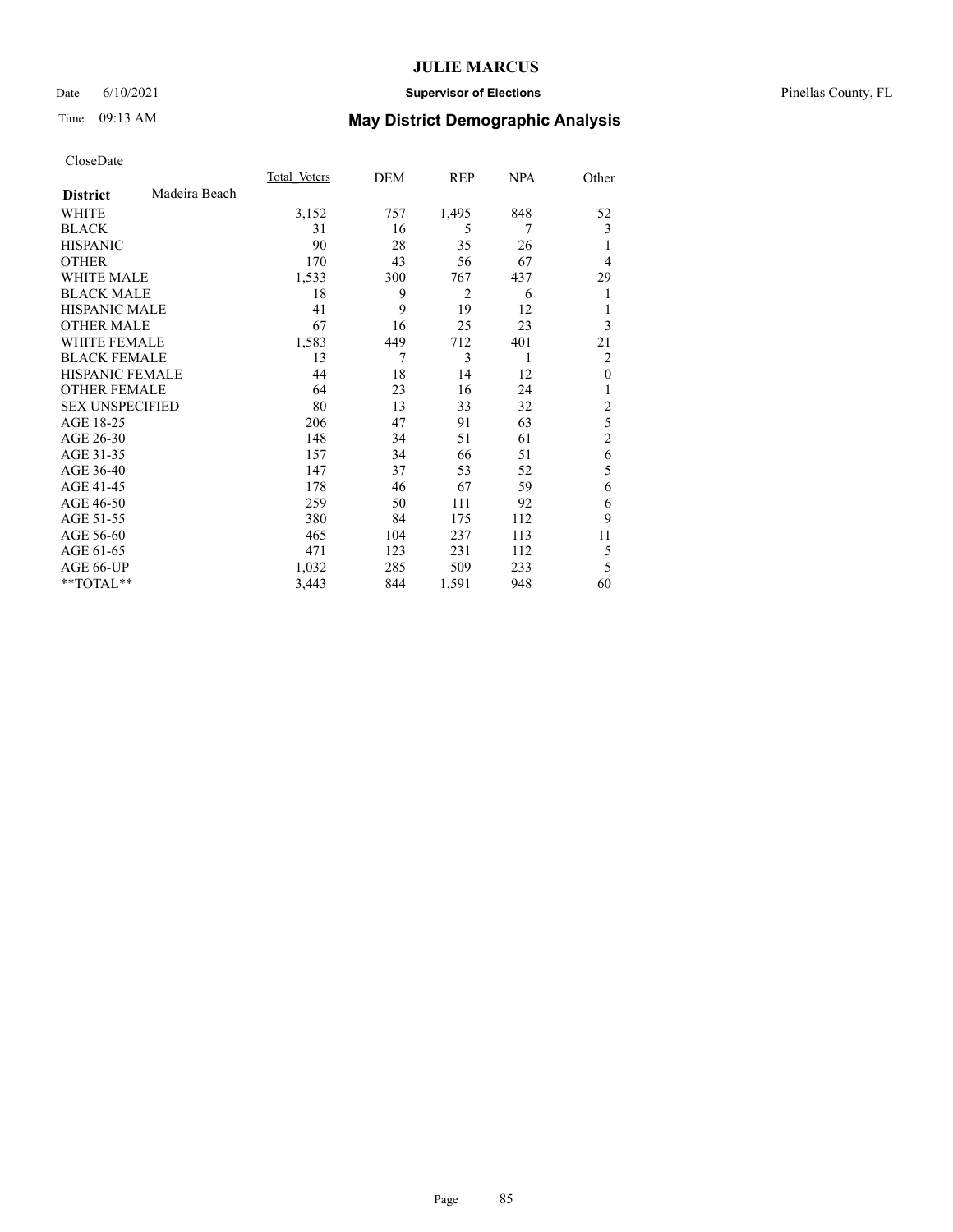## Date 6/10/2021 **Supervisor of Elections** Pinellas County, FL

|                        |                     | Total Voters | DEM            | REP          | <b>NPA</b> | Other          |
|------------------------|---------------------|--------------|----------------|--------------|------------|----------------|
| <b>District</b>        | North Redington Bch |              |                |              |            |                |
| WHITE                  |                     | 1,182        | 278            | 605          | 278        | 21             |
| <b>BLACK</b>           |                     | 16           | 7              | $\mathbf{0}$ | 7          | $\overline{2}$ |
| <b>HISPANIC</b>        |                     | 36           | 14             | 10           | 12         | $\Omega$       |
| <b>OTHER</b>           |                     | 61           | 19             | 16           | 26         | $\Omega$       |
| WHITE MALE             |                     | 534          | 100            | 310          | 119        | 5              |
| <b>BLACK MALE</b>      |                     | 9            | 6              | 0            | 3          | $\mathbf{0}$   |
| <b>HISPANIC MALE</b>   |                     | 14           | $\overline{4}$ | 5            | 5          | 0              |
| <b>OTHER MALE</b>      |                     | 21           | 4              | 4            | 13         | $\theta$       |
| <b>WHITE FEMALE</b>    |                     | 633          | 175            | 290          | 152        | 16             |
| <b>BLACK FEMALE</b>    |                     | 7            | 1              | $\mathbf{0}$ | 4          | 2              |
| <b>HISPANIC FEMALE</b> |                     | 20           | 9              | 5            | 6          | $\theta$       |
| <b>OTHER FEMALE</b>    |                     | 28           | 12             | 9            | 7          | $\Omega$       |
| <b>SEX UNSPECIFIED</b> |                     | 29           | 7              | 8            | 14         | $\Omega$       |
| AGE 18-25              |                     | 88           | 23             | 39           | 22         | 4              |
| AGE 26-30              |                     | 44           | 13             | 13           | 14         | 4              |
| AGE 31-35              |                     | 32           | 8              | 9            | 13         | 2              |
| AGE 36-40              |                     | 53           | 12             | 20           | 20         |                |
| AGE 41-45              |                     | 54           | 15             | 20           | 18         |                |
| AGE 46-50              |                     | 82           | 9              | 44           | 27         | 2              |
| AGE 51-55              |                     | 148          | 30             | 80           | 37         |                |
| AGE 56-60              |                     | 165          | 35             | 84           | 43         | 3              |
| AGE 61-65              |                     | 166          | 48             | 85           | 30         | 3              |
| AGE 66-UP              |                     | 463          | 125            | 237          | 99         | $\overline{2}$ |
| **TOTAL**              |                     | 1,295        | 318            | 631          | 323        | 23             |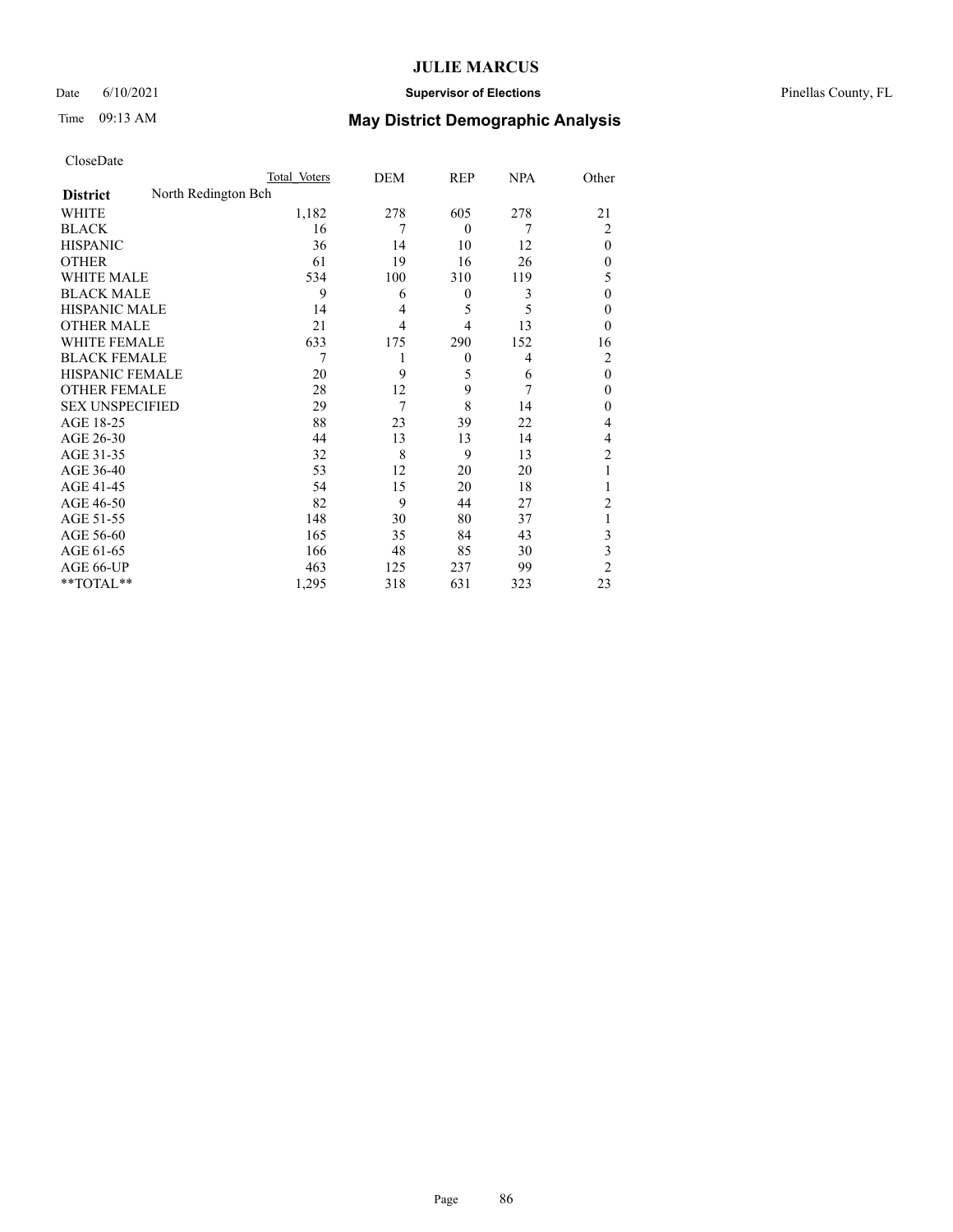### Date 6/10/2021 **Supervisor of Elections** Pinellas County, FL

# Time 09:13 AM **May District Demographic Analysis**

| Total Voters | DEM   | REP   | NPA   | Other |
|--------------|-------|-------|-------|-------|
|              |       |       |       |       |
| 8,099        | 2,251 | 3,378 | 2,299 | 171   |
| 471          | 319   | 21    | 127   | 4     |
| 960          | 398   | 182   | 363   | 17    |
| 954          | 299   | 228   | 414   | 13    |
| 3,753        | 859   | 1,703 | 1,103 | 88    |
| 217          | 125   | 17    | 72    | 3     |
| 420          | 160   | 88    | 165   | 7     |
| 334          | 103   | 81    | 147   | 3     |
| 4,272        | 1,374 | 1,653 | 1,162 | 83    |
| 245          | 187   | 4     | 53    | 1     |
| 509          | 224   | 89    | 186   | 10    |
| 436          | 156   | 99    | 177   | 4     |
| 298          | 79    | 75    | 138   | 6     |
| 1,024        | 329   | 293   | 378   | 24    |
| 751          | 242   | 217   | 267   | 25    |
| 908          | 293   | 268   | 320   | 27    |
| 936          | 268   | 301   | 353   | 14    |
| 814          | 224   | 283   | 284   | 23    |
| 862          | 240   | 322   | 285   | 15    |
| 983          | 260   | 397   | 309   | 17    |
| 1,099        | 322   | 466   | 297   | 14    |
| 973          | 311   | 384   | 261   | 17    |
| 2,134        | 778   | 878   | 449   | 29    |
| 10,484       | 3,267 | 3,809 | 3,203 | 205   |
|              |       |       |       |       |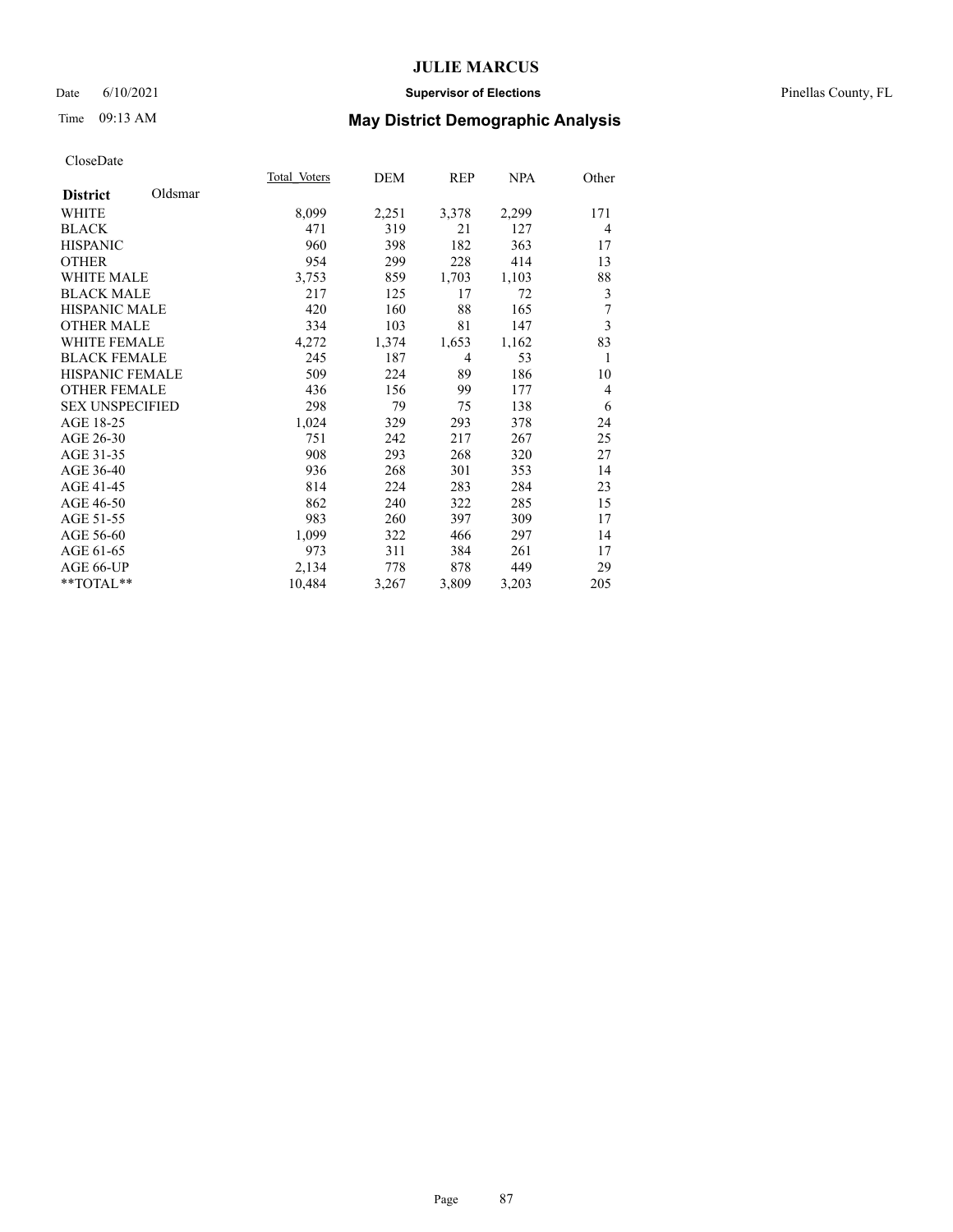### Date 6/10/2021 **Supervisor of Elections** Pinellas County, FL

# Time 09:13 AM **May District Demographic Analysis**

|                        |               | Total Voters | DEM    | REP    | NPA    | Other |
|------------------------|---------------|--------------|--------|--------|--------|-------|
| <b>District</b>        | Pinellas Park |              |        |        |        |       |
| WHITE                  |               | 25,531       | 7,897  | 9,955  | 7,185  | 494   |
| <b>BLACK</b>           |               | 1,990        | 1,402  | 98     | 466    | 24    |
| <b>HISPANIC</b>        |               | 3,015        | 1,295  | 520    | 1,153  | 47    |
| <b>OTHER</b>           |               | 4,311        | 1,248  | 1,100  | 1,897  | 66    |
| <b>WHITE MALE</b>      |               | 11,556       | 3,011  | 4,859  | 3,428  | 258   |
| <b>BLACK MALE</b>      |               | 857          | 541    | 51     | 251    | 14    |
| <b>HISPANIC MALE</b>   |               | 1,356        | 530    | 259    | 542    | 25    |
| <b>OTHER MALE</b>      |               | 1,769        | 459    | 510    | 772    | 28    |
| <b>WHITE FEMALE</b>    |               | 13,695       | 4,812  | 5,010  | 3,642  | 231   |
| <b>BLACK FEMALE</b>    |               | 1,107        | 841    | 45     | 211    | 10    |
| HISPANIC FEMALE        |               | 1,568        | 733    | 249    | 564    | 22    |
| <b>OTHER FEMALE</b>    |               | 1,960        | 631    | 478    | 823    | 28    |
| <b>SEX UNSPECIFIED</b> |               | 979          | 284    | 212    | 468    | 15    |
| AGE 18-25              |               | 3,118        | 1,060  | 663    | 1,307  | 88    |
| AGE 26-30              |               | 2,805        | 968    | 673    | 1,097  | 67    |
| AGE 31-35              |               | 2,818        | 996    | 687    | 1,043  | 92    |
| AGE 36-40              |               | 2,630        | 869    | 692    | 1,011  | 58    |
| AGE 41-45              |               | 2,309        | 776    | 630    | 855    | 48    |
| AGE 46-50              |               | 2,610        | 809    | 890    | 846    | 65    |
| AGE 51-55              |               | 2,882        | 850    | 1,061  | 927    | 44    |
| AGE 56-60              |               | 3,329        | 1,021  | 1,384  | 880    | 44    |
| AGE 61-65              |               | 3,306        | 1,154  | 1,288  | 820    | 44    |
| AGE 66-UP              |               | 9,040        | 3,339  | 3,705  | 1,915  | 81    |
| $*$ TOTAL $*$          |               | 34,847       | 11,842 | 11,673 | 10,701 | 631   |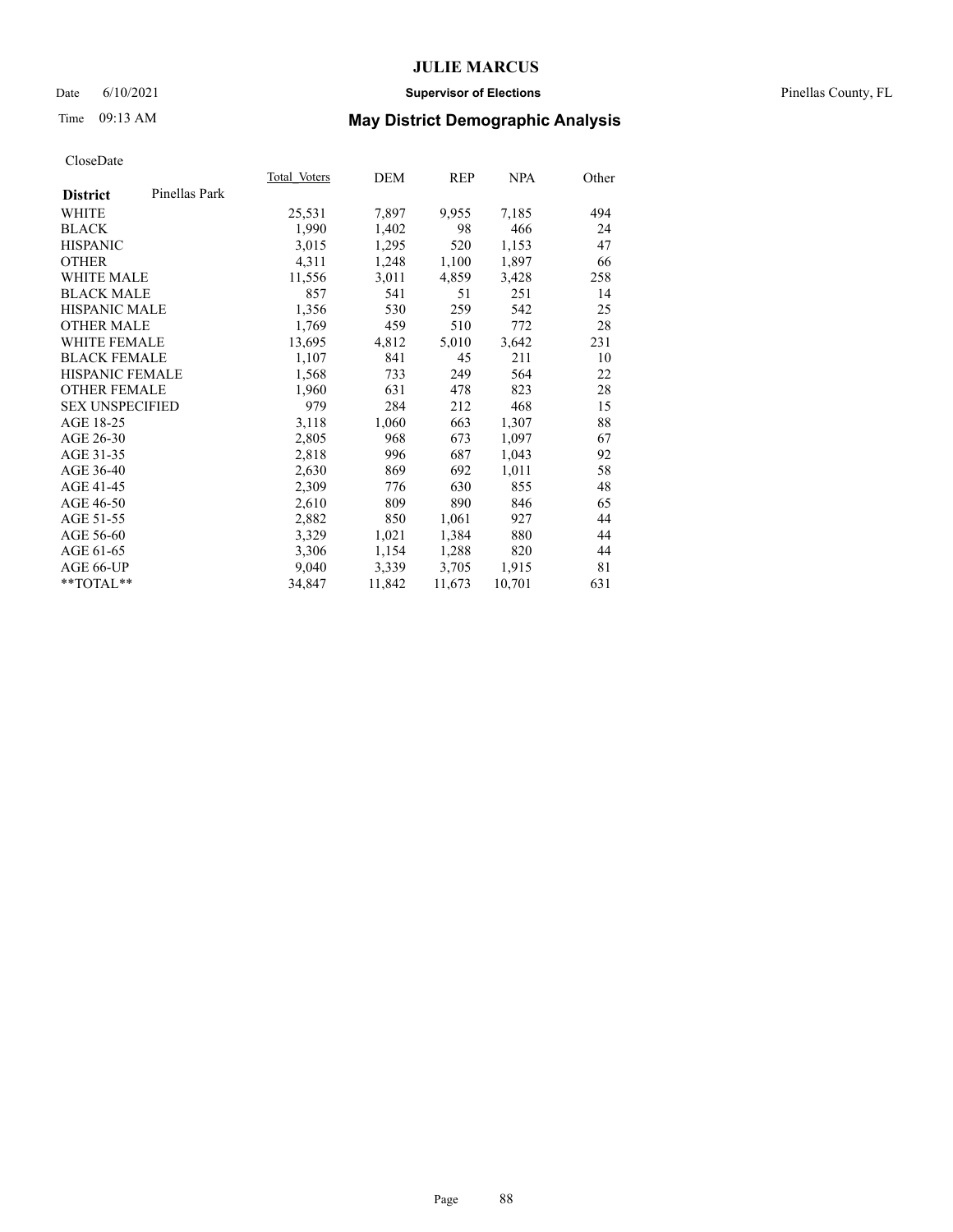## Date 6/10/2021 **Supervisor of Elections** Pinellas County, FL

# Time 09:13 AM **May District Demographic Analysis**

|                        |                 | Total Voters | DEM            | REP      | <b>NPA</b>     | Other          |
|------------------------|-----------------|--------------|----------------|----------|----------------|----------------|
| <b>District</b>        | Redington Beach |              |                |          |                |                |
| WHITE                  |                 | 1,100        | 303            | 545      | 238            | 14             |
| <b>BLACK</b>           |                 | 8            | 6              | 1        | 1              | $\overline{0}$ |
| <b>HISPANIC</b>        |                 | 44           | 11             | 18       | 15             | $\theta$       |
| <b>OTHER</b>           |                 | 88           | 21             | 30       | 37             | $\theta$       |
| WHITE MALE             |                 | 499          | 109            | 260      | 123            | 7              |
| <b>BLACK MALE</b>      |                 | 5            | 4              | 1        | $\overline{0}$ | $\theta$       |
| <b>HISPANIC MALE</b>   |                 | 23           | 5              | 8        | 10             | $\mathbf{0}$   |
| <b>OTHER MALE</b>      |                 | 39           | 11             | 14       | 14             | $\theta$       |
| WHITE FEMALE           |                 | 586          | 189            | 278      | 113            | 6              |
| <b>BLACK FEMALE</b>    |                 | 3            | $\overline{2}$ | $\theta$ |                | $\theta$       |
| <b>HISPANIC FEMALE</b> |                 | 21           | 6              | 10       | 5              | $\theta$       |
| <b>OTHER FEMALE</b>    |                 | 37           | 7              | 15       | 15             | $\theta$       |
| <b>SEX UNSPECIFIED</b> |                 | 27           | 8              | 8        | 10             |                |
| AGE 18-25              |                 | 76           | 19             | 32       | 24             |                |
| AGE 26-30              |                 | 44           | 14             | 17       | 13             | $\mathbf{0}$   |
| AGE 31-35              |                 | 51           | 12             | 26       | 13             | $\theta$       |
| AGE 36-40              |                 | 49           | 16             | 13       | 20             | $\theta$       |
| AGE 41-45              |                 | 68           | 20             | 23       | 24             |                |
| AGE 46-50              |                 | 96           | 18             | 46       | 30             | 2              |
| AGE 51-55              |                 | 110          | 28             | 59       | 21             | 2              |
| AGE 56-60              |                 | 161          | 39             | 80       | 40             | $\overline{c}$ |
| AGE 61-65              |                 | 182          | 49             | 92       | 38             | 3              |
| AGE 66-UP              |                 | 403          | 126            | 206      | 68             | 3              |
| **TOTAL**              |                 | 1,240        | 341            | 594      | 291            | 14             |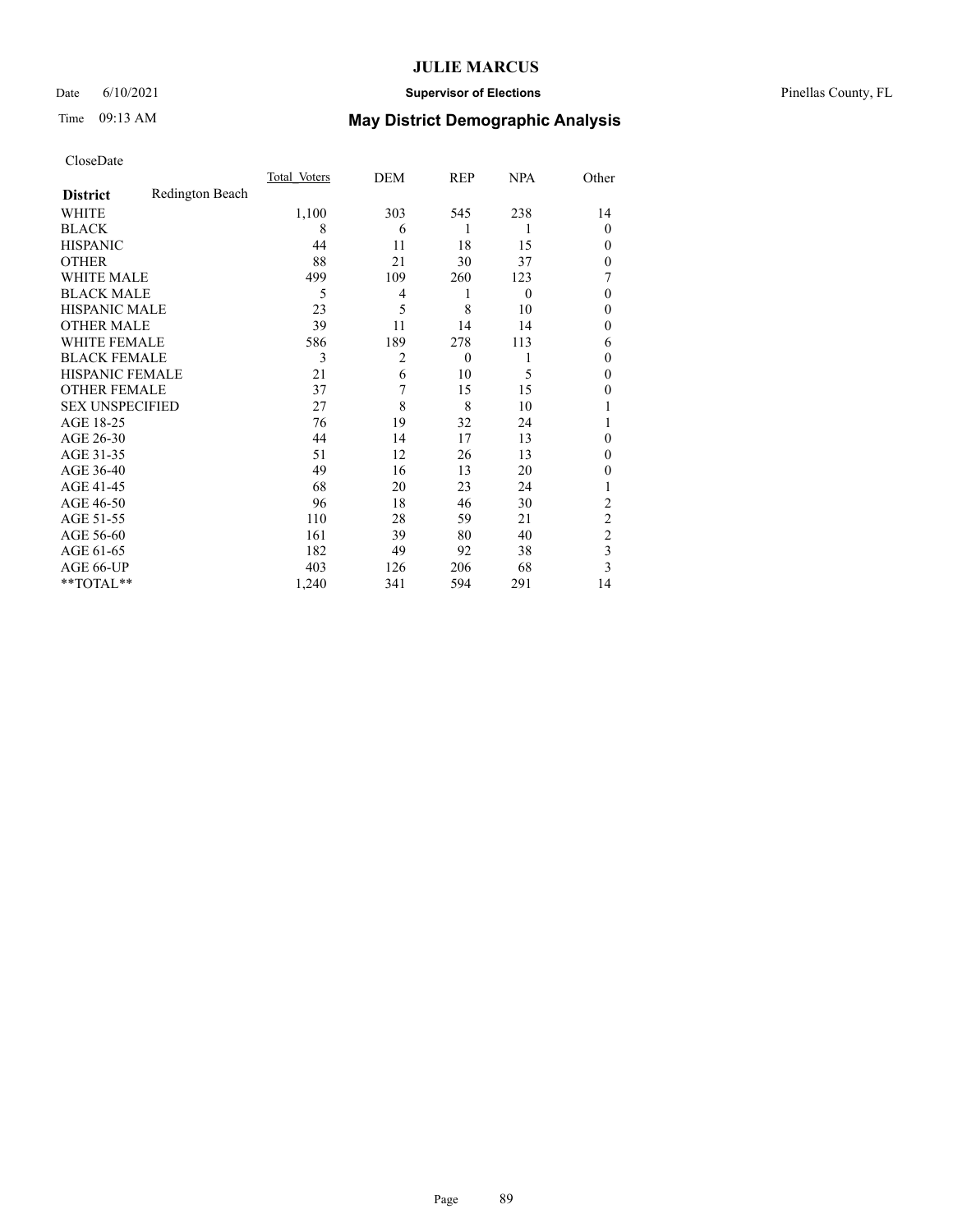## Date 6/10/2021 **Supervisor of Elections** Pinellas County, FL

|                        |                     | Total Voters | DEM            | REP      | <b>NPA</b> | Other |
|------------------------|---------------------|--------------|----------------|----------|------------|-------|
| <b>District</b>        | Redington Shores D1 |              |                |          |            |       |
| WHITE                  |                     | 406          | 88             | 196      | 114        | 8     |
| <b>BLACK</b>           |                     | 5            | $\overline{2}$ |          | 2          | 0     |
| <b>HISPANIC</b>        |                     | 17           | 9              |          |            | 0     |
| <b>OTHER</b>           |                     | 39           | 13             | 17       | 9          | 0     |
| <b>WHITE MALE</b>      |                     | 200          | 33             | 101      | 61         | 5     |
| <b>BLACK MALE</b>      |                     | 3            | 2              | $\theta$ |            | 0     |
| <b>HISPANIC MALE</b>   |                     | 6            | 4              | $\theta$ | 2          | 0     |
| <b>OTHER MALE</b>      |                     | 13           | 5              | 4        | 4          | 0     |
| <b>WHITE FEMALE</b>    |                     | 200          | 55             | 92       | 50         | 3     |
| <b>BLACK FEMALE</b>    |                     | 2            | $\Omega$       |          |            | 0     |
| HISPANIC FEMALE        |                     | 11           | 5              |          | 5          | 0     |
| <b>OTHER FEMALE</b>    |                     | 22           | 8              | 11       | 3          | 0     |
| <b>SEX UNSPECIFIED</b> |                     | 9            | 0              | 5        | 4          | 0     |
| AGE 18-25              |                     | 24           | 9              | 9        | 6          | 0     |
| AGE 26-30              |                     | 15           | 3              | 9        | 3          | 0     |
| AGE 31-35              |                     | 20           | 4              | 6        | 10         | 0     |
| AGE 36-40              |                     | 22           | 3              | 6        | 13         | 0     |
| AGE 41-45              |                     | 19           | 6              | 8        | 4          |       |
| AGE 46-50              |                     | 42           | 5              | 16       | 20         |       |
| AGE 51-55              |                     | 36           | 9              | 15       | 11         |       |
| AGE 56-60              |                     | 42           | 6              | 20       | 13         | 3     |
| AGE 61-65              |                     | 74           | 15             | 39       | 20         | 0     |
| AGE 66-UP              |                     | 173          | 52             | 87       | 32         | 2     |
| **TOTAL**              |                     | 467          | 112            | 215      | 132        | 8     |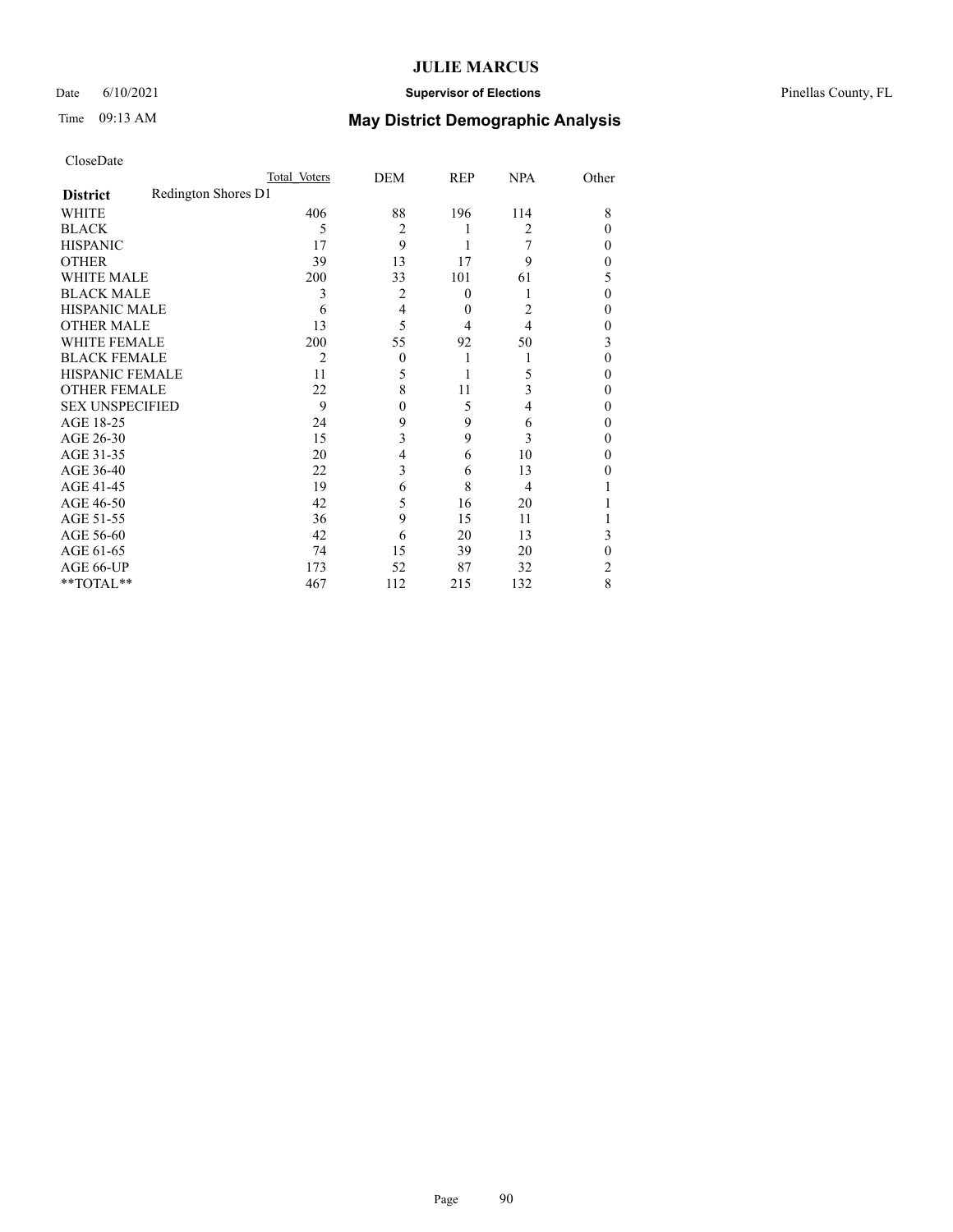## Date 6/10/2021 **Supervisor of Elections** Pinellas County, FL

|                        |                     | Total Voters | DEM            | REP      | <b>NPA</b>       | Other |
|------------------------|---------------------|--------------|----------------|----------|------------------|-------|
| <b>District</b>        | Redington Shores D2 |              |                |          |                  |       |
| WHITE                  |                     | 479          | 102            | 248      | 120              | 9     |
| <b>BLACK</b>           |                     | 3            | 3              | $\theta$ | $\boldsymbol{0}$ | 0     |
| <b>HISPANIC</b>        |                     | 12           | 2              | 6        | 3                |       |
| <b>OTHER</b>           |                     | 30           | 8              | 14       | 7                |       |
| <b>WHITE MALE</b>      |                     | 237          | 43             | 121      | 68               | 5     |
| <b>BLACK MALE</b>      |                     | 2            | $\overline{c}$ | $\theta$ | $\theta$         | 0     |
| <b>HISPANIC MALE</b>   |                     | 8            |                | 3        | 3                |       |
| <b>OTHER MALE</b>      |                     | 15           | 4              | 7        | 3                |       |
| <b>WHITE FEMALE</b>    |                     | 233          | 56             | 122      | 51               | 4     |
| <b>BLACK FEMALE</b>    |                     |              |                | $\Omega$ | $\boldsymbol{0}$ | 0     |
| HISPANIC FEMALE        |                     |              |                | 3        | $\theta$         | 0     |
| <b>OTHER FEMALE</b>    |                     | 11           | 2              | 6        | 3                | 0     |
| <b>SEX UNSPECIFIED</b> |                     | 13           | 5              | 6        | $\overline{c}$   | 0     |
| AGE 18-25              |                     | 38           | 12             | 14       | 11               |       |
| AGE 26-30              |                     | 18           | 6              | 6        | 6                | 0     |
| AGE 31-35              |                     | 15           | 7              | 3        | 5                | 0     |
| AGE 36-40              |                     | 27           | 4              | 11       | 11               |       |
| AGE 41-45              |                     | 26           | $\overline{2}$ | 14       | 10               | 0     |
| AGE 46-50              |                     | 40           | 6              | 22       | 11               |       |
| AGE 51-55              |                     | 63           | 11             | 38       | 14               |       |
| AGE 56-60              |                     | 81           | 18             | 46       | 15               | 2     |
| AGE 61-65              |                     | 72           | 19             | 35       | 17               |       |
| AGE 66-UP              |                     | 144          | 30             | 79       | 30               | 5     |
| **TOTAL**              |                     | 524          | 115            | 268      | 130              | 11    |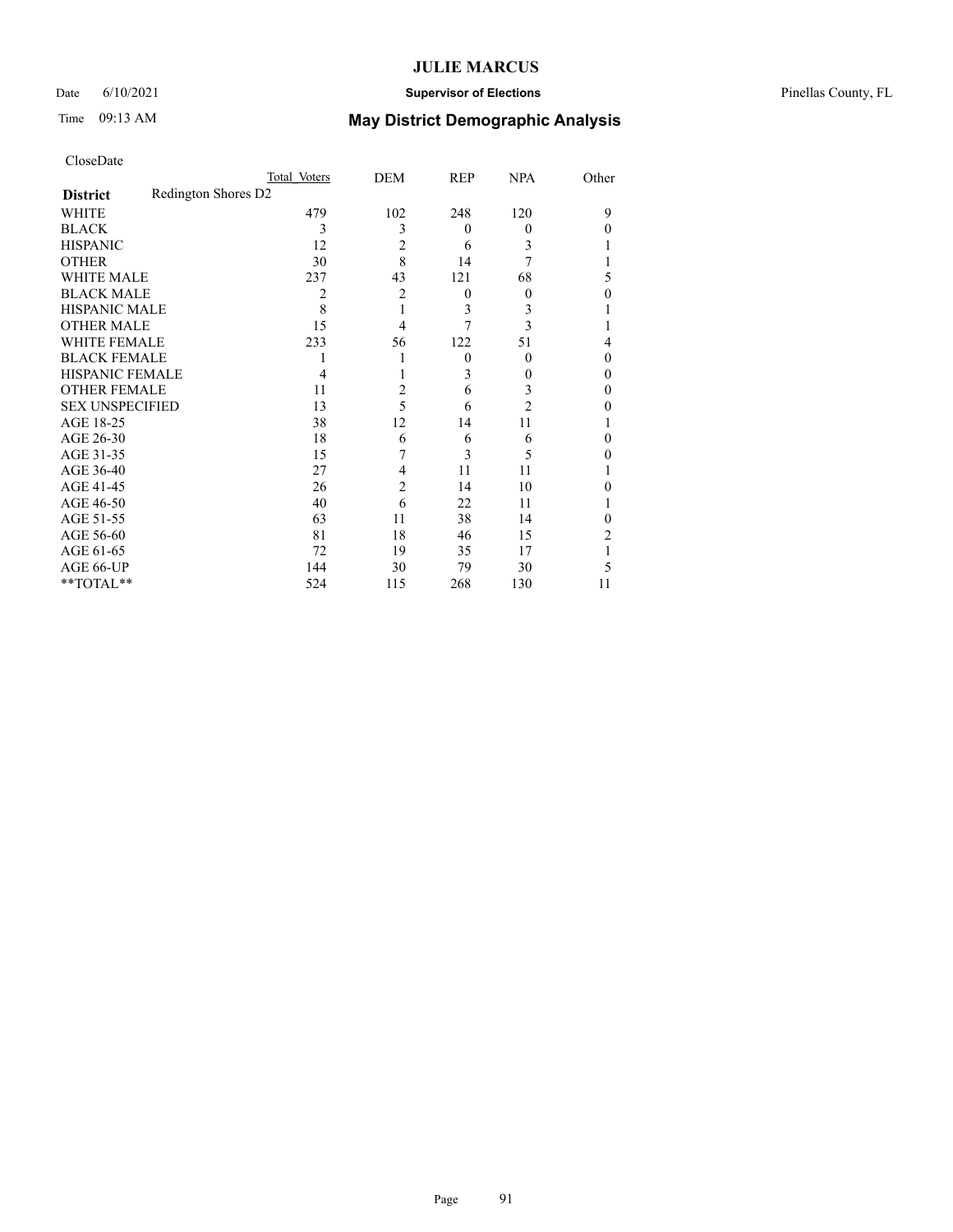## Date 6/10/2021 **Supervisor of Elections** Pinellas County, FL

|                        | Total Voters        | DEM |                | <b>REP</b>     | <b>NPA</b>     | Other          |
|------------------------|---------------------|-----|----------------|----------------|----------------|----------------|
| <b>District</b>        | Redington Shores D3 |     |                |                |                |                |
| WHITE                  |                     | 452 | 122            | 213            | 101            | 16             |
| <b>BLACK</b>           |                     | 5   | 2              | $\theta$       | 3              | $\theta$       |
| <b>HISPANIC</b>        |                     | 20  | 6              | 4              | 8              | 2              |
| <b>OTHER</b>           |                     | 26  | 8              | 7              | 9              | $\overline{c}$ |
| <b>WHITE MALE</b>      |                     | 211 | 50             | 102            | 55             | 4              |
| <b>BLACK MALE</b>      |                     | 2   | $\theta$       | $\theta$       | 2              | 0              |
| <b>HISPANIC MALE</b>   |                     | 8   | 3              |                | 3              |                |
| <b>OTHER MALE</b>      |                     | 7   | $\overline{2}$ | 3              |                |                |
| <b>WHITE FEMALE</b>    |                     | 234 | 72             | 106            | 45             | 11             |
| <b>BLACK FEMALE</b>    |                     | 3   | 2              | $\theta$       |                | 0              |
| <b>HISPANIC FEMALE</b> |                     | 12  | 3              | 3              | 5              |                |
| <b>OTHER FEMALE</b>    |                     | 10  | 2              | $\overline{2}$ | 6              | 0              |
| <b>SEX UNSPECIFIED</b> |                     | 16  | 4              | 7              | 3              | 2              |
| AGE 18-25              |                     | 23  | 5              | 8              | 9              |                |
| AGE 26-30              |                     | 15  | 3              | 4              | 8              | 0              |
| AGE 31-35              |                     | 6   | 2              | $\overline{2}$ | $\overline{c}$ | 0              |
| AGE 36-40              |                     | 11  | 6              | $\overline{4}$ |                | 0              |
| AGE 41-45              |                     | 17  | 3              | 7              | 5              | 2              |
| AGE 46-50              |                     | 19  | 6              | 8              | 4              |                |
| AGE 51-55              |                     | 37  | 9              | 17             | 10             |                |
| AGE 56-60              |                     | 57  | 10             | 28             | 13             | 6              |
| AGE 61-65              |                     | 55  | 16             | 19             | 16             | 4              |
| AGE 66-UP              |                     | 263 | 78             | 127            | 53             | 5              |
| **TOTAL**              |                     | 503 | 138            | 224            | 121            | 20             |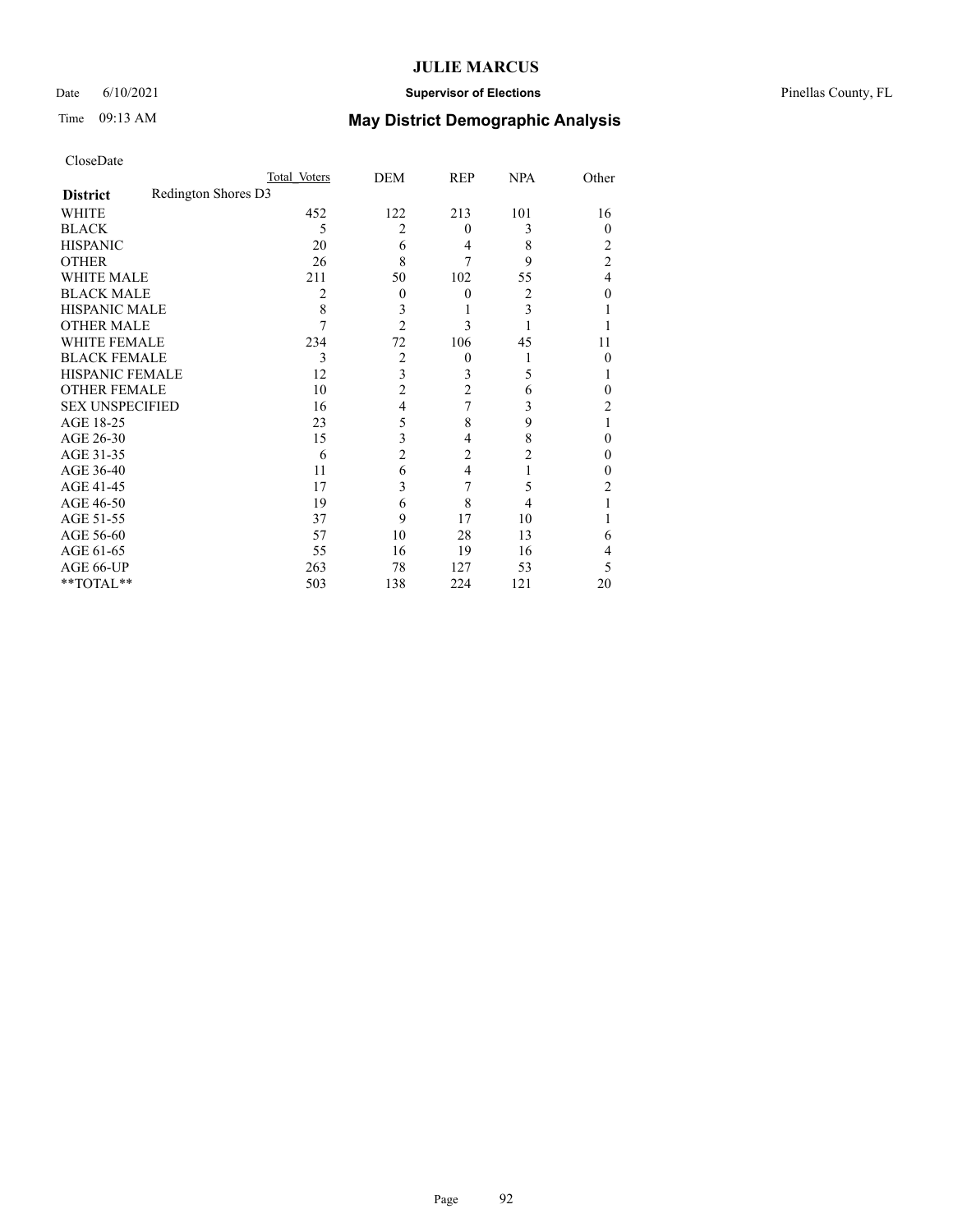## Date 6/10/2021 **Supervisor of Elections** Pinellas County, FL

|                        |                     | Total Voters | DEM            | REP            | <b>NPA</b>     | Other    |
|------------------------|---------------------|--------------|----------------|----------------|----------------|----------|
| <b>District</b>        | Redington Shores D4 |              |                |                |                |          |
| WHITE                  |                     | 428          | 121            | 193            | 110            | 4        |
| <b>BLACK</b>           |                     | 4            | 2              | $\theta$       | 2              | 0        |
| <b>HISPANIC</b>        |                     | 11           | 5              | 5              | L              | $_{0}$   |
| <b>OTHER</b>           |                     | 25           | 8              | 8              | 8              |          |
| WHITE MALE             |                     | 200          | 43             | 96             | 58             | 3        |
| <b>BLACK MALE</b>      |                     | 4            | 2              | $\mathbf{0}$   | $\overline{c}$ | 0        |
| <b>HISPANIC MALE</b>   |                     | 5            | $\overline{2}$ | 3              | $\overline{0}$ | 0        |
| <b>OTHER MALE</b>      |                     | 8            | 3              | $\overline{2}$ | 3              | 0        |
| <b>WHITE FEMALE</b>    |                     | 219          | 74             | 93             | 51             |          |
| <b>BLACK FEMALE</b>    |                     | $\theta$     | $\theta$       | $\theta$       | $\theta$       | 0        |
| <b>HISPANIC FEMALE</b> |                     | 6            | 3              | $\overline{2}$ |                | 0        |
| <b>OTHER FEMALE</b>    |                     | 12           | 5              | 4              | 3              | 0        |
| <b>SEX UNSPECIFIED</b> |                     | 14           | 4              | 6              | 3              |          |
| AGE 18-25              |                     | 18           | 4              | 7              | 7              | 0        |
| AGE 26-30              |                     | 17           | 5              | 6              | 6              | 0        |
| AGE 31-35              |                     | 20           | 5              | 7              |                |          |
| AGE 36-40              |                     | 17           | 6              | 6              | 3              | 2        |
| AGE 41-45              |                     | 20           | 8              | 9              | 3              | $\Omega$ |
| AGE 46-50              |                     | 29           | 7              | 13             | 9              | 0        |
| AGE 51-55              |                     | 37           | 10             | 18             | 9              | 0        |
| AGE 56-60              |                     | 46           | 9              | 26             | 10             |          |
| AGE 61-65              |                     | 61           | 11             | 31             | 19             |          |
| AGE 66-UP              |                     | 203          | 71             | 83             | 48             |          |
| **TOTAL**              |                     | 468          | 136            | 206            | 121            | 5        |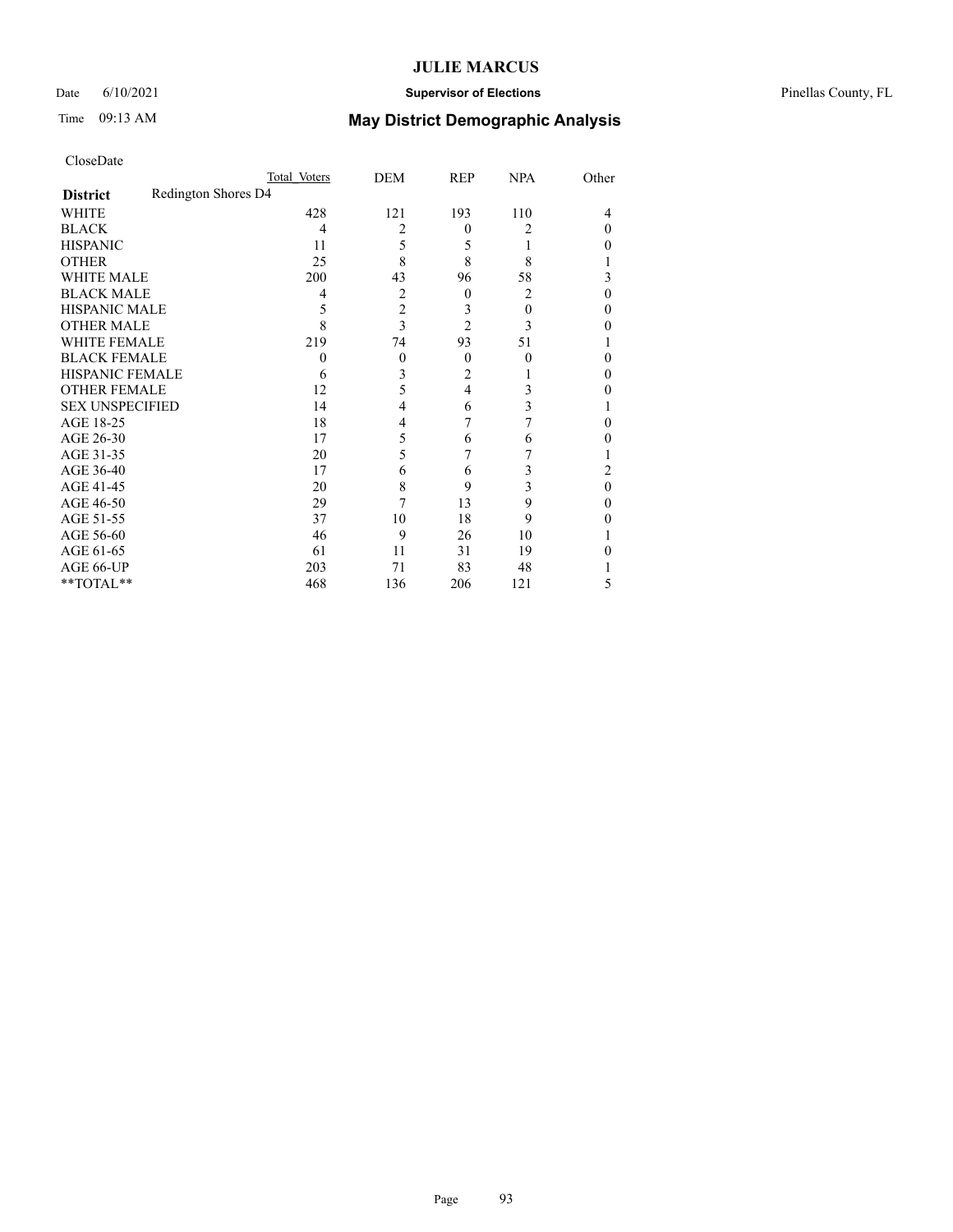### Date 6/10/2021 **Supervisor of Elections** Pinellas County, FL

# Time 09:13 AM **May District Demographic Analysis**

|                                  | Total Voters | DEM   | REP   | NPA   | Other |
|----------------------------------|--------------|-------|-------|-------|-------|
| Safety Harbor<br><b>District</b> |              |       |       |       |       |
| WHITE                            | 11,464       | 3,418 | 4,745 | 3,102 | 199   |
| <b>BLACK</b>                     | 530          | 397   | 26    | 105   | 2     |
| <b>HISPANIC</b>                  | 581          | 231   | 150   | 191   | 9     |
| <b>OTHER</b>                     | 815          | 240   | 210   | 352   | 13    |
| <b>WHITE MALE</b>                | 5,201        | 1,264 | 2,289 | 1,543 | 105   |
| <b>BLACK MALE</b>                | 226          | 153   | 13    | 59    | 1     |
| <b>HISPANIC MALE</b>             | 279          | 104   | 69    | 102   | 4     |
| <b>OTHER MALE</b>                | 353          | 98    | 100   | 148   | 7     |
| <b>WHITE FEMALE</b>              | 6,146        | 2,119 | 2,415 | 1,520 | 92    |
| <b>BLACK FEMALE</b>              | 293          | 234   | 13    | 45    | 1     |
| <b>HISPANIC FEMALE</b>           | 292          | 123   | 79    | 85    | 5     |
| <b>OTHER FEMALE</b>              | 332          | 114   | 81    | 133   | 4     |
| <b>SEX UNSPECIFIED</b>           | 267          | 76    | 72    | 115   | 4     |
| AGE 18-25                        | 1,092        | 350   | 319   | 396   | 27    |
| AGE 26-30                        | 705          | 253   | 197   | 239   | 16    |
| AGE 31-35                        | 892          | 273   | 282   | 323   | 14    |
| AGE 36-40                        | 939          | 292   | 285   | 331   | 31    |
| AGE 41-45                        | 889          | 265   | 281   | 322   | 21    |
| AGE 46-50                        | 920          | 228   | 388   | 294   | 10    |
| AGE 51-55                        | 1,184        | 332   | 462   | 366   | 24    |
| AGE 56-60                        | 1,493        | 446   | 650   | 375   | 22    |
| AGE 61-65                        | 1,533        | 530   | 642   | 337   | 24    |
| AGE 66-UP                        | 3,743        | 1,317 | 1,625 | 767   | 34    |
| $*$ $TOTAL**$                    | 13,390       | 4,286 | 5,131 | 3,750 | 223   |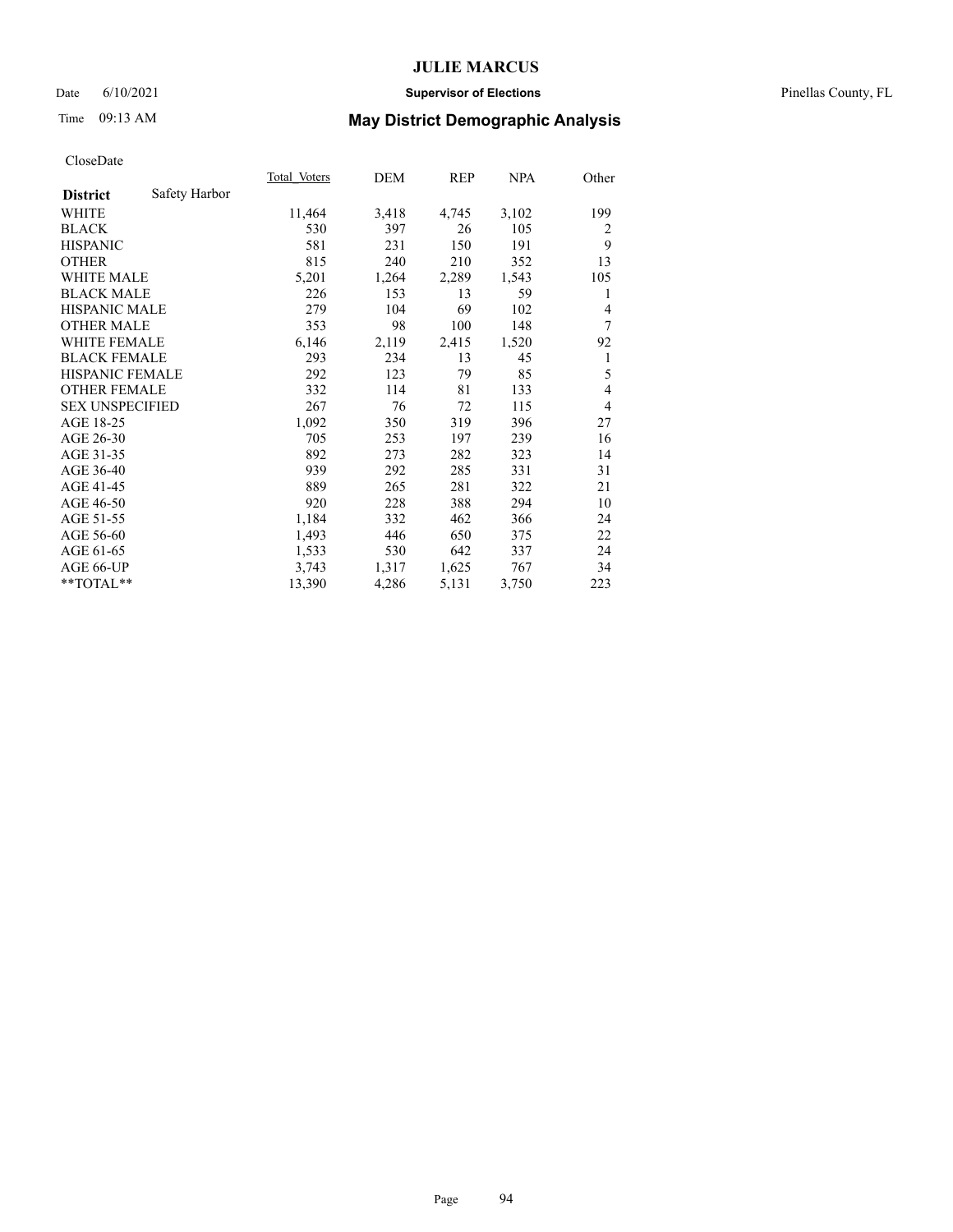### Date 6/10/2021 **Supervisor of Elections** Pinellas County, FL

# Time 09:13 AM **May District Demographic Analysis**

|                        |          | Total Voters | DEM   | REP   | NPA   | Other          |
|------------------------|----------|--------------|-------|-------|-------|----------------|
| <b>District</b>        | Seminole |              |       |       |       |                |
| WHITE                  |          | 13,227       | 3,802 | 5,940 | 3,267 | 218            |
| <b>BLACK</b>           |          | 289          | 187   | 22    | 77    | 3              |
| <b>HISPANIC</b>        |          | 519          | 193   | 133   | 187   | 6              |
| <b>OTHER</b>           |          | 965          | 293   | 254   | 394   | 24             |
| <b>WHITE MALE</b>      |          | 5,938        | 1,405 | 2,804 | 1,623 | 106            |
| <b>BLACK MALE</b>      |          | 147          | 91    | 10    | 44    | 2              |
| <b>HISPANIC MALE</b>   |          | 247          | 82    | 68    | 94    | 3              |
| <b>OTHER MALE</b>      |          | 352          | 93    | 102   | 148   | 9              |
| <b>WHITE FEMALE</b>    |          | 7,139        | 2,344 | 3,075 | 1,611 | 109            |
| <b>BLACK FEMALE</b>    |          | 140          | 96    | 12    | 31    | 1              |
| <b>HISPANIC FEMALE</b> |          | 263          | 108   | 65    | 88    | $\overline{2}$ |
| <b>OTHER FEMALE</b>    |          | 426          | 142   | 115   | 164   | 5              |
| <b>SEX UNSPECIFIED</b> |          | 348          | 114   | 98    | 122   | 14             |
| AGE 18-25              |          | 1,067        | 292   | 346   | 392   | 37             |
| AGE 26-30              |          | 793          | 216   | 273   | 282   | 22             |
| AGE 31-35              |          | 828          | 218   | 327   | 275   | 8              |
| AGE 36-40              |          | 916          | 243   | 307   | 345   | 21             |
| AGE 41-45              |          | 874          | 221   | 323   | 313   | 17             |
| AGE 46-50              |          | 941          | 232   | 403   | 288   | 18             |
| AGE 51-55              |          | 1,148        | 275   | 543   | 308   | 22             |
| AGE 56-60              |          | 1,445        | 404   | 686   | 330   | 25             |
| AGE 61-65              |          | 1,560        | 517   | 689   | 336   | 18             |
| AGE 66-UP              |          | 5,428        | 1,857 | 2,452 | 1,056 | 63             |
| $*$ $TOTAL**$          |          | 15,000       | 4,475 | 6,349 | 3,925 | 251            |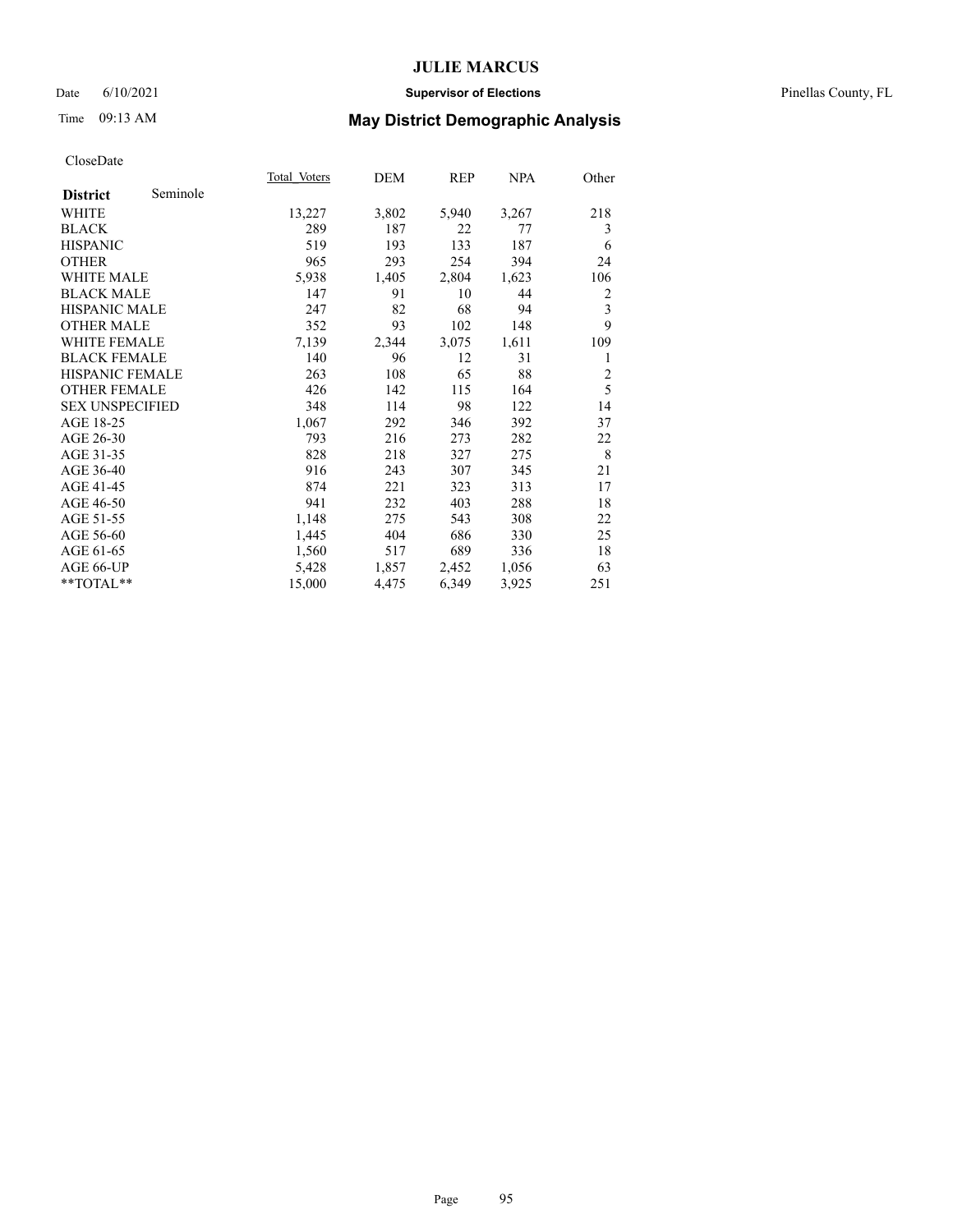### Date 6/10/2021 **Supervisor of Elections** Pinellas County, FL

# Time 09:13 AM **May District Demographic Analysis**

| Total Voters | DEM   | <b>REP</b>     | <b>NPA</b> | Other          |
|--------------|-------|----------------|------------|----------------|
|              |       |                |            |                |
| 3,827        | 1,313 | 1,510          | 931        | 73             |
| 76           | 55    | 3              | 15         | 3              |
| 120          | 45    | 36             | 35         | 4              |
| 190          | 64    | 47             | 74         | 5              |
| 1,598        | 473   | 656            | 429        | 40             |
| 37           | 21    | $\overline{2}$ | 11         | 3              |
| 39           | 13    | 11             | 13         | $\overline{c}$ |
| 68           | 22    | 20             | 24         | $\overline{2}$ |
| 2,183        | 821   | 843            | 487        | 32             |
| 36           | 32    | 1              | 3          | $\theta$       |
| 77           | 31    | 23             | 21         | $\overline{2}$ |
| 82           | 32    | 20             | 28         | $\overline{c}$ |
| 93           | 32    | 20             | 39         | $\overline{c}$ |
| 120          | 46    | 34             | 35         | 5              |
| 111          | 35    | 28             | 41         | 7              |
| 98           | 25    | 28             | 43         | $\overline{c}$ |
| 99           | 31    | 24             | 39         | 5              |
| 97           | 36    | 24             | 34         | 3              |
| 130          | 35    | 54             | 38         | 3              |
| 244          | 68    | 105            | 63         | 8              |
| 389          | 123   | 155            | 103        | 8              |
| 508          | 175   | 179            | 136        | 18             |
| 2,417        | 903   | 965            | 523        | 26             |
| 4,213        | 1,477 | 1,596          | 1,055      | 85             |
|              |       |                |            |                |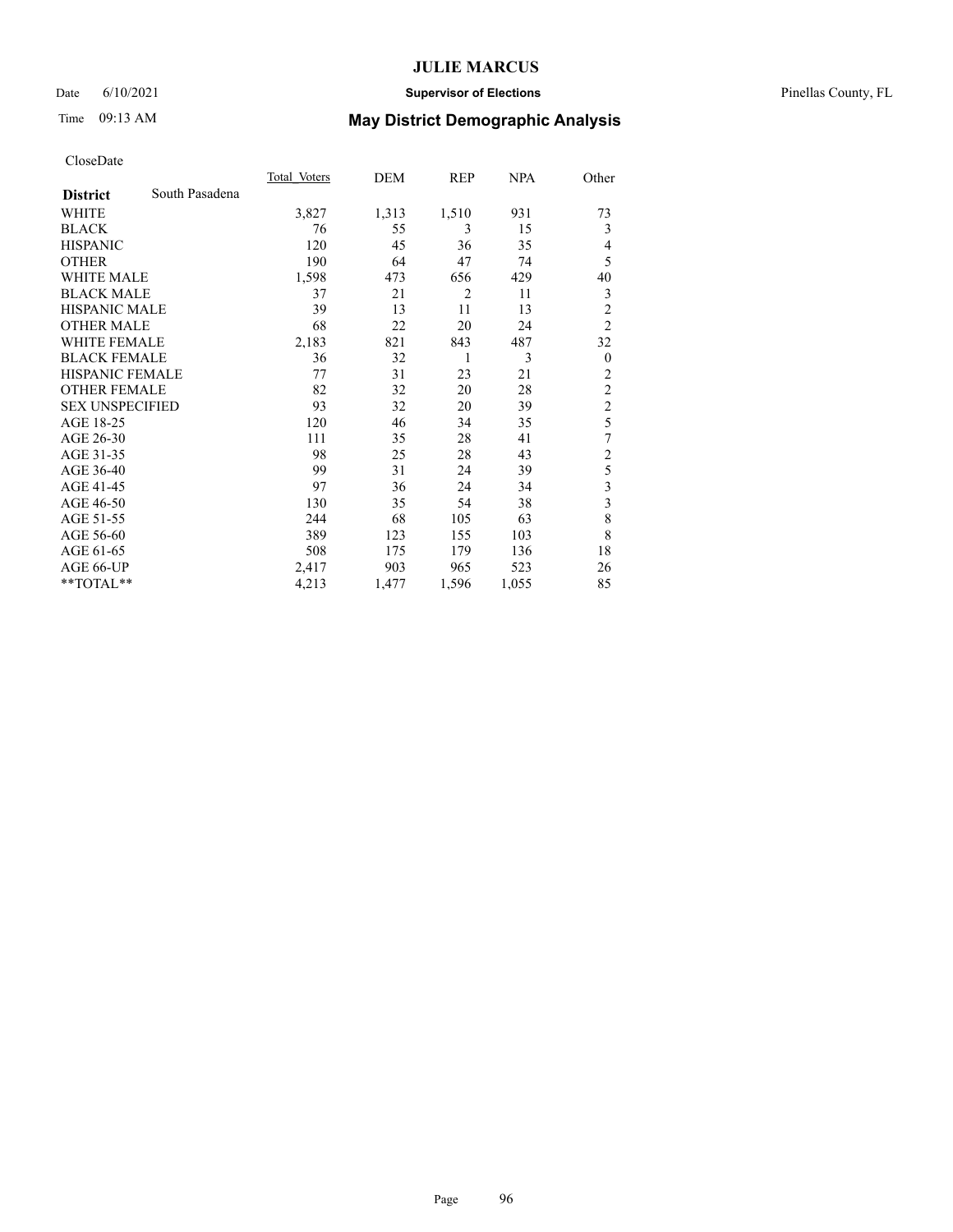### Date 6/10/2021 **Supervisor of Elections** Pinellas County, FL

# Time 09:13 AM **May District Demographic Analysis**

|                                     | Total Voters | DEM   | REP   | NPA   | Other          |
|-------------------------------------|--------------|-------|-------|-------|----------------|
| St Petersburg D1<br><b>District</b> |              |       |       |       |                |
| WHITE                               | 19,667       | 6,585 | 7,782 | 4,932 | 368            |
| <b>BLACK</b>                        | 755          | 539   | 40    | 163   | 13             |
| <b>HISPANIC</b>                     | 1,150        | 466   | 275   | 386   | 23             |
| <b>OTHER</b>                        | 1,615        | 562   | 390   | 636   | 27             |
| <b>WHITE MALE</b>                   | 9,160        | 2,594 | 3,834 | 2,549 | 183            |
| <b>BLACK MALE</b>                   | 369          | 239   | 26    | 93    | 11             |
| <b>HISPANIC MALE</b>                | 539          | 195   | 153   | 179   | 12             |
| <b>OTHER MALE</b>                   | 622          | 200   | 169   | 244   | 9              |
| <b>WHITE FEMALE</b>                 | 10,320       | 3,921 | 3,885 | 2,331 | 183            |
| <b>BLACK FEMALE</b>                 | 370          | 290   | 13    | 65    | $\overline{2}$ |
| <b>HISPANIC FEMALE</b>              | 580          | 257   | 119   | 193   | 11             |
| <b>OTHER FEMALE</b>                 | 713          | 281   | 160   | 262   | 10             |
| <b>SEX UNSPECIFIED</b>              | 514          | 175   | 128   | 201   | 10             |
| AGE 18-25                           | 1,938        | 634   | 561   | 685   | 58             |
| AGE 26-30                           | 1,599        | 549   | 443   | 564   | 43             |
| AGE 31-35                           | 1,832        | 640   | 553   | 597   | 42             |
| AGE 36-40                           | 1,694        | 579   | 451   | 617   | 47             |
| AGE 41-45                           | 1,633        | 552   | 513   | 531   | 37             |
| AGE 46-50                           | 1,726        | 564   | 661   | 465   | 36             |
| AGE 51-55                           | 2,096        | 664   | 855   | 540   | 37             |
| AGE 56-60                           | 2,468        | 784   | 1,046 | 599   | 39             |
| AGE 61-65                           | 2,417        | 870   | 1,037 | 476   | 34             |
| AGE 66-UP                           | 5,784        | 2,316 | 2,367 | 1,043 | 58             |
| $*$ $TOTAL**$                       | 23,187       | 8,152 | 8,487 | 6,117 | 431            |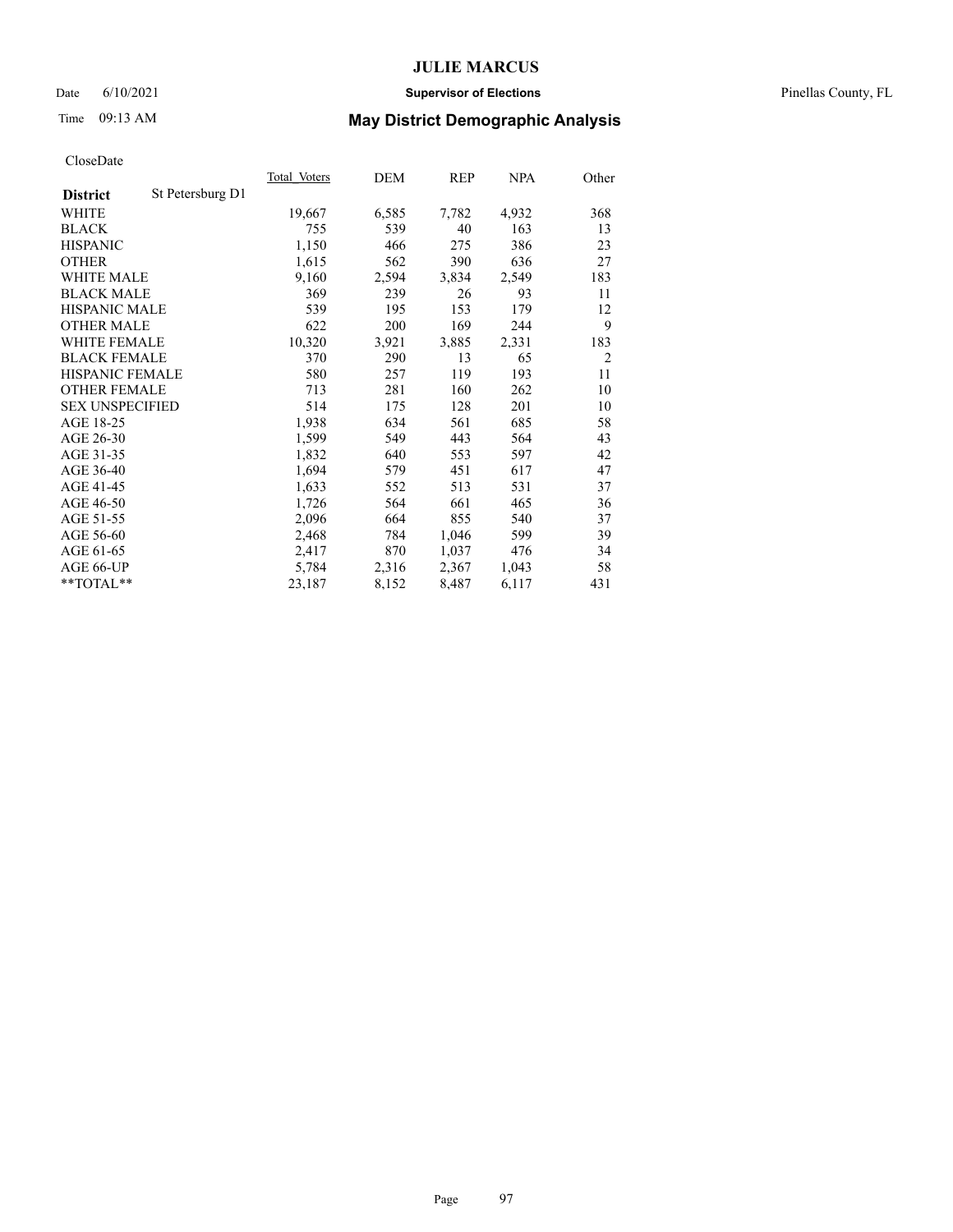### Date 6/10/2021 **Supervisor of Elections** Pinellas County, FL

# Time 09:13 AM **May District Demographic Analysis**

|                        |                  | Total Voters | DEM   | REP   | NPA   | Other |
|------------------------|------------------|--------------|-------|-------|-------|-------|
| <b>District</b>        | St Petersburg D2 |              |       |       |       |       |
| WHITE                  |                  | 16,493       | 5,594 | 5,840 | 4,635 | 424   |
| <b>BLACK</b>           |                  | 2,233        | 1,616 | 72    | 511   | 34    |
| <b>HISPANIC</b>        |                  | 1,701        | 767   | 306   | 592   | 36    |
| <b>OTHER</b>           |                  | 1,935        | 705   | 369   | 811   | 50    |
| <b>WHITE MALE</b>      |                  | 7,669        | 2,128 | 2,997 | 2,321 | 223   |
| <b>BLACK MALE</b>      |                  | 888          | 565   | 35    | 270   | 18    |
| <b>HISPANIC MALE</b>   |                  | 743          | 277   | 158   | 290   | 18    |
| <b>OTHER MALE</b>      |                  | 725          | 247   | 150   | 311   | 17    |
| WHITE FEMALE           |                  | 8,628        | 3,391 | 2,787 | 2,253 | 197   |
| <b>BLACK FEMALE</b>    |                  | 1,309        | 1,025 | 36    | 233   | 15    |
| HISPANIC FEMALE        |                  | 918          | 472   | 143   | 286   | 17    |
| <b>OTHER FEMALE</b>    |                  | 842          | 355   | 164   | 295   | 28    |
| <b>SEX UNSPECIFIED</b> |                  | 640          | 222   | 117   | 290   | 11    |
| AGE 18-25              |                  | 2,366        | 938   | 532   | 814   | 82    |
| AGE 26-30              |                  | 3,068        | 1,261 | 671   | 1,042 | 94    |
| AGE 31-35              |                  | 2,521        | 1,016 | 582   | 847   | 76    |
| AGE 36-40              |                  | 1,920        | 752   | 471   | 640   | 57    |
| AGE 41-45              |                  | 1,668        | 622   | 445   | 558   | 43    |
| AGE 46-50              |                  | 1,714        | 638   | 481   | 558   | 37    |
| AGE 51-55              |                  | 1,666        | 567   | 619   | 447   | 33    |
| AGE 56-60              |                  | 1,832        | 658   | 659   | 479   | 36    |
| AGE 61-65              |                  | 1,688        | 671   | 604   | 369   | 44    |
| AGE 66-UP              |                  | 3,919        | 1,559 | 1,523 | 795   | 42    |
| **TOTAL**              |                  | 22,362       | 8,682 | 6,587 | 6,549 | 544   |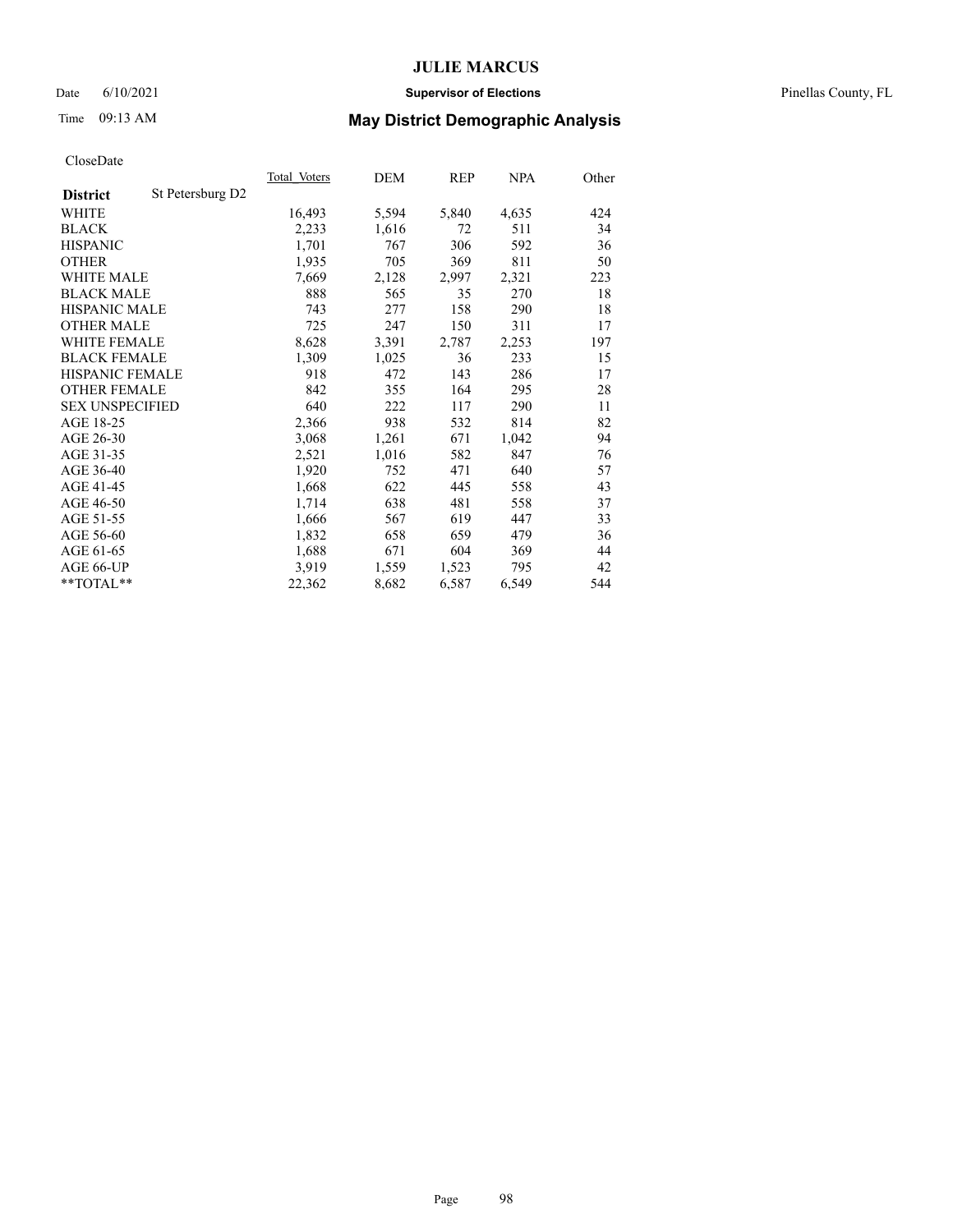### Date 6/10/2021 **Supervisor of Elections** Pinellas County, FL

# Time 09:13 AM **May District Demographic Analysis**

|                        |                  | Total Voters | DEM   | REP   | NPA   | Other |
|------------------------|------------------|--------------|-------|-------|-------|-------|
| <b>District</b>        | St Petersburg D3 |              |       |       |       |       |
| WHITE                  |                  | 21,758       | 7,115 | 9,035 | 5,181 | 427   |
| <b>BLACK</b>           |                  | 538          | 391   | 33    | 108   | 6     |
| <b>HISPANIC</b>        |                  | 1,109        | 499   | 260   | 332   | 18    |
| <b>OTHER</b>           |                  | 1,665        | 535   | 382   | 697   | 51    |
| <b>WHITE MALE</b>      |                  | 10,122       | 2,749 | 4,564 | 2,592 | 217   |
| <b>BLACK MALE</b>      |                  | 253          | 163   | 21    | 65    | 4     |
| <b>HISPANIC MALE</b>   |                  | 494          | 197   | 118   | 169   | 10    |
| <b>OTHER MALE</b>      |                  | 610          | 181   | 155   | 256   | 18    |
| <b>WHITE FEMALE</b>    |                  | 11,418       | 4,298 | 4,395 | 2,519 | 206   |
| <b>BLACK FEMALE</b>    |                  | 282          | 226   | 12    | 42    | 2     |
| <b>HISPANIC FEMALE</b> |                  | 595          | 293   | 137   | 157   | 8     |
| <b>OTHER FEMALE</b>    |                  | 743          | 277   | 168   | 277   | 21    |
| <b>SEX UNSPECIFIED</b> |                  | 553          | 156   | 140   | 241   | 16    |
| AGE 18-25              |                  | 2,033        | 674   | 660   | 633   | 66    |
| AGE 26-30              |                  | 2,054        | 693   | 639   | 666   | 56    |
| AGE 31-35              |                  | 2,225        | 788   | 677   | 701   | 59    |
| AGE 36-40              |                  | 2,171        | 739   | 673   | 702   | 57    |
| AGE 41-45              |                  | 1,903        | 641   | 623   | 592   | 47    |
| AGE 46-50              |                  | 2,031        | 617   | 831   | 538   | 45    |
| AGE 51-55              |                  | 2,164        | 589   | 970   | 571   | 34    |
| AGE 56-60              |                  | 2,473        | 831   | 1,120 | 475   | 47    |
| AGE 61-65              |                  | 2,344        | 833   | 1,037 | 440   | 34    |
| AGE 66-UP              |                  | 5,672        | 2,135 | 2,480 | 1,000 | 57    |
| **TOTAL**              |                  | 25,070       | 8,540 | 9,710 | 6,318 | 502   |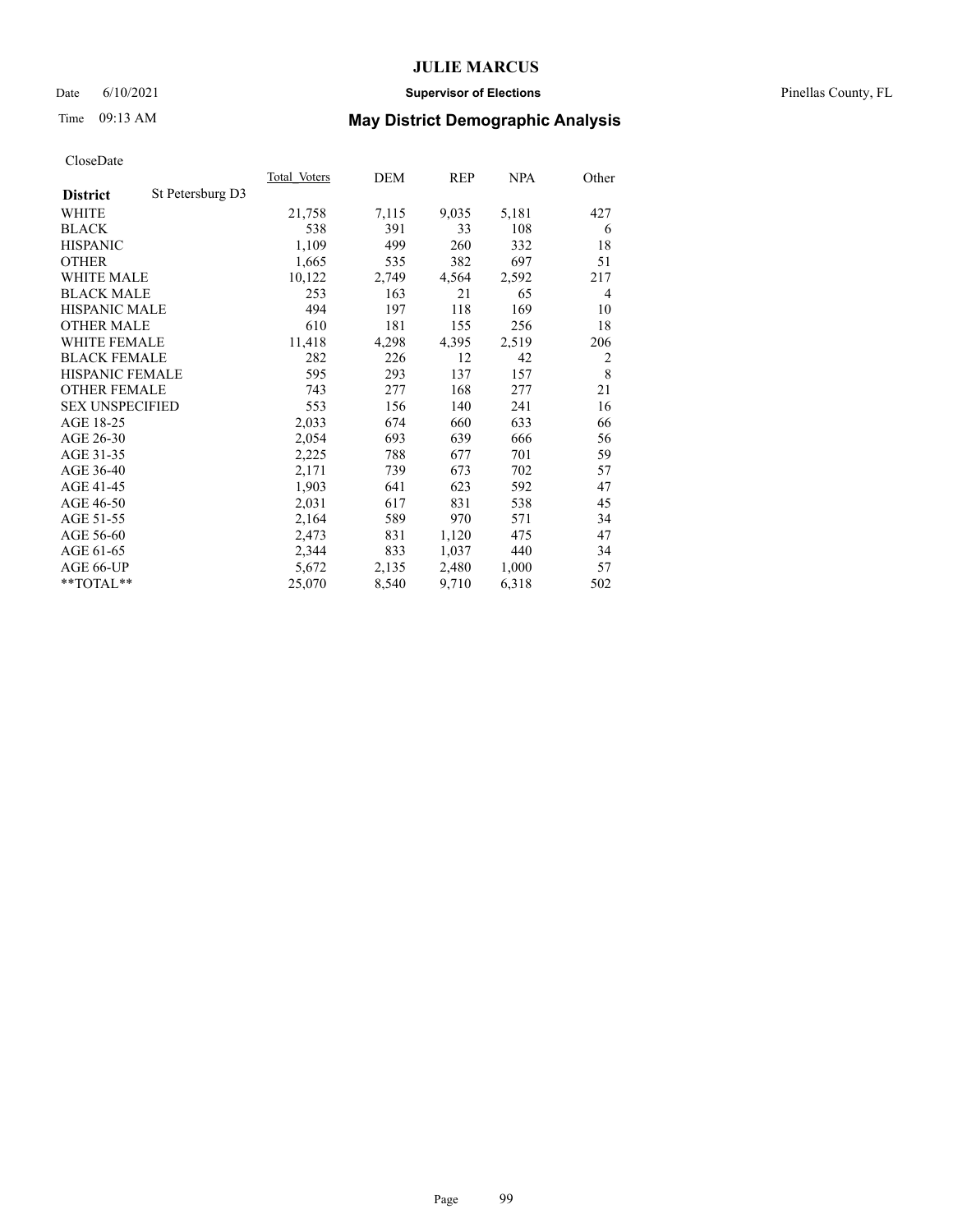### Date 6/10/2021 **Supervisor of Elections** Pinellas County, FL

# Time 09:13 AM **May District Demographic Analysis**

|                        |                  | <b>Total Voters</b> | DEM    | REP   | <u>NPA</u> | Other |
|------------------------|------------------|---------------------|--------|-------|------------|-------|
| <b>District</b>        | St Petersburg D4 |                     |        |       |            |       |
| WHITE                  |                  | 19,597              | 8,394  | 5,925 | 4,864      | 414   |
| <b>BLACK</b>           |                  | 924                 | 678    | 44    | 187        | 15    |
| <b>HISPANIC</b>        |                  | 1,110               | 552    | 183   | 357        | 18    |
| <b>OTHER</b>           |                  | 1,998               | 772    | 418   | 764        | 44    |
| <b>WHITE MALE</b>      |                  | 9,287               | 3,408  | 3,023 | 2,638      | 218   |
| <b>BLACK MALE</b>      |                  | 414                 | 278    | 20    | 106        | 10    |
| <b>HISPANIC MALE</b>   |                  | 494                 | 223    | 97    | 164        | 10    |
| <b>OTHER MALE</b>      |                  | 738                 | 271    | 172   | 273        | 22    |
| <b>WHITE FEMALE</b>    |                  | 10,096              | 4,900  | 2,838 | 2,162      | 196   |
| <b>BLACK FEMALE</b>    |                  | 497                 | 392    | 22    | 78         | 5     |
| HISPANIC FEMALE        |                  | 590                 | 315    | 79    | 188        | 8     |
| <b>OTHER FEMALE</b>    |                  | 914                 | 396    | 191   | 311        | 16    |
| <b>SEX UNSPECIFIED</b> |                  | 599                 | 213    | 128   | 252        | 6     |
| AGE 18-25              |                  | 2,095               | 903    | 469   | 668        | 55    |
| AGE 26-30              |                  | 2,307               | 999    | 501   | 737        | 70    |
| AGE 31-35              |                  | 2,498               | 1,135  | 500   | 793        | 70    |
| AGE 36-40              |                  | 2,184               | 955    | 499   | 673        | 57    |
| AGE 41-45              |                  | 1,850               | 769    | 450   | 577        | 54    |
| AGE 46-50              |                  | 1,796               | 738    | 502   | 514        | 42    |
| AGE 51-55              |                  | 1,992               | 835    | 636   | 477        | 44    |
| AGE 56-60              |                  | 2,253               | 926    | 820   | 473        | 34    |
| AGE 61-65              |                  | 2,157               | 960    | 690   | 478        | 29    |
| AGE 66-UP              |                  | 4,497               | 2,176  | 1,503 | 782        | 36    |
| $*$ $TOTAL**$          |                  | 23,629              | 10,396 | 6,570 | 6,172      | 491   |
|                        |                  |                     |        |       |            |       |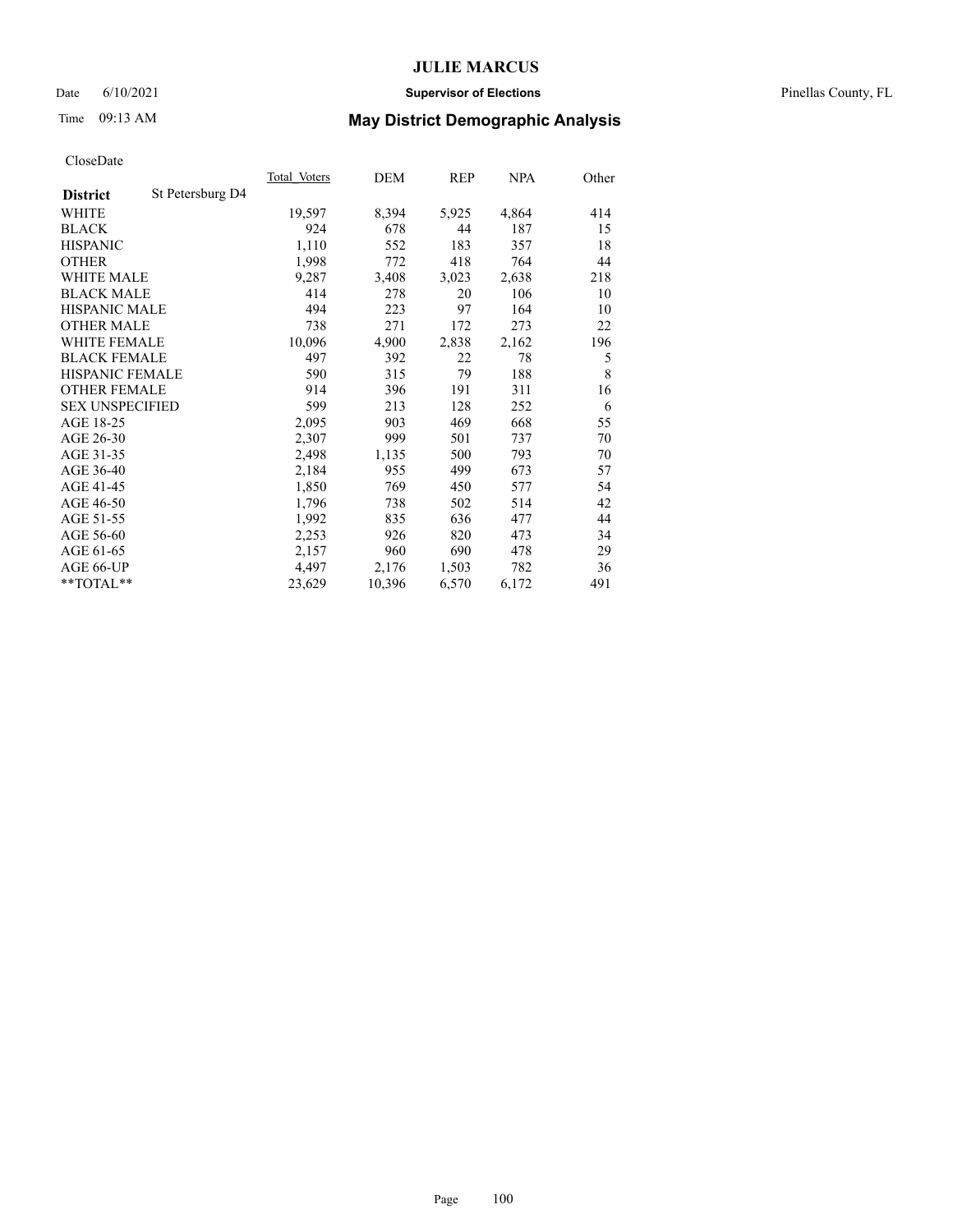### Date 6/10/2021 **Supervisor of Elections** Pinellas County, FL

# Time 09:13 AM **May District Demographic Analysis**

|                        |                  | Total Voters | DEM    | REP   | NPA   | Other |
|------------------------|------------------|--------------|--------|-------|-------|-------|
| <b>District</b>        | St Petersburg D5 |              |        |       |       |       |
| WHITE                  |                  | 12,917       | 4,810  | 4,692 | 3,127 | 288   |
| <b>BLACK</b>           |                  | 9,045        | 7,573  | 204   | 1,205 | 63    |
| <b>HISPANIC</b>        |                  | 733          | 372    | 143   | 208   | 10    |
| <b>OTHER</b>           |                  | 1,686        | 781    | 211   | 670   | 24    |
| <b>WHITE MALE</b>      |                  | 5,883        | 1,854  | 2,347 | 1,536 | 146   |
| <b>BLACK MALE</b>      |                  | 3,595        | 2,830  | 119   | 613   | 33    |
| <b>HISPANIC MALE</b>   |                  | 307          | 142    | 65    | 95    | 5     |
| <b>OTHER MALE</b>      |                  | 549          | 238    | 85    | 211   | 15    |
| WHITE FEMALE           |                  | 6,797        | 2,846  | 2,306 | 1,514 | 131   |
| <b>BLACK FEMALE</b>    |                  | 5,299        | 4,626  | 83    | 560   | 30    |
| HISPANIC FEMALE        |                  | 403          | 219    | 75    | 105   | 4     |
| <b>OTHER FEMALE</b>    |                  | 691          | 369    | 87    | 229   | 6     |
| <b>SEX UNSPECIFIED</b> |                  | 857          | 412    | 83    | 347   | 15    |
| AGE 18-25              |                  | 2,779        | 1,615  | 297   | 807   | 60    |
| AGE 26-30              |                  | 1,729        | 993    | 211   | 481   | 44    |
| AGE 31-35              |                  | 1,569        | 893    | 223   | 427   | 26    |
| AGE 36-40              |                  | 1,442        | 807    | 196   | 409   | 30    |
| AGE 41-45              |                  | 1,375        | 810    | 197   | 344   | 24    |
| AGE 46-50              |                  | 1,565        | 907    | 278   | 353   | 27    |
| AGE 51-55              |                  | 1,832        | 992    | 411   | 398   | 31    |
| AGE 56-60              |                  | 2,265        | 1,245  | 564   | 418   | 38    |
| AGE 61-65              |                  | 2,385        | 1,342  | 634   | 383   | 26    |
| AGE 66-UP              |                  | 7,440        | 3,932  | 2,239 | 1,190 | 79    |
| **TOTAL**              |                  | 24,381       | 13,536 | 5,250 | 5,210 | 385   |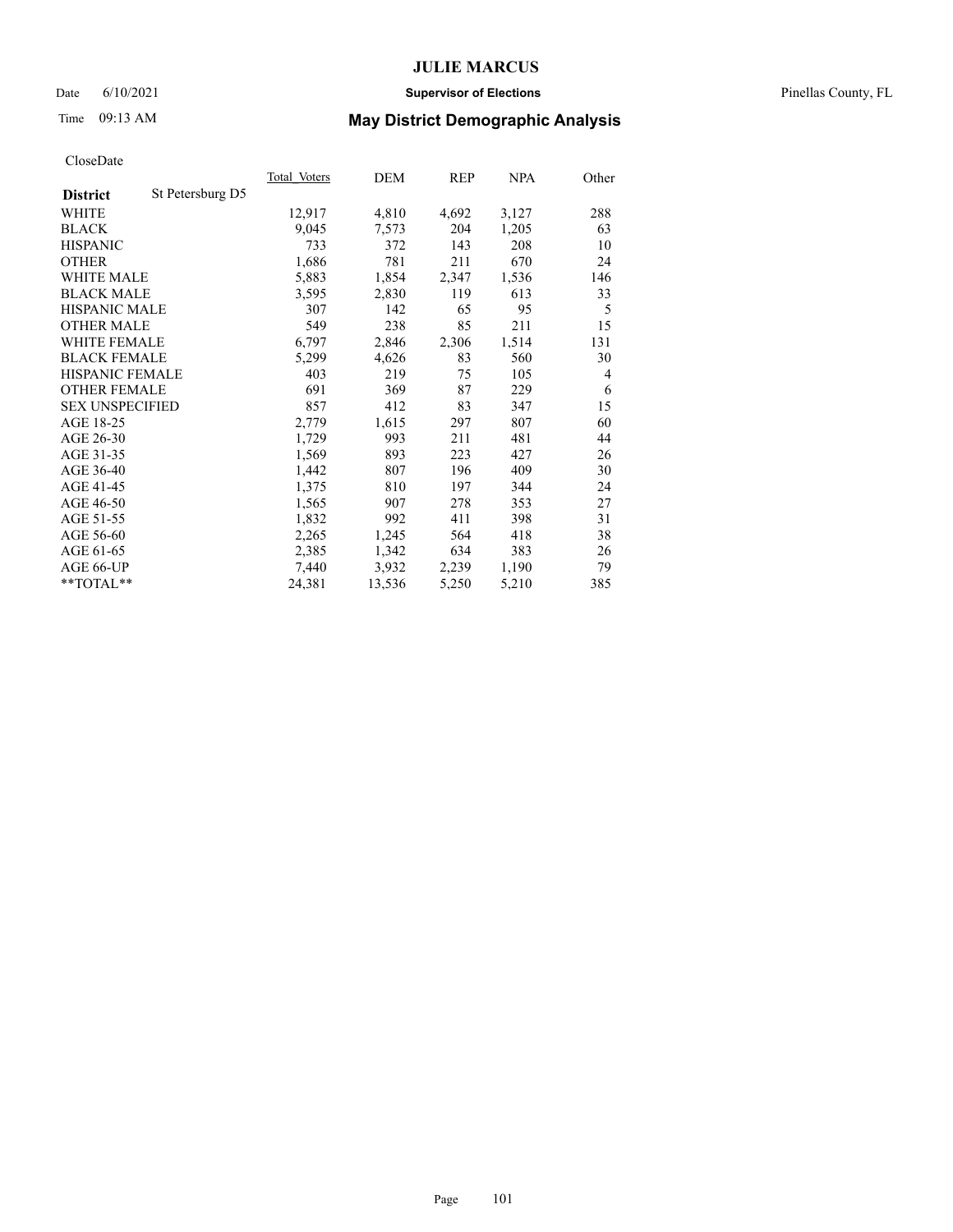### Date 6/10/2021 **Supervisor of Elections** Pinellas County, FL

# Time 09:13 AM **May District Demographic Analysis**

|                        |                  | Total Voters | DEM    | REP   | NPA   | Other |
|------------------------|------------------|--------------|--------|-------|-------|-------|
| <b>District</b>        | St Petersburg D6 |              |        |       |       |       |
| WHITE                  |                  | 15,960       | 6,959  | 4,397 | 4,201 | 403   |
| <b>BLACK</b>           |                  | 7,993        | 6,499  | 204   | 1,231 | 59    |
| <b>HISPANIC</b>        |                  | 1,169        | 586    | 185   | 370   | 28    |
| <b>OTHER</b>           |                  | 2,054        | 931    | 241   | 845   | 37    |
| <b>WHITE MALE</b>      |                  | 7,775        | 2,928  | 2,310 | 2,312 | 225   |
| <b>BLACK MALE</b>      |                  | 3,186        | 2,447  | 109   | 595   | 35    |
| <b>HISPANIC MALE</b>   |                  | 491          | 232    | 84    | 161   | 14    |
| <b>OTHER MALE</b>      |                  | 716          | 318    | 97    | 286   | 15    |
| <b>WHITE FEMALE</b>    |                  | 7,968        | 3,929  | 2,031 | 1,836 | 172   |
| <b>BLACK FEMALE</b>    |                  | 4,597        | 3,886  | 86    | 603   | 22    |
| <b>HISPANIC FEMALE</b> |                  | 651          | 345    | 95    | 197   | 14    |
| <b>OTHER FEMALE</b>    |                  | 833          | 444    | 102   | 272   | 15    |
| <b>SEX UNSPECIFIED</b> |                  | 959          | 446    | 113   | 385   | 15    |
| AGE 18-25              |                  | 2,535        | 1,331  | 326   | 818   | 60    |
| AGE 26-30              |                  | 2,952        | 1,509  | 497   | 861   | 85    |
| AGE 31-35              |                  | 2,630        | 1,327  | 401   | 836   | 66    |
| AGE 36-40              |                  | 2,174        | 1,098  | 341   | 677   | 58    |
| AGE 41-45              |                  | 1,745        | 945    | 244   | 527   | 29    |
| AGE 46-50              |                  | 1,867        | 1,032  | 313   | 474   | 48    |
| AGE 51-55              |                  | 2,016        | 1,093  | 389   | 498   | 36    |
| AGE 56-60              |                  | 2,411        | 1,363  | 542   | 468   | 38    |
| AGE 61-65              |                  | 2,430        | 1,438  | 502   | 448   | 42    |
| AGE 66-UP              |                  | 6,416        | 3,839  | 1,472 | 1,040 | 65    |
| $*$ TOTAL $*$          |                  | 27,176       | 14,975 | 5,027 | 6,647 | 527   |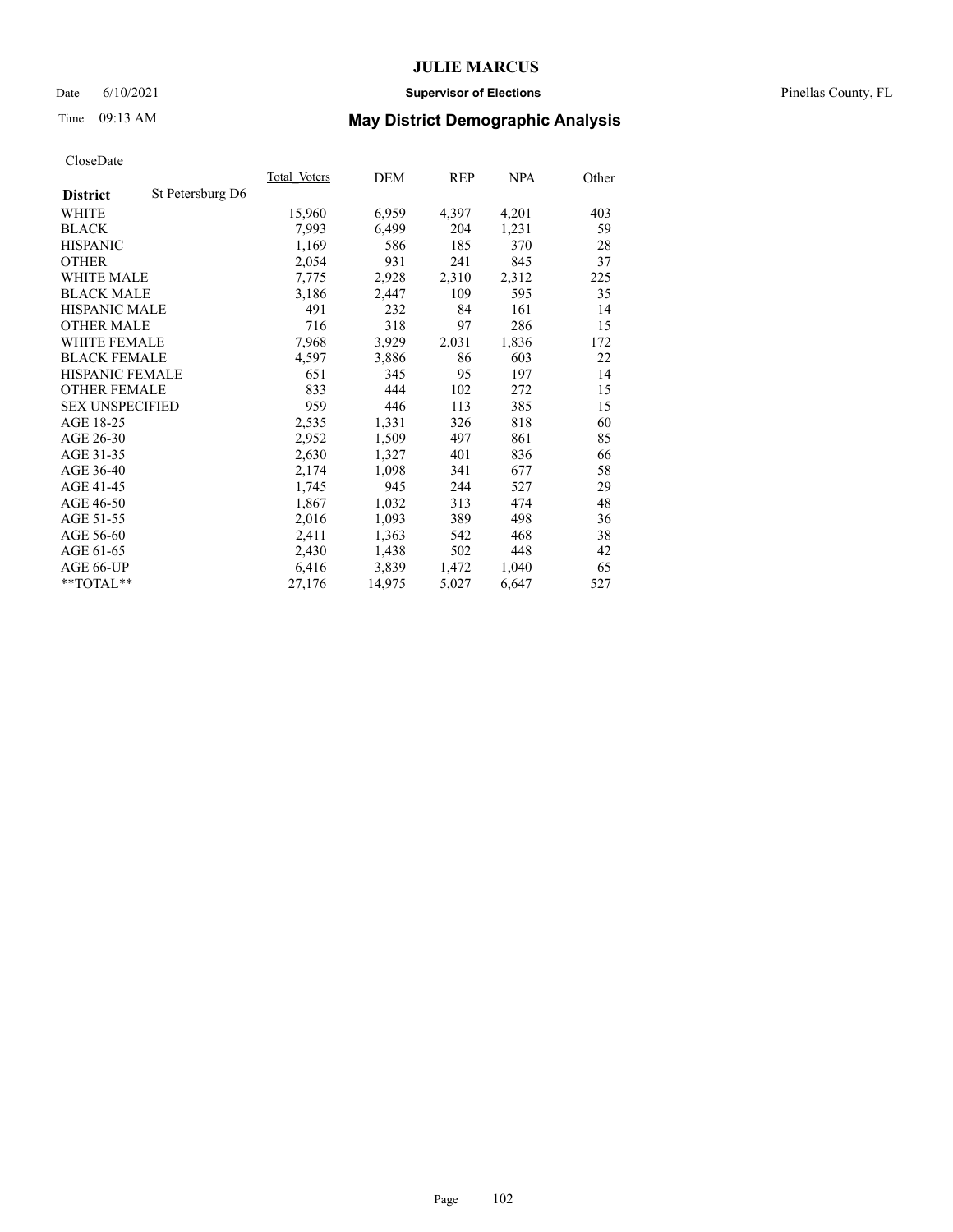### Date 6/10/2021 **Supervisor of Elections** Pinellas County, FL

# Time 09:13 AM **May District Demographic Analysis**

|                        |                  | Total Voters | DEM    | REP   | <b>NPA</b> | Other |
|------------------------|------------------|--------------|--------|-------|------------|-------|
| <b>District</b>        | St Petersburg D7 |              |        |       |            |       |
| WHITE                  |                  | 7,681        | 3,446  | 1,953 | 2,107      | 175   |
| <b>BLACK</b>           |                  | 12,353       | 10,255 | 318   | 1,723      | 57    |
| <b>HISPANIC</b>        |                  | 761          | 386    | 100   | 267        | 8     |
| <b>OTHER</b>           |                  | 1,564        | 732    | 139   | 658        | 35    |
| WHITE MALE             |                  | 3,735        | 1,502  | 1,046 | 1,104      | 83    |
| <b>BLACK MALE</b>      |                  | 4,727        | 3,754  | 152   | 793        | 28    |
| <b>HISPANIC MALE</b>   |                  | 321          | 149    | 51    | 118        | 3     |
| <b>OTHER MALE</b>      |                  | 502          | 217    | 57    | 211        | 17    |
| WHITE FEMALE           |                  | 3,841        | 1,897  | 889   | 968        | 87    |
| <b>BLACK FEMALE</b>    |                  | 7,379        | 6,297  | 160   | 893        | 29    |
| <b>HISPANIC FEMALE</b> |                  | 417          | 221    | 48    | 143        | 5     |
| <b>OTHER FEMALE</b>    |                  | 593          | 335    | 60    | 184        | 14    |
| <b>SEX UNSPECIFIED</b> |                  | 844          | 447    | 47    | 341        | 9     |
| AGE 18-25              |                  | 2,415        | 1,422  | 179   | 769        | 45    |
| AGE 26-30              |                  | 2,270        | 1,395  | 206   | 626        | 43    |
| AGE 31-35              |                  | 2,282        | 1,385  | 226   | 631        | 40    |
| AGE 36-40              |                  | 1,833        | 1,133  | 174   | 493        | 33    |
| AGE 41-45              |                  | 1,679        | 1,042  | 179   | 430        | 28    |
| AGE 46-50              |                  | 1,744        | 1,175  | 188   | 358        | 23    |
| AGE 51-55              |                  | 1,908        | 1,301  | 220   | 361        | 26    |
| AGE 56-60              |                  | 2,005        | 1,391  | 270   | 331        | 13    |
| AGE 61-65              |                  | 1,950        | 1,413  | 265   | 262        | 10    |
| AGE 66-UP              |                  | 4,273        | 3,162  | 603   | 494        | 14    |
| $*$ $TOTAL**$          |                  | 22,359       | 14,819 | 2,510 | 4,755      | 275   |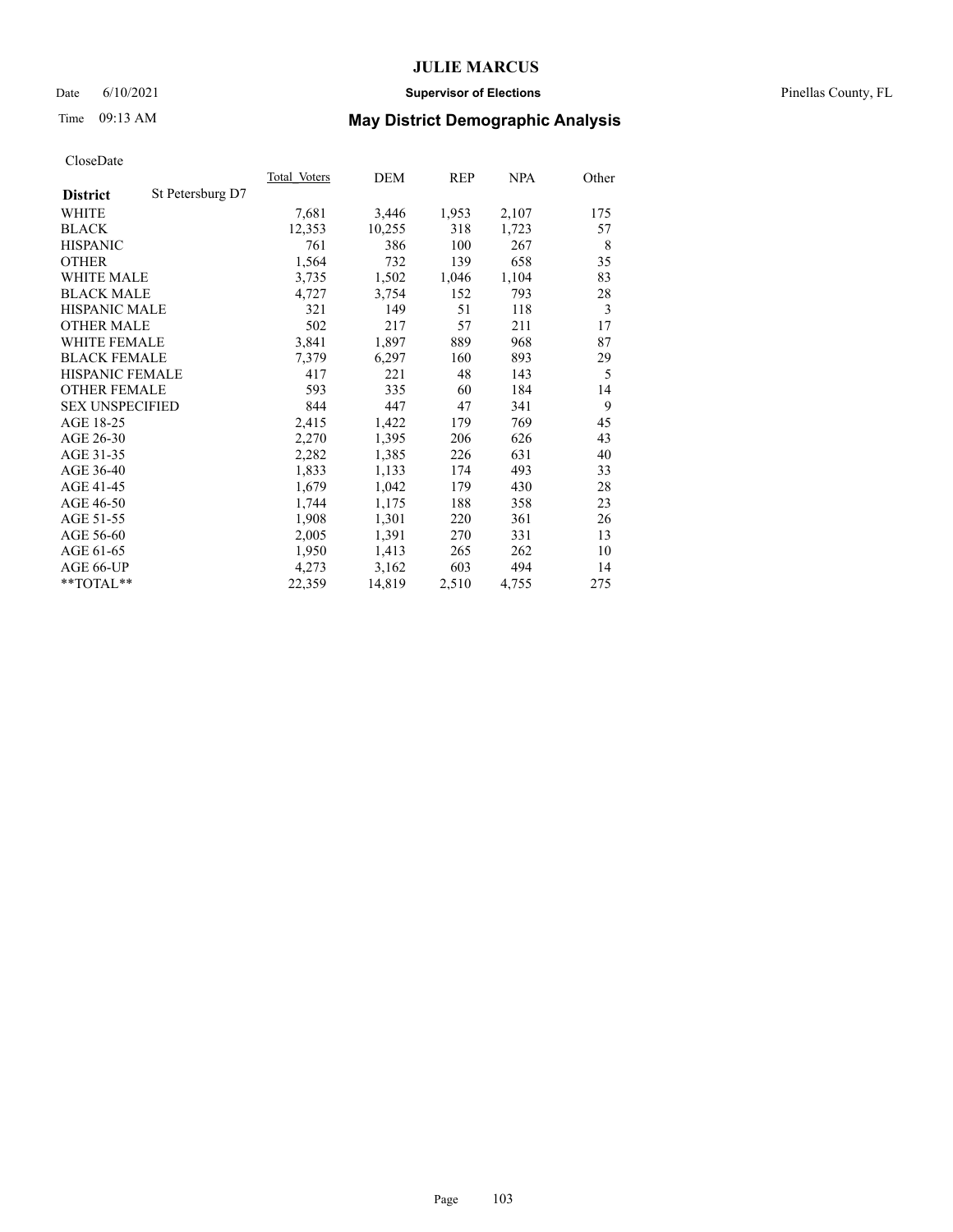### Date 6/10/2021 **Supervisor of Elections** Pinellas County, FL

# Time 09:13 AM **May District Demographic Analysis**

|                        |                  | Total Voters | DEM   | <b>REP</b> | NPA   | Other |
|------------------------|------------------|--------------|-------|------------|-------|-------|
| <b>District</b>        | St Petersburg D8 |              |       |            |       |       |
| WHITE                  |                  | 16,669       | 7,001 | 4,962      | 4,380 | 326   |
| <b>BLACK</b>           |                  | 1,705        | 1,321 | 58         | 304   | 22    |
| <b>HISPANIC</b>        |                  | 1,546        | 725   | 277        | 519   | 25    |
| <b>OTHER</b>           |                  | 2,603        | 916   | 529        | 1,115 | 43    |
| <b>WHITE MALE</b>      |                  | 7,961        | 2,988 | 2,525      | 2,268 | 180   |
| <b>BLACK MALE</b>      |                  | 707          | 486   | 35         | 172   | 14    |
| <b>HISPANIC MALE</b>   |                  | 716          | 318   | 149        | 238   | 11    |
| <b>OTHER MALE</b>      |                  | 1,059        | 331   | 270        | 439   | 19    |
| WHITE FEMALE           |                  | 8,507        | 3,936 | 2,374      | 2,056 | 141   |
| <b>BLACK FEMALE</b>    |                  | 972          | 813   | 23         | 128   | 8     |
| HISPANIC FEMALE        |                  | 790          | 391   | 122        | 264   | 13    |
| <b>OTHER FEMALE</b>    |                  | 1,136        | 449   | 211        | 462   | 14    |
| <b>SEX UNSPECIFIED</b> |                  | 675          | 251   | 117        | 291   | 16    |
| AGE 18-25              |                  | 1,847        | 773   | 348        | 672   | 54    |
| AGE 26-30              |                  | 2,093        | 908   | 416        | 709   | 60    |
| AGE 31-35              |                  | 2,455        | 1,107 | 501        | 791   | 56    |
| AGE 36-40              |                  | 2,019        | 899   | 388        | 684   | 48    |
| AGE 41-45              |                  | 1,734        | 780   | 395        | 522   | 37    |
| AGE 46-50              |                  | 1,795        | 752   | 445        | 560   | 38    |
| AGE 51-55              |                  | 1,865        | 778   | 533        | 519   | 35    |
| AGE 56-60              |                  | 2,197        | 979   | 665        | 520   | 33    |
| AGE 61-65              |                  | 2,118        | 952   | 672        | 466   | 28    |
| AGE 66-UP              |                  | 4,400        | 2,035 | 1,463      | 875   | 27    |
| $*$ $TOTAL**$          |                  | 22,523       | 9,963 | 5,826      | 6,318 | 416   |
|                        |                  |              |       |            |       |       |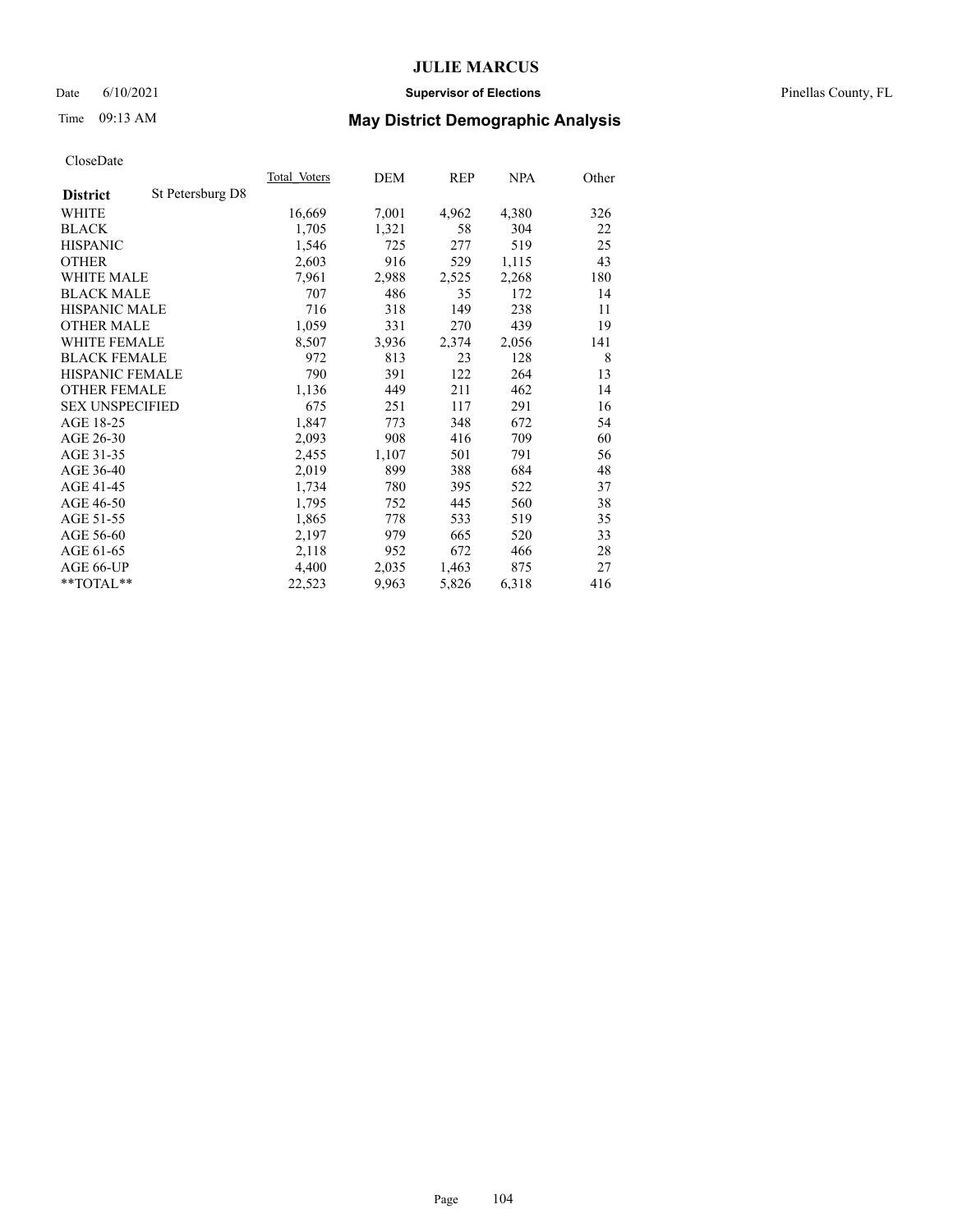## Date 6/10/2021 **Supervisor of Elections** Pinellas County, FL

# Time 09:13 AM **May District Demographic Analysis**

|                        |                  | Total Voters | DEM | REP            | <b>NPA</b>     | Other          |
|------------------------|------------------|--------------|-----|----------------|----------------|----------------|
| <b>District</b>        | St Pete Beach D1 |              |     |                |                |                |
| WHITE                  |                  | 1,913        | 498 | 825            | 553            | 37             |
| <b>BLACK</b>           |                  | 19           | 10  | 3              | 6              | $\overline{0}$ |
| <b>HISPANIC</b>        |                  | 55           | 13  | 11             | 29             | 2              |
| <b>OTHER</b>           |                  | 76           | 32  | 13             | 28             | 3              |
| <b>WHITE MALE</b>      |                  | 922          | 199 | 428            | 277            | 18             |
| <b>BLACK MALE</b>      |                  | 13           | 7   | 2              | 4              | $\overline{0}$ |
| <b>HISPANIC MALE</b>   |                  | 23           | 4   | $\overline{4}$ | 13             | 2              |
| <b>OTHER MALE</b>      |                  | 30           | 14  | $\overline{c}$ | 13             | 1              |
| WHITE FEMALE           |                  | 962          | 297 | 386            | 262            | 17             |
| <b>BLACK FEMALE</b>    |                  | 6            | 3   | 1              | $\overline{2}$ | $\theta$       |
| HISPANIC FEMALE        |                  | 31           | 9   | 6              | 16             | 0              |
| <b>OTHER FEMALE</b>    |                  | 27           | 13  | 5              | 8              |                |
| <b>SEX UNSPECIFIED</b> |                  | 49           | 7   | 18             | 21             | 3              |
| AGE 18-25              |                  | 80           | 21  | 27             | 29             | 3              |
| AGE 26-30              |                  | 93           | 21  | 31             | 40             |                |
| AGE 31-35              |                  | 100          | 32  | 27             | 40             |                |
| AGE 36-40              |                  | 86           | 17  | 38             | 26             | 5              |
| AGE 41-45              |                  | 98           | 26  | 34             | 33             | 5              |
| AGE 46-50              |                  | 111          | 34  | 36             | 40             |                |
| AGE 51-55              |                  | 189          | 46  | 80             | 56             |                |
| AGE 56-60              |                  | 258          | 51  | 125            | 75             | 7              |
| AGE 61-65              |                  | 248          | 66  | 105            | 71             | 6              |
| AGE 66-UP              |                  | 800          | 239 | 349            | 206            | 6              |
| **TOTAL**              |                  | 2,063        | 553 | 852            | 616            | 42             |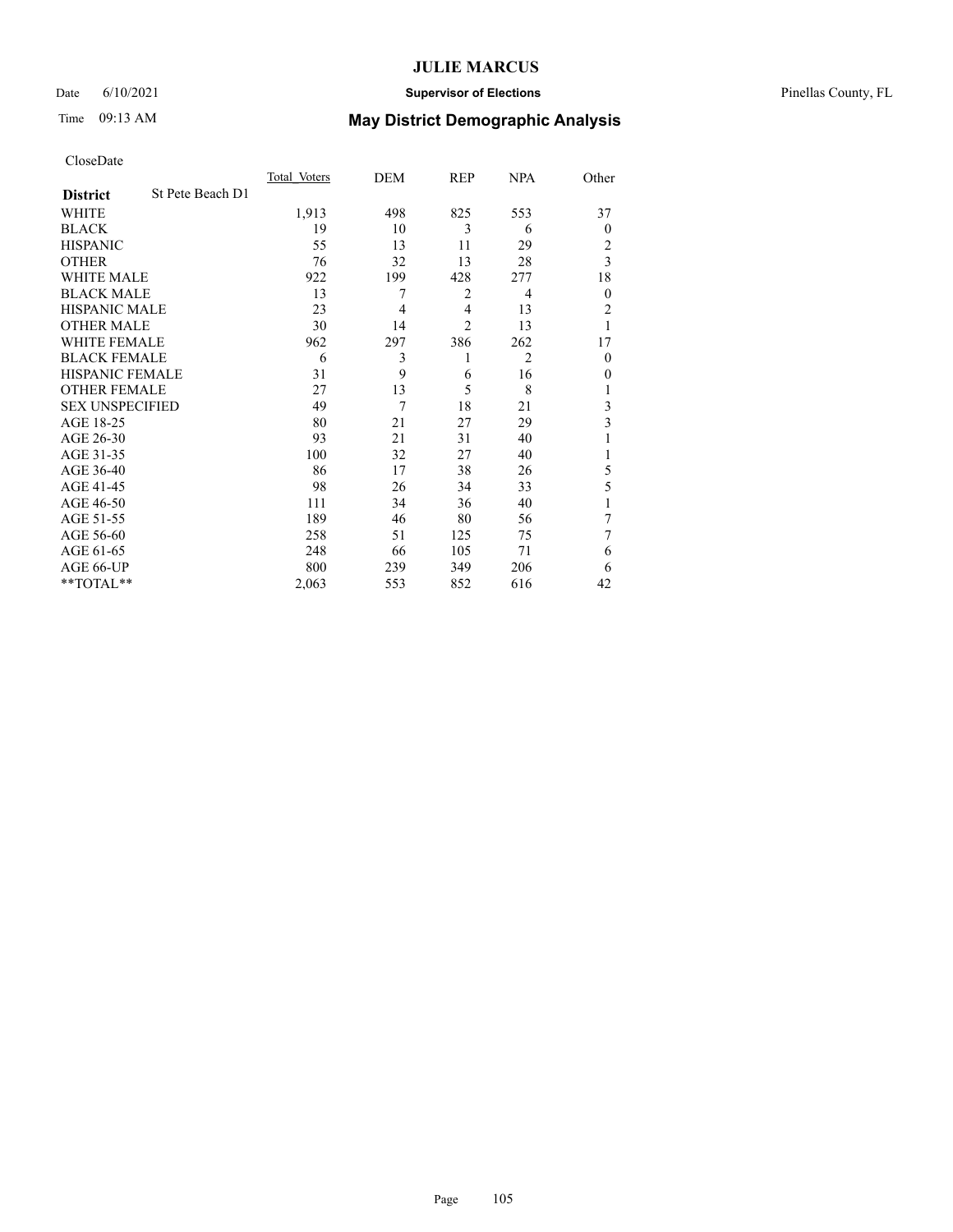## Date 6/10/2021 **Supervisor of Elections** Pinellas County, FL

# Time 09:13 AM **May District Demographic Analysis**

|                        |                  | Total Voters | DEM | REP              | <b>NPA</b> | Other          |
|------------------------|------------------|--------------|-----|------------------|------------|----------------|
| <b>District</b>        | St Pete Beach D2 |              |     |                  |            |                |
| WHITE                  |                  | 1,773        | 489 | 828              | 431        | 25             |
| <b>BLACK</b>           |                  | 14           | 11  | $\theta$         | 3          | $\mathbf{0}$   |
| <b>HISPANIC</b>        |                  | 56           | 19  | 21               | 15         |                |
| <b>OTHER</b>           |                  | 97           | 23  | 37               | 34         | 3              |
| WHITE MALE             |                  | 878          | 197 | 432              | 236        | 13             |
| <b>BLACK MALE</b>      |                  | 8            | 5   | $\boldsymbol{0}$ | 3          | $\mathbf{0}$   |
| <b>HISPANIC MALE</b>   |                  | 18           | 5   | 7                | 6          | 0              |
| <b>OTHER MALE</b>      |                  | 34           | 6   | 13               | 15         | $\theta$       |
| <b>WHITE FEMALE</b>    |                  | 885          | 288 | 392              | 193        | 12             |
| <b>BLACK FEMALE</b>    |                  | 6            | 6   | $\mathbf{0}$     | $\theta$   | $\theta$       |
| <b>HISPANIC FEMALE</b> |                  | 36           | 13  | 13               | 9          |                |
| <b>OTHER FEMALE</b>    |                  | 39           | 12  | 16               | 8          | 3              |
| <b>SEX UNSPECIFIED</b> |                  | 36           | 10  | 13               | 13         | $\theta$       |
| AGE 18-25              |                  | 101          | 21  | 53               | 25         | $\overline{c}$ |
| AGE 26-30              |                  | 85           | 23  | 24               | 32         | 6              |
| AGE 31-35              |                  | 57           | 15  | 19               | 22         |                |
| AGE 36-40              |                  | 59           | 13  | 23               | 18         | 5              |
| AGE 41-45              |                  | 83           | 22  | 34               | 26         |                |
| AGE 46-50              |                  | 115          | 19  | 58               | 38         | $\Omega$       |
| AGE 51-55              |                  | 157          | 29  | 94               | 31         | 3              |
| AGE 56-60              |                  | 252          | 59  | 124              | 66         | 3              |
| AGE 61-65              |                  | 231          | 61  | 112              | 53         | 5              |
| AGE 66-UP              |                  | 800          | 280 | 345              | 172        | 3              |
| **TOTAL**              |                  | 1,940        | 542 | 886              | 483        | 29             |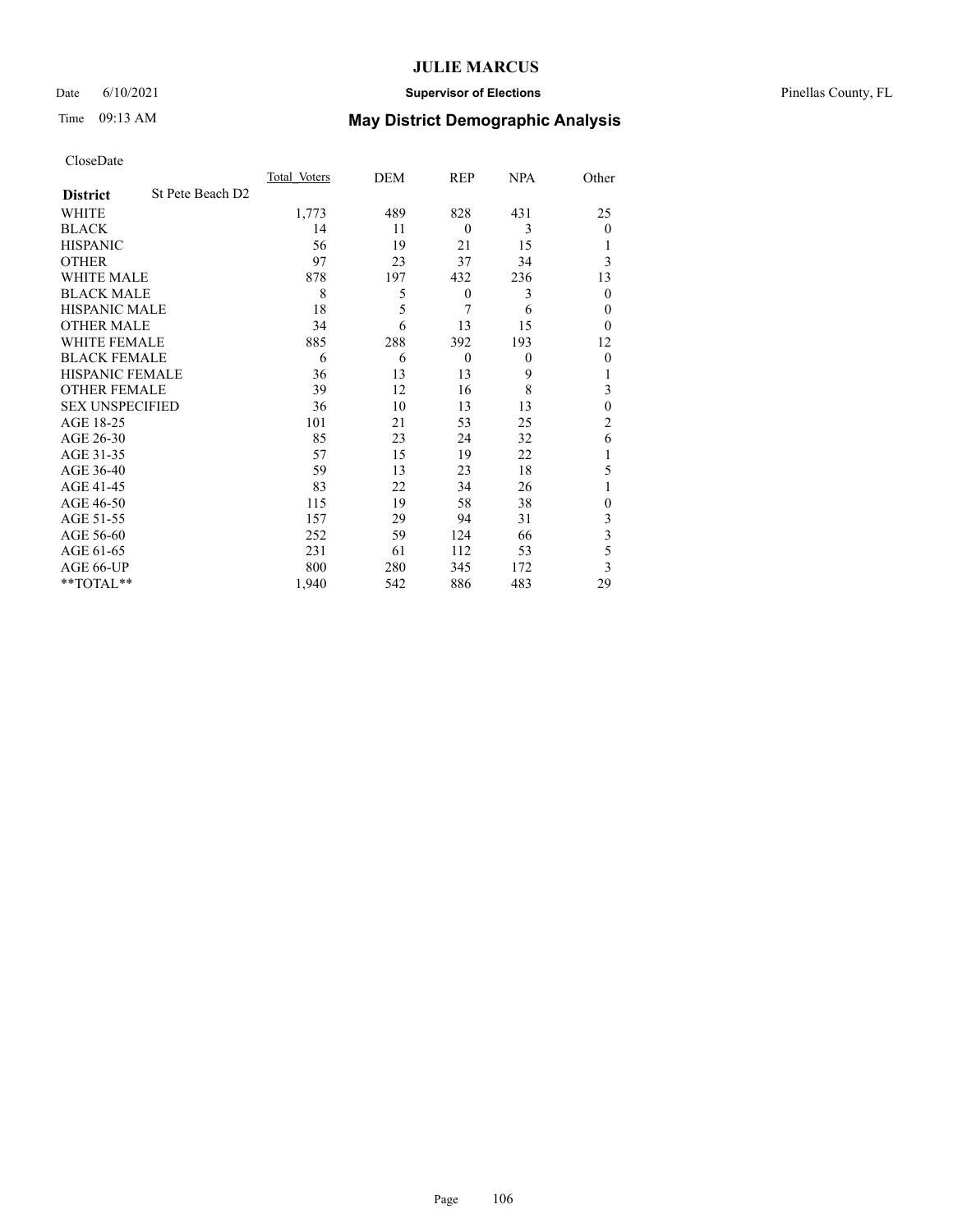## Date 6/10/2021 **Supervisor of Elections** Pinellas County, FL

# Time 09:13 AM **May District Demographic Analysis**

|                        |                  | Total Voters | DEM | REP            | NPA | Other          |
|------------------------|------------------|--------------|-----|----------------|-----|----------------|
| <b>District</b>        | St Pete Beach D3 |              |     |                |     |                |
| WHITE                  |                  | 1,945        | 531 | 858            | 529 | 27             |
| <b>BLACK</b>           |                  | 17           | 8   | $\overline{2}$ | 7   | $\theta$       |
| <b>HISPANIC</b>        |                  | 51           | 20  | 17             | 13  |                |
| <b>OTHER</b>           |                  | 105          | 36  | 27             | 37  | 5              |
| WHITE MALE             |                  | 930          | 195 | 435            | 287 | 13             |
| <b>BLACK MALE</b>      |                  | 9            | 4   | 1              | 4   | $\mathbf{0}$   |
| <b>HISPANIC MALE</b>   |                  | 21           | 7   | 6              | 8   | 0              |
| <b>OTHER MALE</b>      |                  | 40           | 9   | 15             | 14  | $\overline{2}$ |
| <b>WHITE FEMALE</b>    |                  | 992          | 331 | 415            | 232 | 14             |
| <b>BLACK FEMALE</b>    |                  | 8            | 4   | 1              | 3   | $\theta$       |
| <b>HISPANIC FEMALE</b> |                  | 30           | 13  | 11             | 5   |                |
| <b>OTHER FEMALE</b>    |                  | 44           | 22  | 7              | 15  | $\Omega$       |
| <b>SEX UNSPECIFIED</b> |                  | 44           | 10  | 13             | 18  | 3              |
| AGE 18-25              |                  | 155          | 56  | 48             | 47  | 4              |
| AGE 26-30              |                  | 64           | 18  | 21             | 25  | $\mathbf{0}$   |
| AGE 31-35              |                  | 89           | 15  | 29             | 44  |                |
| AGE 36-40              |                  | 94           | 28  | 30             | 35  |                |
| AGE 41-45              |                  | 106          | 31  | 30             | 42  | 3              |
| AGE 46-50              |                  | 137          | 37  | 56             | 43  |                |
| AGE 51-55              |                  | 192          | 46  | 88             | 54  | 4              |
| AGE 56-60              |                  | 255          | 49  | 146            | 58  | $\overline{c}$ |
| AGE 61-65              |                  | 302          | 90  | 133            | 73  | 6              |
| AGE 66-UP              |                  | 724          | 225 | 323            | 165 | 11             |
| **TOTAL**              |                  | 2,118        | 595 | 904            | 586 | 33             |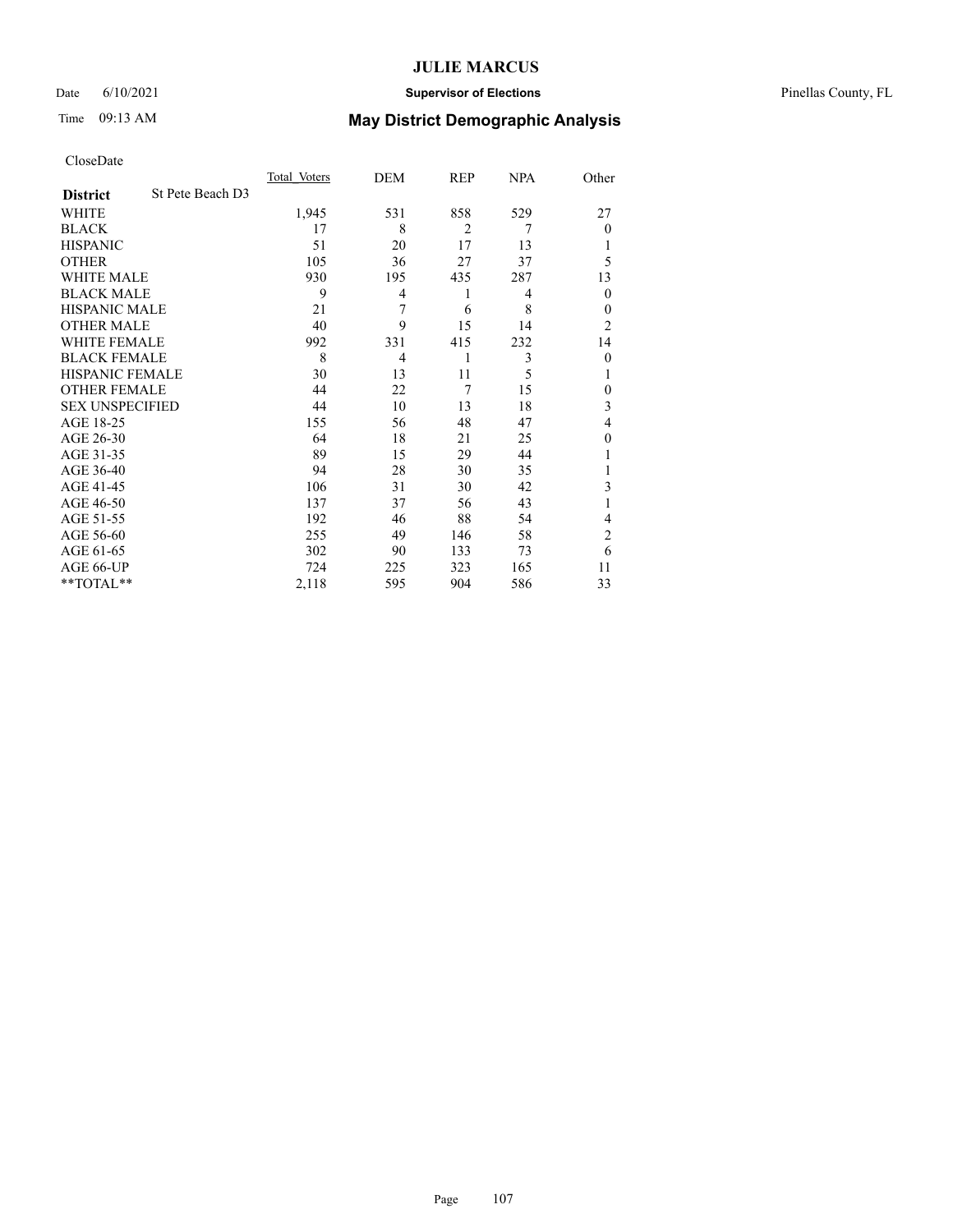## Date 6/10/2021 **Supervisor of Elections** Pinellas County, FL

# Time 09:13 AM **May District Demographic Analysis**

|                        |                  | Total Voters | DEM            | REP          | <b>NPA</b> | Other          |
|------------------------|------------------|--------------|----------------|--------------|------------|----------------|
| <b>District</b>        | St Pete Beach D4 |              |                |              |            |                |
| WHITE                  |                  | 1,600        | 420            | 753          | 391        | 36             |
| <b>BLACK</b>           |                  | 12           | 7              | $\mathbf{0}$ | 5          | $\mathbf{0}$   |
| <b>HISPANIC</b>        |                  | 28           | 11             | 10           | 7          | $\theta$       |
| <b>OTHER</b>           |                  | 79           | 24             | 23           | 31         |                |
| WHITE MALE             |                  | 770          | 150            | 393          | 209        | 18             |
| <b>BLACK MALE</b>      |                  | 6            | 1              | 0            | 5          | $\mathbf{0}$   |
| <b>HISPANIC MALE</b>   |                  | 11           | $\overline{2}$ | 5            | 4          | 0              |
| <b>OTHER MALE</b>      |                  | 22           | 7              | 6            | 8          |                |
| WHITE FEMALE           |                  | 816          | 266            | 356          | 176        | 18             |
| <b>BLACK FEMALE</b>    |                  | 6            | 6              | $\mathbf{0}$ | $\theta$   | $\theta$       |
| <b>HISPANIC FEMALE</b> |                  | 17           | 9              | 5            | 3          | $\theta$       |
| <b>OTHER FEMALE</b>    |                  | 42           | 15             | 15           | 12         | $\Omega$       |
| <b>SEX UNSPECIFIED</b> |                  | 29           | 6              | 6            | 17         | $\mathbf{0}$   |
| AGE 18-25              |                  | 118          | 30             | 45           | 40         | 3              |
| AGE 26-30              |                  | 76           | 26             | 26           | 22         | $\overline{2}$ |
| AGE 31-35              |                  | 37           | 13             | 12           | 12         | $\theta$       |
| AGE 36-40              |                  | 54           | 14             | 18           | 21         |                |
| AGE 41-45              |                  | 53           | 11             | 22           | 20         | $\Omega$       |
| AGE 46-50              |                  | 93           | 15             | 45           | 27         | 6              |
| AGE 51-55              |                  | 177          | 41             | 91           | 42         | 3              |
| AGE 56-60              |                  | 220          | 62             | 107          | 42         | 9              |
| AGE 61-65              |                  | 246          | 63             | 114          | 64         | 5              |
| AGE 66-UP              |                  | 645          | 187            | 306          | 144        | 8              |
| **TOTAL**              |                  | 1,719        | 462            | 786          | 434        | 37             |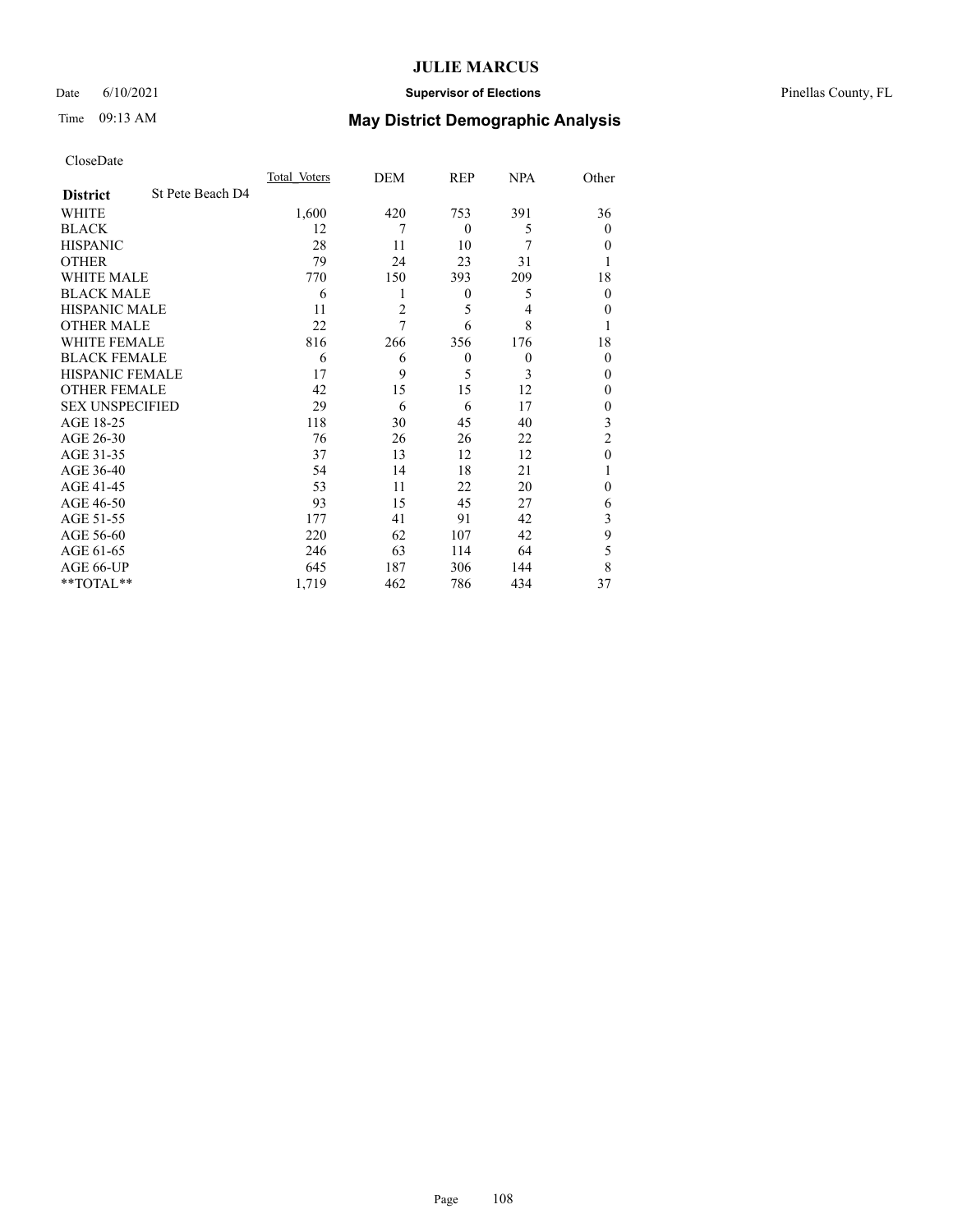#### Date 6/10/2021 **Supervisor of Elections** Pinellas County, FL

## Time 09:13 AM **May District Demographic Analysis**

CloseDate

|                        |                       | Total Voters | DEM   | REP   | NPA   | Other |
|------------------------|-----------------------|--------------|-------|-------|-------|-------|
| <b>District</b>        | <b>Tarpon Springs</b> |              |       |       |       |       |
| WHITE                  |                       | 16,573       | 4,658 | 6,998 | 4,562 | 355   |
| <b>BLACK</b>           |                       | 981          | 725   | 52    | 194   | 10    |
| <b>HISPANIC</b>        |                       | 991          | 400   | 208   | 372   | 11    |
| <b>OTHER</b>           |                       | 1,015        | 289   | 291   | 407   | 28    |
| <b>WHITE MALE</b>      |                       | 7,768        | 1,813 | 3,484 | 2,283 | 188   |
| <b>BLACK MALE</b>      |                       | 432          | 295   | 29    | 101   | 7     |
| <b>HISPANIC MALE</b>   |                       | 435          | 163   | 98    | 169   | 5     |
| <b>OTHER MALE</b>      |                       | 348          | 97    | 105   | 131   | 15    |
| <b>WHITE FEMALE</b>    |                       | 8,622        | 2,797 | 3,443 | 2,218 | 164   |
| <b>BLACK FEMALE</b>    |                       | 524          | 411   | 22    | 88    | 3     |
| HISPANIC FEMALE        |                       | 535          | 232   | 103   | 194   | 6     |
| <b>OTHER FEMALE</b>    |                       | 458          | 136   | 132   | 182   | 8     |
| <b>SEX UNSPECIFIED</b> |                       | 438          | 128   | 133   | 169   | 8     |
| AGE 18-25              |                       | 1,702        | 453   | 525   | 667   | 57    |
| AGE 26-30              |                       | 1,062        | 341   | 317   | 368   | 36    |
| AGE 31-35              |                       | 1,201        | 357   | 436   | 373   | 35    |
| AGE 36-40              |                       | 1,187        | 343   | 361   | 454   | 29    |
| AGE 41-45              |                       | 1,159        | 357   | 376   | 399   | 27    |
| AGE 46-50              |                       | 1,413        | 345   | 593   | 445   | 30    |
| AGE 51-55              |                       | 1,693        | 458   | 718   | 489   | 28    |
| AGE 56-60              |                       | 2,015        | 551   | 875   | 547   | 42    |
| AGE 61-65              |                       | 2,016        | 674   | 835   | 465   | 42    |
| AGE 66-UP              |                       | 6,112        | 2,193 | 2,513 | 1,328 | 78    |
| $*$ TOTAL $*$          |                       | 19,560       | 6,072 | 7,549 | 5,535 | 404   |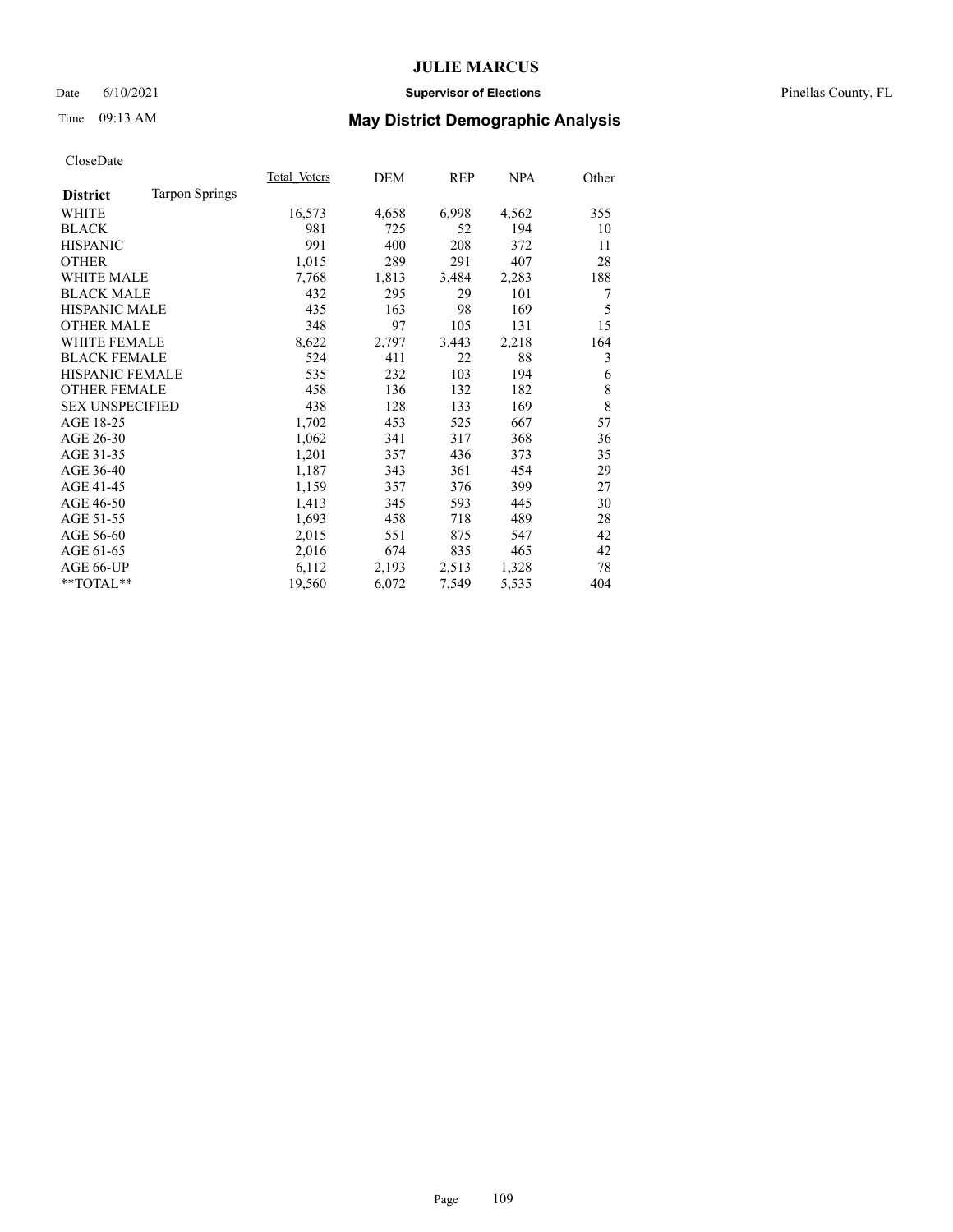### Date 6/10/2021 **Supervisor of Elections** Pinellas County, FL

## Time 09:13 AM **May District Demographic Analysis**

CloseDate

|                        |                    | Total Voters | DEM            | REP      | NPA | Other          |
|------------------------|--------------------|--------------|----------------|----------|-----|----------------|
| <b>District</b>        | Treasure Island D1 |              |                |          |     |                |
| WHITE                  |                    | 1,671        | 401            | 853      | 391 | 26             |
| <b>BLACK</b>           |                    | 8            | 6              | 1        | 1   | $\overline{0}$ |
| <b>HISPANIC</b>        |                    | 45           | 10             | 21       | 13  | 1              |
| <b>OTHER</b>           |                    | 100          | 34             | 37       | 27  | $\overline{2}$ |
| WHITE MALE             |                    | 814          | 159            | 428      | 215 | 12             |
| <b>BLACK MALE</b>      |                    | 5            | 4              | 1        | 0   | $\theta$       |
| <b>HISPANIC MALE</b>   |                    | 20           | $\overline{2}$ | 12       | 6   | $\overline{0}$ |
| <b>OTHER MALE</b>      |                    | 37           | 8              | 19       | 8   | $\overline{2}$ |
| <b>WHITE FEMALE</b>    |                    | 835          | 238            | 411      | 172 | 14             |
| <b>BLACK FEMALE</b>    |                    | 3            | $\overline{2}$ | $\theta$ | 1   | $\theta$       |
| <b>HISPANIC FEMALE</b> |                    | 24           | 8              | 9        | 6   | 1              |
| <b>OTHER FEMALE</b>    |                    | 46           | 22             | 14       | 10  | $\theta$       |
| <b>SEX UNSPECIFIED</b> |                    | 40           | 8              | 18       | 14  | $\theta$       |
| AGE 18-25              |                    | 104          | 19             | 47       | 36  | $\overline{2}$ |
| AGE 26-30              |                    | 50           | 19             | 17       | 14  | $\theta$       |
| AGE 31-35              |                    | 75           | 13             | 37       | 23  | $\overline{2}$ |
| AGE 36-40              |                    | 75           | 17             | 27       | 27  | $\overline{4}$ |
| AGE 41-45              |                    | 71           | 15             | 24       | 28  | 4              |
| AGE 46-50              |                    | 117          | 20             | 64       | 30  | 3              |
| AGE 51-55              |                    | 182          | 34             | 95       | 51  | $\overline{c}$ |
| AGE 56-60              |                    | 265          | 47             | 162      | 53  | 3              |
| AGE 61-65              |                    | 236          | 64             | 128      | 42  | $\overline{2}$ |
| AGE 66-UP              |                    | 649          | 203            | 311      | 128 | 7              |
| **TOTAL**              |                    | 1,824        | 451            | 912      | 432 | 29             |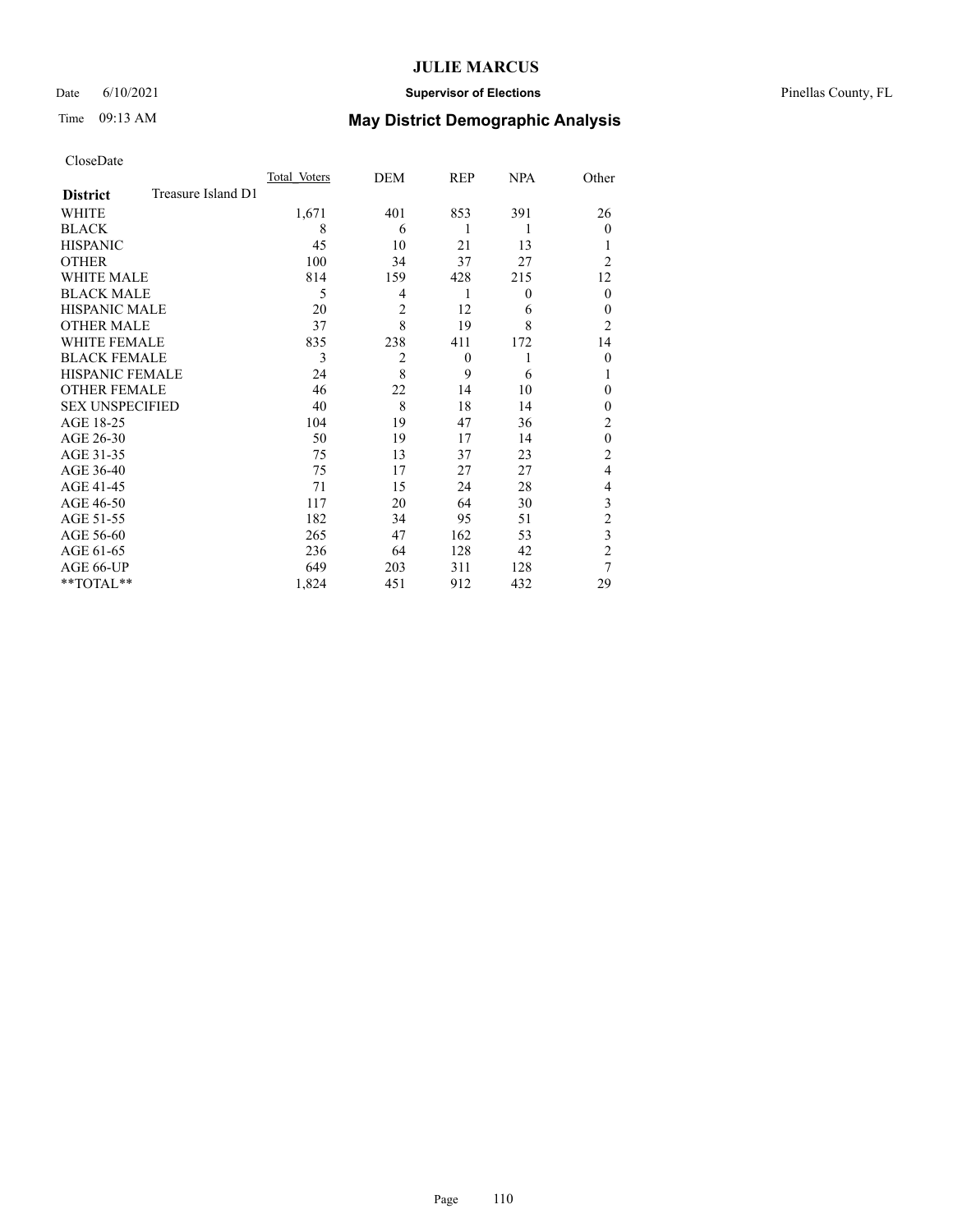### Date 6/10/2021 **Supervisor of Elections** Pinellas County, FL

# Time 09:13 AM **May District Demographic Analysis**

|                        |                    | Total Voters | DEM | REP          | <b>NPA</b>     | Other          |
|------------------------|--------------------|--------------|-----|--------------|----------------|----------------|
| <b>District</b>        | Treasure Island D2 |              |     |              |                |                |
| WHITE                  |                    | 1,273        | 287 | 623          | 337            | 26             |
| <b>BLACK</b>           |                    | 10           | 5   | $\theta$     | 5              | $\theta$       |
| <b>HISPANIC</b>        |                    | 34           | 8   | 15           | 10             |                |
| <b>OTHER</b>           |                    | 62           | 15  | 18           | 29             | $\Omega$       |
| <b>WHITE MALE</b>      |                    | 618          | 118 | 328          | 160            | 12             |
| <b>BLACK MALE</b>      |                    | 7            | 4   | $\mathbf{0}$ | 3              | $\Omega$       |
| <b>HISPANIC MALE</b>   |                    | 17           | 3   | 6            | 7              |                |
| <b>OTHER MALE</b>      |                    | 24           | 9   | 6            | 9              | $\theta$       |
| WHITE FEMALE           |                    | 643          | 167 | 292          | 171            | 13             |
| <b>BLACK FEMALE</b>    |                    | 3            |     | $\theta$     | $\overline{2}$ | $\theta$       |
| <b>HISPANIC FEMALE</b> |                    | 17           | 5   | 9            | 3              | $\theta$       |
| <b>OTHER FEMALE</b>    |                    | 22           | 4   | 8            | 10             | 0              |
| <b>SEX UNSPECIFIED</b> |                    | 28           | 4   | 7            | 16             |                |
| AGE 18-25              |                    | 76           | 15  | 33           | 27             |                |
| AGE 26-30              |                    | 63           | 20  | 22           | 21             | 0              |
| AGE 31-35              |                    | 63           | 11  | 26           | 24             | $\overline{c}$ |
| AGE 36-40              |                    | 63           | 16  | 22           | 22             | 3              |
| AGE 41-45              |                    | 61           | 9   | 18           | 32             | $\overline{c}$ |
| AGE 46-50              |                    | 80           | 23  | 32           | 22             | 3              |
| AGE 51-55              |                    | 151          | 24  | 81           | 42             | 4              |
| AGE 56-60              |                    | 206          | 35  | 115          | 52             | 4              |
| AGE 61-65              |                    | 173          | 38  | 95           | 35             | 5              |
| AGE 66-UP              |                    | 443          | 124 | 212          | 104            | 3              |
| **TOTAL**              |                    | 1,379        | 315 | 656          | 381            | 27             |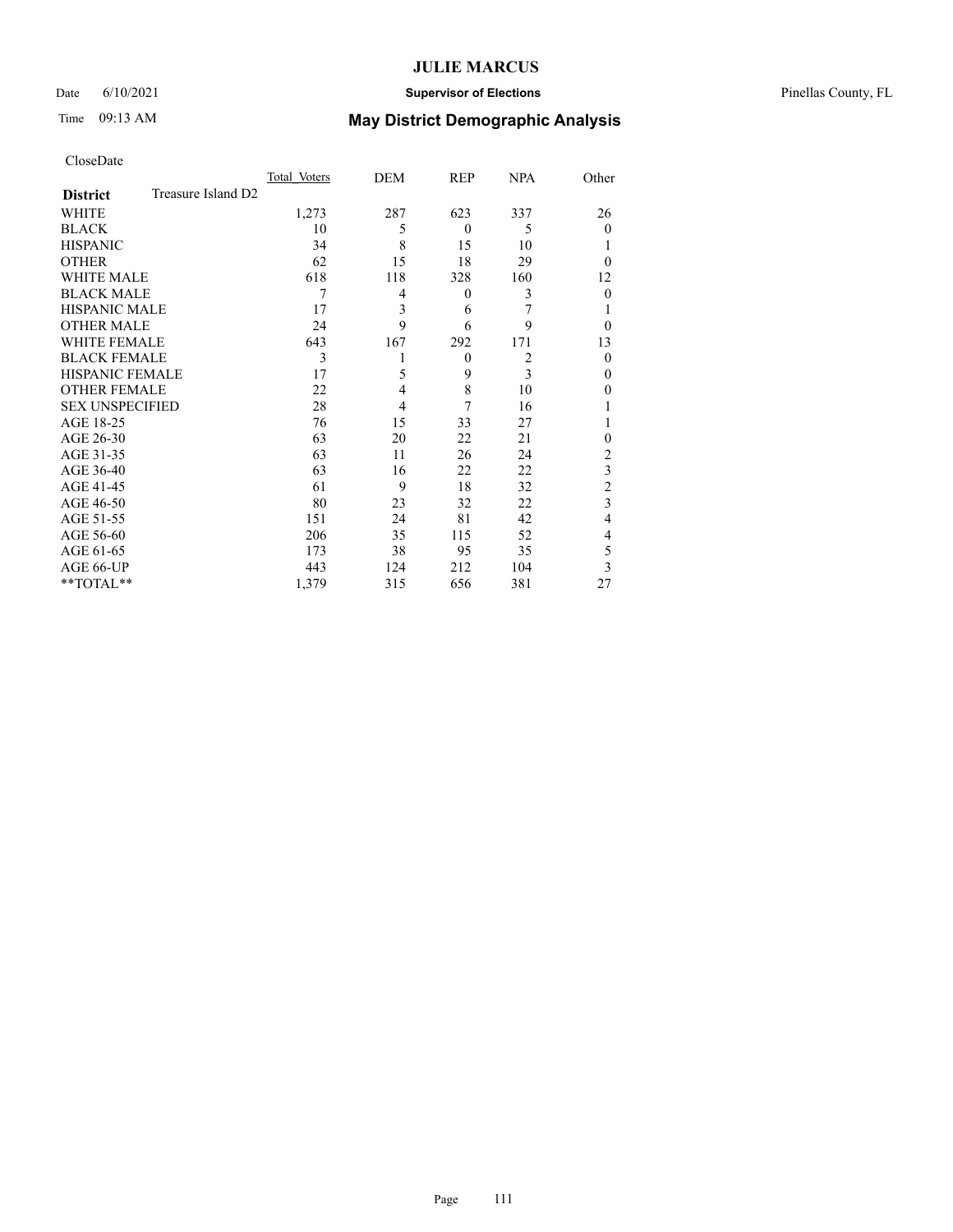### Date 6/10/2021 **Supervisor of Elections** Pinellas County, FL

# Time 09:13 AM **May District Demographic Analysis**

| CloseDate |
|-----------|
|-----------|

|                        |                    | Total Voters   | DEM            | REP          | <b>NPA</b>   | Other          |
|------------------------|--------------------|----------------|----------------|--------------|--------------|----------------|
| <b>District</b>        | Treasure Island D3 |                |                |              |              |                |
| WHITE                  |                    | 1,393          | 330            | 707          | 335          | 21             |
| <b>BLACK</b>           |                    | 6              | 4              | $\mathbf{0}$ | 1            |                |
| <b>HISPANIC</b>        |                    | 51             | 11             | 27           | 12           |                |
| <b>OTHER</b>           |                    | 60             | 12             | 28           | 19           |                |
| WHITE MALE             |                    | 647            | 118            | 357          | 161          | 11             |
| <b>BLACK MALE</b>      |                    | $\overline{2}$ | 2              | $\theta$     | $\mathbf{0}$ | $\theta$       |
| <b>HISPANIC MALE</b>   |                    | 25             | 6              | 12           | 7            | $\theta$       |
| <b>OTHER MALE</b>      |                    | 23             | 6              | 13           | 4            | $\theta$       |
| <b>WHITE FEMALE</b>    |                    | 729            | 206            | 341          | 172          | 10             |
| <b>BLACK FEMALE</b>    |                    | $\overline{4}$ | $\overline{2}$ | $\mathbf{0}$ | 1            |                |
| <b>HISPANIC FEMALE</b> |                    | 24             | $\overline{4}$ | 14           | 5            |                |
| <b>OTHER FEMALE</b>    |                    | 20             | 6              | 9            | 5            | $\theta$       |
| <b>SEX UNSPECIFIED</b> |                    | 36             | 7              | 16           | 12           |                |
| AGE 18-25              |                    | 86             | 22             | 36           | 26           | $\overline{2}$ |
| AGE 26-30              |                    | 52             | 12             | 18           | 22           | $\theta$       |
| AGE 31-35              |                    | 40             | 9              | 15           | 15           |                |
| AGE 36-40              |                    | 57             | 18             | 27           | 12           | $\theta$       |
| AGE 41-45              |                    | 47             | 7              | 18           | 19           | 3              |
| AGE 46-50              |                    | 77             | 13             | 35           | 28           |                |
| AGE 51-55              |                    | 117            | 27             | 59           | 29           | 2              |
| AGE 56-60              |                    | 204            | 32             | 116          | 51           | 5              |
| AGE 61-65              |                    | 233            | 54             | 126          | 48           | 5              |
| AGE 66-UP              |                    | 597            | 163            | 312          | 117          | 5              |
| **TOTAL**              |                    | 1,510          | 357            | 762          | 367          | 24             |